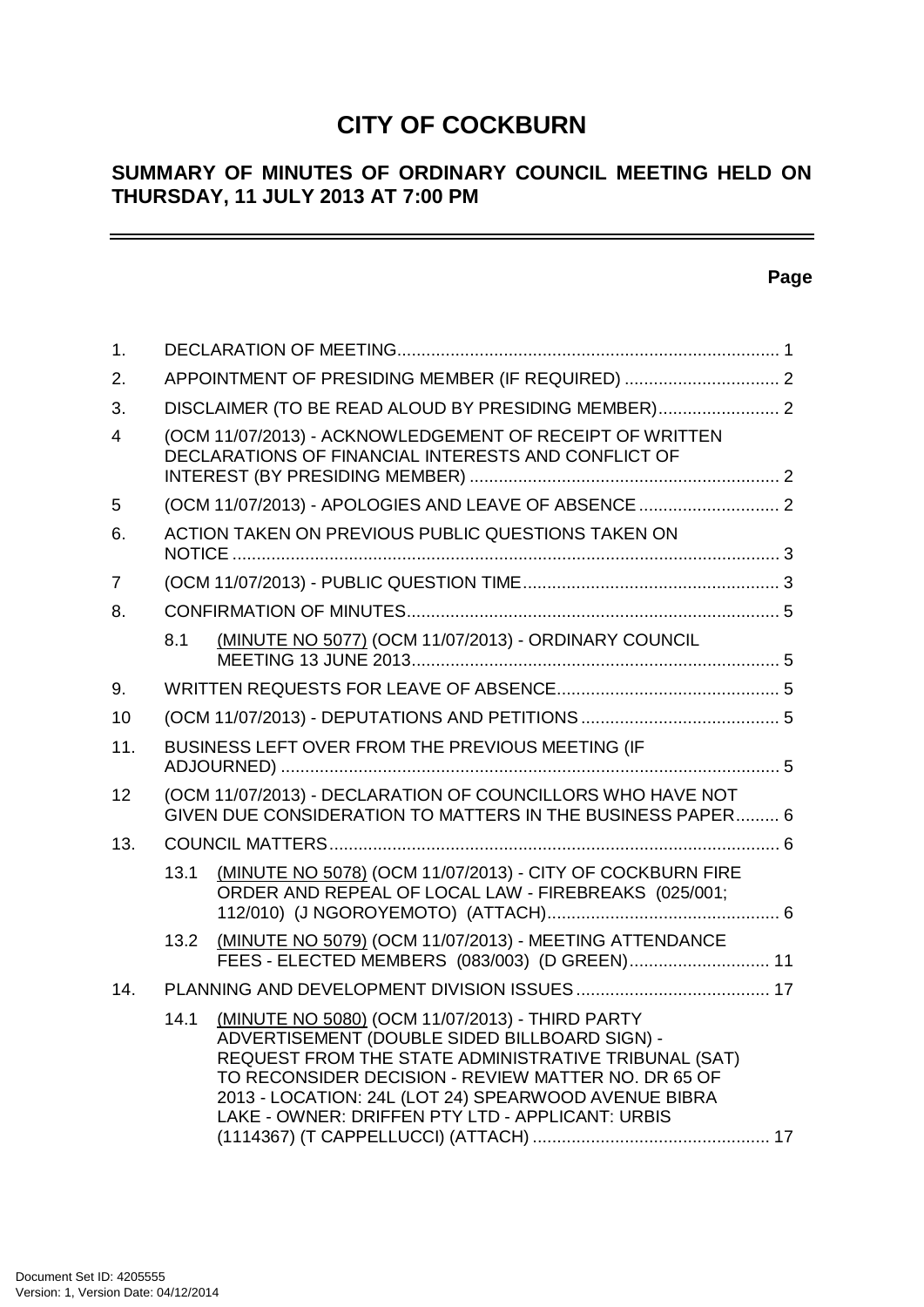|     | 14.2                                                     | (MINUTE NO 5081) (OCM 11/07/2013) - WOODMAN POINT WASTE<br>WATER TREATMENT PLANT ODOUR BUFFER (A TROSIC)                                                                                                                                                                                                                   |  |
|-----|----------------------------------------------------------|----------------------------------------------------------------------------------------------------------------------------------------------------------------------------------------------------------------------------------------------------------------------------------------------------------------------------|--|
|     | 14.3                                                     | (MINUTE NO 5082) (OCM 11/07/2013) - RETROSPECTIVE<br>CHANGE OF USE - FACTORY TO CLUB PREMISES - LOCATION:<br>4/13 (LOT 22) PORT KEMBLA DRIVE, BIBRA LAKE - OWNER:<br>HAYLEY LOUISE BOND, KRISTOPHER GRAHAM BOND, PETA<br>NICOLE RYAN & SULTENE PTY LTD - APPLICANT: URP TOWN<br>PLANNERS & BUILDING DESIGNERS (1105155) (T |  |
| 15. |                                                          |                                                                                                                                                                                                                                                                                                                            |  |
|     | 15.1                                                     | (MINUTE NO 5083) (OCM 11/07/2013) - LIST OF CREDITORS PAID                                                                                                                                                                                                                                                                 |  |
|     | 15.2                                                     | (MINUTE NO 5084) (OCM 11/07/2013) - STATEMENT OF<br>FINANCIAL ACTIVITY AND ASSOCIATED REPORTS - MAY 2013                                                                                                                                                                                                                   |  |
|     | 15.3                                                     | (MINUTE NO 5085) (OCM 11/07/2013) - REGIONAL AQUATIC AND<br>RECREATION COMMUNITY FACILITY (RARCF) - BUSINESS PLAN                                                                                                                                                                                                          |  |
| 16. |                                                          |                                                                                                                                                                                                                                                                                                                            |  |
|     | 16.1                                                     | (MINUTE NO 5086) (OCM 11/07/2013) - (LOT 8) STAGE 3,<br>SLEEPER LANE, COCKBURN CENTRAL - PORTION OF SLEEPER<br>LANE, FOUR PARKING BAYS AND A PORTION OF FOOTPATH<br>ALONG SIGNAL TERRACE CLOSURE (ES/R/002) (J KIURSKI)                                                                                                    |  |
|     | 16.2                                                     | (MINUTE NO 5087) (OCM 11/07/2013) - COOGEE BEACH ECO<br>SHARK BARRIER TRIAL (ES/V/001) (C BEATON) (ATTACH) 71                                                                                                                                                                                                              |  |
|     | 16.3                                                     | (MINUTE NO 5088) (OCM 11/07/2013) - PROPOSED WASTE<br>MANAGEMENT AND EDUCATION STRATEGY 2013 - 2023<br>(021/007) (L DAVIESON AND V HARTILL) (ATTACH)  76                                                                                                                                                                   |  |
|     |                                                          | 16.4 (MINUTE NO 5089) (OCM 11/07/2013) - ROCKINGHAM ROAD -<br>INTRODUCTION OF A 40KPH ZONE FROM PHOENIX ROAD TO<br>SPEARWOOD AVENUE (450498) (J KIURSKI) (ATTACH)  82                                                                                                                                                      |  |
| 17. |                                                          |                                                                                                                                                                                                                                                                                                                            |  |
|     | 17.1                                                     | (MINUTE NO 5090) (OCM 11/07/2013) - GRANT AND FEE FUNDED<br>HUMAN SERVICES STRATEGIC PLAN 2013-2018 (021/004) (G                                                                                                                                                                                                           |  |
|     | 17.2                                                     | (MINUTE NO 5091) (OCM 11/07/2013) - ADOPTION OF THE CITY<br>OF COCKBURN RECONCILIATION ACTION PLAN 2013-2016                                                                                                                                                                                                               |  |
|     | 17.3                                                     | (MINUTE NO 5092) (OCM 11/07/2013) - PROPOSED 2013/2014<br>SEASON OF EVENTS (SUMMER OF FUN) CALENDAR (152/010)                                                                                                                                                                                                              |  |
| 18. |                                                          |                                                                                                                                                                                                                                                                                                                            |  |
| 19. |                                                          | MOTIONS OF WHICH PREVIOUS NOTICE HAS BEEN GIVEN 102                                                                                                                                                                                                                                                                        |  |
| 20. | NOTICES OF MOTION GIVEN AT THE MEETING FOR CONSIDERATION |                                                                                                                                                                                                                                                                                                                            |  |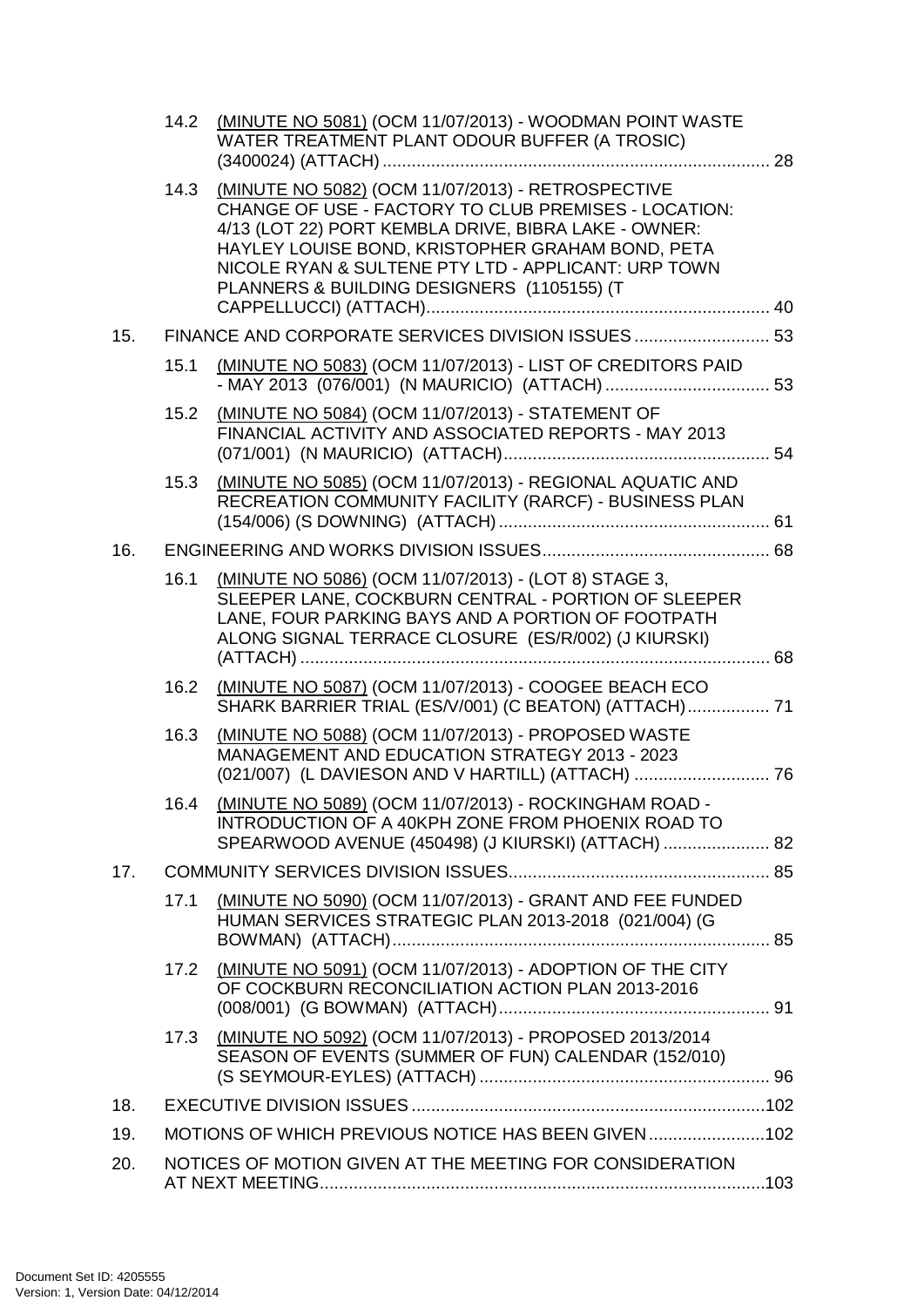|    | 21. NEW BUSINESS OF AN URGENT NATURE INTRODUCED BY           |  |
|----|--------------------------------------------------------------|--|
|    | 22. MATTERS TO BE NOTED FOR INVESTIGATION, WITHOUT DEBATE103 |  |
|    |                                                              |  |
| 24 | (MINUTE NO 5093) (OCM 11/07/2013) - RESOLUTION OF COMPLIANCE |  |
| 25 |                                                              |  |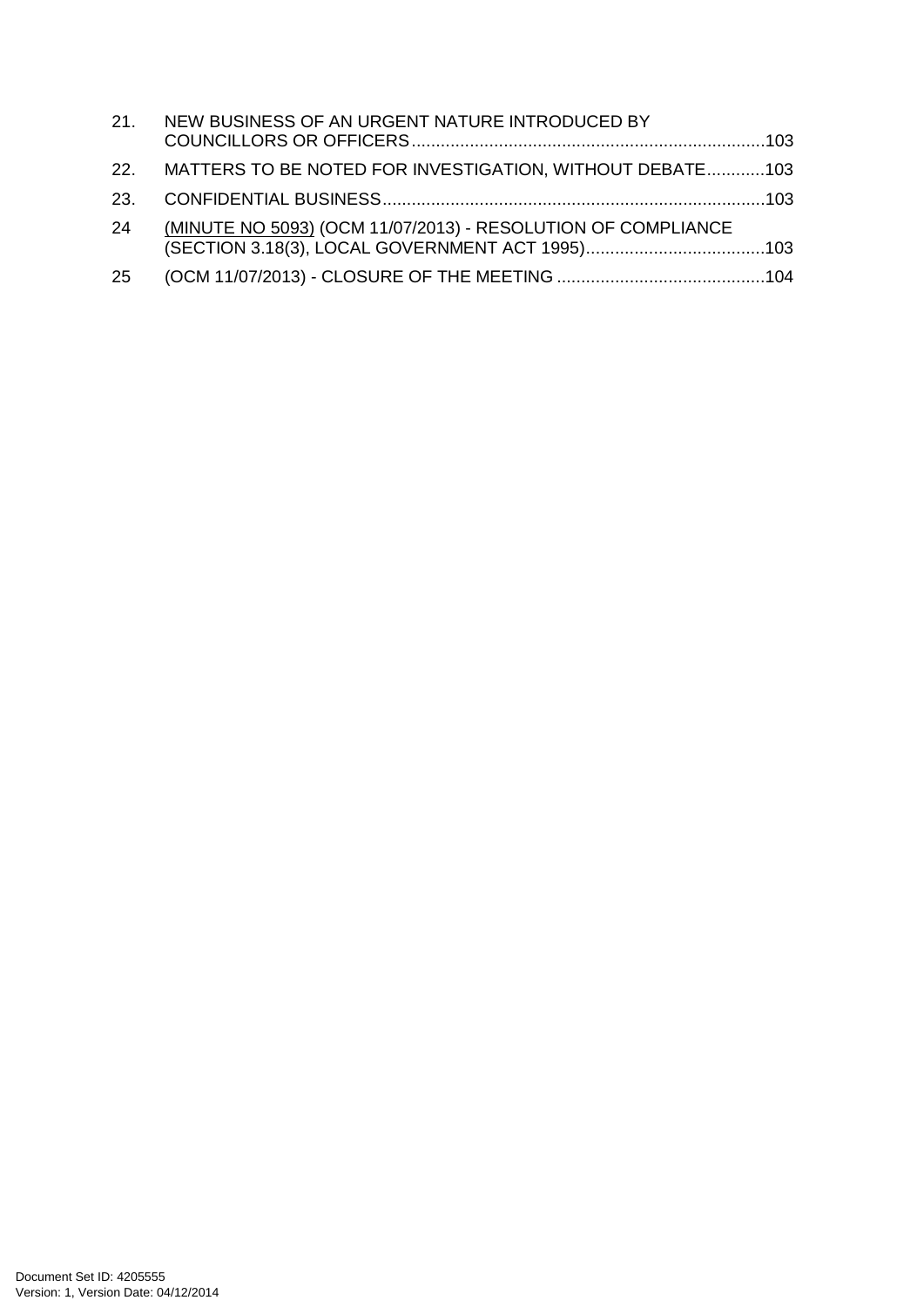Document Set ID: 4205555<br>Version: 1, Version Date: 04/12/2014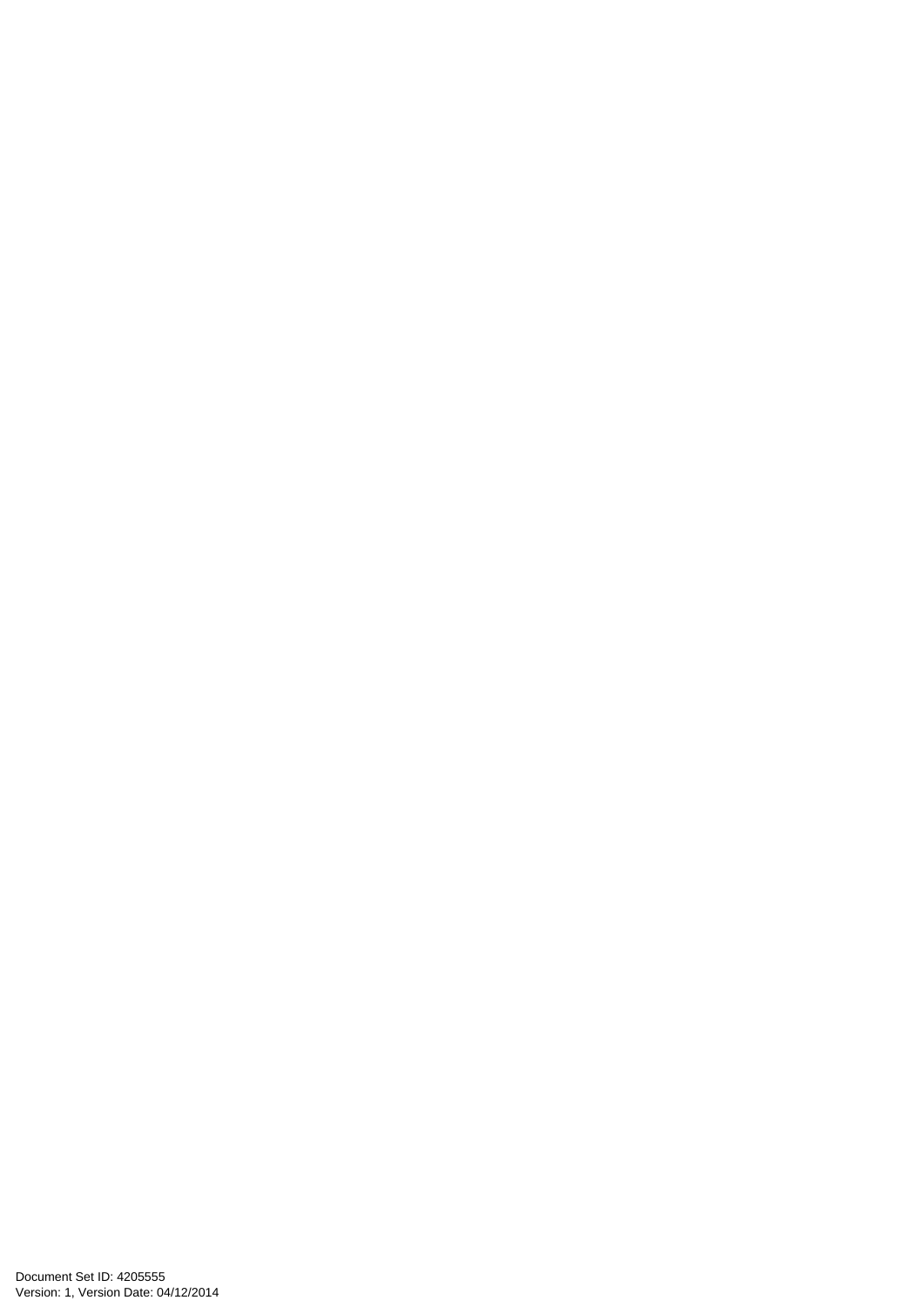# **CITY OF COCKBURN**

# **MINUTES OF ORDINARY COUNCIL MEETING HELD ON THURSDAY, 11 JULY 2013 AT 7:00 PM**

### **PRESENT:**

#### **ELECTED MEMBERS**

| Mr L Howlett       | Mayor (Presiding Member) |
|--------------------|--------------------------|
| Mr K Allen         | Deputy Mayor             |
| Mr Y Mubarakai     | Councillor               |
| Ms L Smith         | Councillor               |
| Mrs C Reeve-Fowkes | Councillor               |
| Mr T Romano        | Councillor               |
| Mr S Pratt         | Councillor               |
| Mrs V Oliver       | Councillor               |
| Mr B Houwen        | Councillor               |

#### **IN ATTENDANCE**

| Mr S. Cain      | $\blacksquare$ | <b>Chief Executive Officer</b>                   |
|-----------------|----------------|--------------------------------------------------|
| Mr D. Green     | $\sim 100$     | Director, Administration & Community Services    |
| Mr S. Downing   | $\sim 10$      | Director, Finance & Corporate Services           |
| Mr M. Littleton | $\sim 100$     | Director, Engineering & Works                    |
| Mr D. Arndt     | $\sim$         | Director, Planning & Development                 |
| Mr J. Snobar    | $\sim$         | Media Liaison Officer                            |
| Mrs L. Jakovich | $\blacksquare$ | PA to Directors – Engineering & Works/Planning & |
|                 |                | Development                                      |

# **1. DECLARATION OF MEETING**

The Presiding Member declared the meeting open at 7.01 pm and made the following announcements:

As mentioned last meeting, Clr Lee-Ann Smith received recognition in the Queen's Birthday honours list, a medal in the general division for service to the community in particular to indigenous youth.

Again Clr Smith, congratulations are extended to you, your family and friends on this notable achievement.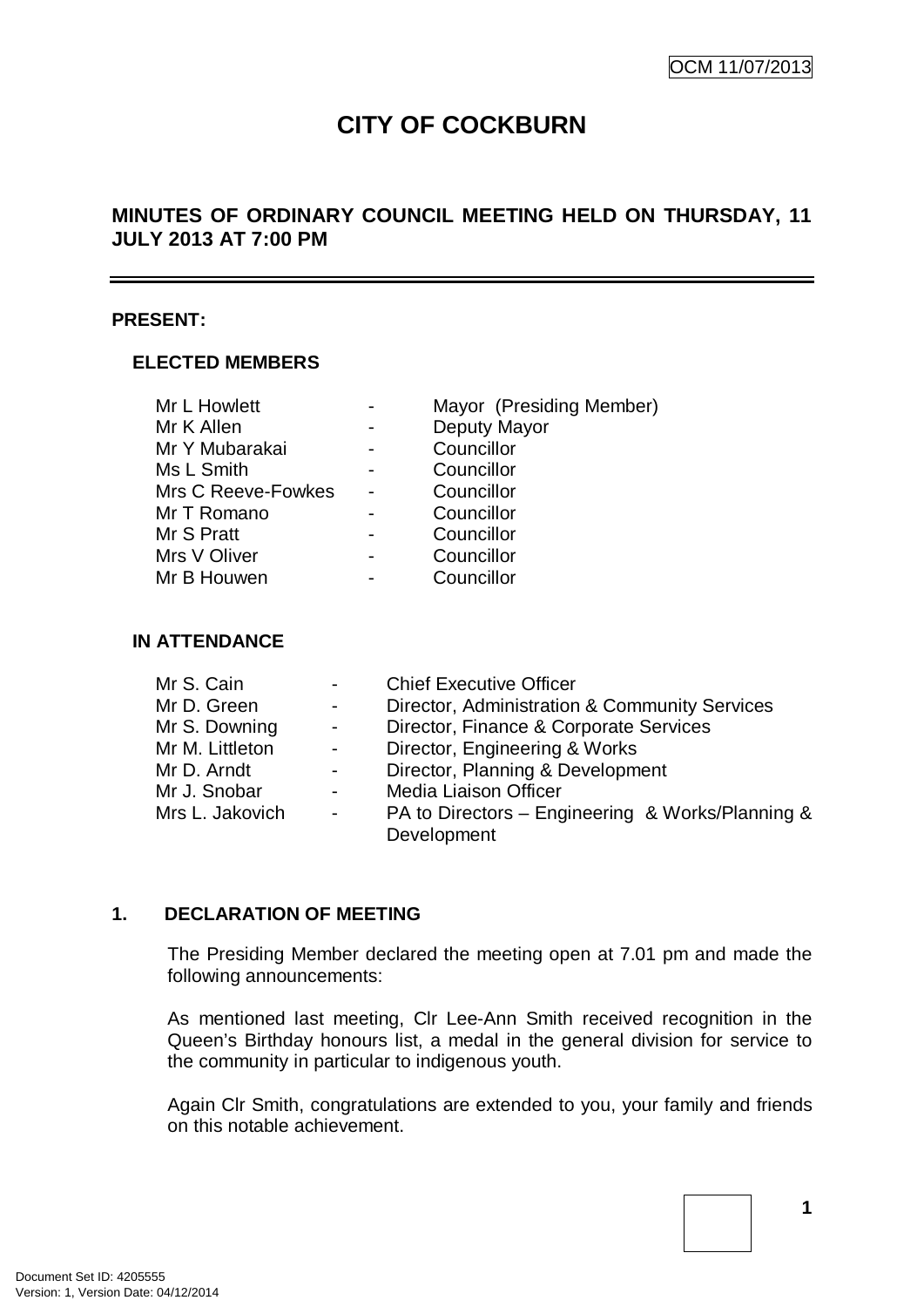# OCM 11/07/2013

Local Government Reform – The State Government will be making an announcement on the future of local government in the Perth metropolitan area in the coming weeks. They will respond to recommendations based on the Robson Report tabled in Parliament late last year and provide a map of local governments that will lead to new local governments to be formed within 2 years.

The Minister for Local Government has also announced that the local government elections will be conducted in October 2013.

### **NAIDOC Week Celebrations**

The City celebrated NAIDOC Week with a number of events including a Youth Ball at the Youth Centre, a flag raising ceremony, a luncheon event at the Seniors Centre and Nyungar story telling in the City's three libraries.

Each event was well attended and I thank Samantha Mourish, Barbara Freeman, Simone Sieber and staff at the Senior Centre & Youth Centre for making each event the success that they were.

# **2. APPOINTMENT OF PRESIDING MEMBER (If required)**

Nil.

# **3. DISCLAIMER (To be read aloud by Presiding Member)**

Members of the public, who attend Council Meetings, should not act immediately on anything they hear at the Meetings, without first seeking clarification of Council's position. Persons are advised to wait for written advice from the Council prior to taking action on any matter that they may have before Council.

### **4 (OCM 11/07/2013) - ACKNOWLEDGEMENT OF RECEIPT OF WRITTEN DECLARATIONS OF FINANCIAL INTERESTS AND CONFLICT OF INTEREST (BY PRESIDING MEMBER)**

Mayor Howlett advised the meeting that he had received advice from Clr Houwen, that he had a proximity interest in relation to Item 14.2, which will be read at the appropriate time.

# **5 (OCM 11/07/2013) - APOLOGIES AND LEAVE OF ABSENCE**

Clr Steve Portelli **- Apology**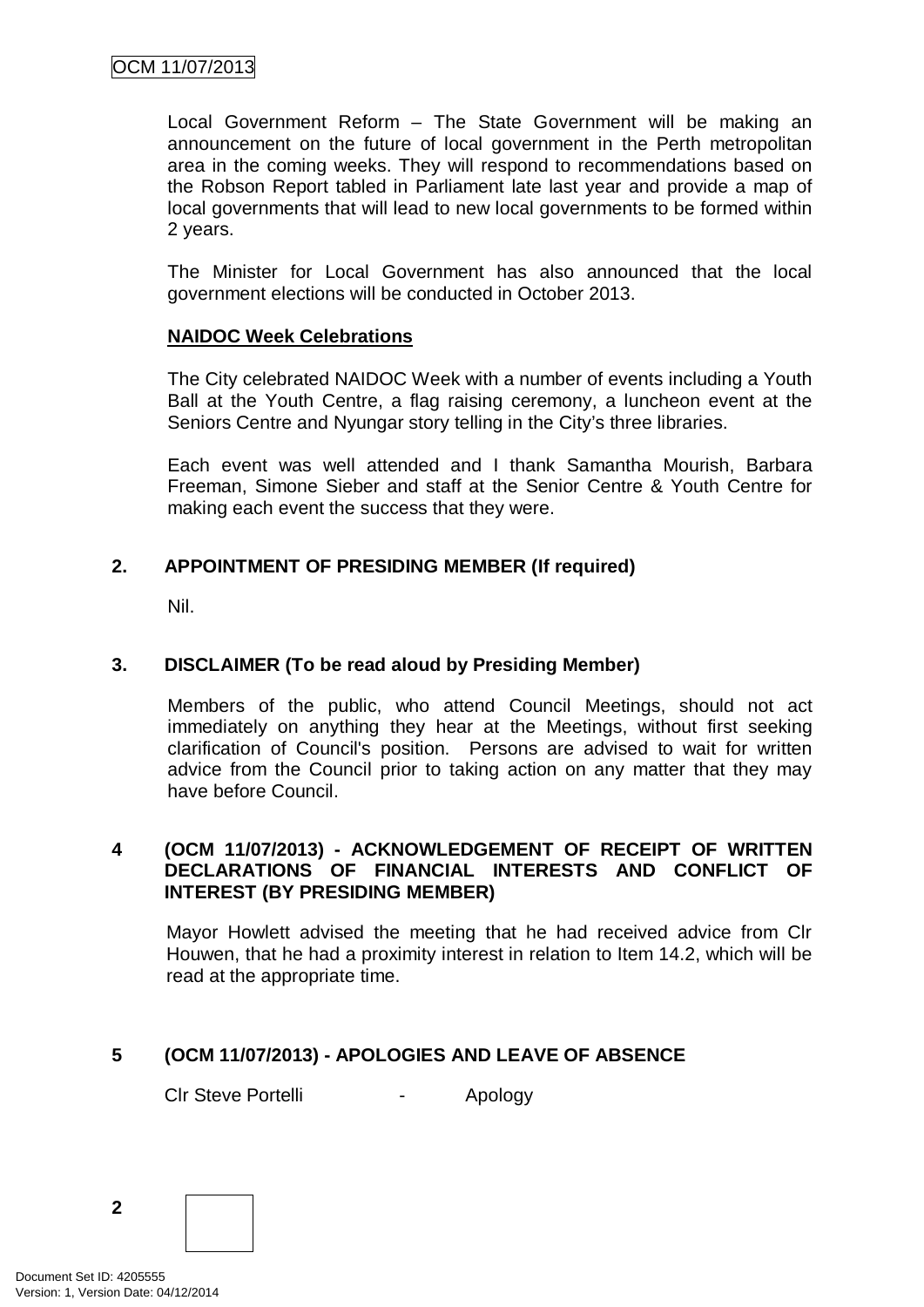### **6. ACTION TAKEN ON PREVIOUS PUBLIC QUESTIONS TAKEN ON NOTICE**

Nil

# **7 (OCM 11/07/2013) - PUBLIC QUESTION TIME**

*Questions not submitted but on the Agenda*

#### **Robyn O'Brien – Munster**

*Agenda Item 14.2 – Woodman Point Waste Water Treatment Plant Odour Buffer*

- Q1. In the recommendation done by the officer to Council on page 22 "*(6) write to the Hon Minister for Planning; Hon Minister for Environment and Water' Chairman of the WAPC; Director General of the Department for Planning; Director General of the DEC and; CEO of the Water Corporation advising of the results of the community survey undertaken."* Will the result include the maps that were re-adapted and the public has not been allowed to see. Will they see the full copy of the report.
- *A1. The full copy of the report with the full details will not be circulated. If the Minister requests for the information, it will be provided, but at this stage we just advise the Minister of the outcome of the survey results.*
- Q2. The officer has written in the recommendation of this report at No. "(1) write to the Director General of the Department of State Development asking for a commitment to do a buffer definition study." This was the same request made and voted by Council in April 2012 and apparently in November 2012 you received letters from the government saying they were not going to do a buffer definition study so why are you going to write again.
- *A2. The intention is to reiterate that Council still believes that a buffer definition study needs to be undertaken.*
- Q3. Why won't Council undertake the buffer definition study and secondly as we the applicants have provided a buffer definition study and no one has taken any notice of the results of that study. In fact we were only notified four working days before the EM's workshop so we had no time to get our odour expert to present to your workshop the same as the Water Corp was. I would like to ask every Councillor who is going to vote on this tonight to say before you vote at the beginning of this agenda item whether you have read the PAE Holmes Buffer Definition Study in full and whether you have read Water Corp Odour Study that has a modelling map which shows where the odour buffer should be in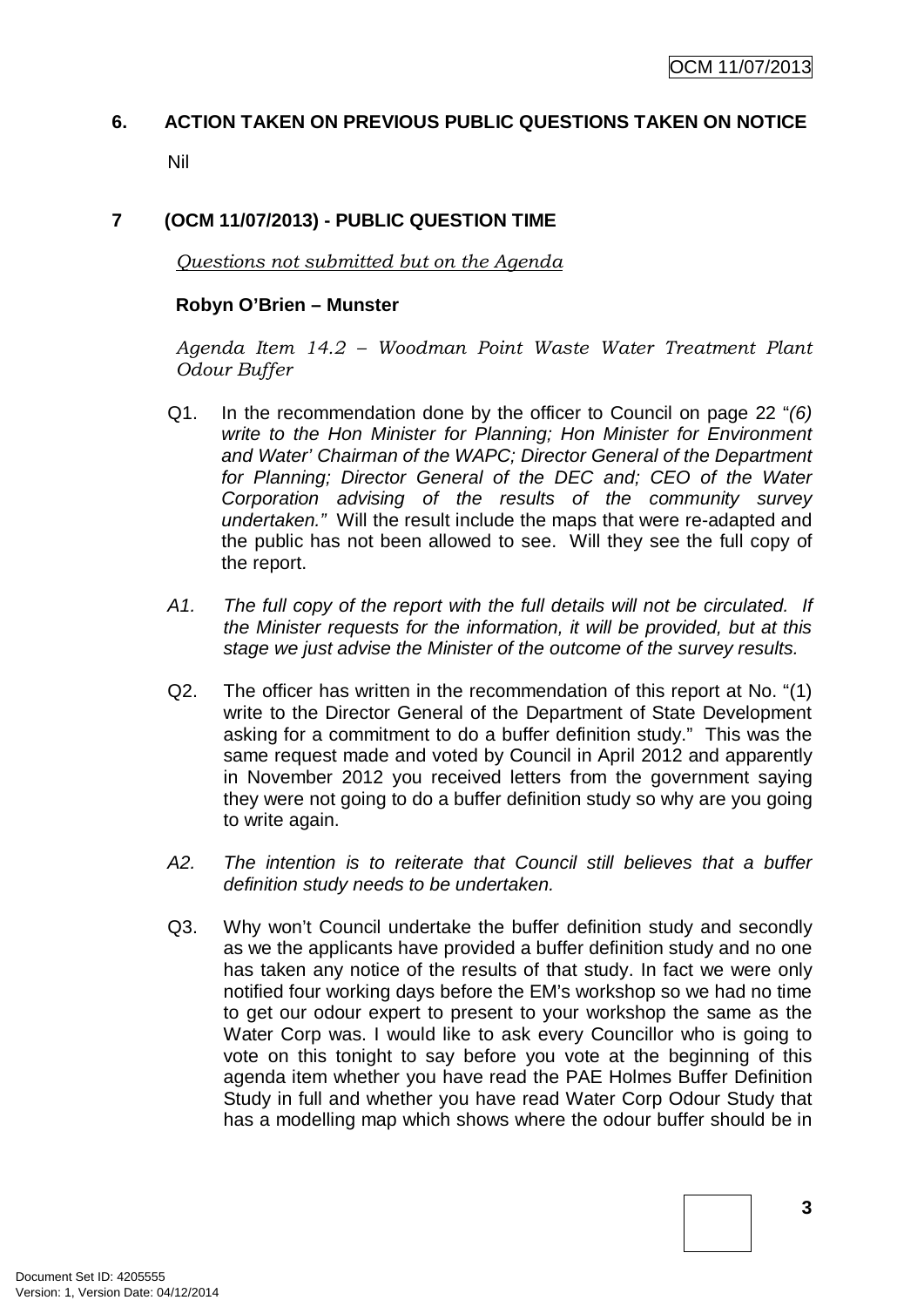five of those units if you don't include the espionage odour emissions which we say are non-odorous.

Q4. It has been 18 months since I applied to have the illegal odour buffer that was put on us without due process by the City of Cockburn amended and reduced. If you approve this tonight asking for another buffer definition study, it cannot be done until February 2014. That is another long delay that Council could have avoided by paying for your own buffer definition study last February. I am asking the Councillors to do what is right and remove the illegal buffer that has been placed on us; whether you place it on us at some other future time once you have scientific verification that is up to you. We have stated clearly what the position is and we ask you please to make an alternative motion tonight and amend the buffer again back to the edge of the lake.

### *Questions not submitted and not on the Agenda*

#### **Raymond Woodcock, Spearwood**

- A1. Mayor, is it correct that you wrote a letter to the Minister for Police on 1 May 2013. If this is correct, why didn't you say so when I asked the question back at the Ordinary Council Meeting on 13 June. My question was "what are the latest developments in relation to the future of the Cockburn Police Station." The only response came from Mr Green. We are still waiting on a reply. When I went to check for the reply on your website, for that meeting, it was put on the website after the meeting. It was quite an extensive reply. Can I ask why these have been put on later and I have not been written to or why wasn't a reply provided at the meeting.
- *A1. I am not certain of the date I wrote to the Minister of Police, but I can I* can ask the Director to comment on the *information placed on the City's website.*

*This information will be followed up by the Director.*

*We have been following up with the Minister's office in regards to a reply to that letter and to date there has been no response by the Minister. We will endeavour to follow that up again to try and get an answer from the Minister.*

#### **Mike Carson, Success**

Q1. Can you give me a reason why the development across the road from me a 500m2 lot is given a 15 metre buffer zone and I want to sell mine, which I signed it up today I got a 50 metre buffer zone on it which makes the place worthless.

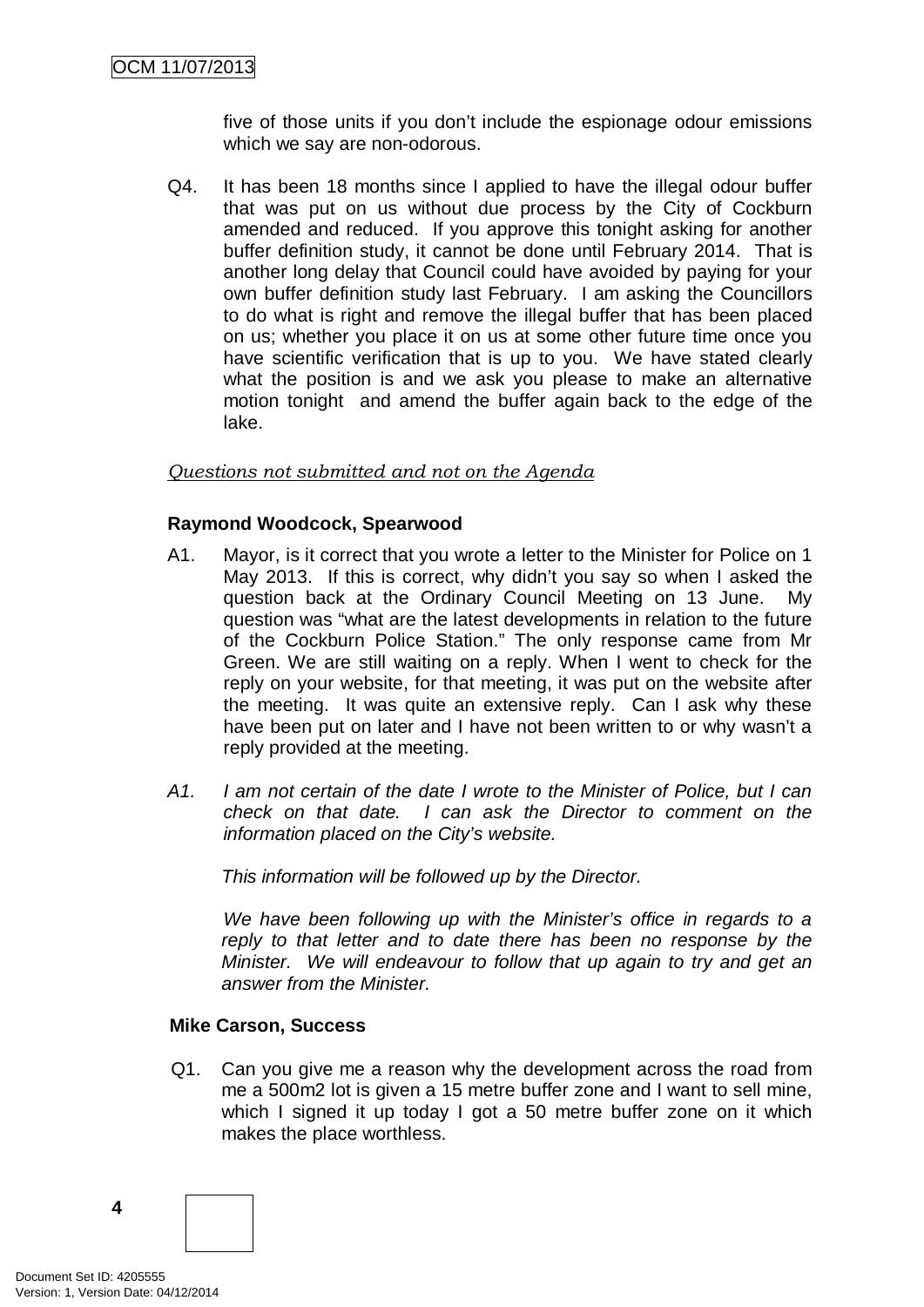*A2. Taken on notice and a response will be submitted in writing.*

# **8. CONFIRMATION OF MINUTES**

# **8.1 (MINUTE NO 5077) (OCM 11/07/2013) - ORDINARY COUNCIL MEETING 13 JUNE 2013**

### **RECOMMENDATION**

That Council adopt the Minutes of the Ordinary Council Meeting held on Thursday 13 June 2013, as a true and accurate record.

#### **COUNCIL DECISION**

MOVED Clr V Oliver SECONDED Clr B Houwen that the recommendation be adopted.

**CARRIED 9/0**

# **9. WRITTEN REQUESTS FOR LEAVE OF ABSENCE**

Nil

### **10 (OCM 11/07/2013) - DEPUTATIONS AND PETITIONS**

There were two petitions received.

Clr Carol Reeve-Fowkes on behalf of the residents of the City of Cockburn in relation to Lot 4, 10 Edeline Street Spearwood. This house has exceptional heritage value to the locality of Cockburn and should be retained and conserved.

Mr Ray Woodcock on behalf of Concerns Citizens of Good Governance presented a petition in relation to the closure of the Cockburn Police Station.

### **11. BUSINESS LEFT OVER FROM THE PREVIOUS MEETING (If adjourned)**

Nil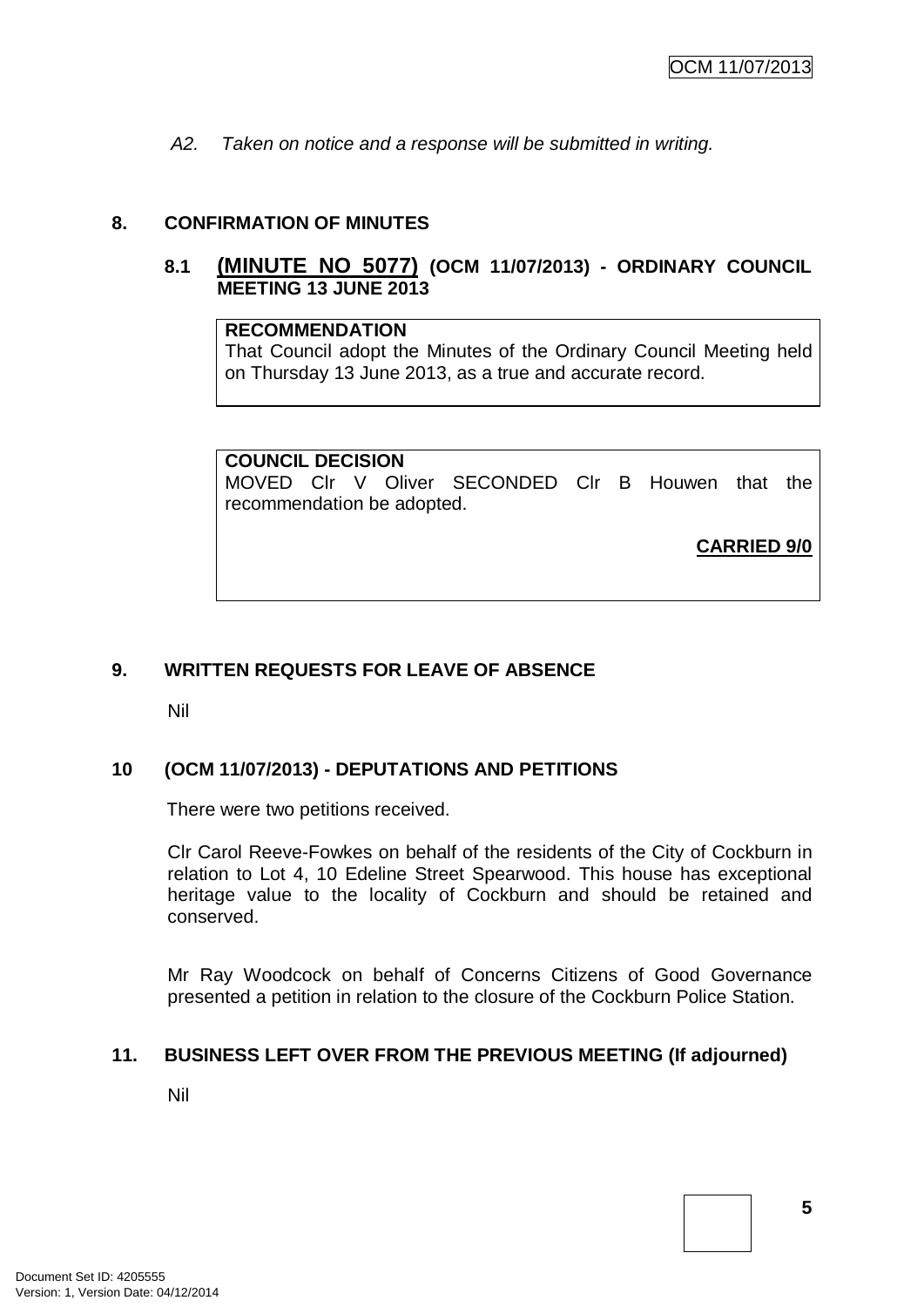# **12 (OCM 11/07/2013) - DECLARATION OF COUNCILLORS WHO HAVE NOT GIVEN DUE CONSIDERATION TO MATTERS IN THE BUSINESS PAPER**

Nil.

**NOTE:** AT THIS POINT IN THE MEETING, THE TIME BEING 7:16 PM, THE FOLLOWING ITEMS WERE CARRIED BY AN "EN BLOC" RESOLUTION OF COUNCIL:

| 14.1 | 15.1 | 16.1 | 17.1 |  |
|------|------|------|------|--|
|      | 15.2 | 16.3 | 17.2 |  |
|      | 15.3 |      | 17.3 |  |
|      |      |      |      |  |

# **13. COUNCIL MATTERS**

**13.1 (MINUTE NO 5078) (OCM 11/07/2013) - CITY OF COCKBURN FIRE ORDER AND REPEAL OF LOCAL LAW - FIREBREAKS (025/001; 112/010) (J NGOROYEMOTO) (ATTACH)**

**RECOMMENDATION** That Council

- (1) amend the City of Cockburn (Local Government Act) Local Law, 2010, by repealing Part IIA – Firebreaks and Related Matters as per the attachment having considered all submissions, incorporated appropriate amendments and determined that the local law is not significantly different from what was originally proposed;
- (2) adopt the revised City of Cockburn Fire Order as attached to the Agenda; and
- (3) advise the submissioners of Council's decision, including an explanation of the reasons for the proposed changes.

**TO BE CARRIED BY AN ABSOLUTE MAJORITY OF COUNCIL**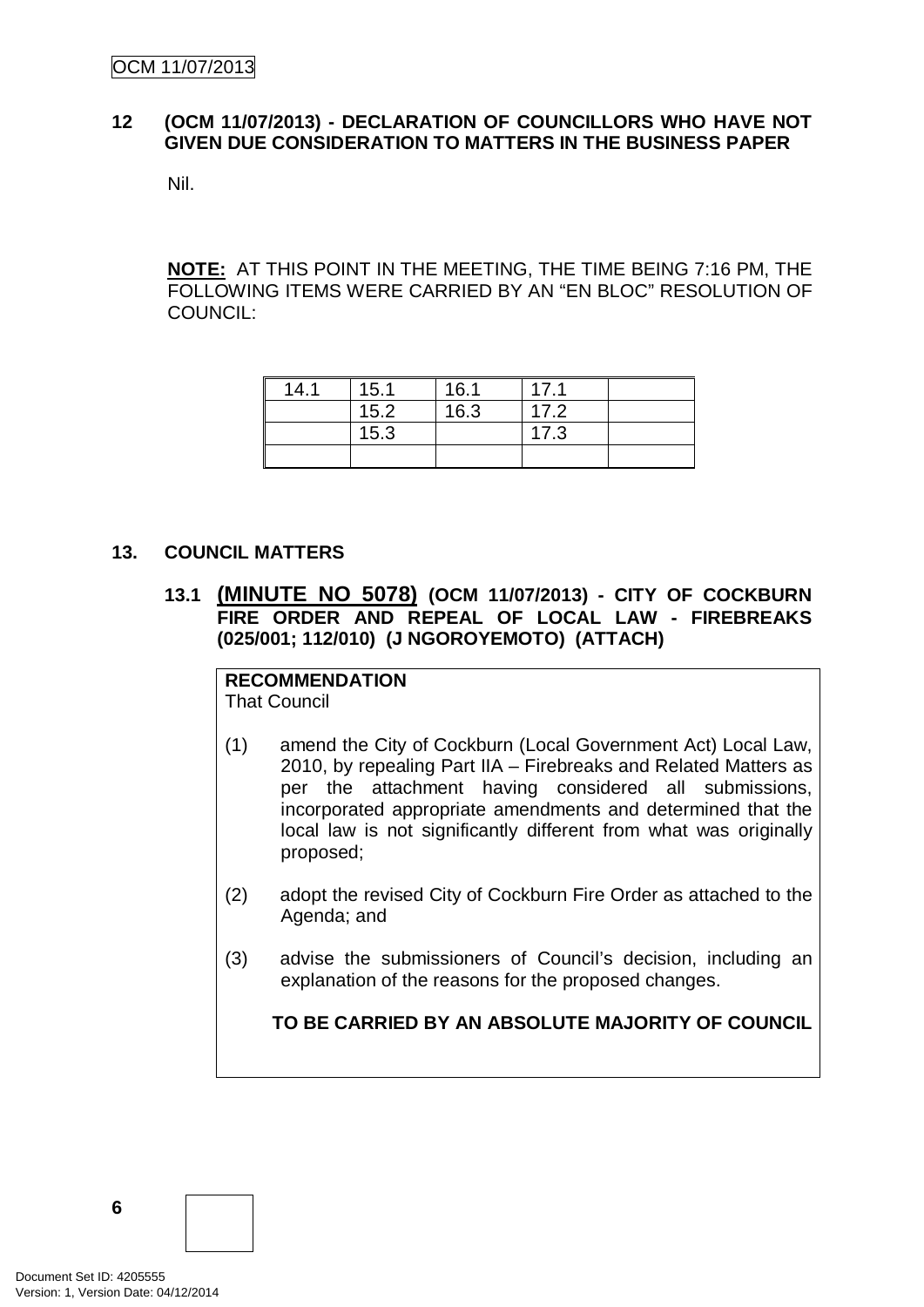#### **COUNCIL DECISION**

MOVED Clr C Reeve-Fowkes SECONDED Clr V Oliver that the recommendation be adopted.

# **CARRIED BY ABSOLUTE MAJORITY OF COUNCIL 9/0**

# **Background**

Council at its meeting of April 2012 resolved to amend its local laws section related to the firebreak season which proposed for all firebreaks across the City to be installed for the period 1 November to 31 May of the following year. In accordance with the requirements of the Local Government Act 1995 the proposed amendments were advertised for public comment.

At its meeting of 13 September 2012 Council resolved to defer the matter for further consideration by the community and the Bushfire Reference Group. The Reference Group reaffirmed its support for the firebreak period for all areas to be from 1 November to 31 May of the following year at its meeting of 9 October 2012.

Council at its meeting of the 8 November 2012 resolved as follows:

- (1) pursuant to sec.3.12 of the Local Government Act, 1995, make a local law to amend the City of Cockburn (Local Government Act) Local Law, 2010, by repealing Part IIA – Firebreaks and Related Matters;
- (2) give State-wide public notice stating that:
	- 1. A copy of the proposed local law may be inspected or obtained at any place specified in the notice.
	- 2. Submissions about the proposed local law may be made to the City before the day specified in the notice, being not less than 6 weeks after the notice is given.
- (3) provide a copy of the proposed local law and notice to the Minister for Local Government and Minister for Emergency Services;
- (4) prior to further consideration of the amendment by Council, refer the matter to the Bushfire Reference Group and the Banjup Residents Group for consideration and comment;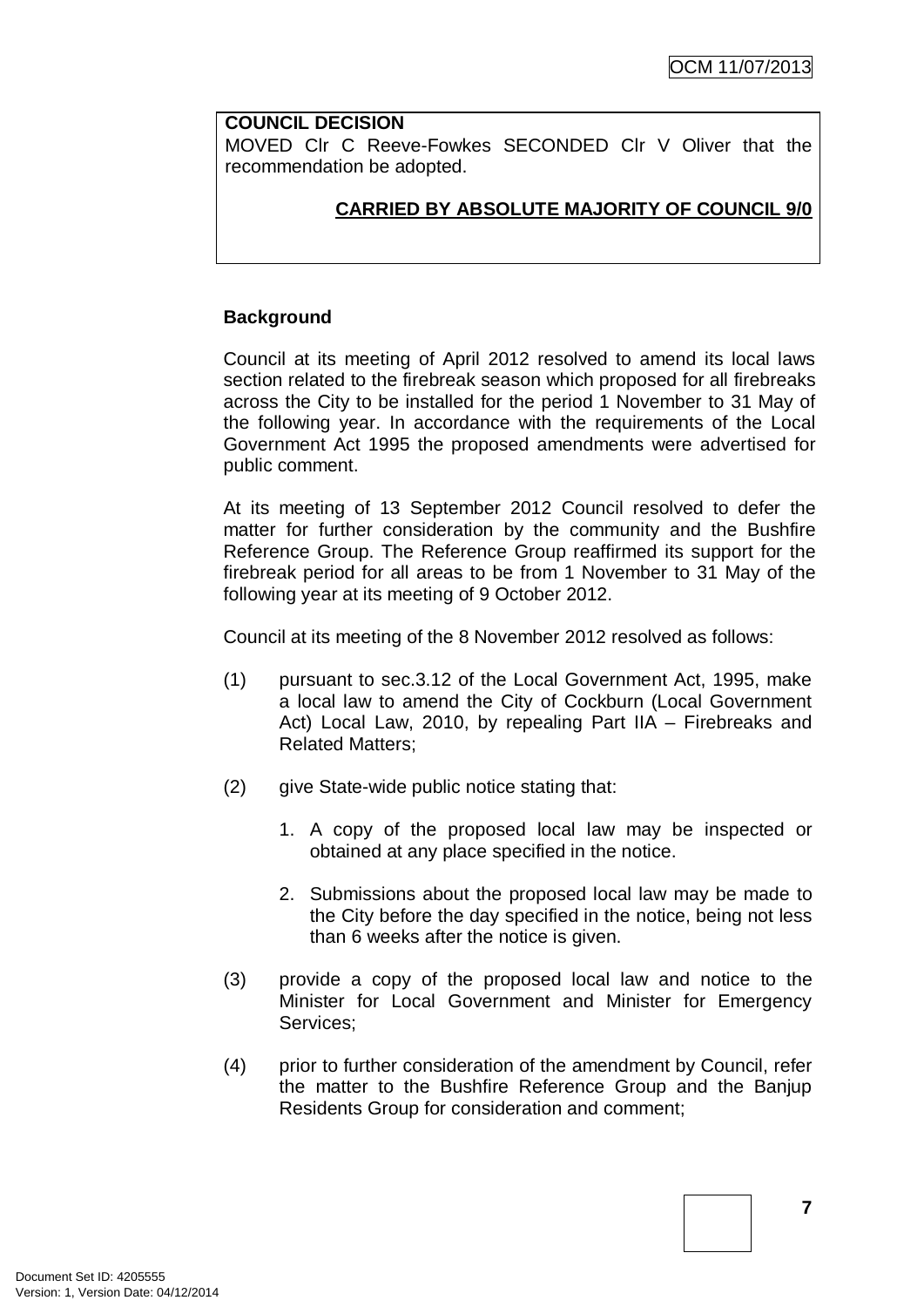- (5) further consider the content of the annual firebreak notice for the 2013/14 period following the forthcoming fire season; and
- (6) advertise for public comment for a period of 6 weeks the proposed City of Cockburn Fire Order prior to a final decision on the Fire Order being made by Council.

### **Submission**

There were two submissions received as a result of the advertising of the draft City of Cockburn Fire Order as a result of the decision of Council made in November 2012. As has been well documented previously the Banjup Residents Group are opposed to changes to the firebreak period. The second submission, from Mr Lindsay Evans also disagrees with the revised dates for the installation of fire breaks.

#### **Report**

There are two steps which need to be taken to implement the decision of Council of 8 November 2012.

- (1) Take the necessary steps to repeal part of the City of Cockburn Local Law 2000 in accordance with section 3.12 of the Act which will have the effect of removing the legal instruments the City has to instigate firebreak notices.
- (2) Adopt the City of Cockburn Fire Order which will then replace the repealed Local Law section related to firebreaks and include other fire mitigation requirements.

Other than the removal of any reference to the City of Cockburn Local Law section (which is proposed to be repealed) the only other change to the advertised Fire Order that has been in place for many years is the fire break period for all areas in the City being from 1 November to 31 May of the following year. Also land owners wishing to apply for a variation date to this requirement will now be required to do so by 1 October each year, instead of 31 October which previously applied.

The current and advertised Fire Order requires firebreaks to be in place around buildings in rural areas. This may well have been appropriate when the rural areas included large properties and buildings were a substantial distance from the nearest firebreak. The vast majority of rural properties in the City now are small holdings and those properties with buildings on them such as sheds have fire breaks in close proximity to the building. It is proposed to amend the draft fire order to replace the requirement for a firebreak around buildings to require clearing of dry vegetation, debris and flammable material within 5 metres of the buildings to the satisfaction of the Chief Bushfire Control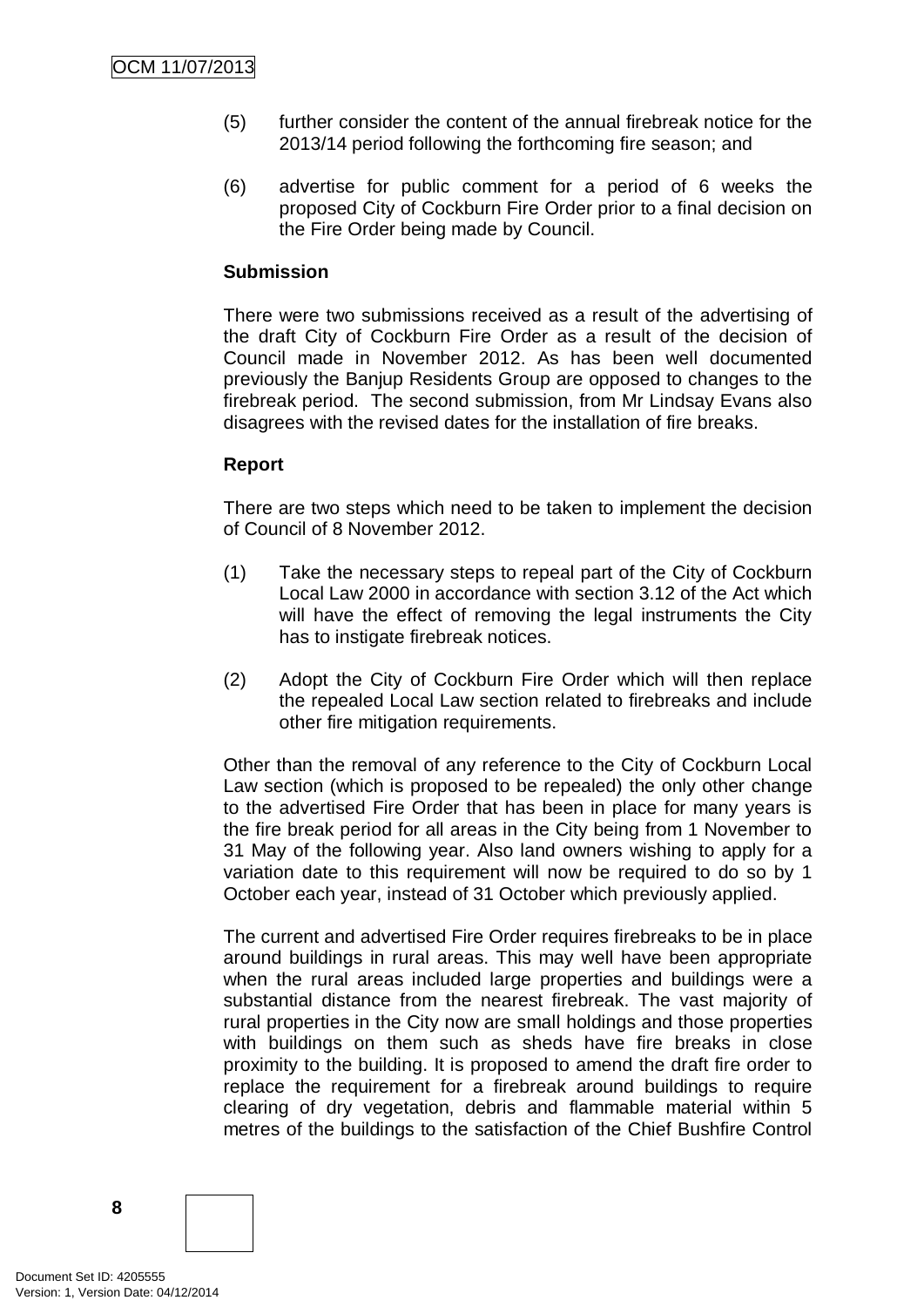Officer. To ensure that the long standing Local Law (2A.5) which does not allow the burning the garden refuse in residential areas can be enforced the following has been included in the revised City of Cockburn Fire Order:

*No burning is permitted in residential, commercial or industrial zoned areas at any time in accordance with section 24G(2) of the Act.*

It is recommended that Council repeal part IIA – Firebreaks and Related Matters in the *City of Cockburn (Local Government Act) Local Law, 2010*, in order to let the provisions of the Bush Fires Act prevail. This will allow for Council to be able to adopt the above mentioned notice in regards to the dates by which firebreaks and fire mitigation measures on land within the district which must be completed and maintained.

Council resolved on its meeting of 8 November 2012, to amend the Local law as follows:

- **Purpose:** To repeal the requirement to make notices in regards to dates by which firebreaks and fire mitigation measures on land within the district must be completed and maintained from *City of Cockburn (Local Government Act) Local Law, 2010*.
- **Effect:** To create the power for notices of dates by which firebreaks and fire mitigation measures on land within the District must be completed and maintained under sec 33 of the *Bush Fires Act, 1954*, which allows Council to adopt bush fire control and prevention notices without creating and amending local laws.

Section 3.12 of the *Local Government Act 1995* contains the procedure for the making and amendment of local laws. S.3.12(4) states that:

*"after the last day for submissions, the local government is to consider any submissions made and may make the local law (by an absolute majority) as proposed or make a local law that is not significantly different from what was proposed".*

It is recommended that Council make the local law as per Attachment 1 as it does not differ from what was originally proposed. Copies of the local law will be sent to the Minister for Local Government, Community Services, Seniors and Volunteering Youth and Minister for Emergency Services. The local law can then be forwarded to the Parliamentary Joint Standing Committee on Delegated Legislation following gazettal.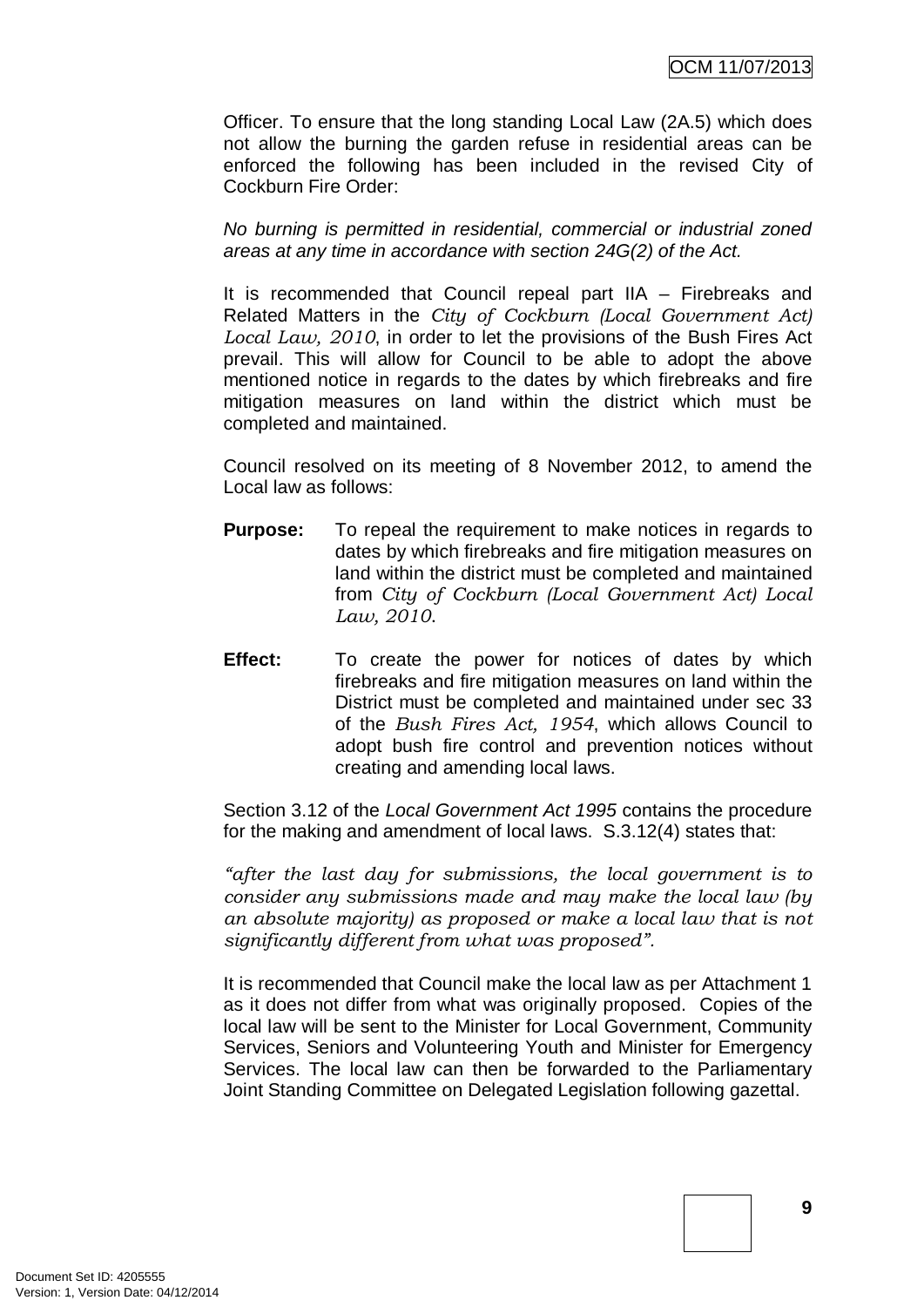# **Strategic Plan/Policy Implications**

### **Community & Lifestyle**

Safe communities and to improve the community's sense of safety.

#### **Leading & Listening**

- Effective and constructive dialogue with all City stakeholders.
- A culture of risk management and compliance with relevant legislation, policy and guidelines.

### **Budget/Financial Implications**

Costs for Firebreak inspections are contained within current budget allocations.

### **Legal Implications**

Section 3.12 of the Local Government Act refers.

The City has the power and obligations within the Bushfires Act 1954 to determine the nature size and extent of firebreaks within the district.

### **Community Consultation**

Copy of draft gazette notice.

The Fire Order was advertised for public comment on 23 April 2013.

At the closure of the public comment period, 2 submissions have been received and are shown as attachments to the Agenda.

### **Attachment(s)**

- 1. City of Cockburn (Local Government Act) Amendment Local Law 2013.
- 2. Advertised City of Cockburn Fire Order.
- 3. Revised City of Cockburn Fire Order.
- 4. Submissions received (2).

### **Advice to Proponent(s)/Submissioners**

Those who lodged a submission have been advised that the matter is to be considered by Council at its Meeting on 11 July 2013.

### **Implications of Section 3.18(3) Local Government Act, 1995**

Nil.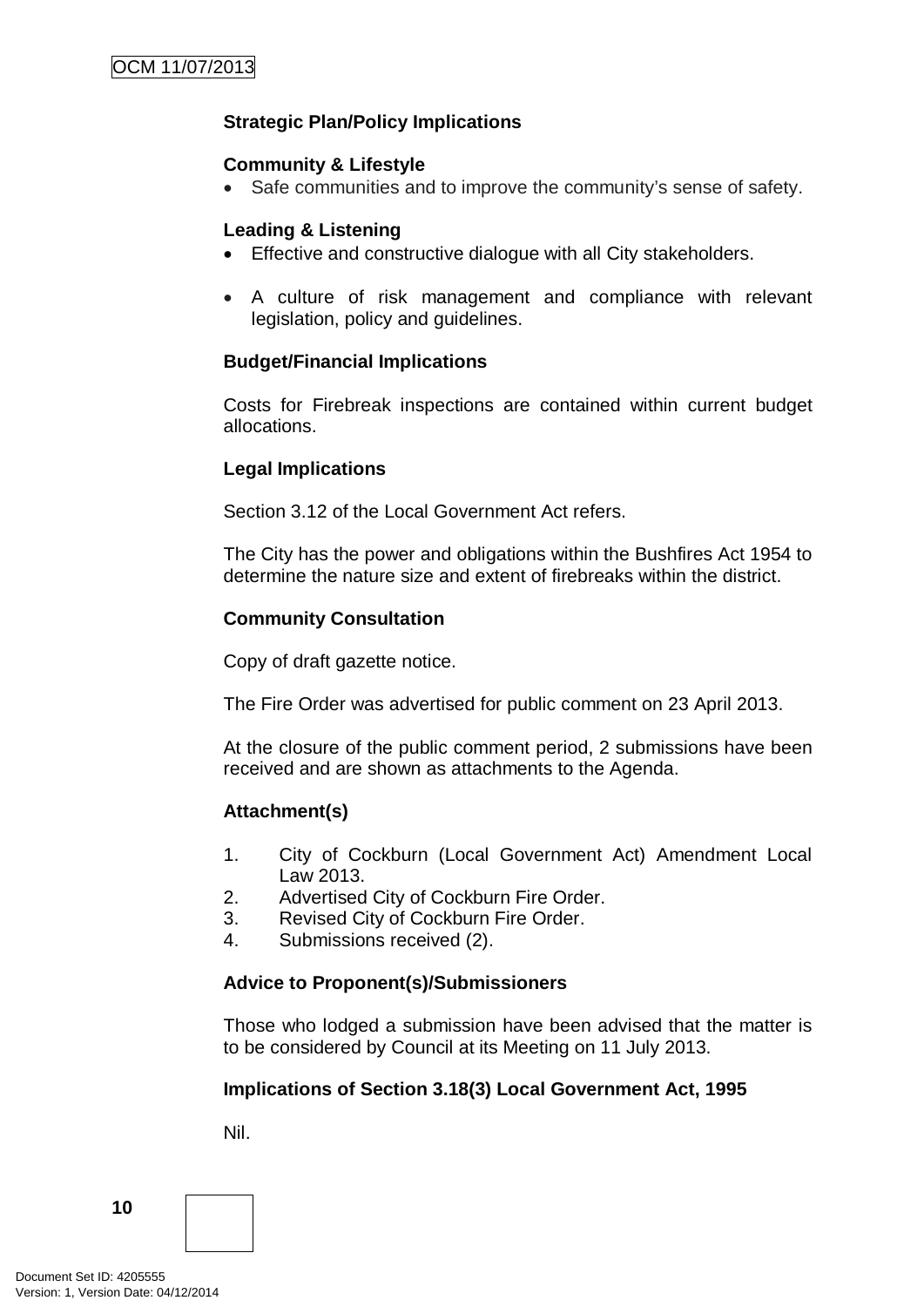# **13.2 (MINUTE NO 5079) (OCM 11/07/2013) - MEETING ATTENDANCE FEES - ELECTED MEMBERS (083/003) (D GREEN)**

#### **RECOMMENDATION**

That Council

- (1) in accordance with the determination of the Salaries and Allowances Tribunal, pay:
	- 1. The Mayor the maximum annual fee prescribed by r30 (5) of the Local Government (Administration) Regulations 1996 (WA) (as amended).
	- 2. Councillors the maximum annual fee prescribed by r30 (3) of the Local Government (Administration) Regulations 1996 (WA) (as amended).

in lieu of attending meetings, pursuant to s 5.99 of the Local Government Act 1995 (WA) and Council Policy SC1.

- 3. All Elected Members the maximum total allowance prescribed by the Local Government (Administration) Regulations 1996 (WA) (as amended) for information and communication technology expenses, pursuant to s 5.99A of the Local Government Act 1995 (WA) and Council Policies SC15 and SC32.
- (2) in accordance with Council Policy SC14, review the Mayoral and Deputy Mayoral Allowances, payable pursuant to s 5.98 (5) and s5.98A (1) of the Local Government Act 1995 (WA), respectively, following the Council elections in October, 2013,
- (3) refers all Council Policies relating to Elected Member Fees , Allowances and Expenses to the next meeting of the Delegated Authorities, Policies and Position Statements Committee for review, and
- (4) makes the necessary adjustment to the 2013/14 Budget as part of the mid-year Budget Review.

**TO BE CARRIED BY AN ABSOLUTE MAJORITY OF COUNCIL**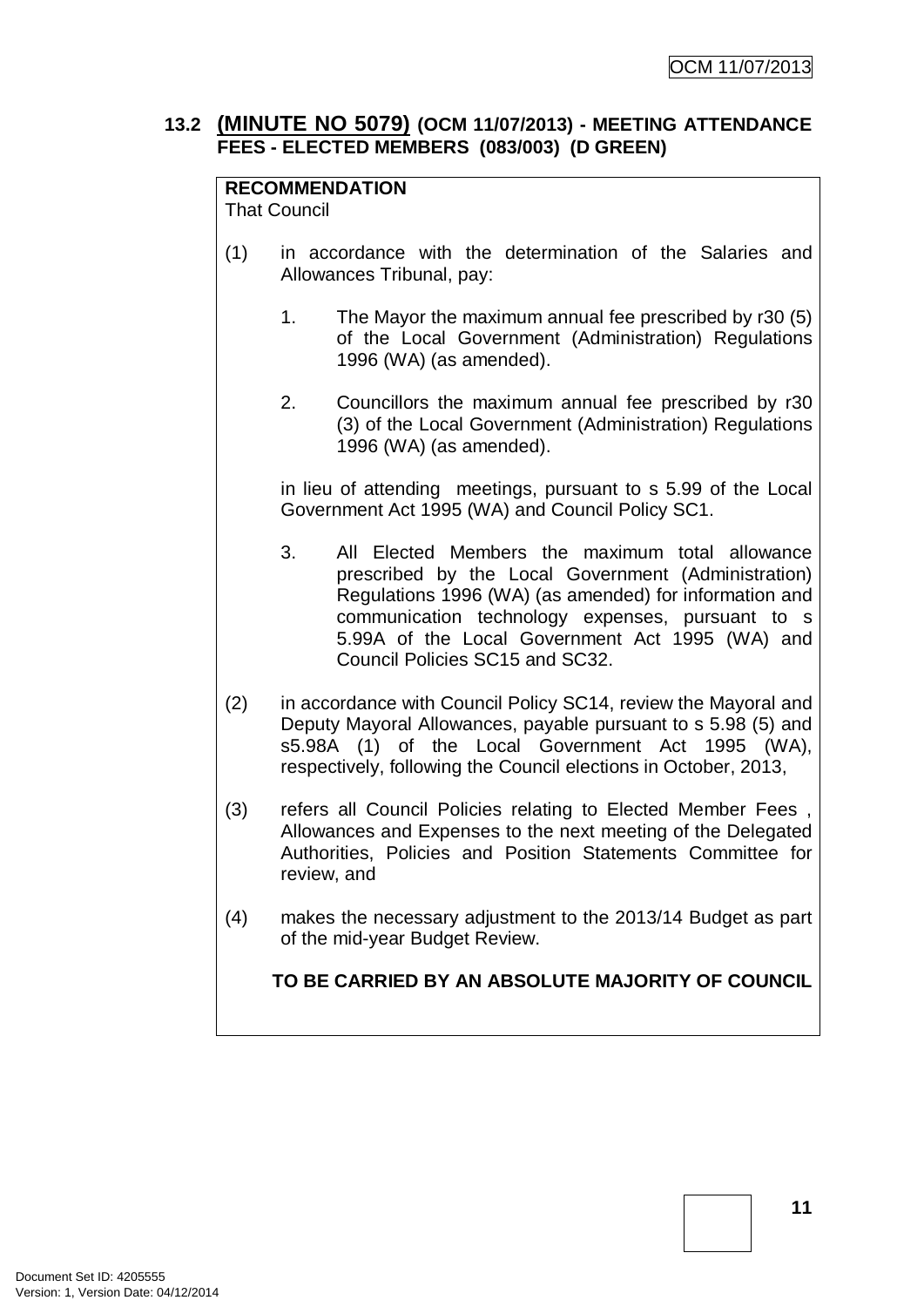# **COUNCIL DECISION**

MOVED Mayor L Howlett SECONDED Clr L Smith that Council:

- (1) in accordance with the determination of the Salaries and Allowances Tribunal, pay:
	- 1. The Mayor the maximum annual fee prescribed by r30 (5) of the Local Government (Administration) Regulations 1996 (WA) (as amended).
	- 2. Councillors the maximum annual fee prescribed by r30 (3) of the Local Government (Administration) Regulations 1996 (WA) (as amended).

in lieu of attending meetings, pursuant to s5.99 of the Local Government Act 1995 (WA) and Council Policy SC1.

- 3. All Elected Members the maximum total allowance prescribed by the Local Government (Administration) Regulations 1996 (WA) (as amended) for information and communication technology expenses, pursuant to s5.99A of the Local Government Act 1995 (WA) and Council Policies SC15 and SC32.
- (2) pay the Mayor and the Deputy Mayor the maximum annual allowance payable pursuant to s5.98 (5) and s5.98A (1) of the Local Government Act 1995 (WA), (as amended) respectively;
- (3) refers all Council Policies relating to Elected Member Fees, Allowances and Expenses to the next meeting of the Delegated Authorities, Policies and Position Statements Committee for review;
- (4) provide written information to Elected Members on the potential for the City of Cockburn becoming an Eligible Local Governing Body pursuit to section 221A and section 221B of the Income Tax Assessment Act 1936 (Commonwealth); and
- (5) make the necessary adjustment to the 2013/14 Budget as part of the mid-year Budget Review.

**CARRIED BY ABSOLUTE MAJORITY OF COUNCIL 6/3**

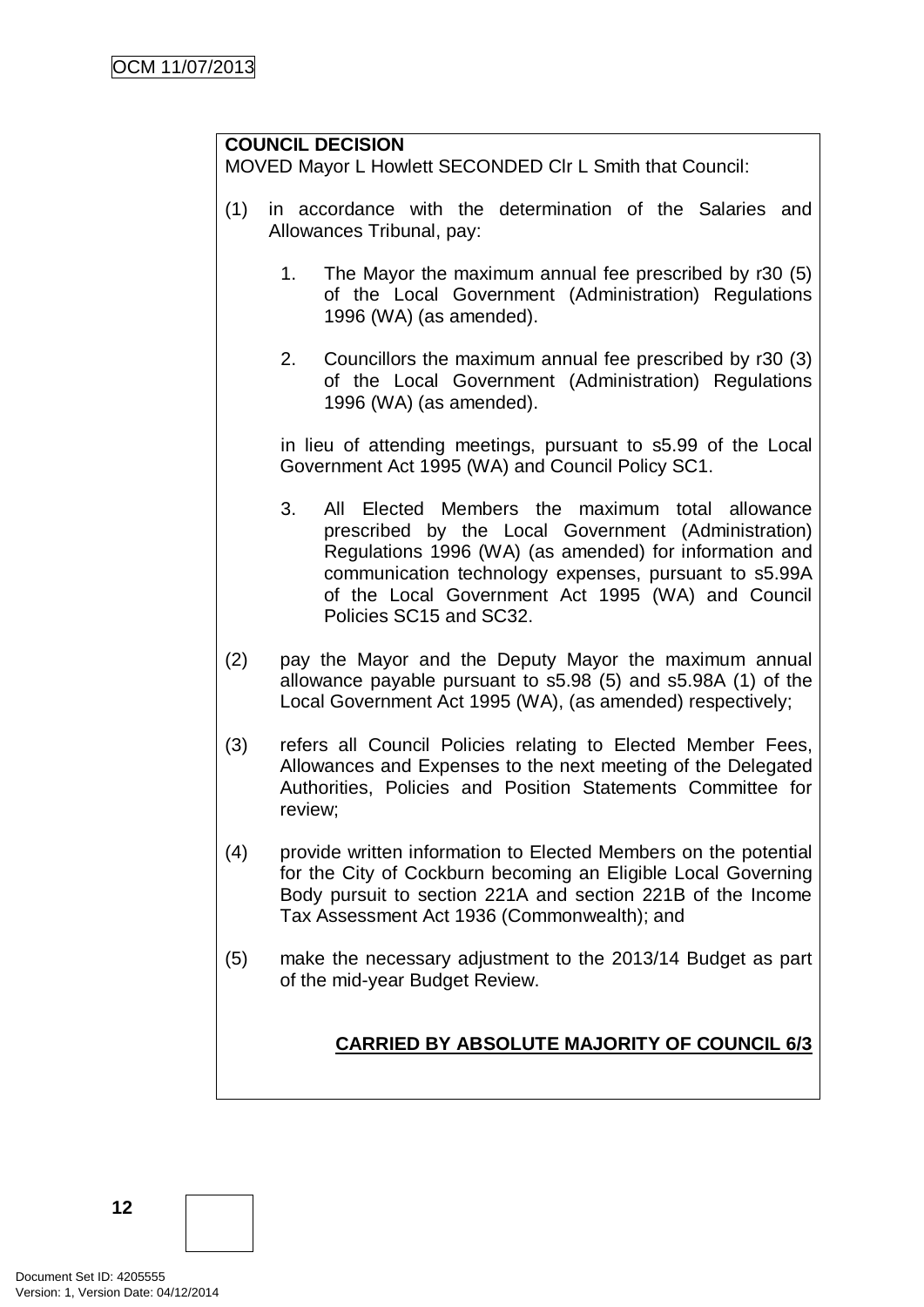### **Reason for Decision**

The Salaries and Allowances Tribunal (SAT) has handed down its determination on its review of Elected Members in relation to the amount of fees or the minimum and maximum amounts of fees, expenses or the minimum and maximum of expenses, to be reimbursed and allowances or the minimum and maximum amounts of allowances payable to Elected Members from 1 July 2013.

The SAT determination included Schedule 1: Local Government Band Allocations that saw the City of Cockburn placed in Band 1, the highest category along with 18 other local governments (13 City and 5 regional/country Local Governments). During the budget deliberations for 2013/14 the matter of Elected Member fees were discussed and a provision was to be made for \$25,414 (Sitting Fee) for councillors and \$117,854 (sitting fee and allowance) for the mayor.

The 2013/14 Budget (Elected Members fees etc.) that was approved by Council on 13 June showed \$250,000 had been allowed for sitting fees in total and \$34,000 for communication expenses.

There was **no** provision for an increase in the Mayor and Deputy Mayor Allowances. This is extraordinary given the Salaries and Allowances Tribunal determination was imminent and from all reports, including those in the media were pointing to a significant increase in the mayoral allowances and sitting fees.

In relation to superannuation, Elected Members are eligible for superannuation payments if their Council has resolved unanimously to become an Eligible Local Governing Body (ELGB) pursuant to section 221A and section 221B of the *Income Tax Assessment Act 1936*  (Cwlth). Where the Council is an ELGB, it is deemed to have an employer/employee relationship with its Elected Council Members and this attracts the application of a number of statutory obligations. Alternative arrangements described in Australian Taxation Office (ATO) Interpretative Decision ATO ID 2007/205 allow for Elected Council Members and Councils to agree for whole or part of meeting attendance fees to be paid into a superannuation fund. Accordingly, Elected Members need to be provided with information on this matter.

### **Background**

The Local Government Act 1995 (WA) provides for individual local governments to pay fees, allowances and expenses to its elected members in recognition of the roles and responsibilities undertaken by members on behalf of the communities they represent.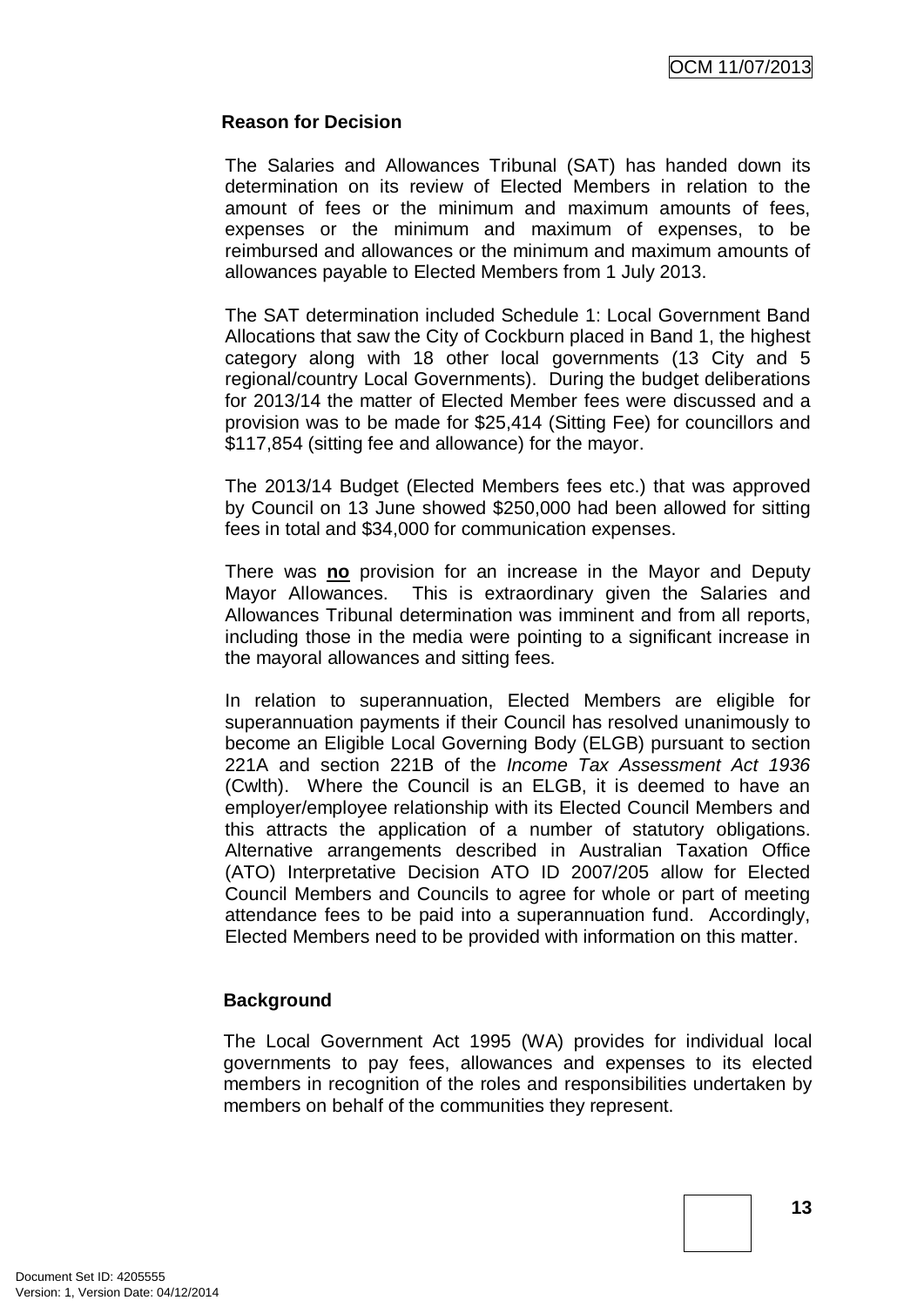The amount payable for these was initially established in 1996, upon the introduction of a new Local Government Act and associated Regulations, which prescribed the sums applicable. There has since been one review of these, in 2006.

Early in 2013, it was announced that the Salaries and Allowances Tribunal was to undertake a review of the legislation which affected the quantum of the Fees, Allowances and Expenses.

A timeframe for this review was established with the objective of announcing any amendments in time for Councils to consider during the adoption of budgets for the 2013 / 14 financial year.

However, in the case of the City of Cockburn, the budget for 2013 / 14 has been adopted without exact knowledge of the effect of these changes being available for consideration, even though they are applicable from 1 July, 2013.

#### **Submission**

N/A

#### **Report**

A key principle for the Salaries and Allowances Tribunal was to consider the size and complexity of local governments in WA and to allocate them into an appropriate "Band" for the purpose of deciding the amount applicable for Fees and Allowances payable to Elected Members of those Councils. The City of Cockburn has been allocated to the top banding (Band 1) for this calculation.

The Tribunal determination has an impact on a number of City of Cockburn Policies which relate to the setting of Fees and Allowances, together with the reimbursement of expenses, payable to elected members.

Accordingly, the recommendation is to pay the applicable sums to elected members in line with those policies.

The major impact is that annual Meeting Fees payable to members of Cockburn Council have increased by \$31, 000 for the office of Mayor and \$23,000 for the office of councillor, which totals an increase of \$238,000 when apportioned to all elected members for the duration of 2013 / 14, in accordance with Council Policy SC1.

If other increased allowances associated with the Tribunal decision, relative to the Mayor (increase from \$60,000 to \$85,000 annually) and Deputy Mayor (increase from \$15,000 to \$21,250), were initiated from

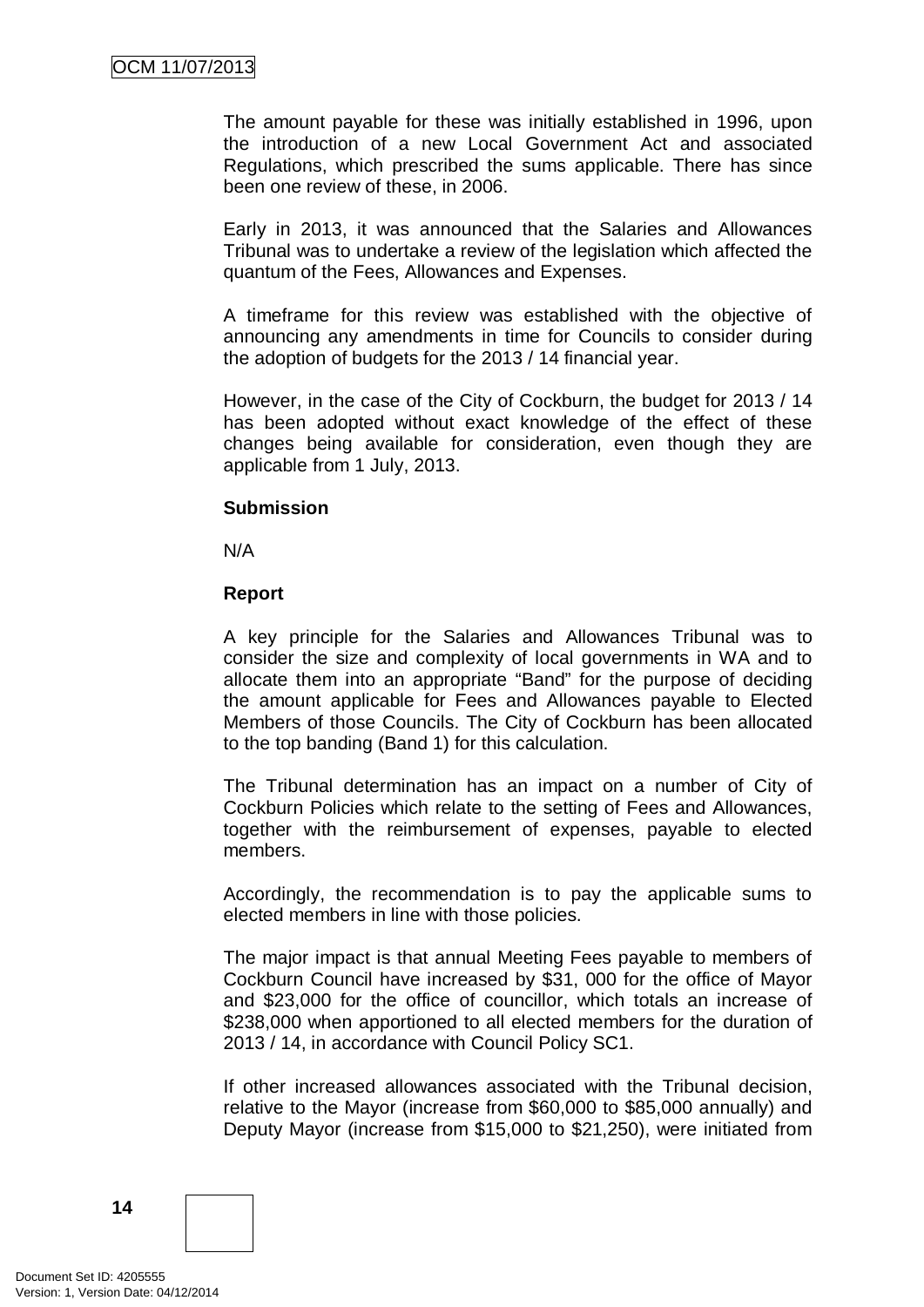1 July, 2013, there would be a 2013 / 14 Budget shortfall of \$97,250 for the year. This could be reduced by approximately \$10,000 by deferring any increase in these allowances, pending the outcome of the 2013 local government elections.

This is recommended on the basis of Council Policy SC14, which provides for these Allowances to be reviewed after the Council elections.

The current Information Technology Allowance (\$1,000 per annum) and Communication Allowance (\$2,400 per annum) have now been combined to form an Information and Communication Technology Allowance of \$3,500 per annum.

The current payment for incidentals for travelling to a conference in the Eastern States of \$13.65 per day is recommended to be withdrawn for all Elected Members and Staff. This is confirmed from McLeods, who advise that all expenditure should be accompanied by sufficient information (receipts) to account for related expenditure. Council currently provides for all conference related expenses including taxis (home to airport to hotel and return), conference and hotel expenses and meals whilst at the conference. The SAT determination provides for a one-off annual payment of \$50 to cover expenses already provided by Council in attendance at an approved conference. A review of neighbouring Councils identifies only the City of Melville provide a daily allowance instead of an all encompassing payment by Council. All other councils required all expenses to be claimed as a reimbursement rather than a payment upfront. The City of Perth offered both but in practice, the reimbursement was the preferred model for both Elected Members and Staff.

Finally, there are a number of Council Policies which affect expenses incurred by elected members and are able to be reimbursed.

The Tribunal decision has had a minor effect on these and it is proposed that all relevant Policies be referred to the Delegated Authorities, Policies and Position Statements (DAPPS) Committee for reconsideration to ensure they remain current and relevant.

### **Strategic Plan/Policy Implications**

### **Leading & Listening**

- A responsive, accountable and sustainable organisation.
- A culture of risk management and compliance with relevant legislation, policy and guidelines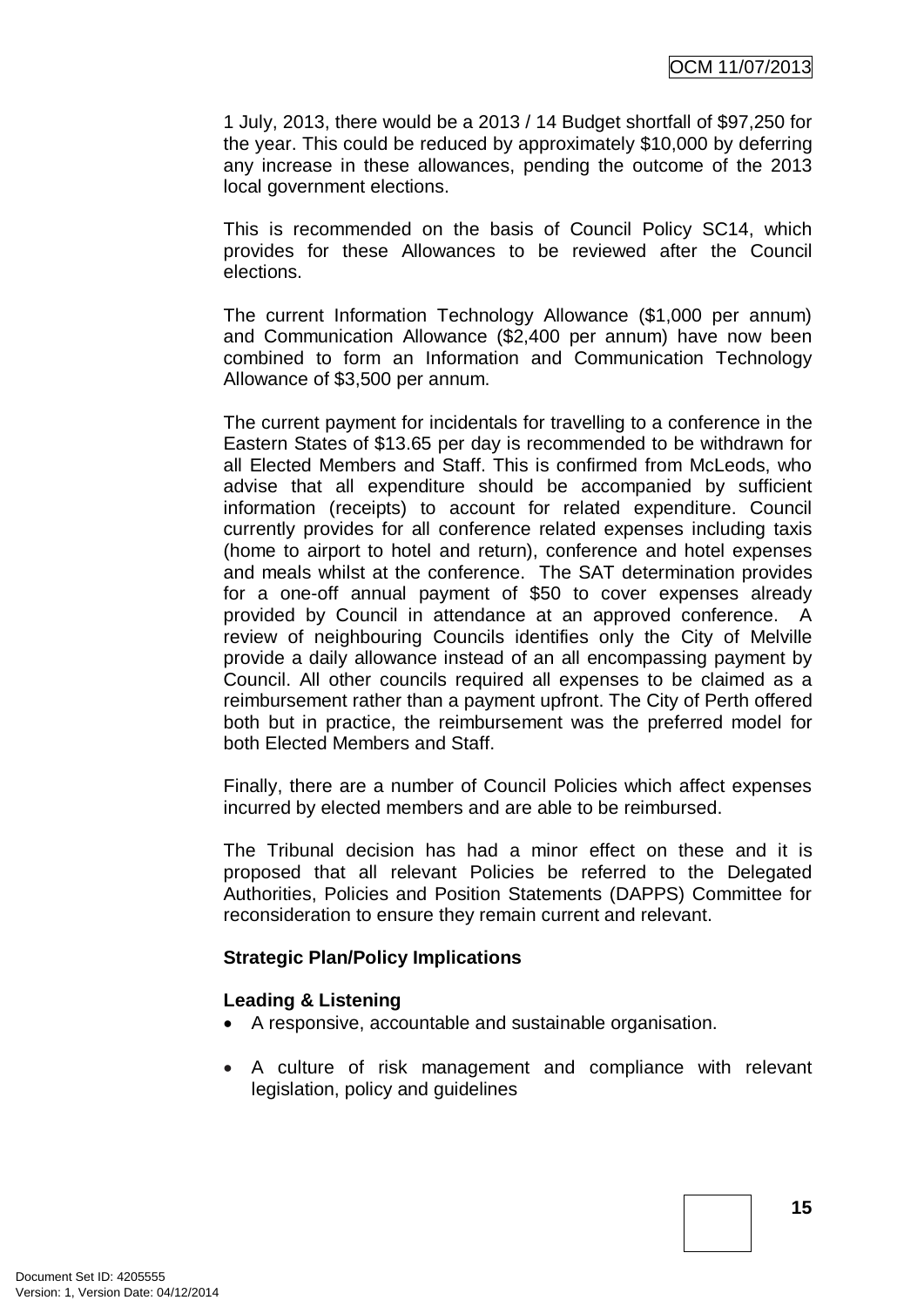Council Policies that refer are: SC1 'Meeting Attendance Fees' SC14 'Mayoral and Deputy Mayoral Allowance' SC15 'Communication Allowance' SC32 'Information Technology Allowance'

### **Budget/Financial Implications**

The 2013/14 provides for \$359,000 for the payment of Elected Member Meeting Fees, Mayoral and Deputy Mayoral Allowances and the Communication and Information Technology Allowances. As noted above payment as from 1 July 2013 of the full SAT determination would require \$456,250. The shortfall is \$97,250. In accordance with Policy SC14, if the Mayoral and Deputy Mayoral Allowance is reviewed after the 19 October 2013 Municipal Election the shortfall would be reduced by \$9,406 to \$87,844. There are sufficient funds in the 2013/14 Municipal Budget to fund the SAT determination to December 2013 when the Mid-Year Budget review could provide the additional funds.

# **Legal Implications**

Sections 5.99, 5.99A, 5.98 and 5.98A of the Local Government Act (WA) 1995 and Regulation 30 of the Local Government (Administration) (As amended) Regulations 1996 refer.

# **Community Consultation**

N/A

# **Attachment(s)**

- 1. Salaries and Allowances Tribunal Statement
- 2. Extract from Tribunal determination
- 3. Budget Impact assessment
- 4. Relevant Council Policies (4)

### **Advice to Proponent(s)/Submissioners**

N/A

# **Implications of Section 3.18(3) Local Government Act, 1995**

Nil.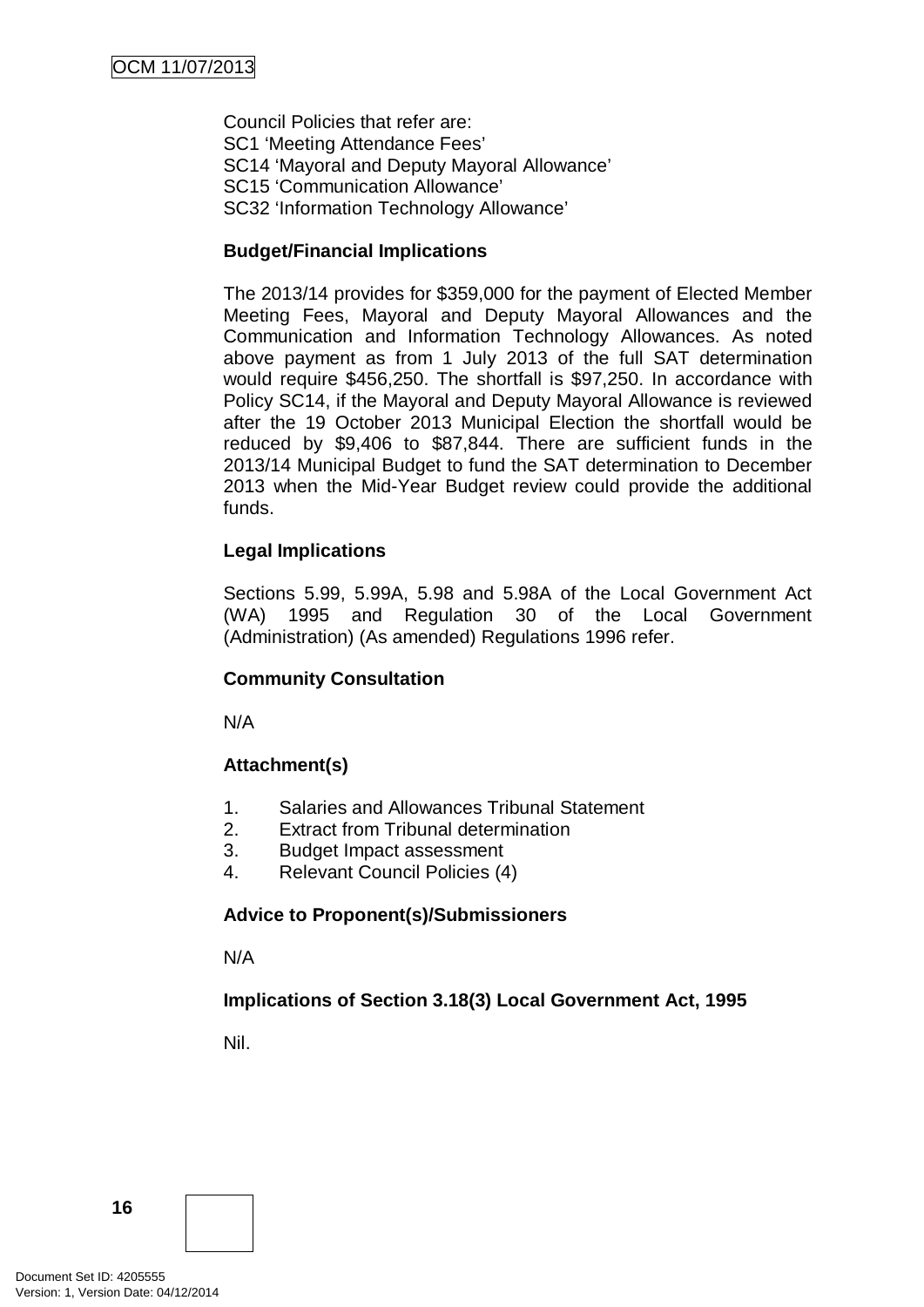# **14. PLANNING AND DEVELOPMENT DIVISION ISSUES**

**14.1 (MINUTE NO 5080) (OCM 11/07/2013) - THIRD PARTY ADVERTISEMENT (DOUBLE SIDED BILLBOARD SIGN) - REQUEST FROM THE STATE ADMINISTRATIVE TRIBUNAL (SAT) TO RECONSIDER DECISION - REVIEW MATTER NO. DR 65 OF 2013 - LOCATION: 24L (LOT 24) SPEARWOOD AVENUE BIBRA LAKE - OWNER: DRIFFEN PTY LTD - APPLICANT: URBIS (1114367) (T CAPPELLUCCI) (ATTACH)**

#### **RECOMMENDATION** That Council

- (1) receives the report relating to No. 24L (Lot 24) Spearwood Avenue, Bibra Lake – Proposed Third Party Advertisement (Double Sided Billboard Sign) – State Administrative Tribunal (SAT) Review Matter No. DR 63 of 2013;
- (2) in accordance with the provisions of the City of Cockburn Town Planning Scheme No. 3, reconsider the application and REFUSE, as part of the State Administrative Tribunal Review Matter No. DR 65 of 2013, the application submitted by Urbis on behalf of the owner Driffen Pty Ltd for proposed Third Party Advertisement (Double Sided Billboard Sign), at No. 24L (Lot 24) Spearwood Avenue, Bibra Lake, and as shown on the plans stamp-dated 6 December 2012, for the following reasons:
	- 1. Non-compliance with clause 4.2.1 (g) of the City of Cockburn Town Planning Scheme No. 3 relating to the objective of the 'Industry' zone in which the property is located as the proposed billboard 'third party' advertising is not consistent with the objective of the zone. Advertising the distribution of goods is different in effect and scope to the general advertising of goods or services which may or may not have anything to do with industrial activity operating on-site.
	- 2. The proposed advertising signage is deemed a 'commercial' use, which is non-compliant with clause 5.9.3 (d) (iii) of the City of Cockburn Town Planning Scheme No. 3 relating to Advertising Signs as the purpose of the proposed billboard being for general advertising does not relate to the use of the land.
	- 3. The non-compliance with clause 5.9.3 (d) (i) of the City of Cockburn Town Planning Scheme No. 3 relating to Advertising Signs as the proposed billboard protrudes above the height of the existing buildings on the subject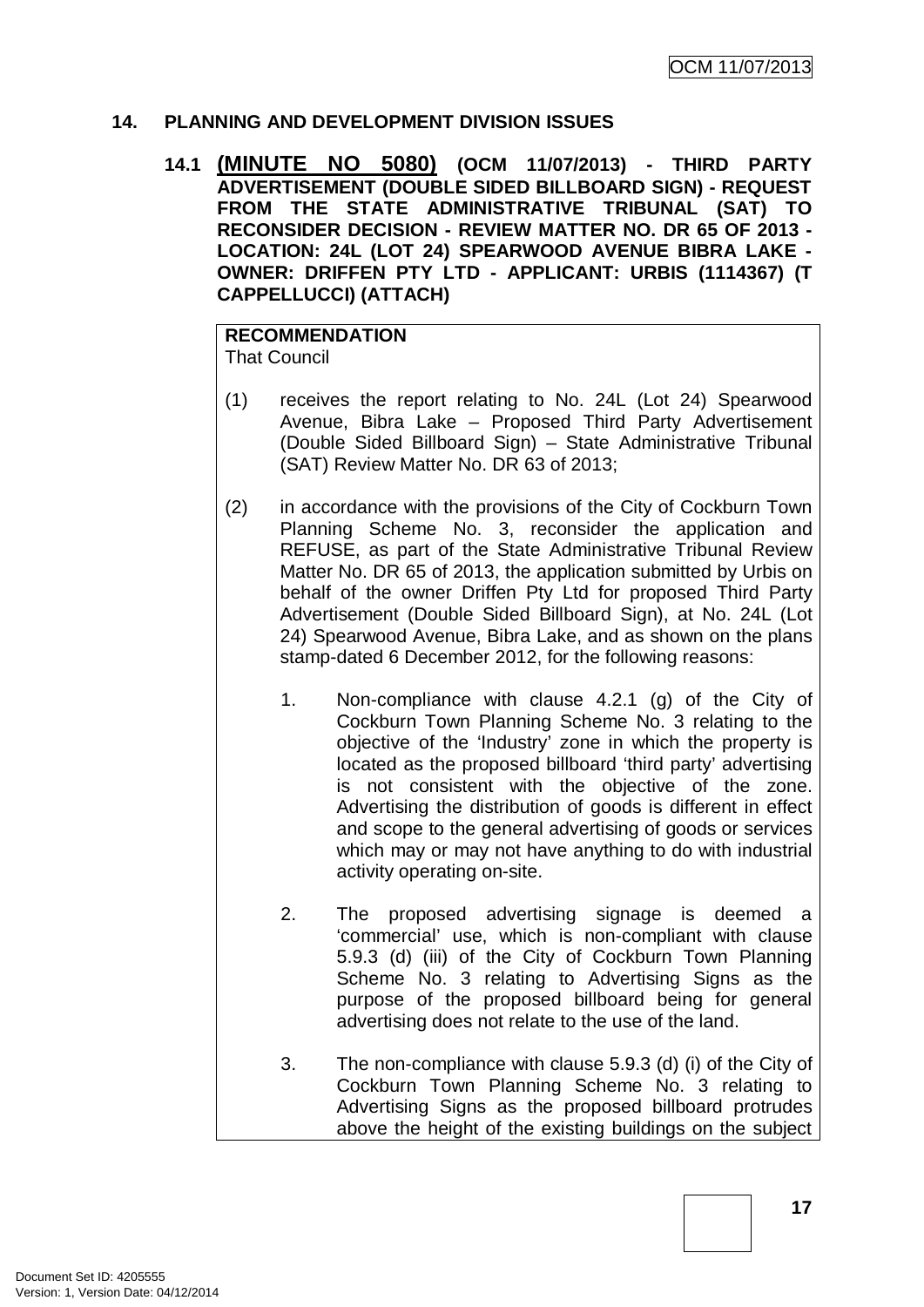site, presenting an undesirable protrusion of advertising structure and material into the streetscape.

- 4. The non-compliance with clause 5.9.3 (d) (iv) of the City of Cockburn Town Planning Scheme No. 3 relating to Advertising Signs as the increased scale of signage proposed for the subject site reverses the relationship between buildings and signage within the area and is out of character with its surroundings.
- (3) in the event that the SAT deems Advertising to be a use not listed under Town Planning Scheme No. 3, advise the SAT the application is not supported and recommend refusal on the following grounds:
	- 1. The proposed use is contrary to the objectives of Town Planning Scheme No. 3 part 4.2.1 (g) Industry Zone which is to provide for manufacturing industry, the storage of goods and associated uses, which by the nature of their operations should be separated from residential areas. The proposed use is not an industrial activity.
	- 2. The proposed development is contrary to part 5.9.3 (b) in that the structure is not designed to be complimentary to its surroundings and adjoining development in terms of external appearance, design, height scale and bulk.
	- 3. The proposed development is contrary to part 5.9.3 (d) in that the structure does protrude above the height of the structures existing on-site, the proposed advertising signage does not relate to the property on which it is located and the advertisement sign will detract from the streetscape of Spearwood Avenue.
	- 4. The proposed development, in the opinion of the City is not compliant with the Town Planning Scheme No. 3 Part 10.2 matters (n) and (o) as the Advertisement Sign development will not preserve the amenity of the locality nor the relationship of the proposal to development on adjoining land or on other land in the locality due to the likely effect of the height, bulk, scale, orientation and appearance of the proposal.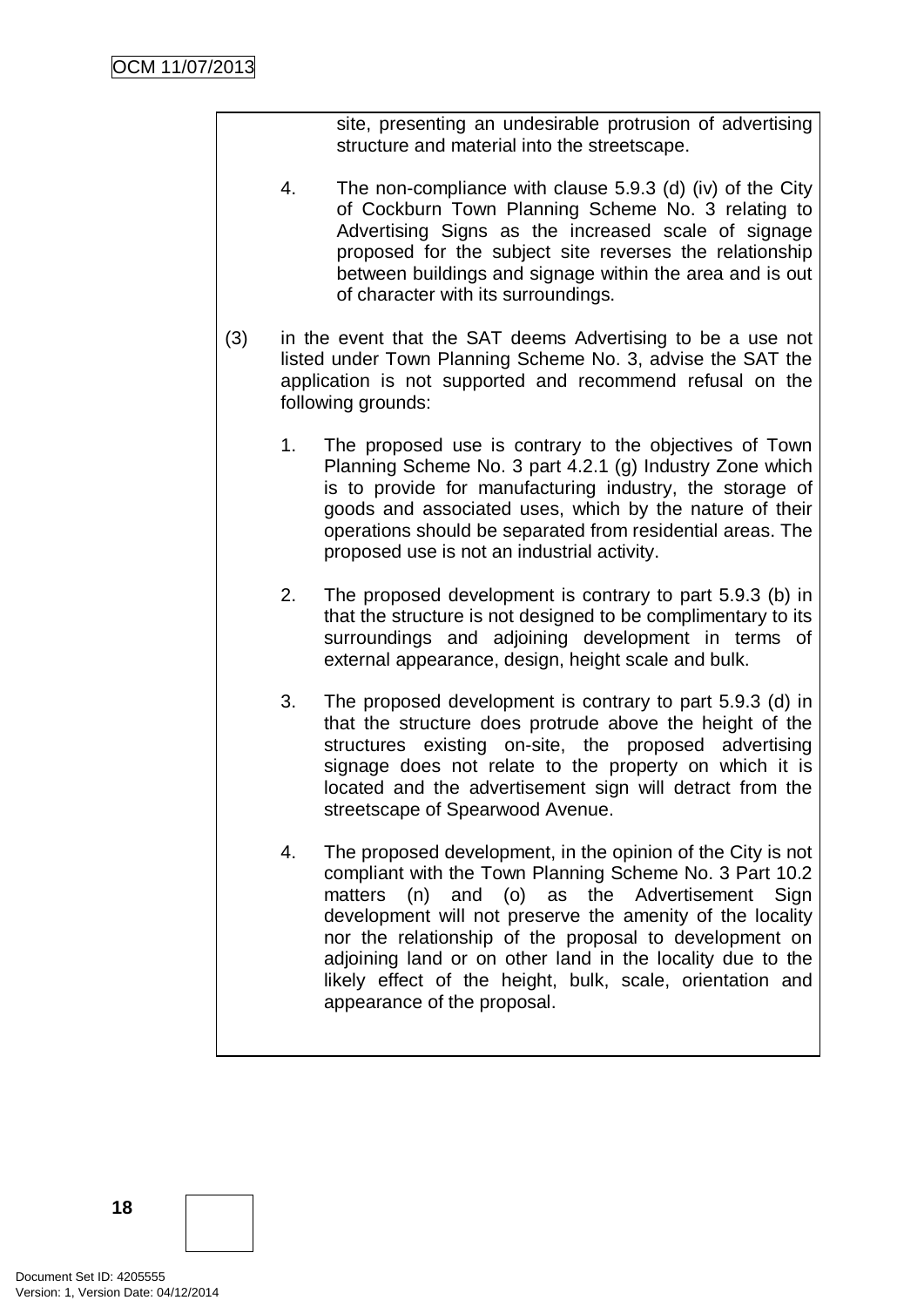#### **COUNCIL DECISION**

MOVED Clr C Reeve-Fowkes SECONDED Clr T Romano that the recommendation be adopted.

# **CARRIED 9/0**

# **Background**

- 8 November 2012 The Council receives an application for the proposed third party advertising sign (Double Sided Billboard Sign) at No. 24L (Lot 24) Spearwood Avenue, Bibra Lake.
- 29 January 2013 The Council under delegated authority refused the above-mentioned application for the following reasons:
	- *"1. The proposed development is not contrary to the orderly and proper planning of the locality as required by clause 1.6.1 (b) of the City of Cockburn Town Planning Scheme No. 3 by way of introducing an undesirable use of land into the locality.*
	- *2. Non-compliance with clause 5.9.3 (d) (iii) of the City of Cockburn Town Planning Scheme No. 3 relating to Advertising Signs as the purpose of the proposed billboard being for general advertising does not relate to the use of the land.*
	- *3. The non-compliance with clause 5.9.3 (d) (i) of the City of Cockburn Town Planning Scheme No. 3 relating to Advertising Signs as the proposed billboard protrudes above the height of the existing buildings on the subject site, presenting an undesirable protrusion of advertising structure and material into the streetscape."*
- 26 February 2013 The applicant lodged an application to the State Administrative Tribunal (SAT) to review the Council decision of 29 January 2013.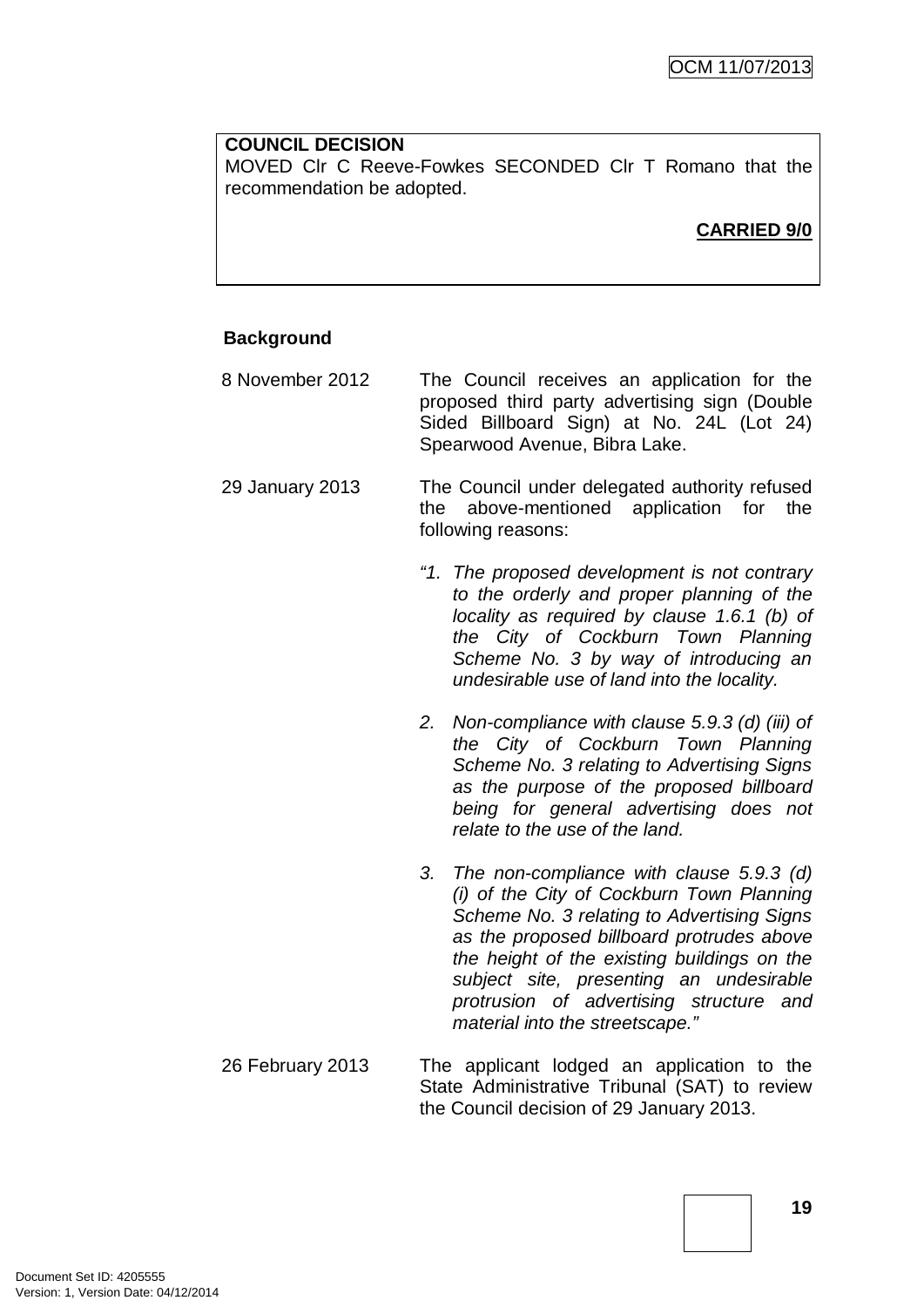| 15 March 2013 | SAT Directions Hearing held and below is the |
|---------------|----------------------------------------------|
|               | relevant order:                              |
|               |                                              |

*"1. Senior Member ordered that the matter should go to mediation before SAT Member Marie Connor at 11.00am on Monday 6 May 2013."*

### 6 May 2013 SAT Mediation held and below are the relevant orders:

- *"1. The matter is listed for directions hearing at 10.30am on Friday 21 June 2013 to allow the respondent to indicate its position on the applicant's 'use not listed' argument.*
- *2. The matter is listed for mediation at 2pm on Wednesday 3 July 2013."*
- 19 June 2013 The City's representative and the applicants representative confirmed that the directions hearing scheduled for Friday 21 June 2013 and the mediation scheduled on Wednesday 3 July 2013 be vacated in order for the City to prepare a Report to the Council Meeting scheduled for 11 July 2013 to determine the City's position as to whether the proposed advertising be classified as a 'use not listed' or a 'commercial' use.

Both parties also agreed on the following orders given the item is going to be considered at the 11 July 2013 Council Meeting:

- *"1. The Respondent is invited pursuant to section 31 of the State Administrative Tribunal Act 2004 to remake its decision by or on 11 July 2013.*
- *2. The matter is otherwise adjourned to a further directions hearing on 19 July 2013."*

# **Submission**

The applicant previously sought approval to construct a third party advertising sign (Double Sided Billboard Sign) at the subject site located at No.24L Spearwood Avenue, Bibra Lake within the Industry zone. The site is triangular in shape and fronts Spearwood Avenue to the east and a railway reserve to the south-west. The subject site is currently used for industrial purposes, and is occupied by Advanced Logistics Solutions Pty Ltd, which manufactures and distributes mining equipment to the north-west region of Western Australia.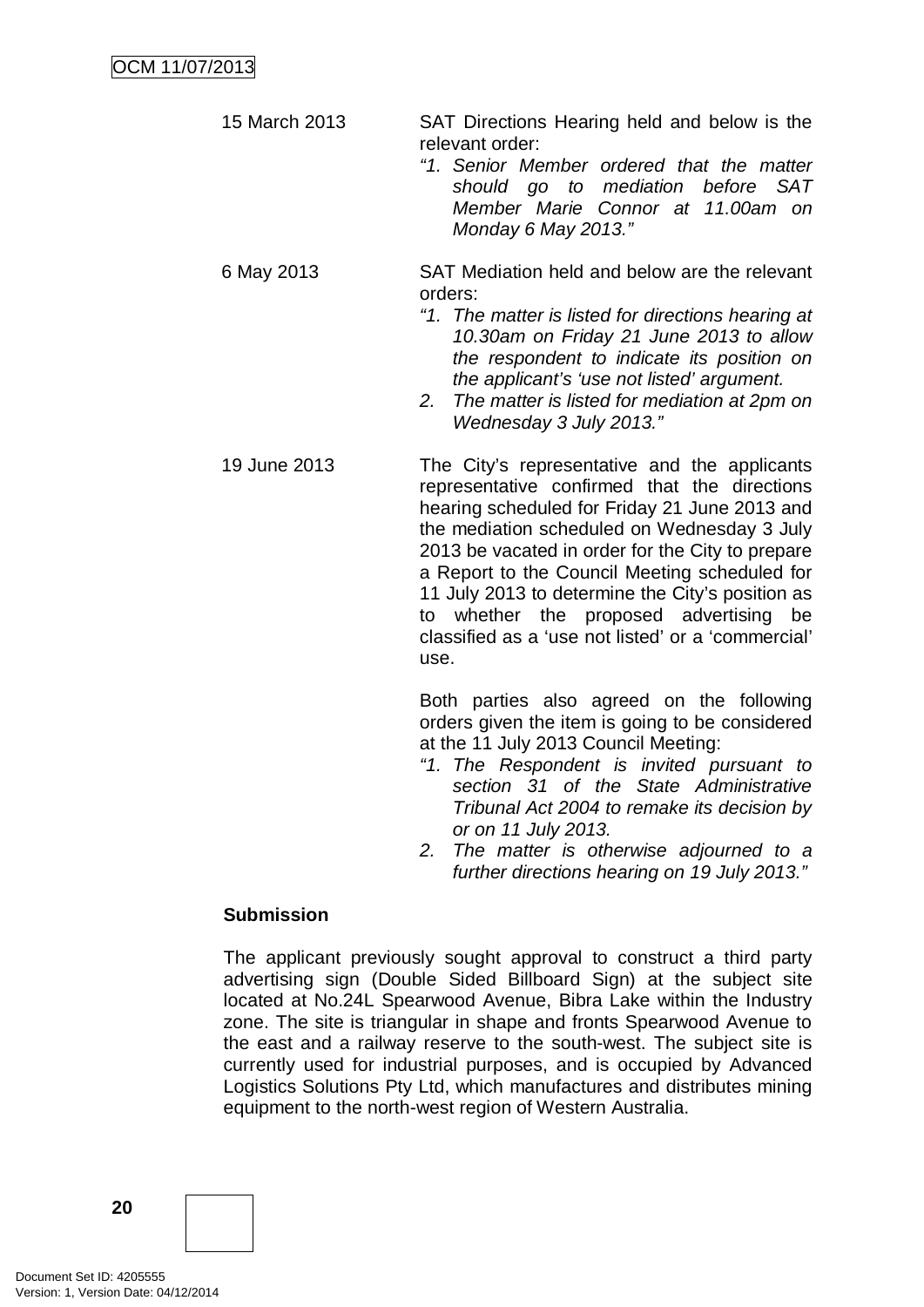The proposed advertisement sign, located within the front setback of the site, consists of a sign panel being 12.66 metres by 3.35 metres in dimension and fixed 8 metres above ground level to the base of the sign face, supported by one (1) post. The advertisement will be setback 1 metre from the north-eastern lot boundary, with the inbound facing sign having a nil setback from the south-west lot boundary. The sign will be setback 10.2 metres from the actual Spearwood Avenue road reserve.

The application has been referred to the City for reconsideration. As part of this reconsideration, there have been no modifications to the proposed advertisement sign. Arising from the SAT Mediation held on 6 May 2013 and further correspondence between the City's representative and applicant's representative, the purpose of this reconsideration is to determine whether or not the proposed advertising sign is considered a 'use not listed' or if it can be determined as falling within the type, class or genius of activity of any other use class in the Zoning Table.

From considering the above, the City's officers are of the opinion that the proposed advertising sign is a 'commercial' use in nature and effect. This report demonstrates how general advertising suitably fits within a commercial land use definition rather than being considered a 'use not listed'.

# **Report**

Under Section 31 of the SAT Act 2004, the City has been invited to determine the subject application; that is, to (a) affirm the decision; (b) vary the decision; or (c) set aside the decision and substitute its new decision. After the Ordinary Meeting of Council to be held on 11 July 2013, the City's officers will convey the decision to SAT. SAT will then decide how to proceed with the review matter.

State Administrative Tribunal Act 2004

Section 31 states as follows:

- *"31. Tribunal may invite decision maker to reconsider*
	- *(1) At any stage of a proceeding for the review of a reviewable decision, the Tribunal may invite the decisionmaker to reconsider the decision.*
	- *(2) Upon being invited by the Tribunal to reconsider the reviewable decision, the decision maker may –*
		- *(a) Affirm the decision;*
		- *(b) Vary the decision; or*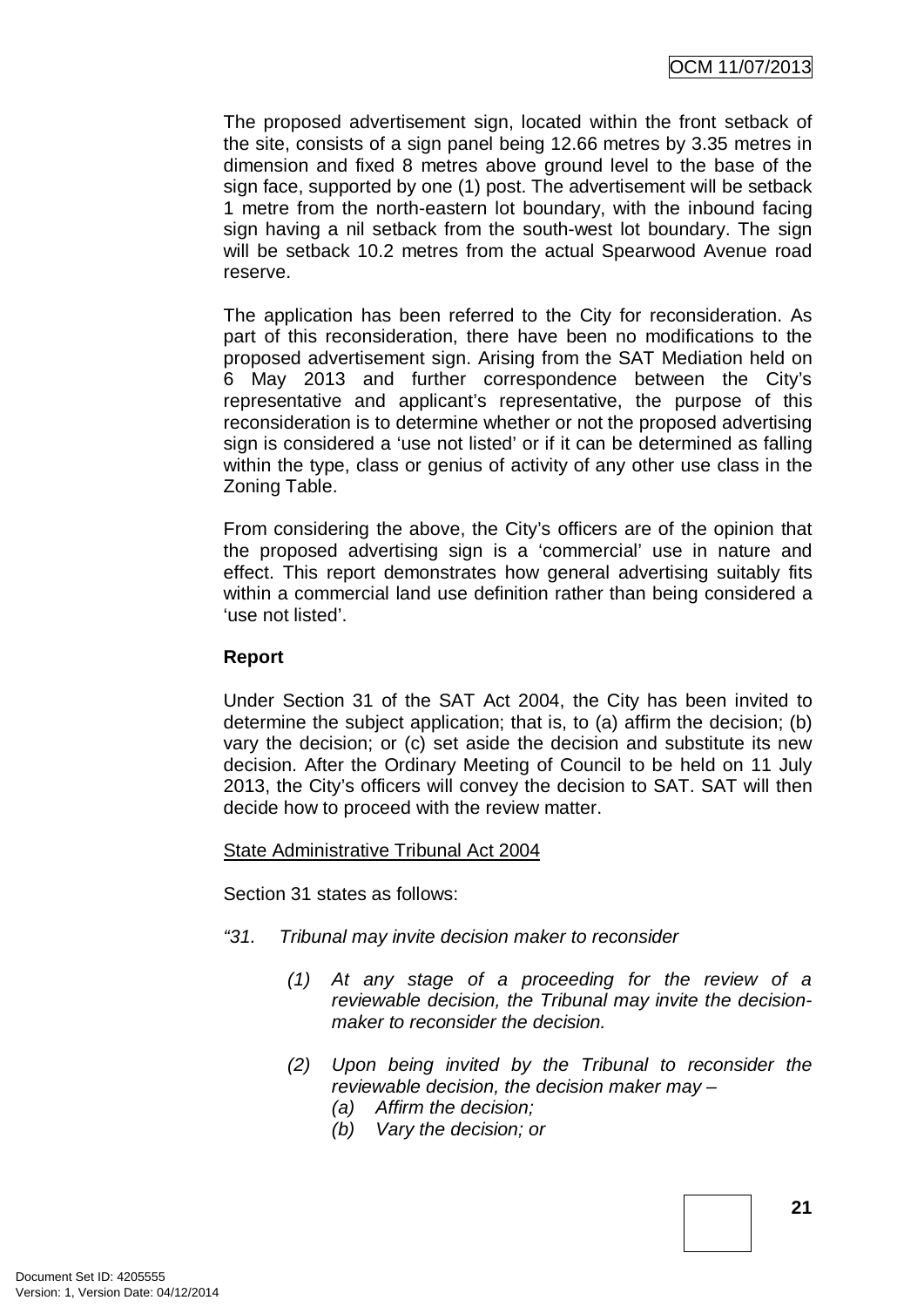- *(c) Set aside the decision and substitute its new decision.*
- *(3) If the decision-maker varies the decision or sets it aside and substitutes a new decision, unless the proceeding for a review is withdrawn it is taken to be for the review of the decision as varied or the substituted decision."*

### Zoning and Use

As advertising is a use which not specifically mentioned in the Zoning Table of Town Planning Scheme No. 3 (TPS 3), it is therefore necessary to consider Clause 4.4.2 of TPS 3 in order to determine whether there is a use category which adequately incorporates advertising signage within its definition.

Clause 4.4.2 of TPS No. 3 is as follows:

*"If a person proposes to carry out any use that is not specifically mentioned in the: -*

- *(a) Zoning Table – Table 1 and cannot reasonably be determined as falling within the type, class or genus of activity of any other use category in the table the local government may –*
	- *(i) determine that the use is consistent with the objectives of the particular zone and is therefore permitted;*
	- *(ii) determine that the use may be consistent with the objectives of the zone and thereafter follow the advertising procedures of clause 9.4 in considering an application for planning approval; or*
	- *(iii) determine that the use is not consistent with the objectives of the particular zone and is therefore not permitted."*

The above clause requires the City to consider whether or not general advertising can fit within the type, class of genus of any use category. As it happens, in the City's Town Planning Scheme No. 3, with the Zoning Table, there are use categories as well as use classes. The question therefore is whether general advertising can be regarded as being of the same type, class or genus as the other use classes in the commercial uses category.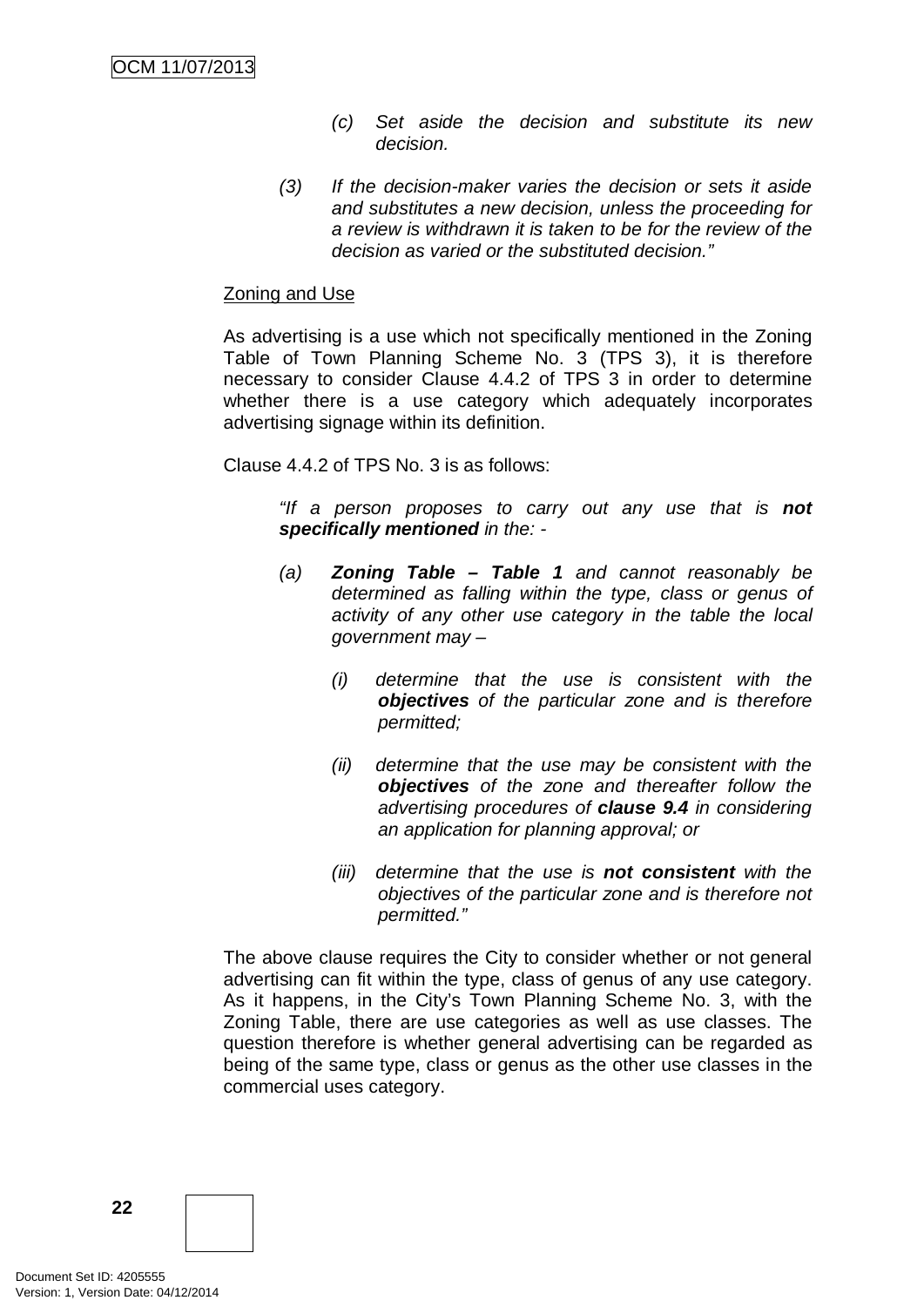The nature of commercial advertising signs is to convey to passers-by located outside of the subject premises) information about a product or service which is not related to the industrial purpose of the land for commercial gain or reward. Advertising structures are a commercial enterprise where a client pays the owner a fee for displaying advertising on the sign.

TPS 3 Schedule 1 1. General Definitions defines advertisement as:

*"means any word, letter, model, sign, placard, board, notice, device or representation, whether illuminated or not, in the nature of, and employed wholly or partly for the purposes of, advertisement, announcement or direction, and includes any hoarding or similar structure used, or adapted for use, for the display of advertisements. The term includes any airborne device anchored to any land or building and any vehicle or trailer or other similar object placed or located so as to serve the purpose of advertising."* 

In this respect the proposed structure constitutes a purpose built structure on which advertisements will be displayed.

The Oxford Dictionary defines advertisement as:

*noun*

*"a notice or announcement in a public medium promoting a product, service, or event or publicizing a job vacancy."*

The classification of advertising signage may then be seen as falling with the Commercial uses category. As such, given that advertising signage is considered to fall within the type of activity of the Commercial uses category, the City needs to consider the application of the general development requirements applicable to that use. This will be explained under the Development Requirements heading below.

#### Development Requirements

Given the City's officers consider advertising signs to fall within the type of activity of the Commercial uses use category, then the next step is to consider the application of the general development requirements applicable to that use category. As a commercial use category, Clause 5.9.3 (d) of TPS No.3 is applicable as it applies to advertising signs as follows: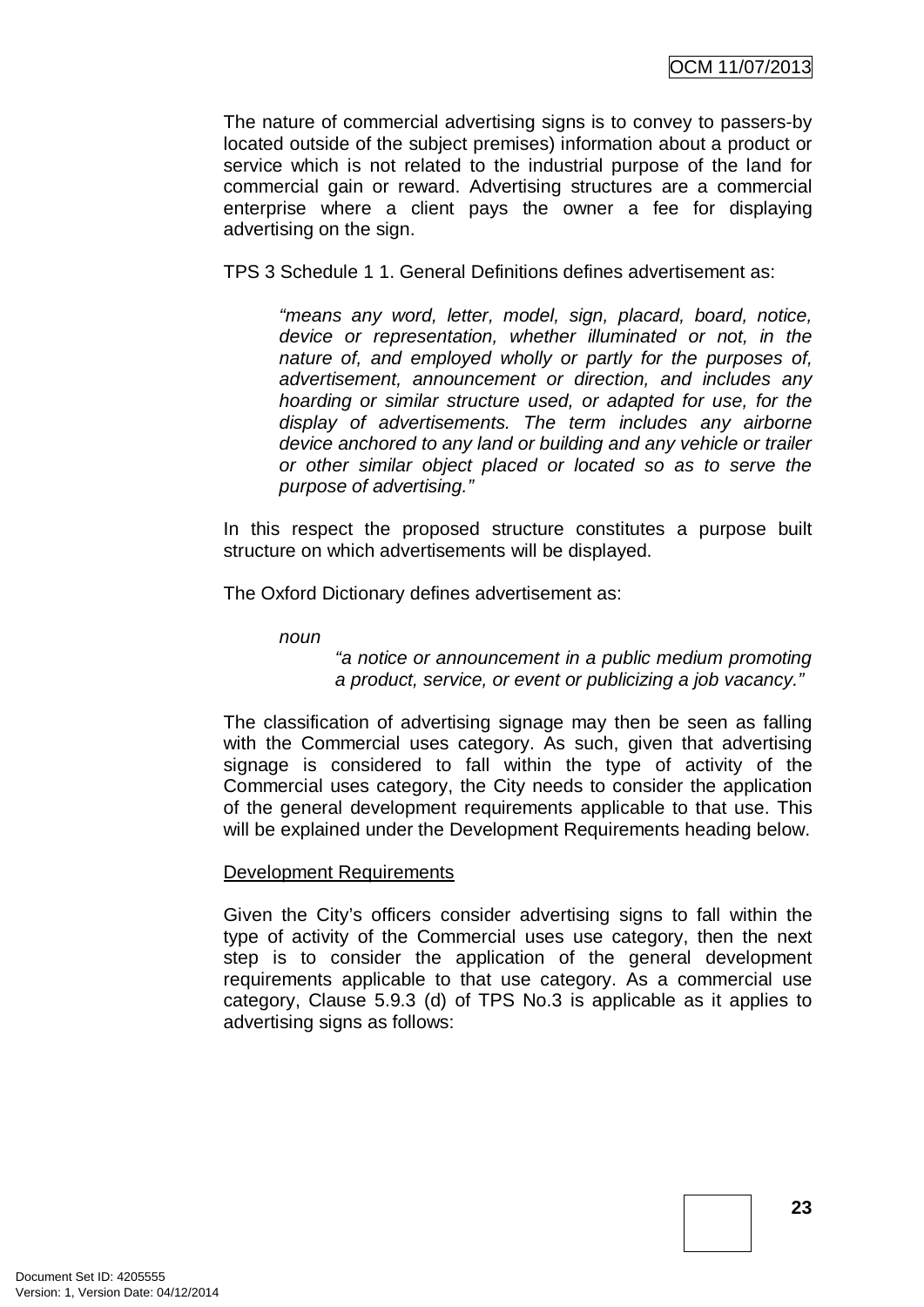*'Advertising signs shall be –*

- *(i) attached to the walls or facades of a building or structure so as not to protrude above the height of the wall to the building or the structure;*
- *(ii) limited to a common pylon sign or hoarding for developments comprising more than two units, strata titled units or businesses up to a maximum of six (6) advertisements to each sign where units, strata title units or businesses exceed 6 in the number or the development comprise a service station as one component then a maximum of two pylon signs or hoardings are permitted for that site;*
- *(iii) erected on the property to which they relate;*
- *(iv) professionally designed and installed and not detract from the streetscape within which they are located'.*

In particular, the Council should have regard to point (iii) above which provides that advertising signs shall be erected on the property to which they relate. In short, advertising is effectively a permissible use only if the advertising sign is erected on the property to which it relates.

As such, the proposed third party, double sided billboard sign is determined as not complying with point (iii) above as the sign will not be advertising the use existing on the subject site.

In addition, from the proposed elevation plans of the subject third party pylon sign, the sign, while not attached to the walls or facades of a building or structure on-site, also protrudes above the wall height of the buildings on-site. Therefore, the proposed sign is also not compliant with point (i) above and is considered therefore to be a development that would cause an undesirable precedent for similar applications in the locality due to its non-compliance with points (i) and (iii) above of Clause 5.9.3 (d) of TPS No.3.

### Amenity Impacts

Given the absence of a currently adopted local planning signage policy when the application was lodged and being assessed, the requirement set out in Clause 5.9.3 (d) (iv) of the City's Town Planning Scheme No.3 to have regard to *'professionally designed and installed and not detract from the streetscape within which they are located'* needed to be considered.

The proposed sign is to be located within a main road environment and on a large industrial site. The site frontage to Spearwood Avenue is

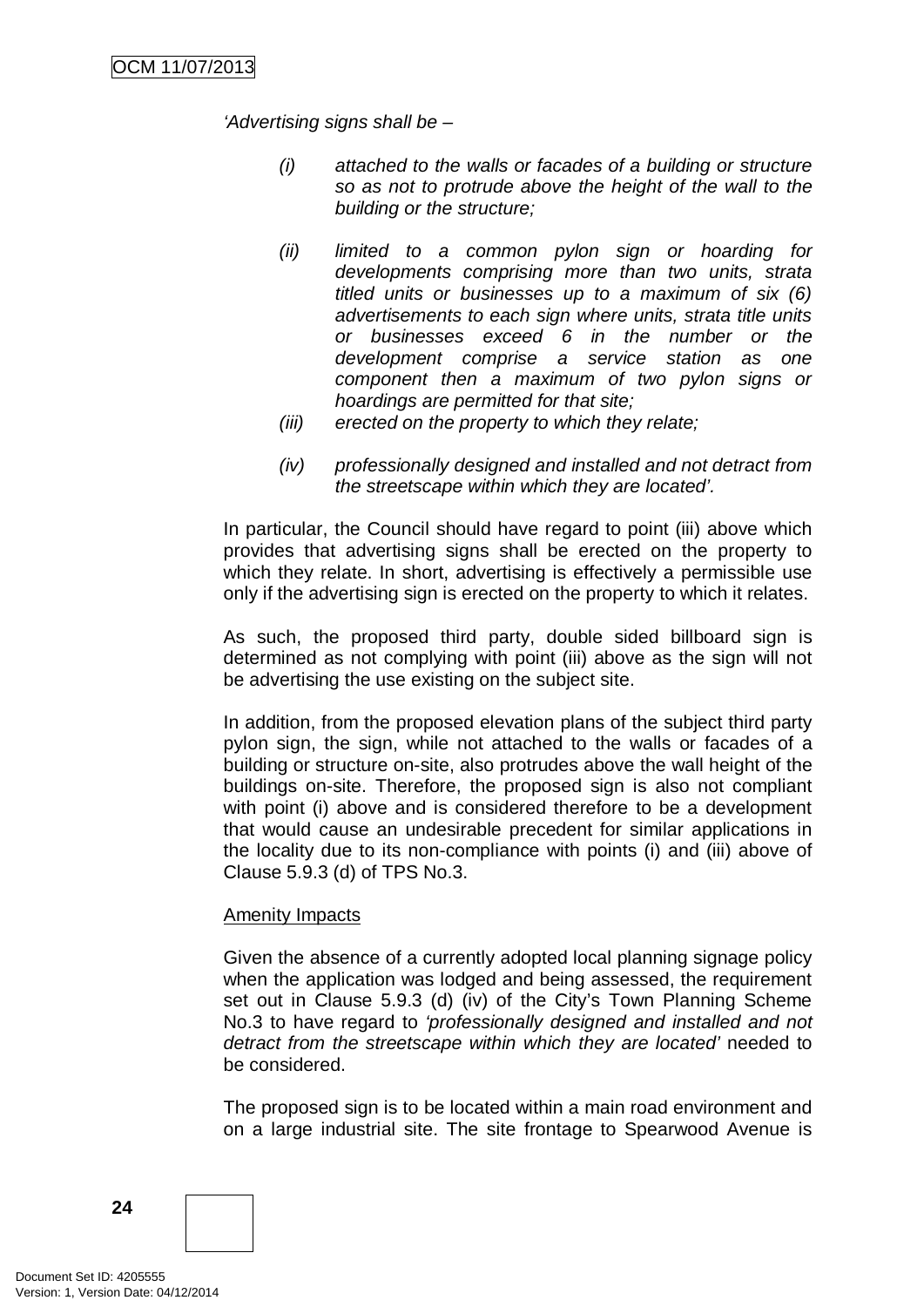approximately 120 metres. The buildings surrounding the site are generally industrial and commercial uses fronting the busy Spearwood Avenue or accessed from streets of Spearwood Avenue. The currently proposed sign will project above the buildings on the subject site.

As such, from the configuration and placement of the sign proposed, it would become a highly dominant feature of the streetscape at the proposed location. Whilst acknowledging that the design quality of the buildings in the locality is not particularly high and that there is a prominence of mainly wall signs in the locality, it is apparent that buildings and their form dominate the visual character of the area and the streetscape.

The increased scale of signage proposed for the subject site reverses the relationship between buildings and signs within the area and is arguably out of character with its surroundings. The implication therefore of such an approval of a proposal of this nature is that the immediate street of Spearwood Avenue could be further dominated by signage.

This type of signage, given its scale, height and dominance is determined to be out of character with the built form of the area, and that it would unreasonably impact on the streetscape and amenity of the locality.

### Referrals

The application was referred to the Department of Planning DOP) for comment as the proposed sign abuts Spearwood Avenue which is designated as an 'Other Regional Road' (blue road) under the MRS. The DOP noted that the property abuts a section of Spearwood Avenue which is a Category 1 Other Regional Road (ORR) in WAPC Plan No. SP 694/2. Lot 24 is not affected by the ORR reservation for Spearwood Avenue.

Therefore, as the proposed signage falls outside the ORR reservation, the Department would be prepared to support the signage so long as the advertisements do not interfere with sight lines, distract drivers, or have the potential to become confused with traffic signals or road signs. The Department as such has no objection to the proposal on regional transport planning grounds.

### **Conclusion**

The intention of this report is for the City to consider whether the proposed advertising sign proposal fits within the type, class or genus of any use category within TPS No. 3. Should the above argument that the proposal fits within the Commercial use category within the City's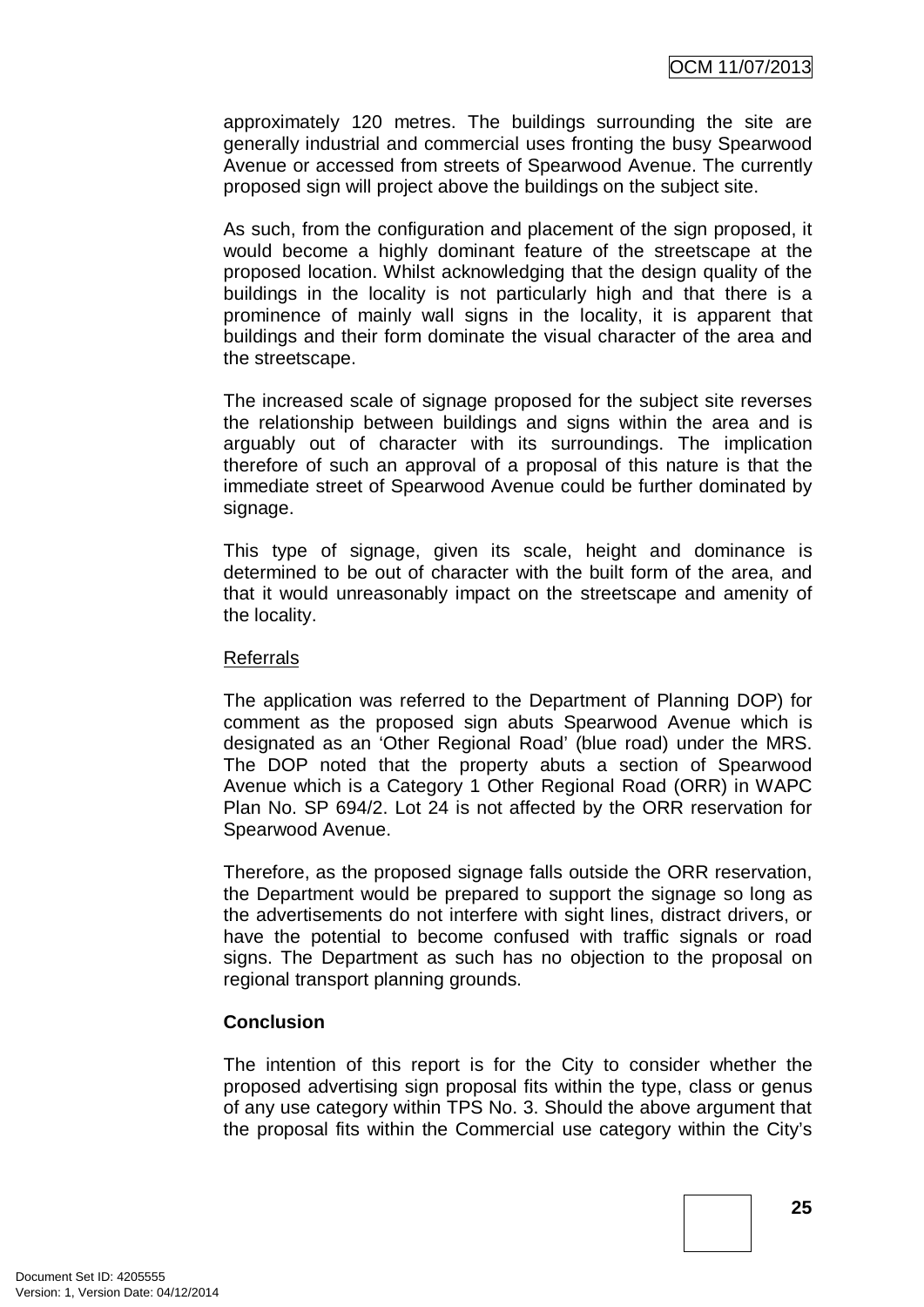Zoning Table be allowed by the SAT, it is recommended that the reasons for refusal as stated in the Officer Recommendation be imposed.

The application was refused by Council, under officer delegation, on 29 January 2013 and the City's officers are still of the belief that the proposed third party advertising sign, while now considered to fall within the Commercial use category, does not comply with the relevant development requirements outlined in Clause 5.9.3 (d) of TPS No.3.

However, the SAT might not agree with this conclusion, in which case it is advisable for the Council to look at the use not listed possibility which was discussed at SAT Mediation. As outlined in the above Report, Clause 4.4.2 of TPS No.3 needs to be considered.

If the SAT is of the belief that general advertising does not fall within the category of commercial uses, rather a use not listed, the City's officers do not believe that advertising signs are consistent with the objectives of the Industry zone where the subject site is located, and would refuse the application on that basis.

Under Clause 4.2.1 (g) of the TPS No. 3, the objective of the Industry Zone is:

*'To provide for manufacturing industry, the storage and distribution of goods and associated uses, which by the nature of their operations should be separated from residential areas'.* 

As per Clause 4.4.2 of TPS No.3, if the proposed advertising sign was to be considered a use not listed, then the proposal will need to be determined as being either consistent, may be consistent or not consistent with the objective of the Industry zone as detailed above. The City officers are of the view that general advertising, where the subject of the advertising may have no relationship to any manufacturing industry carried out on the subject land, is not consistent with the objectives of the Industry Zone.

Therefore, if SAT is of the view that advertising signs are classified as a 'use not-listed' use category rather than Commercial, the City is not supportive of the application and will recommend refusal as outlined in the Officers Recommendation under point iii).

### **Strategic Plan/Policy Implications**

#### **Infrastructure**

• Community infrastructure that is well planned, managed, safe, functional, sustainable and aesthetically pleasing.

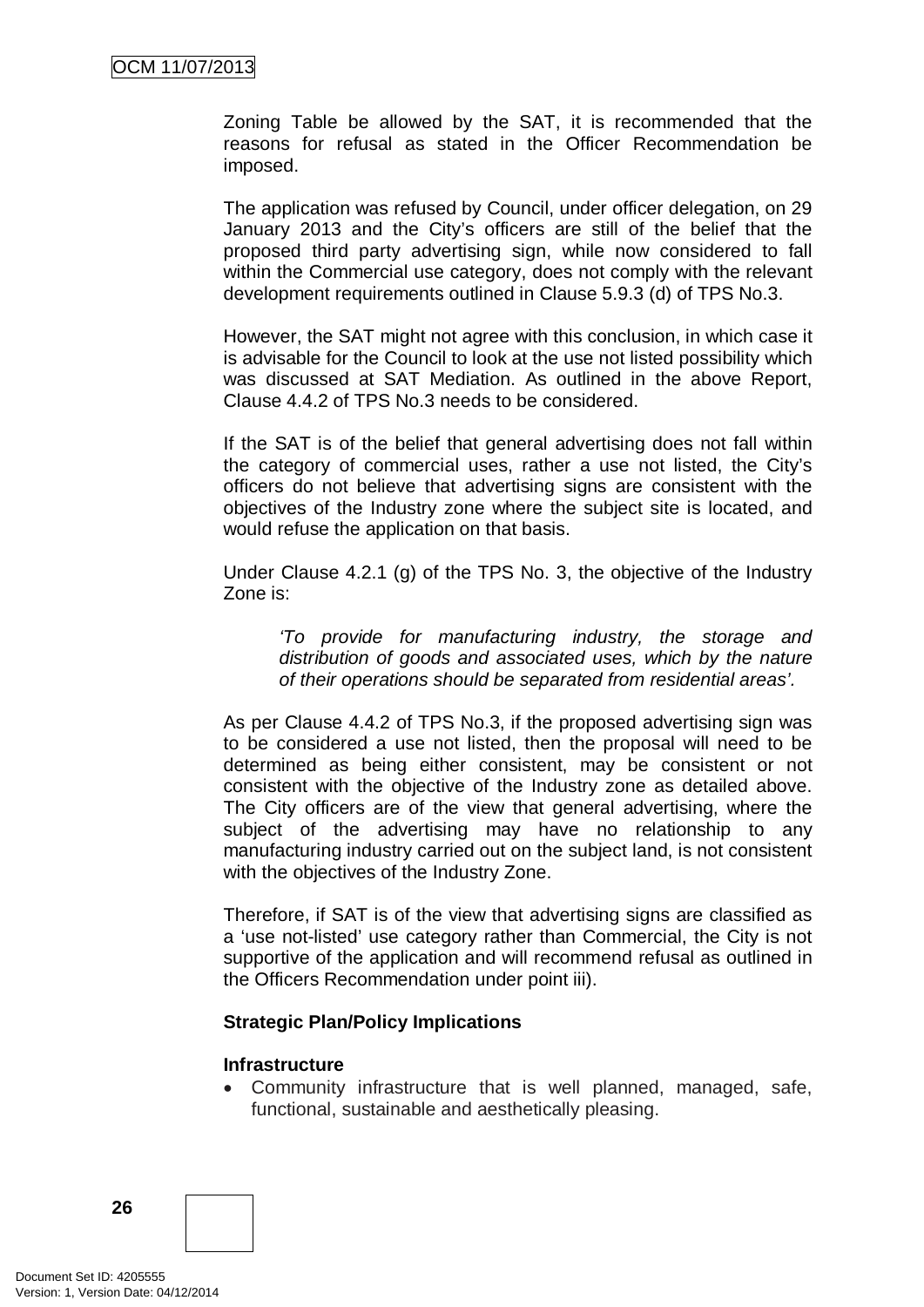# **Budget/Financial Implications**

Nil.

# **Legal Implications**

Town Planning Scheme No 3 Planning and Development Act 2005 State Administrative Tribunal Regulations

# **Community Consultation**

Nil.

# **Attachment(s)**

- 1. Existing and proposed outbound view of sign
- 2. Existing and proposed inbound view of sign
- 3. Elevation plans
- 4. Aerial view
- 5. Site plan
- 6. City's solicitors argument to support the characterisation of the advertising use, as a commercial use

# **Advice to Proponent(s)/Submissioners**

The Proponent(s) have been advised that this matter is to be considered at the 11 July 2013 Council Meeting.

### **Implications of Section 3.18(3) Local Government Act, 1995**

Nil.

AT THIS POINT, CLR B HOUWEN LEFT THE MEETING, THE TIME BEING 7.37 PM.

# **DECLARATION OF INTEREST – CLR B HOUWEN**

The Presiding Member read a declaration of Interest in Item 14.2 "Woodman Point Waste Water Treatment Plant" pursuant to Section 5.60B(1)(c) of the Local Government Act, 1995.

The nature of his interest is that he is a landowner within the current odour buffer area.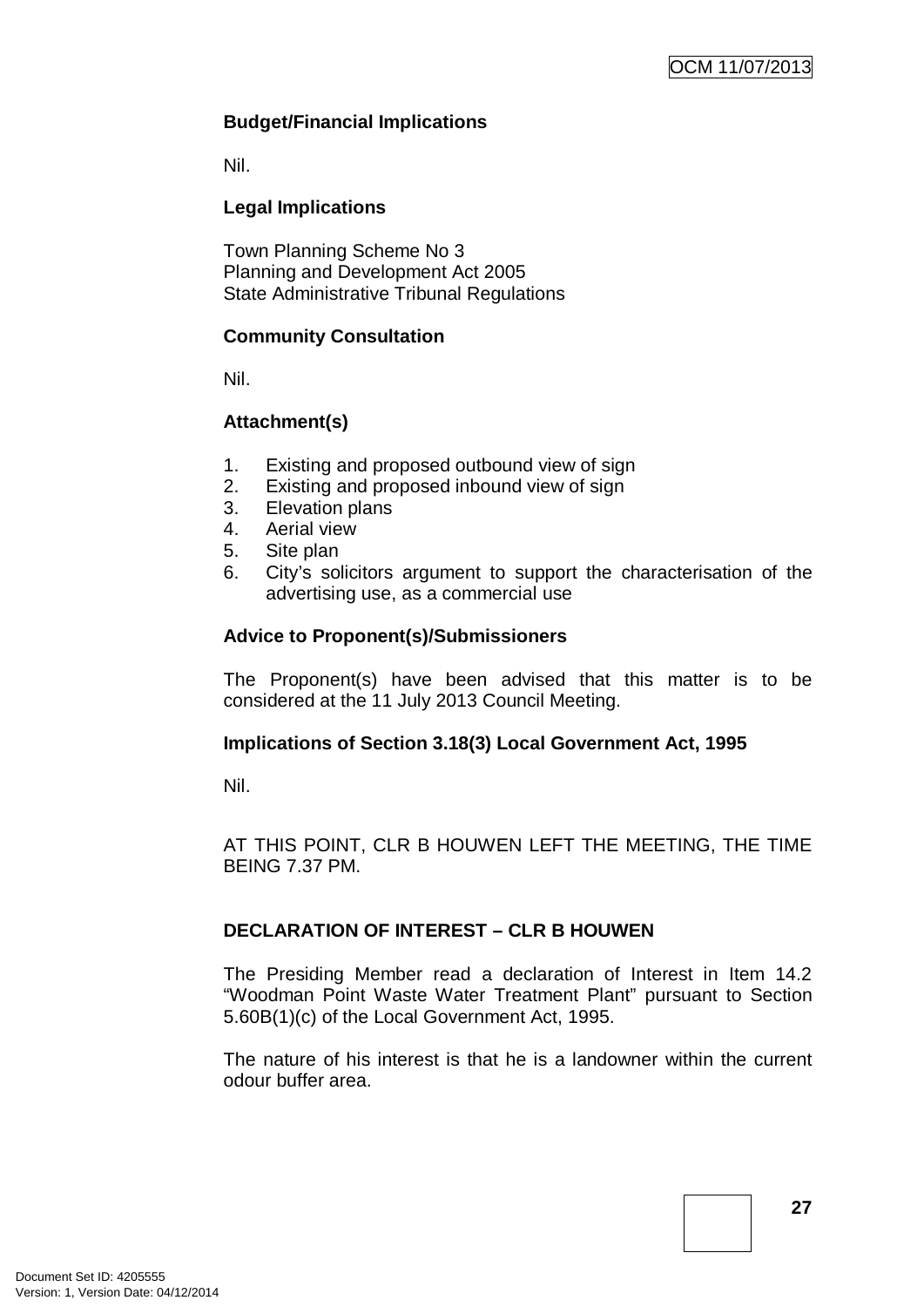# **14.2 (MINUTE NO 5081) (OCM 11/07/2013) - WOODMAN POINT WASTE WATER TREATMENT PLANT ODOUR BUFFER (A TROSIC) (3400024) (ATTACH)**

# **RECOMMENDATION**

That Council:

- (1) write to the Director General of the Department of State Development and the responsible Minister, the Premier of Western Australia, seeking commitment by the State Government to undertake the buffer definition study for the Woodman Point Waste Water Treatment Plant (WPWWTP) and its context within the Western Trade Coast;
- (2) as part of (1) above, request that the buffer definition study only be focussed on the WPWWTP and immediate context of the Western Trade Coast so as to not be delayed by a broader study of the entire Western Trade Coast;
- (3) continue with its position of advocating for improvements to the WPWWTP in order to retract the buffer to the eastern foreshore of Lake Coogee;
- (4) write to all residents within the buffer of the WPWWTP advising them of Council's resolution;
- (5) write to the Water Corporation requesting that they organise a briefing of all landowners within 1.5km of the centre of the WPWWTP, and that this briefing cover the same content which was provided to Elected Members on 20 June 2013; and
- (6) write to the Hon Minister for Planning; Hon Minister for Environment and Water; Chairman of the WAPC; Director General of the Department for Planning; Director General of the DEC and; CEO of the Water Corporation advising of the results of the community survey undertaken.

# **COUNCIL DECISION**

MOVED Clr S Pratt SECONDED Clr Y Mubarakai that the recommendation be adopted.

**CARRIED 8/0**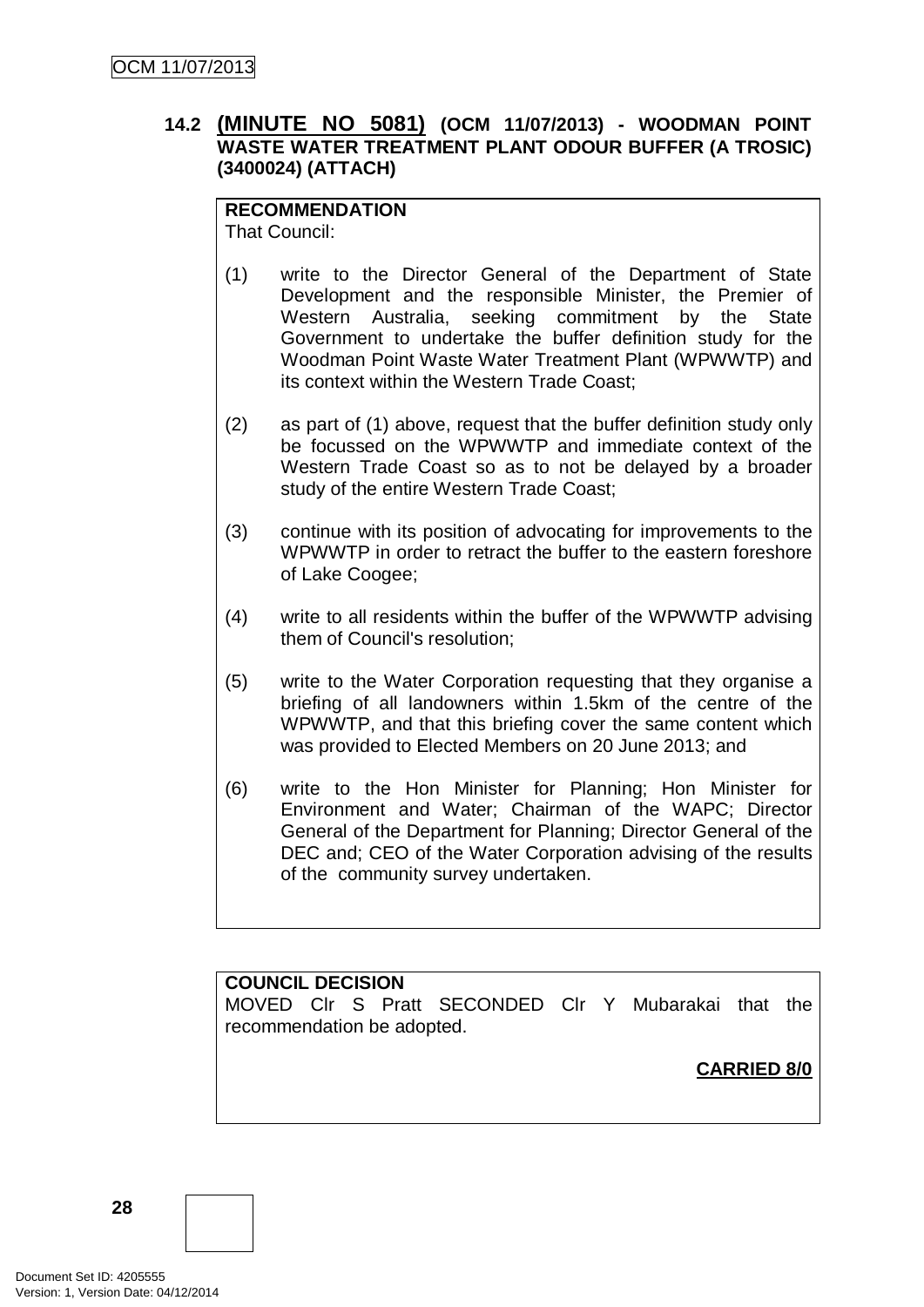# **Background**

A similar report to this was presented to the April 2013 Ordinary Council Meeting. The purpose of that report was for Council to consider:

- 1. The responses received from the relevant State Government agencies and Ministers in respect of Council's request for State Government commitment to undertake a buffer definition study to determine the future of the buffer associated with the WPWWTP and its broader setting within the Western Trade Coast; and
- 2. The results of the Council initiated survey undertaken of residential properties within 1.5km of the WPWWTP, which sought feedback from residents in respect of odour associated with the WPWWTP

At the April 2013 Council meeting Council resolved to defer consideration of these matters until a workshop has been conducted with:

- *(1) Elected Members covering the following:*
	- *1. The history of this buffer zone and its relationship to TPS3.*
	- *2. The SAT decisions made in regard to this buffer zone.*
	- *3. The Water Corporation's Odour Modelling Study to be provided to Elected Members and explained.*
	- *4. Clarification on the Kwinana Air Quality Buffer Zone Review, its gazetting, and its impact on landowners in the area around Lake Coogee; and*
- *(2) interested community members and landowners on the survey and other related matters.*

These two workshops have now taken place, enabling reporting back to Council to occur.

In terms of this report, the key recommendation is that Council continue to seek the commitment by the State Government to undertake a buffer definition study as a matter of urgency. The responses received from the State Government remain uncommitted as to a timeline associated with the buffer definition study, though there is agreement that this is the important piece of work needing to be completed to enable a final decision on the buffer to be achieved. It is recommended that Council seek this commitment, and also ask that the study only be focussed on the WPWWTP and immediate context of the Western Trade Coast so as to not be delayed by a broader mega type study of the entire Western Trade Coast.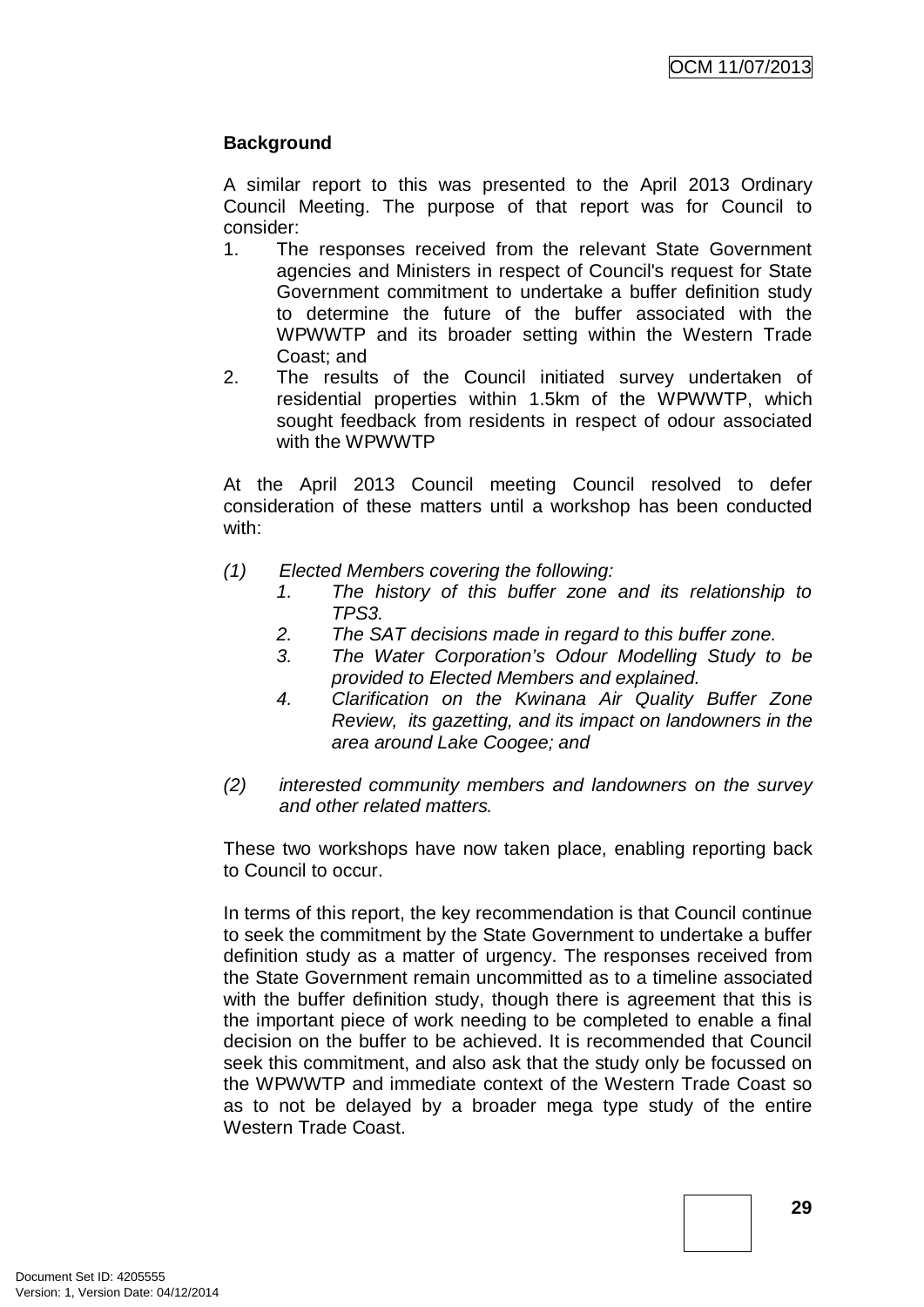In association with this, it is also recommended that Council continue to advocate for capital improvements to the WPWWTP. It is clear that the significant capital expenditure that has taken place over the last decade has improved odour impacts, as evidenced in the Water Corporation presentation to Elected Members. However the position of the State Government is such that odour impacts are still occurring, and may be likely to continue to occur into the future. It is considered that advocacy which continues to seek investment in new technology at the WPWWTP needs to be part of a strategy which seeks to limit odour impacts to the eastern foreshore of Lake Coogee. While the achievability of this is far from certain, the reality of advocating for the buffer definition study as well as continuous improvement at the WPWWTP is seen as the best chance to manage impacts for the ultimate future.

These two key strategies will hopefully combine to provide landowners with certainty as to the buffer, and what needs to occur for the buffer to be reduced to the eastern foreshore of Lake Coogee.

### **Submission**

N/A

# **Report**

### Outcomes of Elected Member briefing and community briefing

As per the April 2013 Council resolution, the community briefing on this issue was held on 4 June 2013. This was attended by landowners, staff and Elected Members, and provided the opportunity to explain the recent community survey which was undertaken. This purpose was as per the Council resolution.

The forum generated a number of action points which were subsequently actioned and responded to as follows:

### **1. Request to investigate new technology which exists in relation to odour monitoring, and whether this technology could be utilised in respect of the WPWWTP.**

**Response:** There are a number of instruments that can detect and measure individual gases and the individual constituents of airborne odours (e.g. Hydrogen Sulphide) but there is no instrument that is able to detect and accurately measure odours that comprise of a number of gases and volatile compounds. The concept of an 'electronic nose' is especially difficult to develop because odorous compounds are complex and some can only be detected by the human nose at very low concentrations.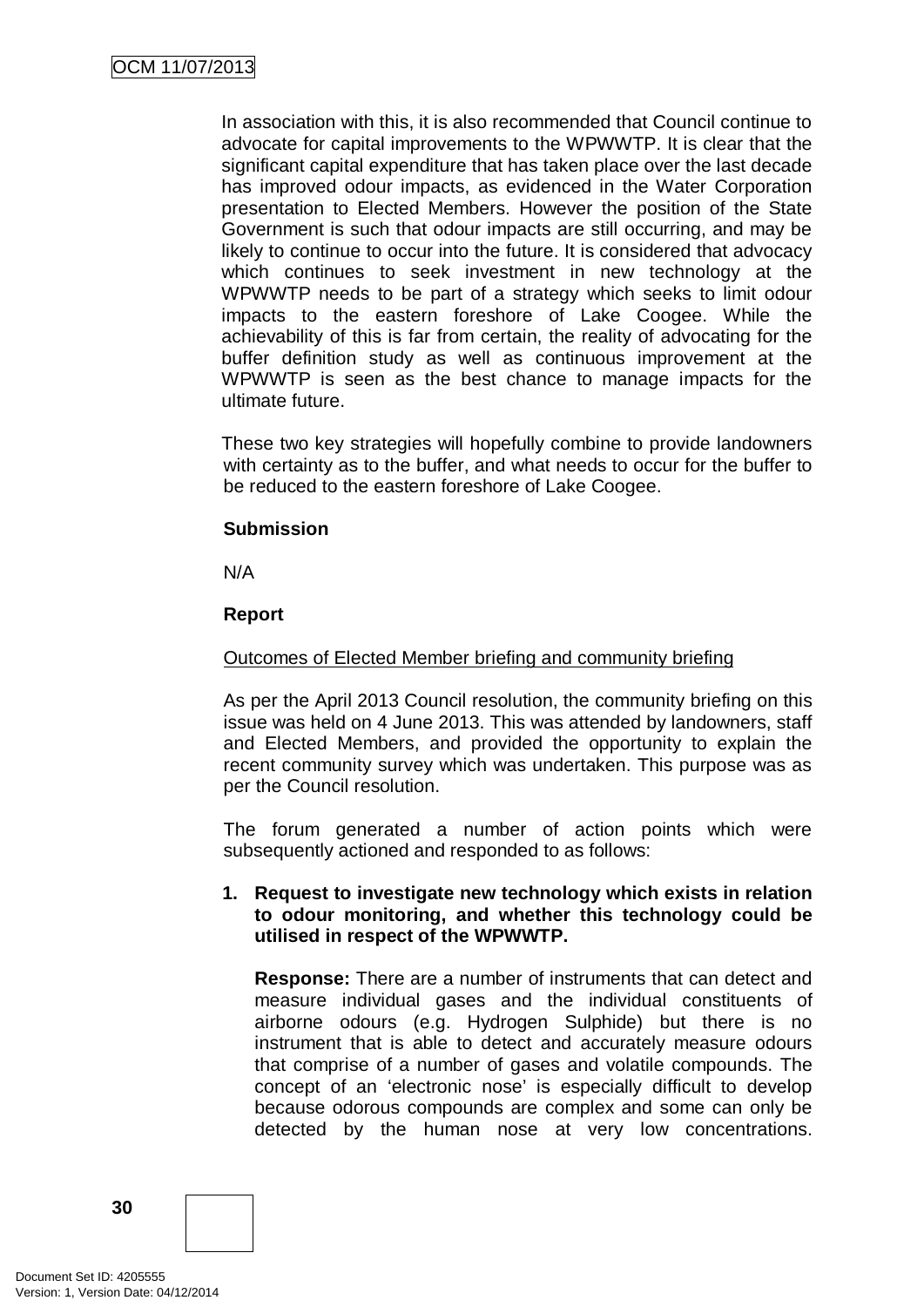Technology is constantly improving in this area but there is no known instrument that has recently become available for community odour monitoring. The existing air monitoring stations around Perth such as the one at South Lake do not measure odour, they measure particulates, sulphur dioxide and nitrogen dioxide. The Department of Environment and Conservation have carried out air monitoring campaigns from time to time including the Baseline Air Toxics Project in 1998 to assess the volatile organic compound composition in Perth's atmosphere, but there has been no campaign to measure odour largely because of inadequate technology.

### **2. The City to write to the Water Corporation foreshadowing questions to be addressed at the forthcoming Elected Members briefing.**

**Response:** These questions have been foreshadowed with the Water Corporation. The questions seek to ascertain from the Water Corporation what basis they believe exists to maintain the odour buffer associated with the WPWWTP.

**3. The City to write to Water Corporation to request if they could attend another community forum similar to what was held at the City of Cockburn.**

**Response:** This request will be made.

**4. A request for Council to consider whether Mr Ormerod could present his PAE Holmes Report of 16 November 2011 at the forthcoming Elected Members briefing on 20 June.**

**Response:** Council considered a notice of motion at the 13 June Council meeting regarding the request for Mr Ormerod to present his PAE Holmes Report. Council resolved:

*That Council invite Mr Robin Ormerod to present the PAE Holmes Report dated 16 November 2011 in the scheduled Elected Member briefing session to be held on Thursday 20 June 2013. This presentation will be separate to the Water Corporation's presentation, so that no party is able to observe each other's presentation. The invitation is to be at no cost to Council.*

Following on from this the Elected Member briefing took place on 20 June 2013. This provided the opportunity for formal briefing of Elected Members on those matters of inquiry requested by the April 2013 Council resolution. Specifically:

- *1. The history of this buffer zone and its relationship to TPS3.*
- *2. The SAT decisions made in regard to this buffer zone.*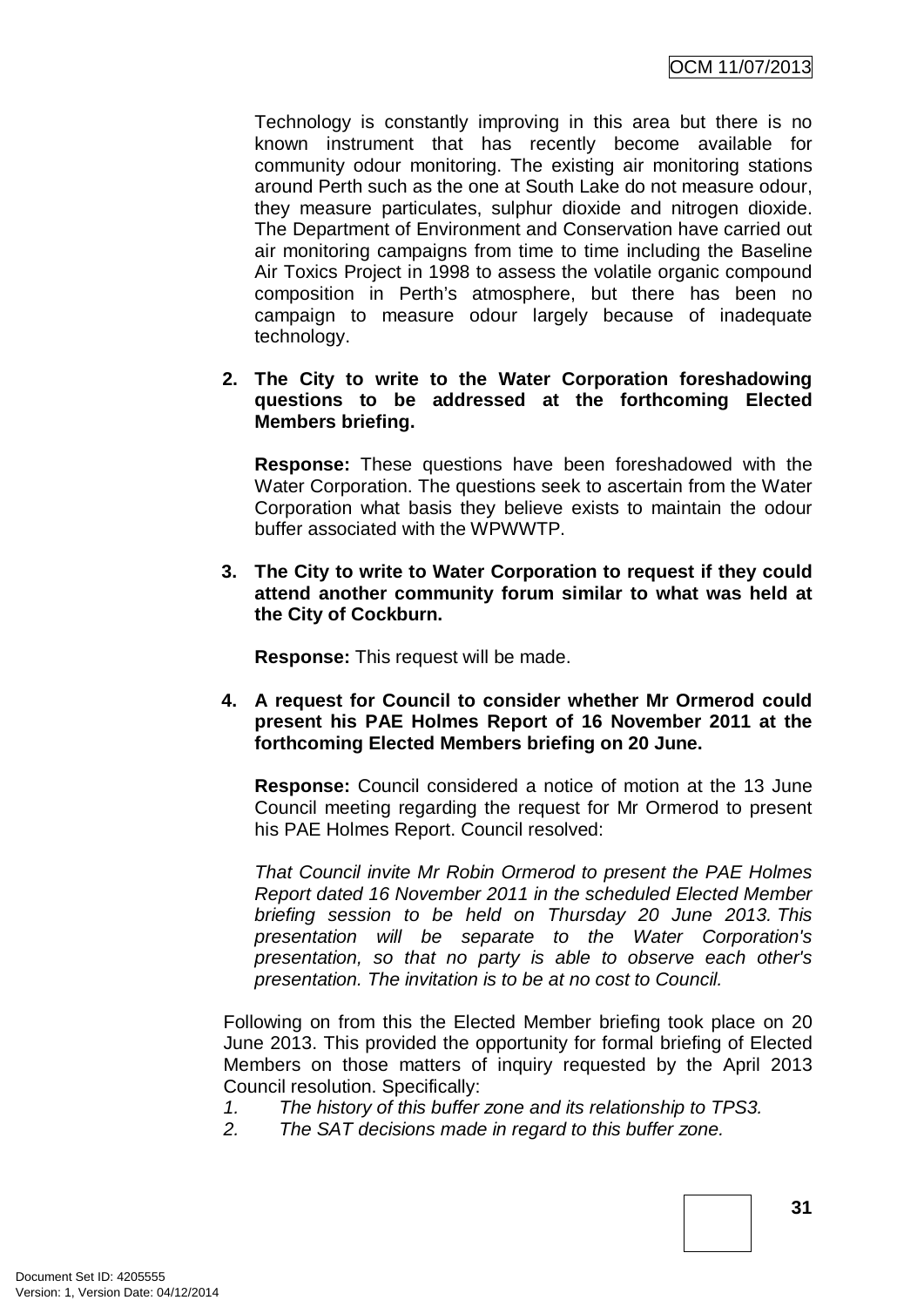- *3. The Water Corporation's Odour Modelling Study to be provided to Elected Members and explained.*
- *4. Clarification on the Kwinana Air Quality Buffer Zone Review, its gazetting, and its impact on landowners in the area around Lake Coogee.*

Staff provided the briefing on matters 1, 2 and 4 while Water Corporation provided the briefing on matter 3.

This report now deals with the substantive matters of the April 2013 Council report – being the buffer definition study and the community survey. This takes place following:

### **Background**

At the 8 November 2012 Council meeting Council resolved to:

- *(1) acknowledge receipt of the correspondence from the Hon Minister for Planning; the Chairman of the Western Australian Planning Commission ("WAPC") and Director General of the Department for Planning; the Office of the Environmental Protection Authority ("EPA") and the Department of Environment and Conservation ("DEC") in response to Council's resolution of 12 April 2012;*
- *(2) advise the Hon Minister for Planning; Hon Minister for Environment and Water; Chairman of the WAPC; Director General of the Department for Planning; Director General of the DEC and; CEO of the Water Corporation that:*
	- *a. Landowners and stakeholders require certainty and clarity in respect of the future of a buffer associated with the Woodman Point Waste Water Treatment Plant ("WPWWTP") and its broader setting within the Western Trade Coast.*
	- *b. To deliver this clarity, the WAPC and associated Heads of State Government commit to undertaking funding and completion of a buffer definition study to determine the future of the buffer associated with the WPWWTP and its broader setting within the Western Trade Coast by no later than 1 July 2013 and request that the State Government provide a budget and time line for the carrying out of that study by an independent expert.*
	- *c. If the deadline of 1 July 2013 cannot be achieved, the WAPC and associated Heads of State Government advise*

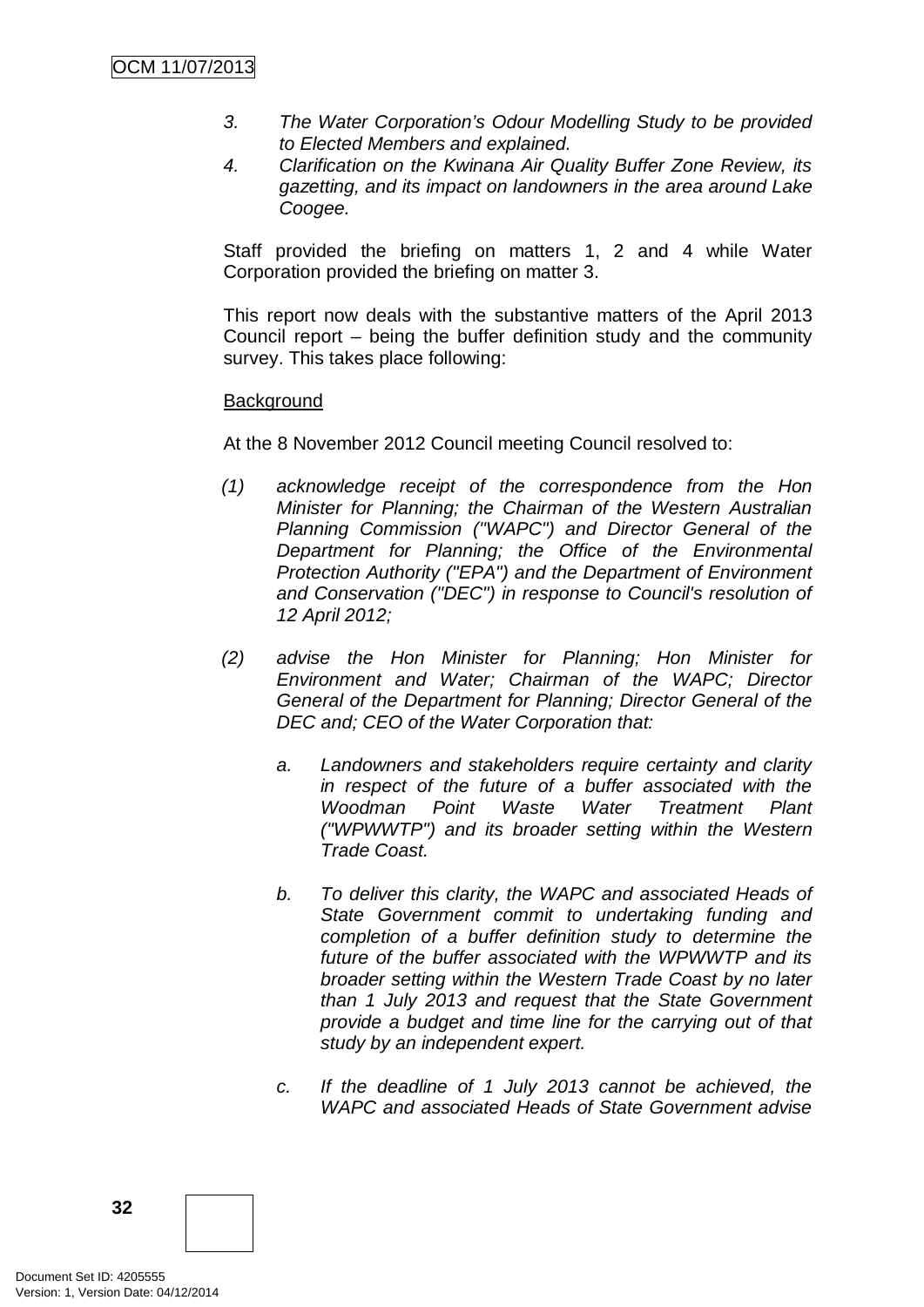*the Council of an alternative deadline by 31 December 2012.*

- *(3) conduct a statistically valid telephone survey of all residential properties within 1.5km of the centre of the WPWWTP, in order to obtain up-to-date feedback from residents as to the current situation in respect of odour associated with the WPWWTP. The results of this survey to be presented to the February 2013 Ordinary Council Meeting;*
- *(4) following the February 2013 Ordinary Council Meeting, write to the Hon Minister for Planning; Hon Minister for Environment and Water; Chairman of the WAPC; Director General of the Department for Planning; Director General of the DEC and; CEO of the Water Corporation, advising of the results of the telephone survey;*
- *(5) note the advice of the City's Environmental Health Services that zero complaints have been received regarding odour associated with the WPWWTP;*
- *(6) note the advice from the Department of Environment and Conservation confirming that a total of eight complaints were received during the last three years following the odour reduction upgrades to the WPWWTP;*
- *(7) reaffirm its position that the buffer associated with the WPWWTP and its broader setting within the Western Trade Coast should be reduced to the eastern foreshore of Lake Coogee; and*
- *(8) approve the funding for the telephone survey to be sourced from contingency funds to a maximum amount of \$10,000.*

This report responds specifically to Parts (2) and (3) of Council's resolution.

Responses received from State Government following Council's 8 November 2012 resolution

In accordance with Part (2) of Council's 8 November 2012 resolution, the City wrote detailed letters on 26 November 2012 to the following:

- 1. Hon Minister for Planning
- 2. Hon Minister for Environment
- 3. The Chairman of the WAPC and Director General of the Department for Planning
- 4. CEO of the Water Corporation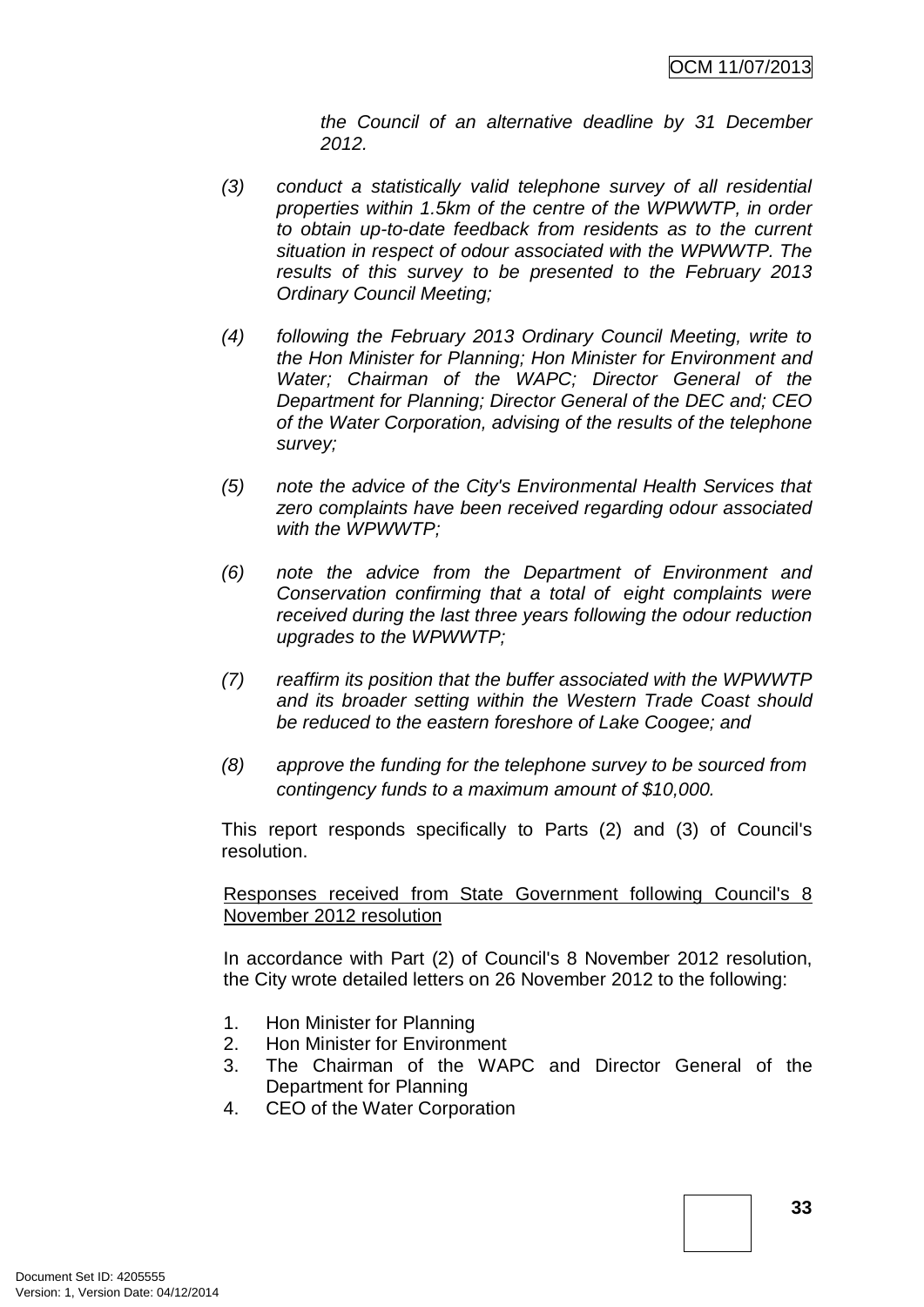5. Director General of the Department for Environment and Conservation.

There was a specific intent to ascertain a commitment by the State Government to undertake a buffer definition study to determine the future of the buffer associated with the WPWWTP. The responses received are provided as the following attachments:

- 1. Director General of the Department for Environment and **Conservation**
- 2. Hon Minister for Environment
- 3. COO of the Water Corporation

From the responses there has been no commitment delivered in respect of undertaking a buffer definition study to determine the future of the buffer associated with the WPWWTP. The most pertinent advice received is that the Department of State Development have recently been given carriage of this buffer definition issue. This appears to signal intent on behalf of the State Government to advance the study, but notwithstanding this intent it is important that Council take this opportunity to now engage with the Director General of the Department of State Development and its responsible Minister, the Premier of WA Hon Colin Barnett MLA. This forms a recommendation of this report.

In terms of the Water Corporation's response, the City corresponded back advising that its survey would be robust, as a survey lacking robustness was of no value to anyone.

#### Responses received from State Government following Council's 12 April 2012 Resolution

This is not the first time that Council has received similar advice from the State Government about the need for the buffer definition study. Previous advice has noted this also, but similarly not committed about when such a study will be undertaken.

Council at its 12 April 2012 meeting passed a resolution in respect of the WPWWTP buffer seeking response of the State Government to ascertain whether there was valid scientific justification to support the maintenance of the current 750m buffer. This current 750m buffer is secured through the Metropolitan Region Scheme and the corresponding provisions of the City's Town Planning Scheme.

At that time the City wrote detailed letters on 24 April 2012 to the same Ministers / agencies as the City corresponded with following the November Council meeting.

In summarising the results of that exercise, the Environmental Protection Authority did not see it appropriate to attempt to confirm the

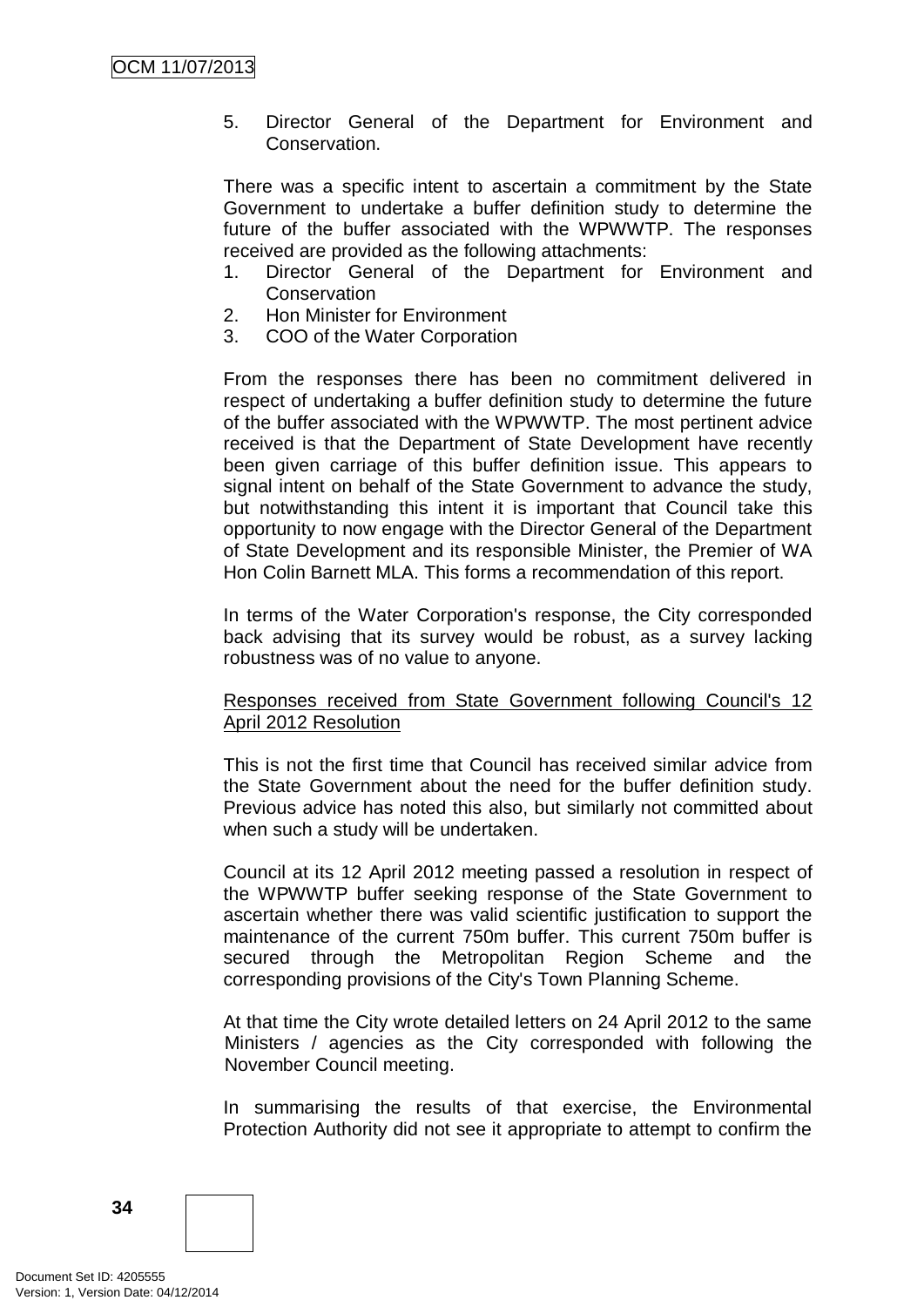scientific basis of a buffer. This is on the basis that the decision making responsibilities of such a decision lie with the WAPC. The DEC responded similarly, advising of their role in respect of providing advice and not as a decision maker, and also advised that the DEC were not able to "to comment outside of this process." It is correct that the actual decision making responsibilities do not exist with either the DEC or EPA; instead they do so with the WAPC and Hon Minister. This is by way of the buffer definition study process, under the genus of State Planning Policy No. 4.1.

In explaining this, the process for the WAPC to determine the extent of any industrial buffer is provided for under Clause 4 of State Planning Policy No. 4.1 (*State Industrial Buffer Policy*). This provides the key role for the WAPC in "evaluat[ing] buffer definition study recommendations when considering land use decisions that may need to be made in the relevant area."

While the Department of State Development has been given the task of the buffer definition study for the Western Trade Coast, the WAPC will maintain the key decision making role given they will effectively ensure land use planning decisions implement the results of the study.

As noted in 8 November 2012 Council report, previous responses were received from the Hon Minister and Department of Planning on the issue of the scientific basis for the buffer. Their correspondence stated:

*"The Water Corporation released the report Results of the Odour Monitoring and Modelling Program (2010), for comment. The Water Corporation has now finalised its report in order to assess the success of the Stage 1 odour control upgrade works and this was issued to the DEC to close out the works approval for the upgrade.*

*The Water Corporation advised the WAPC in March 2012 that it had finalised its odour monitoring and modelling report, which recommends the retention of the existing 750 metre odour buffer.*

*Although the Odour Improvement Plan has resulted in the reduction of odour, it cannot guarantee that there will not be odours from the plant. The report indicates that there will still be an odour impact extending to roughly the eastern edge of the urban deferred land and accordingly, that the current buffer should be retained."*

This position is noted; however the Council should seek to ensure that the buffer definition study looks at the issue with completely 'fresh eyes', so as to arrive at a position which is scientifically robust.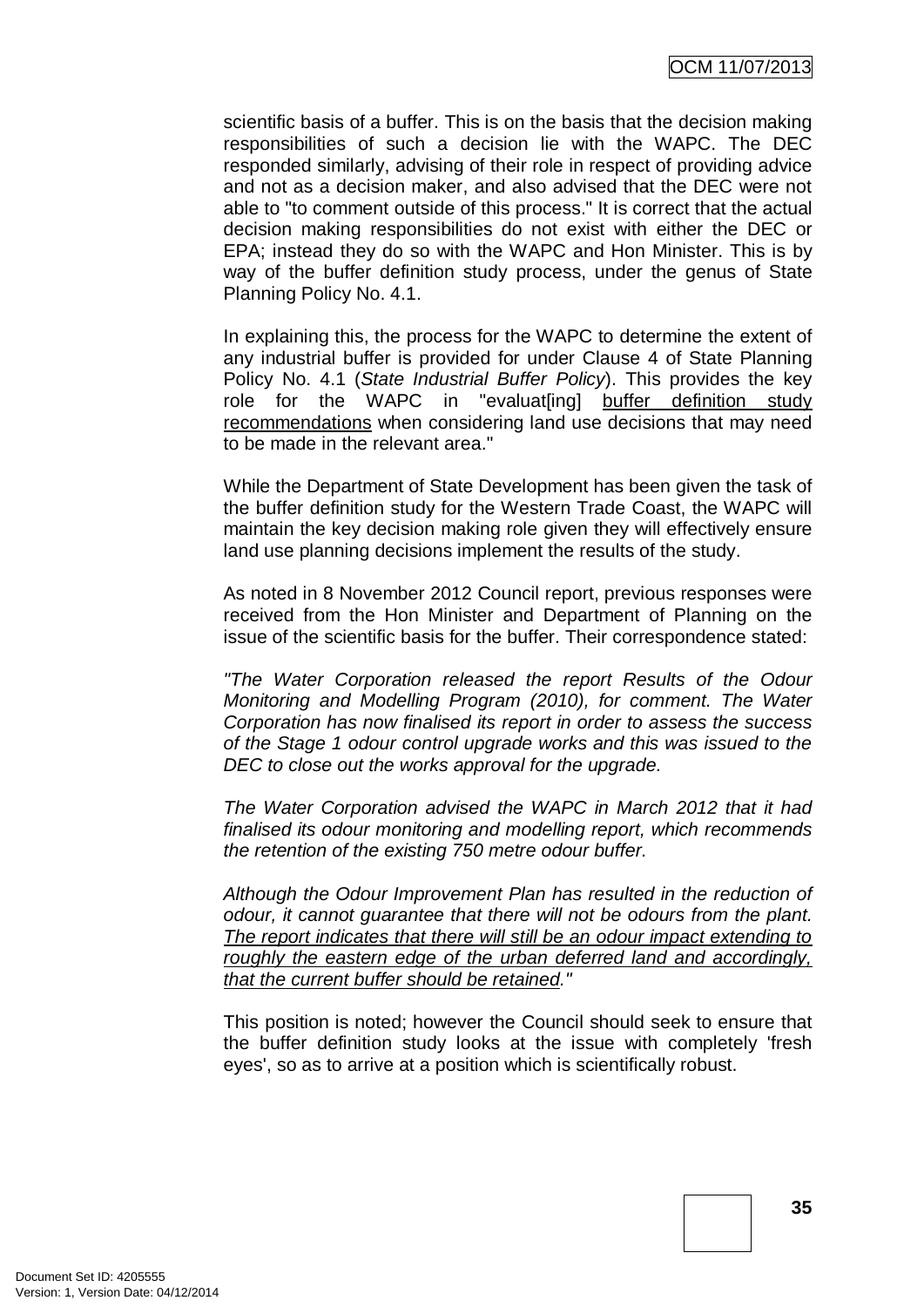### Outcomes of the Council initiated survey undertaken of residential properties within 1.5km of the WPWWTP

The second purpose of this report is to advise Council of the outcomes report of the Council initiated survey of residential properties within 1.5km of the WPWWTP, which sought to understand the perceptions of residents in respect of odours from the WPWWTP.

A mixed methodology (telephone and door to door) research approach was used to deliver the survey within the constraints of the budget; the timeframe; and to ensure the survey was deployed quickly to limit risks of bias.

The questionnaire itself was designed to reduce acquiescence bias in the recall of odour incidents from the Woodman Point Wastewater Treatment Plant. In this respect respondents were asked which of five common environmental health issues they'd experienced in the previous six months (May to November/December 2012). For each environmental health issue they'd experienced, the respondent was asked for more information. In the case of unpleasant odours, respondents were asked what kind of odours they were and where they felt they came from. It was the perception of odour impacts as viewed from the perspective of residents that was important.

Attachment 4 contains a copy of the survey that was used.

As per Council's resolution, the population for the project was defined as the 353 dwellings within a 1.5km radius of the WPWWTP - 281 residences on properties and 72 sites on long term leases at the Woodman Point Holiday Park. A sample of 184 was required to deliver a sampling precision of +5.0% at the 95% confidence interval.

The survey process commenced with the telephone interviewing, conducted by West Coast Field Services. Addresses whose telephone numbers were disconnected or where the number had been moved to outside the 1.5km radius were moved to the door to door list. Door to door interviewing was then used to obtain the rest of the sample.

## Key Findings

The key findings were that 1 in 3 respondents reported experiencing problems with unpleasant odours that have affected their health or made it unpleasant living in their home in six months since May 2012.

43.9% of those 1 in 3 (or 15.3% of all respondents) report to have experienced odours from the WPWWTP (described as rotten egg, sewage smells etc.) The following table indicates where this health concern rated in comparison to other concerns mentioned: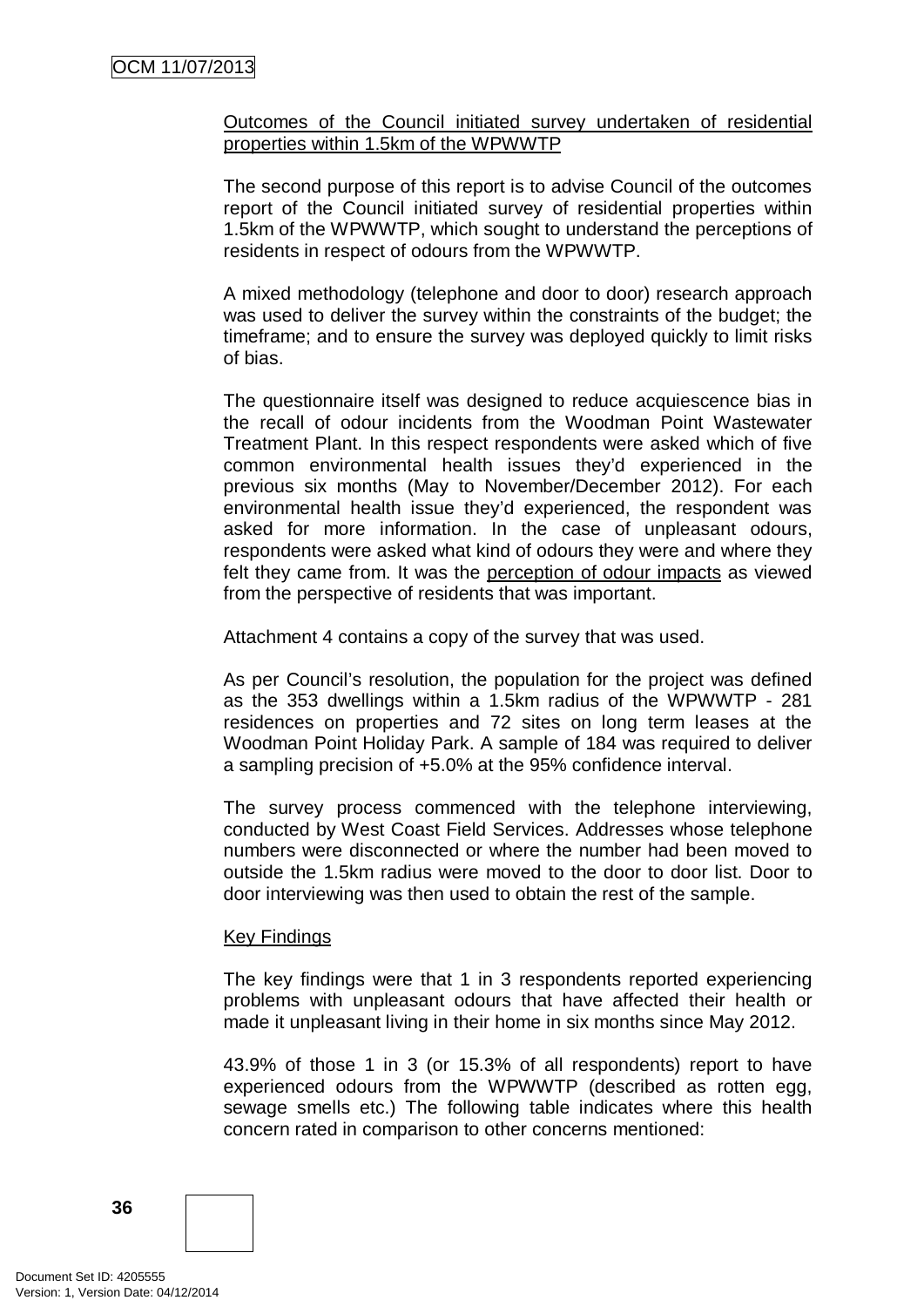| Table 1.1: Summary of Environmental Health Concerns        |                          |
|------------------------------------------------------------|--------------------------|
| <b>Environmental Health Concern</b>                        | Affects                  |
| <b>Mosquitoes</b>                                          | 31.7% of all respondents |
| <b>Midges</b>                                              | 20.1%                    |
| Dust from Cockburn Cement                                  | 18.5%                    |
| <b>Odour from Woodman Point Wastewater Treatment Plant</b> | 15.3%                    |
| <b>Odour from Cockburn Cement</b>                          | 14.3%                    |
| Noise from hoons                                           | 14.3%                    |
| Dust from building sites                                   | 10.6%                    |

 $\frac{1}{2}$  and  $\frac{1}{2}$  and  $\frac{1}{2}$ a marchine  $\sigma = 1$ 

Q1 I have a list of the most common environmental health concerns experienced by City of Cockburn residents and I'd like to know which of the following you have experienced. Can you please tell me which of the following you have experienced in the last six months, that is since May this year? Have you experienced .... (n=189)

The above results provide some important feedback on the perception of mosquito and midge health impacts. In responding to this, the City has specific strategies and programs that target these nuisance insects. The Integrated Midge Control Strategy is administered by Environmental Services and the Integrated Mosquito Management Program is administered by Health Services. Both of these operational programs have ongoing monitoring and are able to respond to complaints and reports of high insect numbers.

The full survey report reveals an interesting analysis of the information, however for the purposes of feedback to Council in response to its November 2012 resolution, the findings relevant to the percentage of residents experiencing unpleasant odours is of main relevance.

The report makes recommendation that *"the City of Cockburn acknowledge that the community surrounding the Woodman Point Wastewater Treatment Plant continues to experience odour incidents from the Plant. Reported odour incidents identified from this survey of the community are similar to those found in the community survey taken after the 2008*‐*2010 upgrade and remain fewer in number than those reported from surveys before the upgrade to the Plant."*

This recommendation attempts to capture the evidence that, from the perception of residents within 1.5km of the WPWWTP, there are health impacts associated with unpleasant odour emanating from the WPWWTP. This ranks in comparison to impacts from Cockburn Cement (dust and odour) but below the impacts associated with mosquitoes and midges.

#### Recommended Response

The Council has and continues to advocate for its community which is currently affected by the odour buffer associated with the WPWWTP. While there have been reductions in odour impacts emanating from the WPWWTP, the recent survey undertaken by the Council indicates the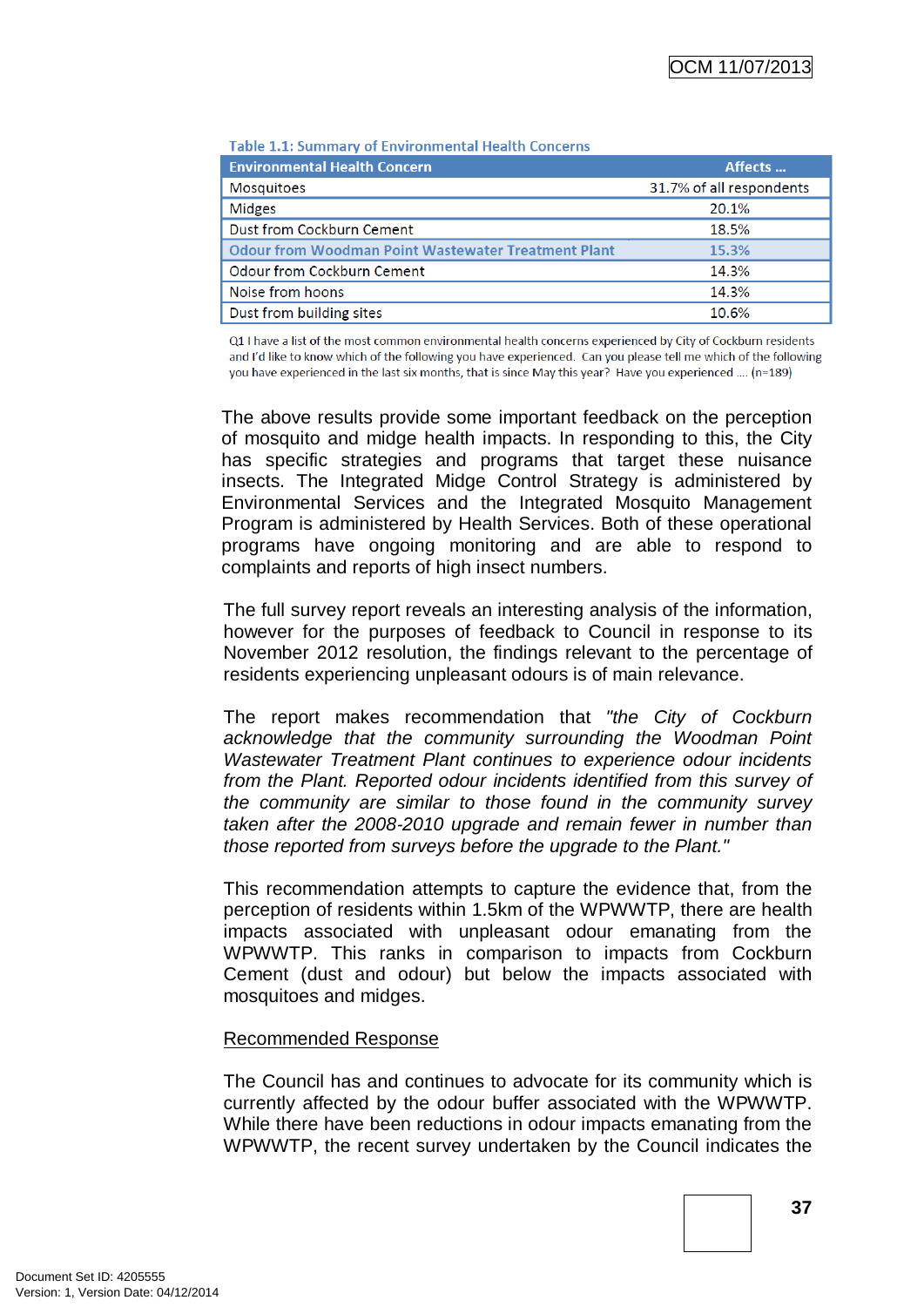perception of residents of unpleasant odours which have emanated from the WPWWTP (15.3% of all responses). Added to this the uncertainties of increases volume required to pass through the WPWWTP means that a conservative (and risk based) planning approach needs to be exercised at all times. The City considers this to be achieved through always ensuring that its support for a reduction in odour impacts is scientifically based - not just based on limited evidence.

To this end it is clear that the buffer definition study needs to be completed by the State Government as a matter of urgency to arrive at a final position in respect of the buffer in the immediate vicinity of the Muster / Lake Coogee Foreshore. This will consider not only the impacts associated with the WPWWTP, but also how these impacts will change with growing capacity of the plant combined with capital improvements.

The recommendation to Council is therefore one that seeks to ask the State Government's responsible Ministers and Premier to commit to finalise the buffer definition study. At the same time, the Council should continue advocacy as part of its governance seeking to have further investment undertaken in the WPWWTP as part of constant improvement philosophies which aspire to manage odour impacts back to the eastern foreshore of Lake Coogee.

Advocating for capital investment is seen as the key opportunity to undertake reforms to the plant such that odours emanating from the plant are substantially reduced. This seems to be the only basis which exists given the current views of the State Government in respect of odour impacts. Similar to the capital upgrades undertaken over the past decade which resulted in the successful 50% reduction in odour impacts, it is felt that Council and the community should expect further upgrades to deliver similarly high degrees of success and for this to result in the contracting of the buffer line back to the eastern foreshore of Lake Coogee.

This advocacy remains and important function of both the Council and the City administration.

## **Strategic Plan/Policy Implications**

#### **Growing City**

• To grow our City in a sustainable way by: using land efficiently, protecting the natural environment and conserving biodiversity.

#### **Leading & Listening**

• A responsive, accountable and sustainable organisation.

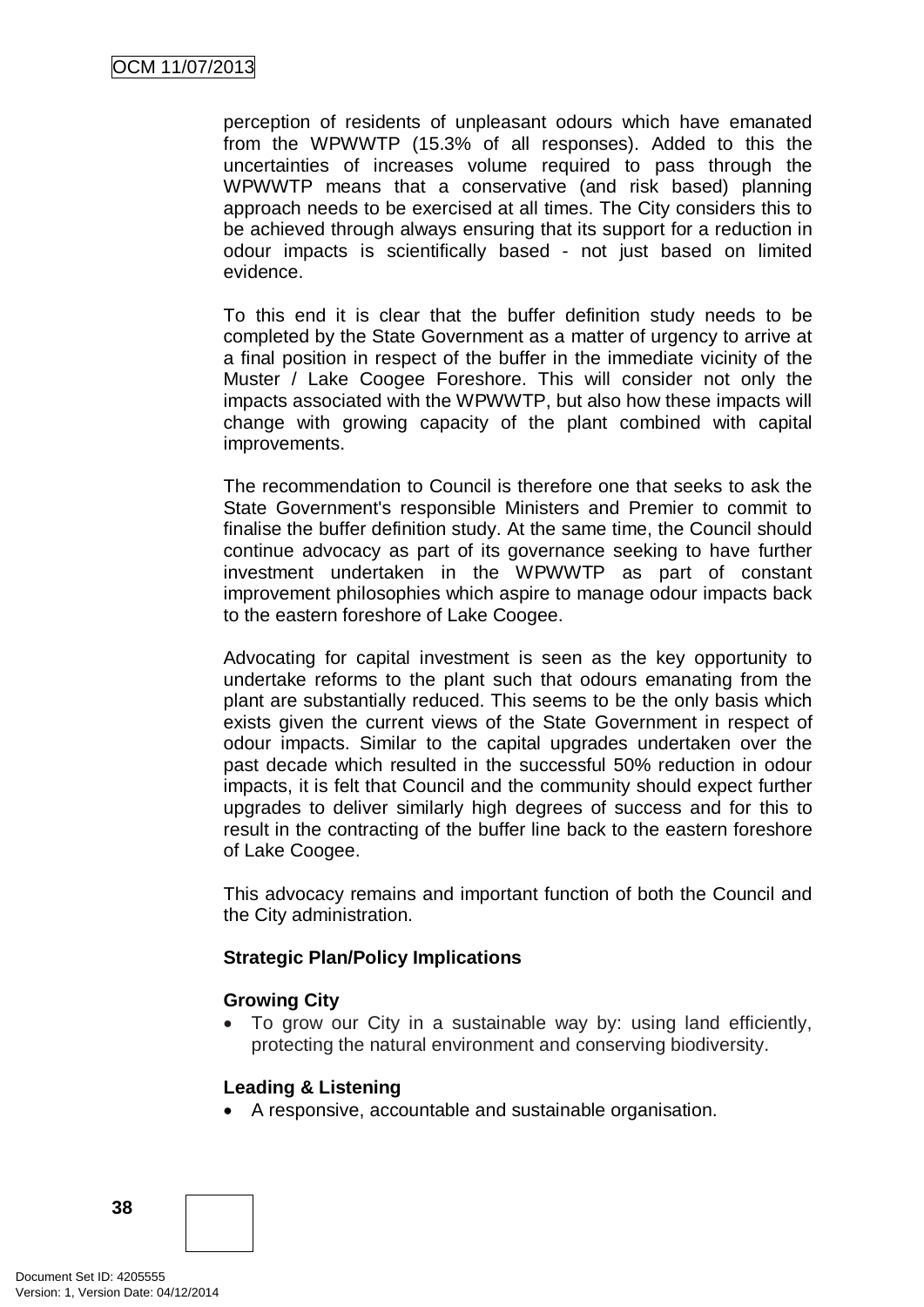# **Environment & Sustainability**

• Identification and minimisation of impacts to human health risk.

# **Budget/Financial Implications**

N/A

# **Legal Implications**

Metropolitan Region Scheme Town Planning Scheme No. 3 *Planning and Development Act 2005 Town Planning Regulations 1967*

## **Community Consultation**

A survey was carried out and the results contained in the attachment submitted at 11 April 2013 Ordinary Council Meeting.

## **Attachment(s)**

- 1. Letter from Director General of the Department for Environment and Conservation
- 2. Letter from Hon Minister for Environment
- 3. Letter from Chief Operating Officer of the Water Corporation
- 4. Survey.

## **Advice to Proponent(s)/Submissioners**

N/A

# **Implications of Section 3.18(3) Local Government Act, 1995**

Nil.

AT THIS POINT, CLR B HOUWEN RETURNED TO THE MEETING, THE TIME BEING 7.41 PM.

THE PRESIDING MEMBER ADVISED CLR B HOUWEN OF THE DECISION OF COUNCIL THAT WAS MADE IN HIS ABSENCE.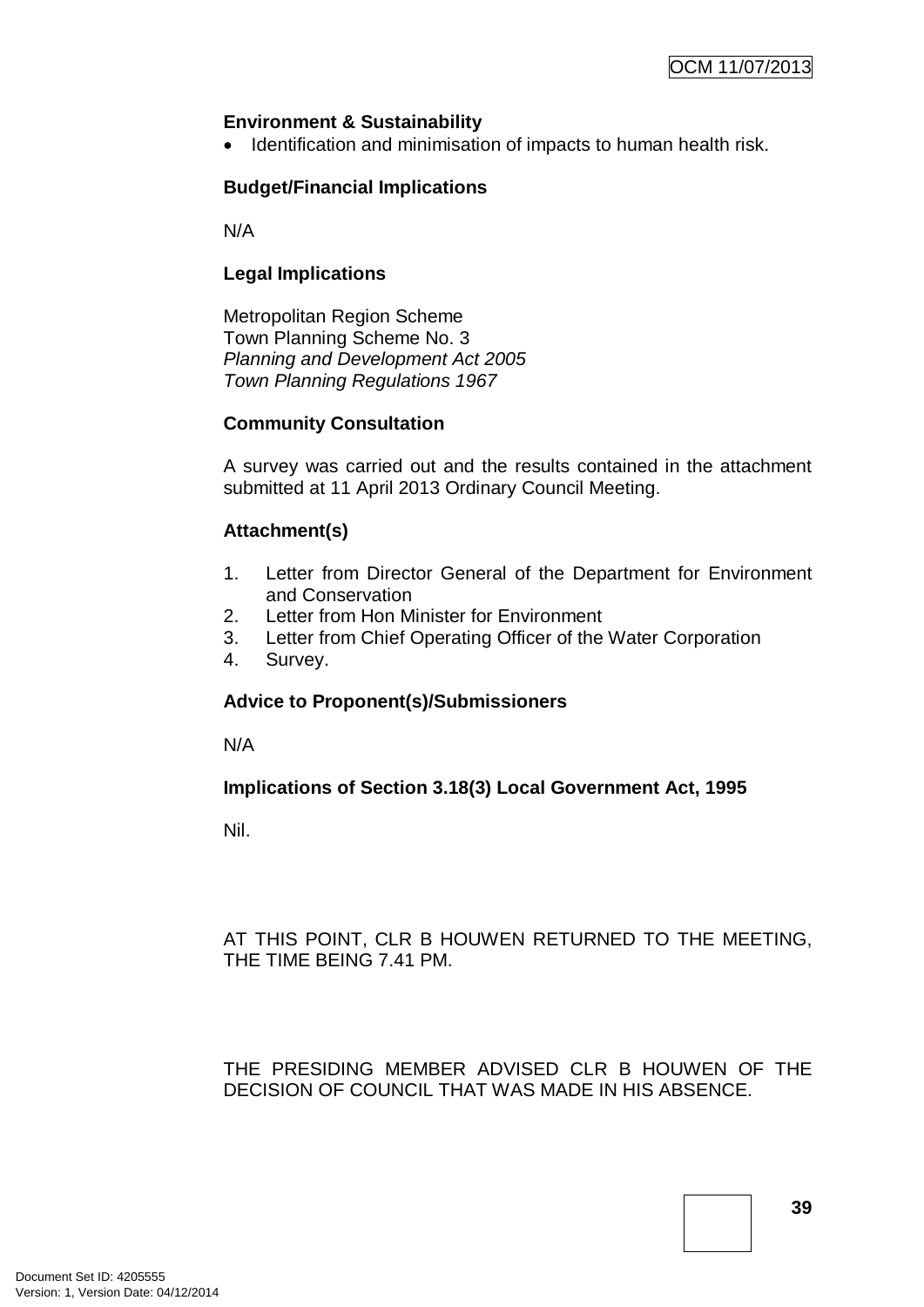**14.3 (MINUTE NO 5082) (OCM 11/07/2013) - RETROSPECTIVE CHANGE OF USE - FACTORY TO CLUB PREMISES - LOCATION: 4/13 (LOT 22) PORT KEMBLA DRIVE, BIBRA LAKE - OWNER: HAYLEY LOUISE BOND, KRISTOPHER GRAHAM BOND, PETA NICOLE RYAN & SULTENE PTY LTD - APPLICANT: URP TOWN PLANNERS & BUILDING DESIGNERS (1105155) (T CAPPELLUCCI) (ATTACH)**

## **RECOMMENDATION**

That Council

(1) grant Planning Approval for the Retrospective Change of Use from Factory to Club Premises at 4/13 (Lot 22) Port Kembla Drive, Bibra Lake, in accordance with the attached plans and subject to the following conditions and footnotes:

## **Conditions**

- 1. This approval is only valid from the date of Council's decision and does not retrospectively authorise any previous unapproved use of the premises.
- 2. The premises shall be kept in a neat and tidy condition at all times by the owner/occupier to the satisfaction of the City.
- 3. No more than twenty five (25) persons are permitted on the premises at any one time.
- 4. The entire ground floor area shall only be used for the purpose of a 'Club Premises' as defined in the City of Cockburn Town Planning Scheme No. 3. The premises are not to be used at any time for residential accommodation.
- 5. The premises are not approved as a licensed premise; therefore, consuming or serving of alcohol to members and/or guests is not permitted on the premises. The bar, indicated on the floor plan is not to be used for this purpose unless a change of use would be required and further approval from the City.
- 6. The land use 'Club Premises' shall not continue or recommence until or unless the premises has been brought into compliance with the Health (Public Building) Regulations 1992, current Building Codes of Australia requirements and a Certificate of Occupancy has been granted by the City's Health Services section.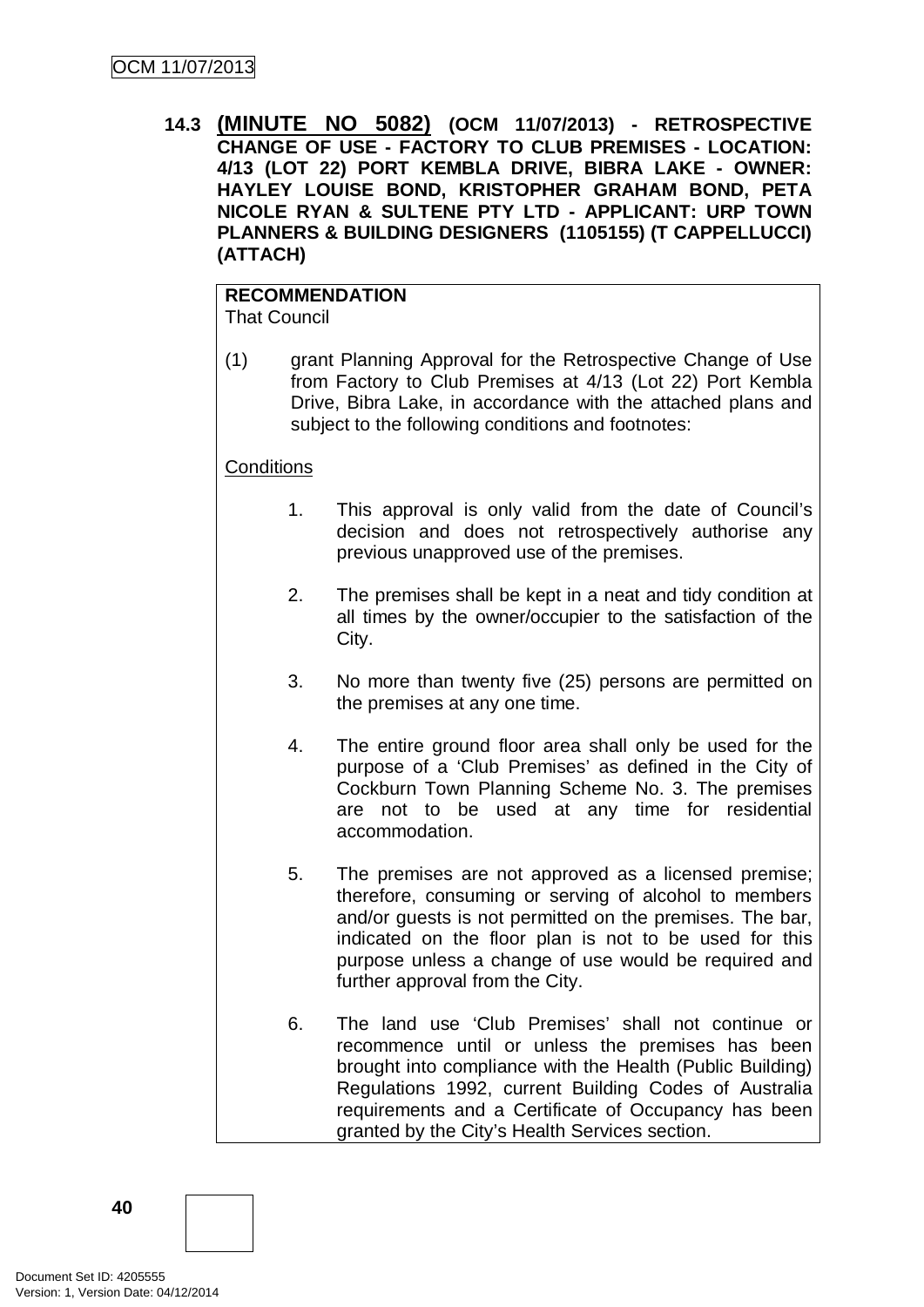- 7. An acoustic consultant's report to be prepared and lodged with the City, indicating that all activities on the premises will comply with Noise Regulations including vehicle noise from the premises. The acoustic consultant's report to be lodged and any works required to be undertaken to be completed prior to the occupation of the premises or the issuance of a Certificate of Occupancy.
- 8. The club premise is only permitted to operate:
	- a) Tuesday between the hours of 7.00 p.m. to 9.00 p.m. and Friday between 6.30 p.m. to 12.00 a.m. to conduct club meetings.
	- b) Saturday between the hours of 7.00 p.m. to 12.00 a.m. once every two months per calendar year, to conduct private functions.
	- c) Monday to Friday (excluding Public Holidays) between the hours of 8.00 a.m. to 7.00 p.m. for informal use by club members and for not more than two days per calendar week.
	- d) On a Saturday, Sunday or Public Holiday between the hours of 8.00 a.m. to 7.00 p.m. for informal use by the club members.
- 9. No external signage advertising the 'Club Premises' or the operator of the 'Club Premise' is permitted.

# **Footnotes**

- 1. This is a Planning Approval only and does not remove the responsibility of the applicant/owner to comply with all relevant building, health and engineering requirements of the City, with any requirements of the City of Cockburn Town Planning Scheme No. 3, or the requirements of any other external agency.
- 2. All advertising signs are to be in accordance with the requirements of the City of Cockburn Town Planning Scheme No. 3. Non-exempt signage will require separate planning approval.
- 3. The primary use of the development hereby approved is Club Premises, defined in the City of Cockburn Town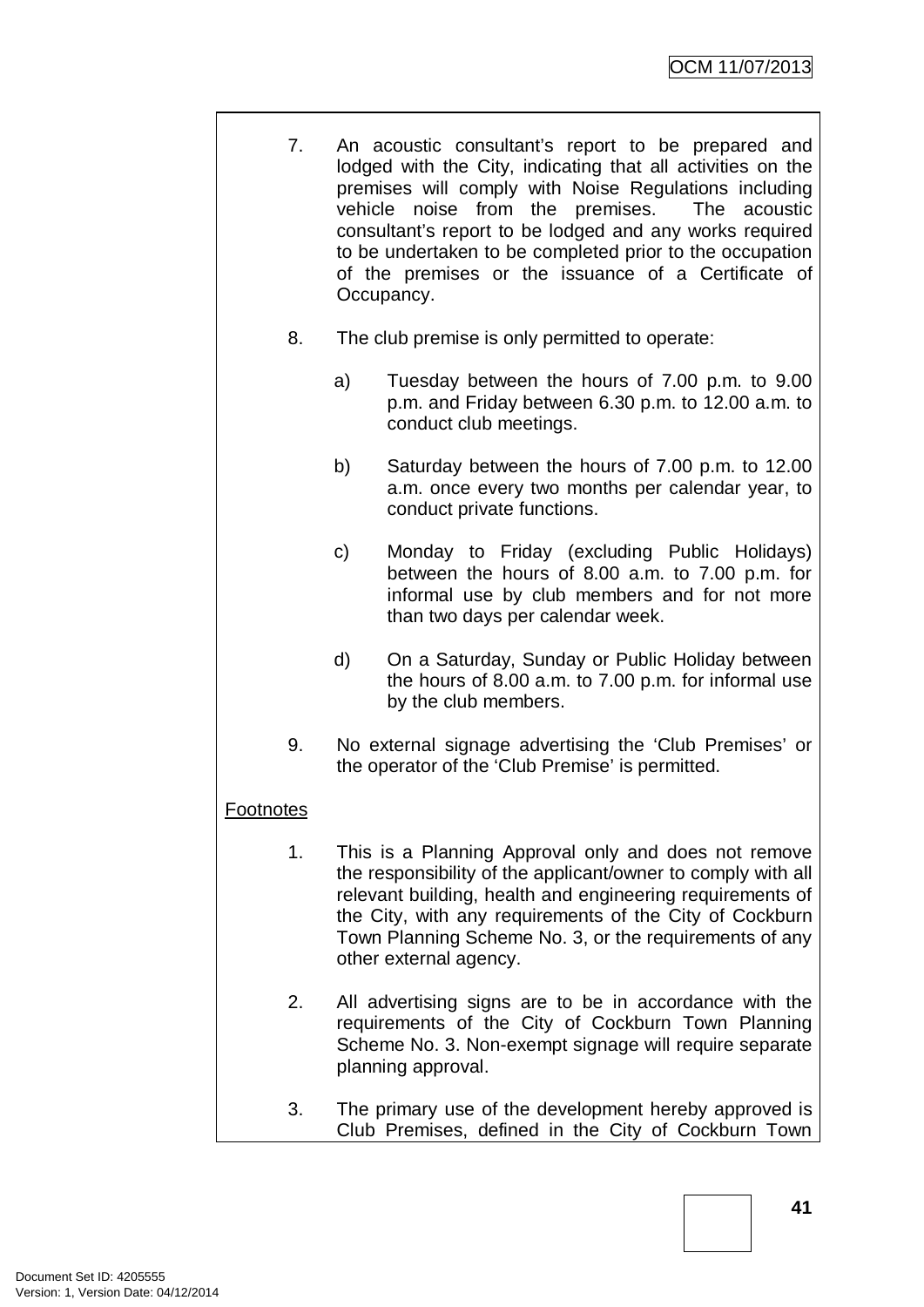Planning Scheme No. 3 as 'premises used by a legally constituted club or association or other body of persons united by a common interest'.

- (2) notify the applicant and those consulted of Council's decision; and
- (3) refer the approved plans to the Western Australian Police for their records.

# **COUNCIL DECISION**

MOVED Deputy Mayor K Allen SECONDED Clr T Romano that Council:

- (1) refuse to grant planning approval for a retrospective change of use Factory to Club Premises at Unit 4 No. 13 (Lot 22) Port Kembla Drive, Bibra Lake for the following reasons:
	- 1. Impact on the amenity of the area by way of noise, movement and events held at the premises (TPS3 s 10.2.1 (n)).
	- 2. Likely social issues that may result from the operation of the proposed club house which can affect the amenity of the locality (TPS3 s 10.2.1 (j)).
	- 3. In consideration of the objection received on the application (TPS3 s 10.2.1 (y)).
- (2) issue a Directions Notice under section 214 of the Planning and Development Act 2005 for the Club Premises use to cease within 60 days of the date of the notice; and
- (3) notify all those parties consulted in respect of this application of Council's decision.

# **CARRIED 8/1**

## **Reason for Decision**

The Council considers that the presence of a clubhouse for the Rebels Outlaw Motor Cycle Gang will pose an unacceptable risk to surrounding business and adjoining land uses. The Council also considers that the proposed clubhouse has the potential to have a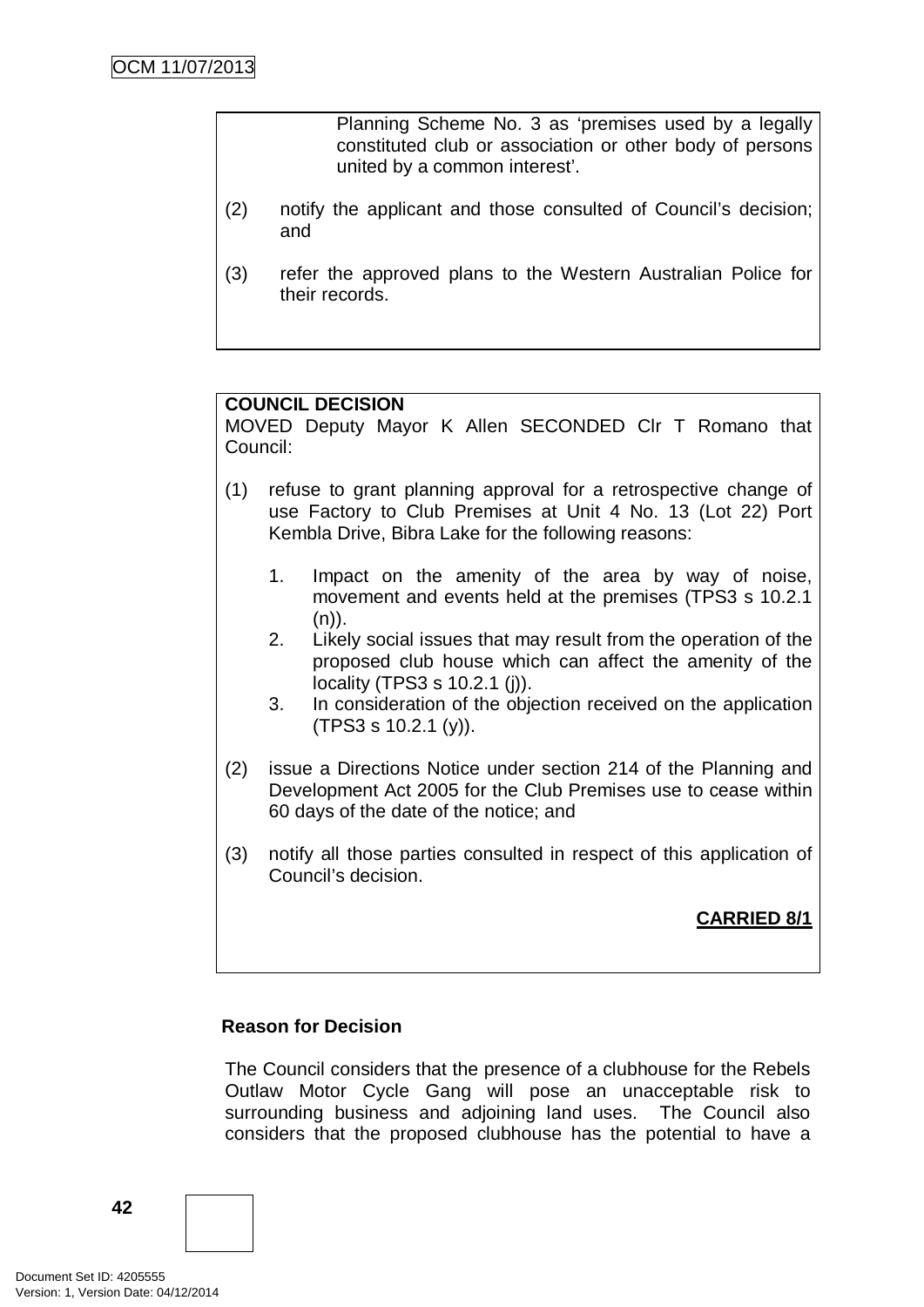significant and detrimental impact on the safety and amenity of the surrounding area.

### **Background**

In early October 2012, the City was advised by the Organised Crime Squad that the Rebels Motor Cycle Gang were operating at the subject premises and the Crime Squad's intention to have them evicted from the subject premises.

The City's investigations confirmed that the property was being used for the purposes of a Club Premises without prior planning approval. This investigation resulted in the City's Planning Compliance Officer, by letter dated 3 December 2012, notifying the landowners of Unit 4/13 Port Kembla Drive, Bibra Lake that planning approval was required for, but had not been obtained for the use of Unit 4 as a Club Premises. The landowners were advised to either cease the use or to lodge an application seeking retrospective planning approval for the Club Premises.

On the 10 December 2012, a meeting was held with the City's Officers and some of the owners of the site, where planning and building requirements were discussed. The owners present were advised that planning approval for a change of use was required.

On the 18 January 2013 the City of Cockburn received an email from planning consultants URP Town Planners & Building Designers, enquiring on behalf of the owner and tenants of 4/13 Port Kembla Drive, Bibra Lake regarding a change of use of the unit from Factory to Club Premises, associated with the Rebels Motorcycle Club.

A response letter advised URP that a DA was required and set out a range of compliance matters. It was noted that the car parking ratio for club premises is the same as the existing use with a ratio of 1 bay for 50m² GLA.

An application for planning approval (DA13/0264) was subsequently lodged with the City by URP, on behalf of the landowners, on 27 March 2013. This application proposed a change of use of the premises from 'Factory' to 'Club Premises' with no selling or supplying of liquor to occur on-site.

The matter was considered by Council at its ordinary meeting on 13 June 2013 (Minute 5063 refers) at which it was resolved to Council defer the matter to a future meeting of Council:

(1) to allow a briefing from the WA Police and the applicant; and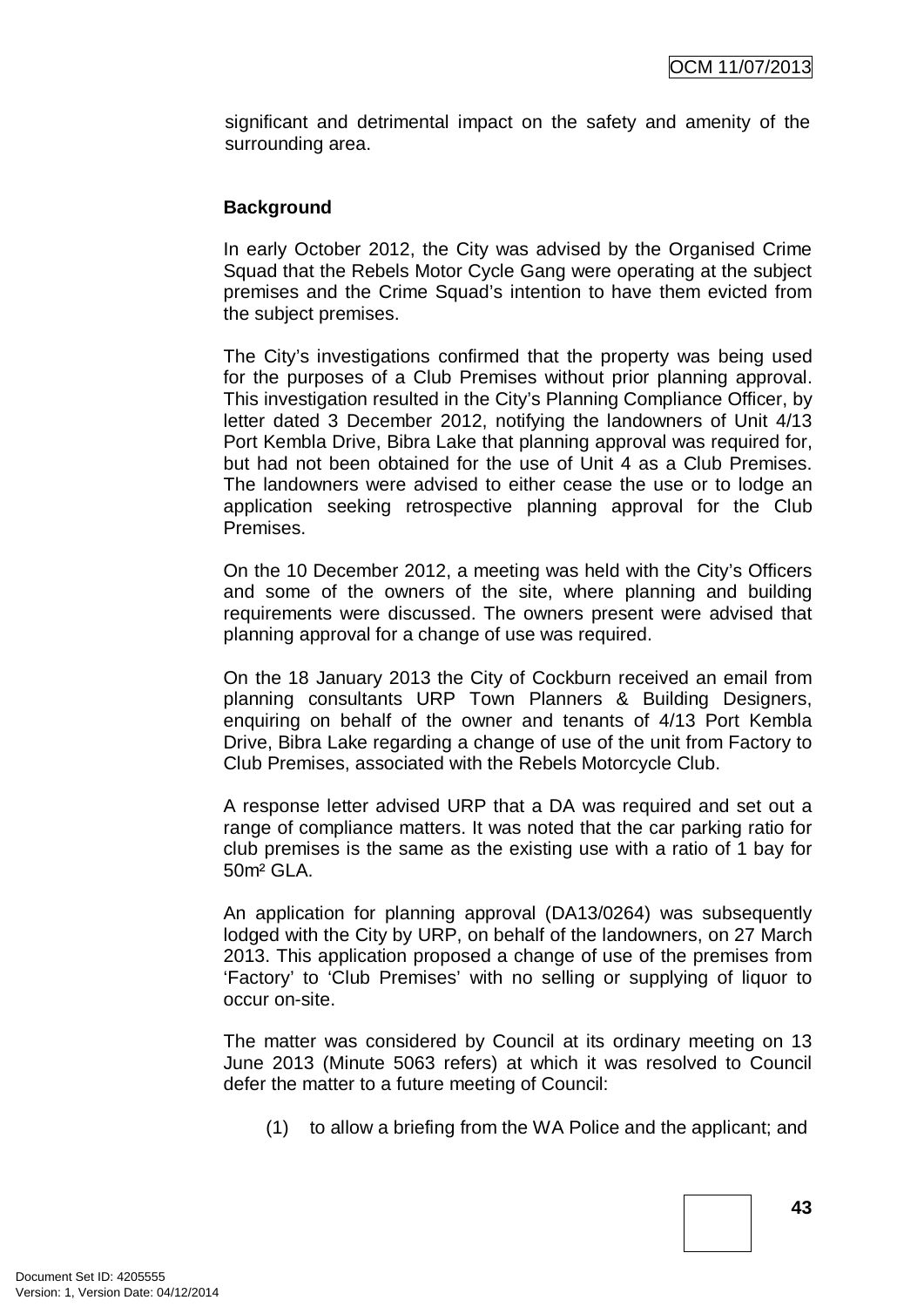(2) to obtain a legal opinion on matters associated with Council's liability and community risk.

On the 27 June 2013 the applicant and representatives of the Western Australian Police provided detailed briefings to the elected members.

In addition to the briefing sessions, the City has obtained legal opinion from its solicitors in respect to Council's liability and community risk (a copy of which is attached under separate confidential cover).

The City's solicitors advise that in regard to the retrospective change of use to a 'Club Premises' it must be considered in the context of Council determining a development application. Development approval is not personal to an applicant for approval, but runs with the land. The Council therefore is required to make its determination on the basis of factors relating to the proposed club premises land use and not the fact that a certain group will occupy the premises. It is a speculative exercise to predict with any certainty that property damage or personal injury would result from the use of the premises.

#### **Submission**

This application seeks the retrospective approval of the City to allow a 'Club Premises' to operate at the subject site.

Following lodgement of the application, the applicant clarified that the 'Club Premises' was for a club operated by an incorporated motorcycle club, identified as the Rebels Motorcycle Club. Formal club meetings are proposed to take place twice a week outside normal business hours (i.e. Tuesdays from 6.30 p.m. to 9.00 p.m. and Fridays from 6.30 p.m. to midnight). The premises are also intended to be available for informal use by the club members on a daily basis (Monday to Sunday, excluding Public Holidays) outside the abovementioned hours to assist with general maintenance and ongoing operation of the club. It is also proposed to hold occasional private functions on selected Saturday nights up until midnight. The applicant has advised that the maximum number of members to be present in the club at any one time is proposed to be twenty five (25).

In addition, the application is subject to the Health (Public Building) Regulations along with the current Building Codes of Australia requirements, which will be addressed in the Report section below.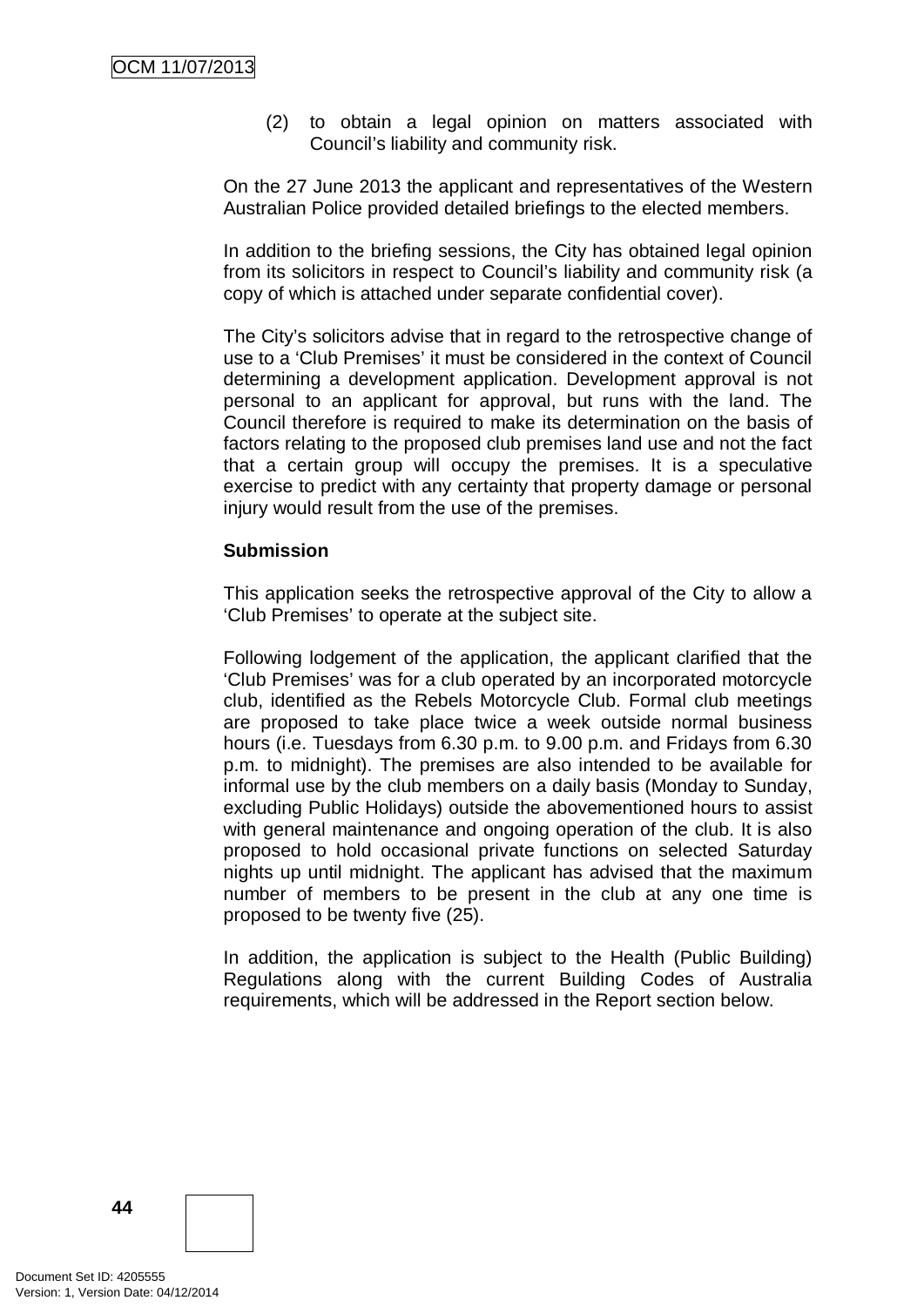## **Report**

#### Zoning and Use

The site is located within the Mixed Business zone, the objective of which is to provide for a wide range of light and service industrial, wholesaling, showrooms, trade and professional services, which, by reason of their scale, character, operation or land requirements, are not generally appropriate to, or cannot conveniently or economically be accommodated within the Centre or industry zones.

A 'Club Premises' is classified as a permitted ('P') use within the 'Mixed Business' zone, meaning a use that is permitted by the Scheme providing the use complies with the relevant development standards and requirements of the Scheme. . The land use 'Club Premises' is defined in TPS No. 3 as follows:

*"Means premises used by a legally constituted club or association or other body of persons united by a common interest."*

The objection received during the consultation period made reference to the incompatibility of the proposed 'Club Premises' with the existing land uses within the locality. It was stated that the proposed use may generate anti-social behaviour, which will impact on the safety of tenants, landowners and their clients, visitors etc.

Concerns about anti-social behaviour in this instance appear to relate to club patrons and members, and to be based partly on the perception of outlaw motorcycle clubs. One (1) objection has been received during the consultation period. Given the motorcycle club has been operating without approval at the premises for some time, and no other comments have been received from adjoining owners, this may indicate that the club premises has been operating without impacting on the amenity of the adjoining properties. It should be noted that the applicant has advised that the premises have no longer been used following the City's initial advice that it required approval.

The applicant has advised that activities will be undertaken behind closed doors. If concerns of anti-social behaviour ever to arise in the future due to the club operations, those concerns will need to be directed to the WA Police as is the case with any business or activity where there is illegal behaviour.

The proposed use of the premises is consistent with the TPS3 land use permissibility and does not prejudice the objectives of the 'Mixed Business' zone as stated under TPS No. 3. Further TPS No. 3 does not contain powers to discriminate between different types of clubs based on the suspected activities of the members.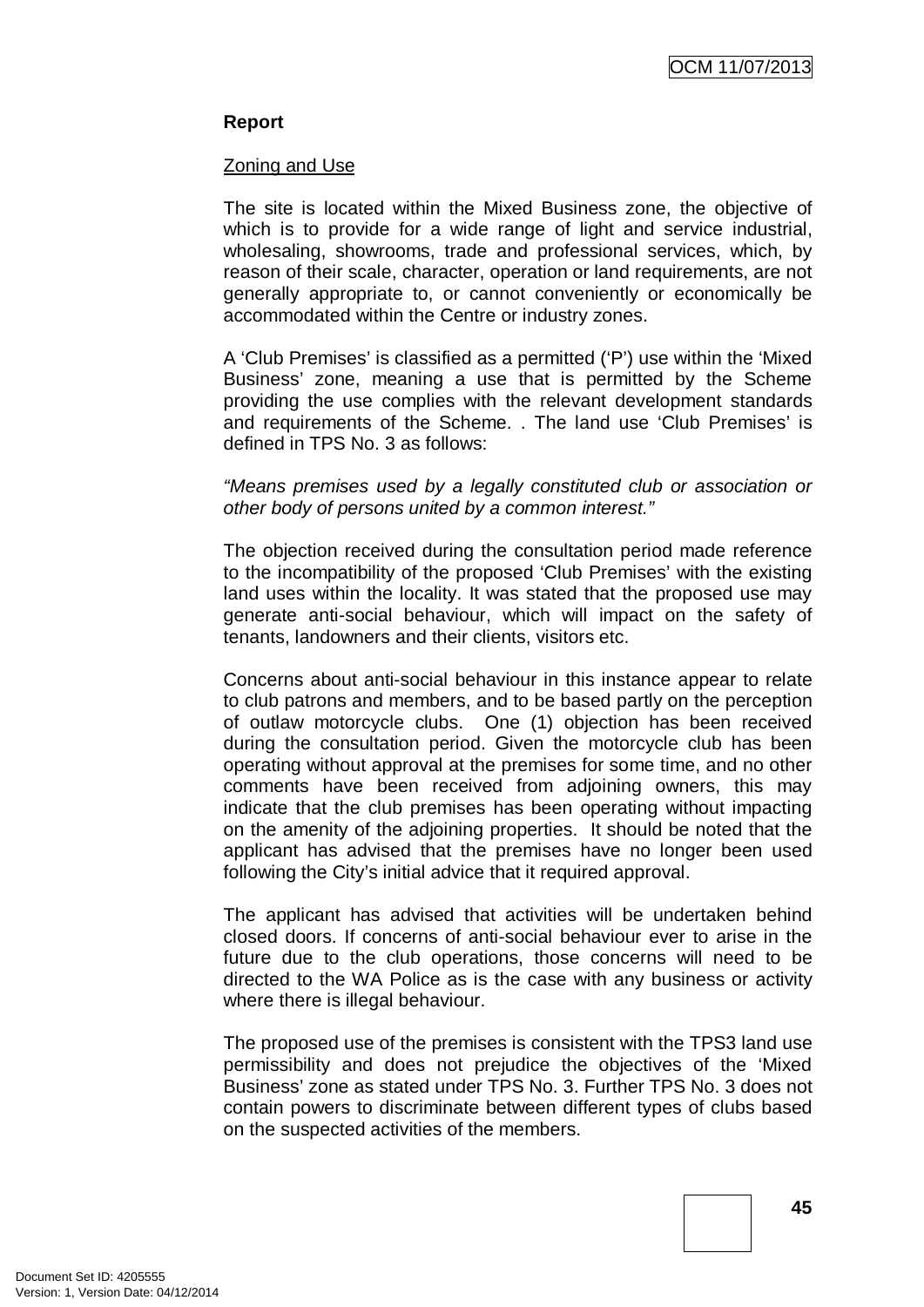## Car Parking

The subject site at No. 13 Port Kembla Drive, Bibra Lake, requires a total of thirty-nine (39) car bays on-site for the land uses operating from the six (6) units. The number of car parking bays required for the other five (5) units along with the proposed change of use of Unit 4 from 'Factory' to 'Club Premises' is as follows:

| <b>Unit</b>             |      | <b>Land Use</b>                | Area              | <b>Parking Requirement</b>                                   |
|-------------------------|------|--------------------------------|-------------------|--------------------------------------------------------------|
| 1                       |      | Showroom                       | 140m <sup>2</sup> | $1:50m^2 = 3$ bays                                           |
| 2                       |      | Motor Vehicle Sales            | 300 <sup>m²</sup> | 1:5 vehicles $+$ 1:1 employee<br>$= 5 \text{ bays}$          |
| 3                       |      | Factory                        | 305 <sup>m²</sup> | $1:50m^2 = 7$ bays                                           |
| $\overline{\mathbf{4}}$ |      | Premises<br>Club<br>(Proposed) | 302m <sup>2</sup> | $1:50m^2 = 7$ bays + 1 Loading<br>Bay at 1:500m <sup>2</sup> |
| 5                       |      | Dance Studio                   | 200 <sup>m²</sup> | 4 bays                                                       |
| 6                       |      | Showroom                       | 610m <sup>2</sup> | $1:50m^2 = 13 \text{ bays}$                                  |
| Total<br>Required       | bays |                                |                   | 39 bays                                                      |
| Total<br>Proposed       | bays |                                |                   | 39 bays                                                      |

Given that the subject site at Unit 4 is changing use from 'Factory' to 'Club Premises' which both have the same car parking requirement of 1:50m², the required amount of car parking bays on-site will not change from what is already existing and therefore no variation to the parking requirements of TPS No. 3. However the premises require the provision of one (1) loading bay. Table 3 of TPS No. 3 lists the standards for Club Premises and this includes a requirement for a loading bay. This has not been addressed in the application. However it is clear that a loading bay facility is located adjacent to car bay no. 25 on the site plan SK1.01 dated 12 February 2013 which satisfactorily addresses this matter.

The proposed 'Club Premises' proposes that a maximum of twenty five (25) club members will be accommodated in the premises at any one time. Most of the other approved uses in the complex operate primarily during normal business hours. The attendance of the maximum number of twenty five (25) club members will only occur during the formal club meetings twice a week and outside normal business hours (Tuesdays from 6.30 p.m. to 9.00 p.m. and Fridays from 6.30 p.m. to midnight). Along with the occasional private function once every two months on Saturday nights (between 7.00 p.m. to midnight), the proposed maximum number of club members and car parking bays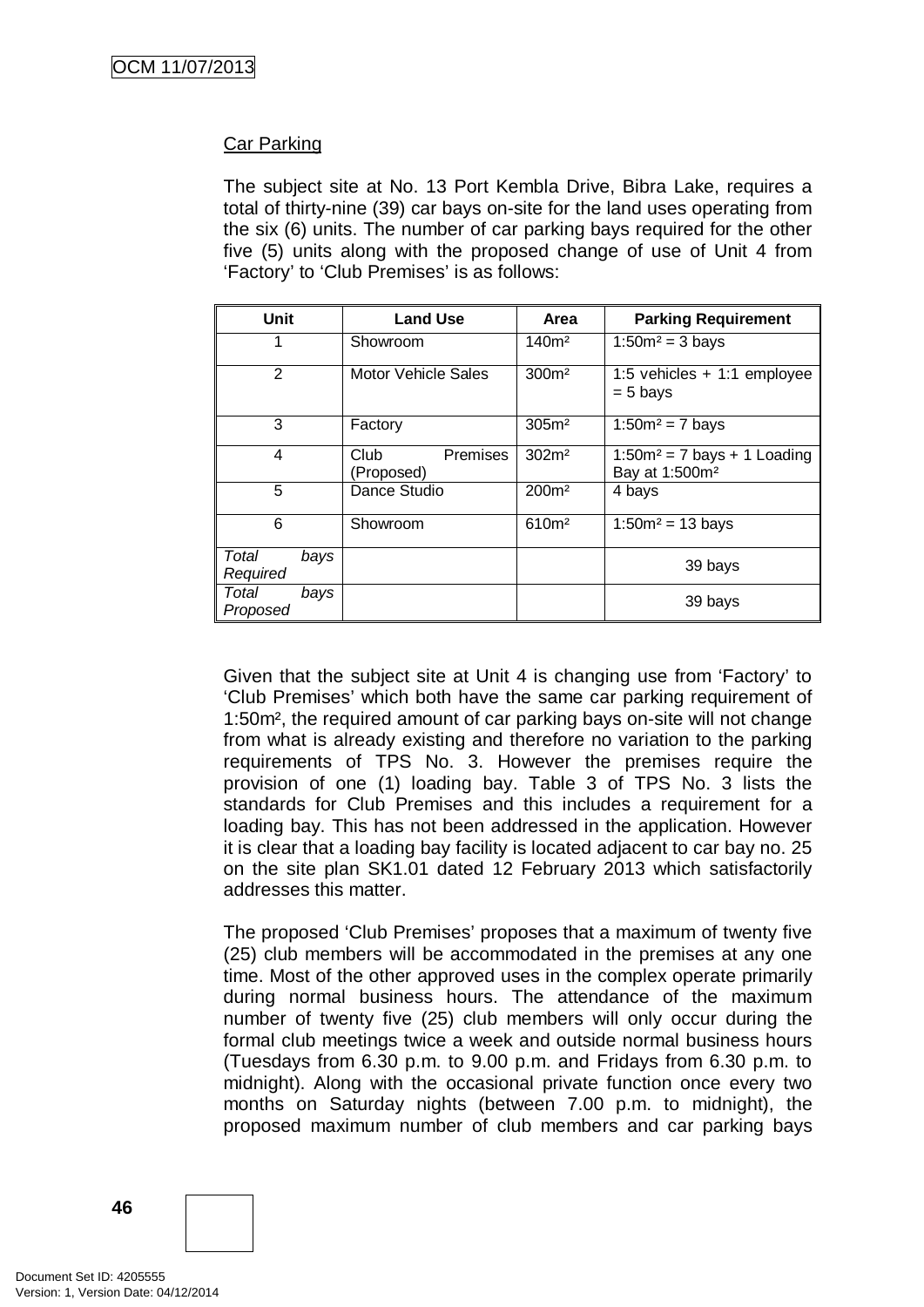provided solely for the 'Club Premises' use is considered to comply with the Scheme.

It is not stated in the application that the number of people other than club members is limited and therefore the proposed condition refers to 25 persons, and not 25 club members.

#### Amenity Impacts

The objection received during the consultation period also made reference to potential amenity impacts resulting from the proposed use being supported. Amenity is defined under TPS No. 3 as follows:

*"Means all those factors which combine to form the character of an area and include the present and likely future amenity."*

The comments made did note how the proposal may impact on the amenity of the area; however it is assumed that the basis of the sentiments made in the objection stems from the nature of the club and the broader public perception of such clubs and their members/patrons.

In reference to the land use and its general impact on the amenity of the locality, the Organised Crime Squad in discussions with City Officers has noted that the safety of nearby businesses, i.e. as a result of gang crime activity and feud violence, could cause potential amenity issues.

The hours of operation for the club premises being recommended and limited periods proposed specifically for club meetings and special events are considered acceptable for a Club Premises and have been recommended as conditions accordingly. These controls are more restricting that what the applicant has proposed.

However, in regard to the informal use of the club premises, it is recommended that the proposed hours for informal use of the club by its members be modified to reduce potential conflicts with surrounding business activities. The proposal intends on having the premises open for informal use seven days a week, from 8.00 a.m. to at least 6.30.p.m., with some days being till 9pm and Saturdays till midnight.

Given the potential conflicts with surrounding uses, in particular, those units within the same complex at No. 13 Port Kembla Drive, Bibra Lake, the City recommends that the proposed club premises only be permitted to operate for informal use within the following hours:

• Monday to Friday (excluding Public Holidays) between the hours of 8.00 a.m. and 7.00 p.m., for not more than two days per calendar week.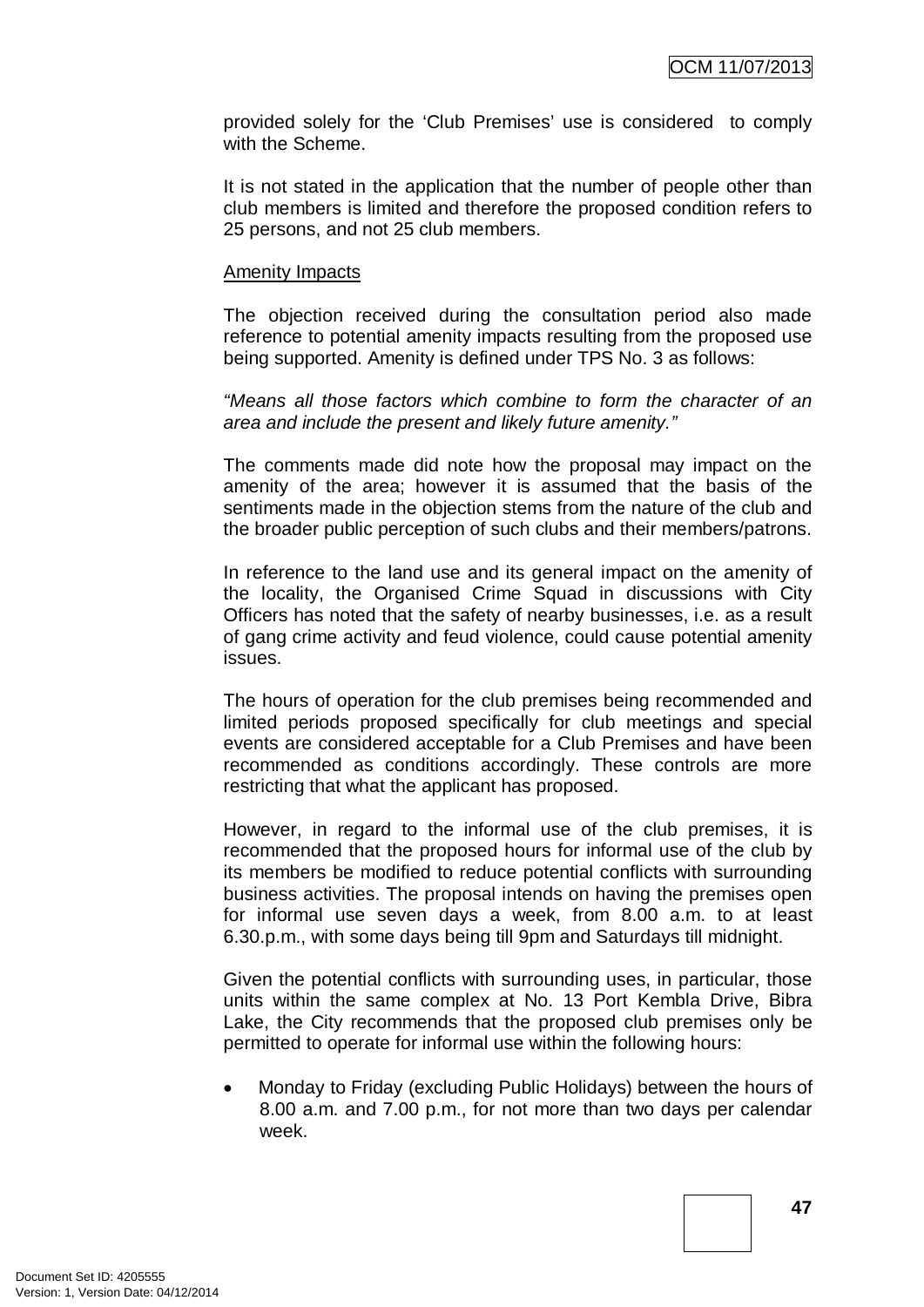• On a Saturday, Sunday or Public Holiday between the hours of 8.00 a.m. and 7.00 p.m.

In view of the above, the City considers that the proposal, with these conditions imposed on operating hours, will minimise any adverse impact on the amenity of the locality.

#### Provision of "Bar" Facilities

From the plans received, an issue was raised concerning the internal fit out proposed for the club premises regarding the 'bar' shown on the plans. It has been clarified by the applicant that the 'bar' will not be used for the purposes of a licensed premises (i.e. there is no intention to sell and/or supply liquor to club members or guests for consumption on or off the premises). As a result, given the information provided the 'bar' facility does not impact the assessment of this development application and no Public Interest Assessment Report (PIAR) is required. A condition has been proposed to ensure that the premises are not licensed premises.

#### Public Building

The City's Health Services have raised an issue concerning Unit 4's compliance with the Public Building Regulations and health legislation. The City's Health and Building Services sections have confirmed that the premises would be considered a 'Public Building' and therefore must comply with specific health and public building regulations. As the application has stated a maximum number of twenty five (25) members will use the facility a condition has been imposed to ensure this is the maximum occupancy at the premises at any given time, the City's Building Services have provided their recommendations based on this.

The City's Health and Building Services have undertaken an assessment of the proposed change of use in accordance with the Building Codes of Australia (BCA) and Health (Public Building) Regulations 1992, the following issues of non-compliance relating to the proposed club premises being considered a 'Public Building' are as follows and would need to be made compliant:

- 1. Lighting including exit signs and emergency lights;
- 2. Ventilation/air conditioning would need upgrading;
- 3. Locking devices on doors must be easily open able from the inside;
- 4. Kitchen areas will be required to be upgraded;
- 5. All existing separating walls to have Fire Rating Level (FRL) 90/90/90;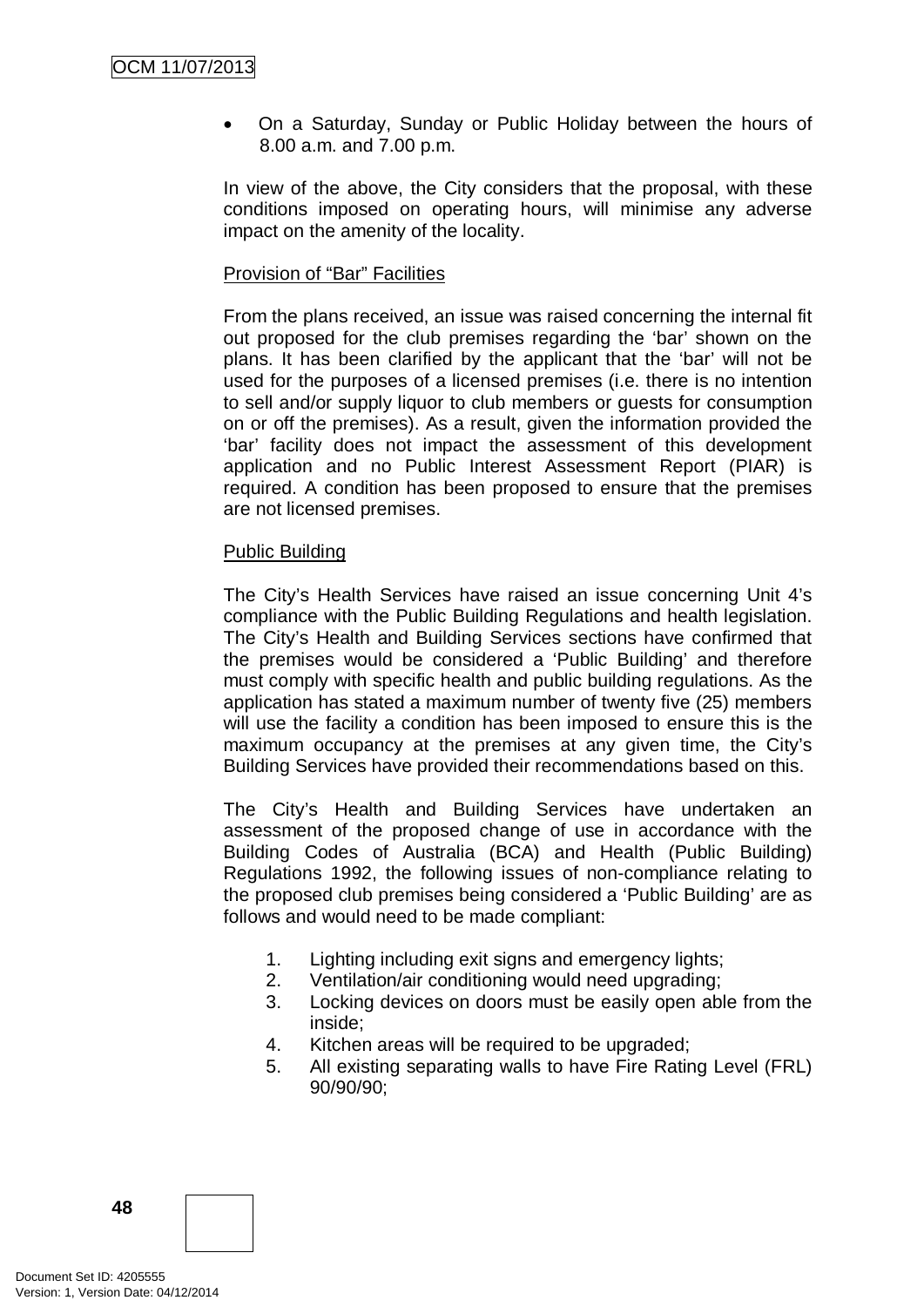- 6. A 20 metre exit distance will need to be provided (it is exceeded in the bar area and access through storage area is not acceptable);
- 7. Disabled access to be provided;
- 8. Waste storage arrangements;
- 9. An additional W/C and urinal to be provided, with one of these toilets needing to be unisex disabled access; and
- 10. Prepare an acoustic consultant's report to indicate that all activities on the premises will comply with Noise Regulations including vehicle noise from the premises.

Based on this advice additional conditions, to ensure the proposal is in compliance with the Health (Public Building) Regulations 1992 and current Building Codes of Australia requirements, have been recommended.

#### Referrals

The City was made aware of the site not being used for its approved use by the WA Police's Organised Crime Squad in October 2012. Since then the City has liaised with the Organised Crime Squad regarding this subject retrospective application. As part of the assessment undertaken, the Organised Crime Squad intelligence unit has provided the City with an up to date 'Security-in-Confidence' Report for the subject premises (a copy of which was circulated previously as part of the June officer's report). The report makes mention that as at July 2012, a number of renovations were taking place at the premises which appear to not have been approved by the City. As such, if the proposed use is supported, a condition has been recommended that all relevant building and health approvals from the City will be required.

In addition, the report outlines how the Rebels Outlaw Motor Cycle Gang (OMCG) do engage in criminal activity, which can be a risk for those properties, businesses and people surrounding the club premises. The report mentions examples of previous instances and potential issues in the future which may impact on the amenity of adjoining properties as well as other innocent people not directly related to the Rebels OMCG.

In regard to the briefing held with the Western Australian Police advised that they felt the following factors should be taken into consideration in determining any application:

- 1. Impact on surrounding businesses.
- 2. Parking and potential impediments to other road users.
- 3. No liquor licence.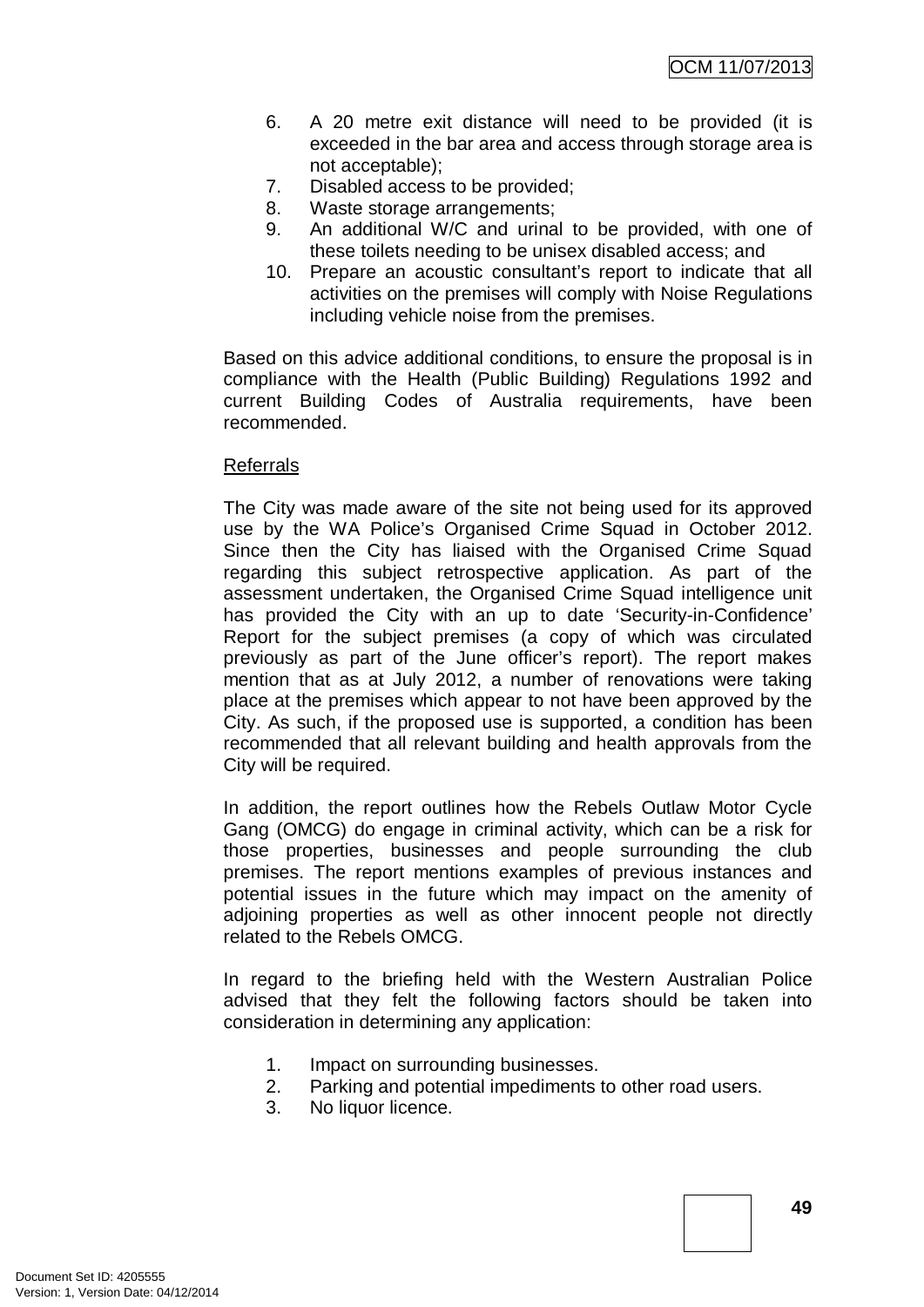- 4. Premises not to be fortified nor have excessive overt security devices.
- 5. Potential impact on vulnerable people, elderly, other risk groups.
- 6. No signage to indicate the existence of OMCG Clubhouse.
- 7. Not to be used as a residence and no caretaker to remain on-site unless an extra-ordinary circumstance.
- 8. Restricted hours of operation.
- 9. Not to house weapons, firearms, explosives, etc.
- 10. No hazardous chemicals to be stored.
- 11. Restrict club capacity.
- 12. All proposed building plans to be submitted to WA Police.
- 13. Local government bylaws, regulations and approvals.

The WA Police also advised that on 26 July 2012 they undertook a search of the premises at 4/13 Port Kembla Drive, Bibra Lake and that during the search police located and seized a number of items, including:

- one sawn off shotgun (loaded);
- ammunition;
- steroids; and
- two stolen motor vehicles.

No charges were preferred however due to the lack of evidence and forensic material to link offenders to the actual property.

From the City's consultation with adjoining property owners, the occupiers of the other units within the same complex, plus the three (3) owners of No. 13 Port Kembla Drive complex signing the MRS Form 1 for lodgement of the application, there is little to indicate a history of or likelihood of future amenity impacts, other than the police report.

The use of the subject unit for 'club premises' has previously been operating for some time, although based on the applicant's advice has ceased since early 2013, and during the consultation period, only one (1) objection was received, with four (4) support submissions. While it is noted that the club premises may have potential amenity impacts, these impacts are based partly on the broader public perception of 'outlaw' motorcycle clubs and not based on observations by complainants/adjoining properties in this particular instance.

It is understandable to think that the club premises may have a detrimental impact due to the Rebels OMCG allegedly engaging in criminal activity, however, provided the 'club premises' as proposed complies with the conditions of approval and information provided in the application, it is considered to comply with the provisions and standards of the Scheme.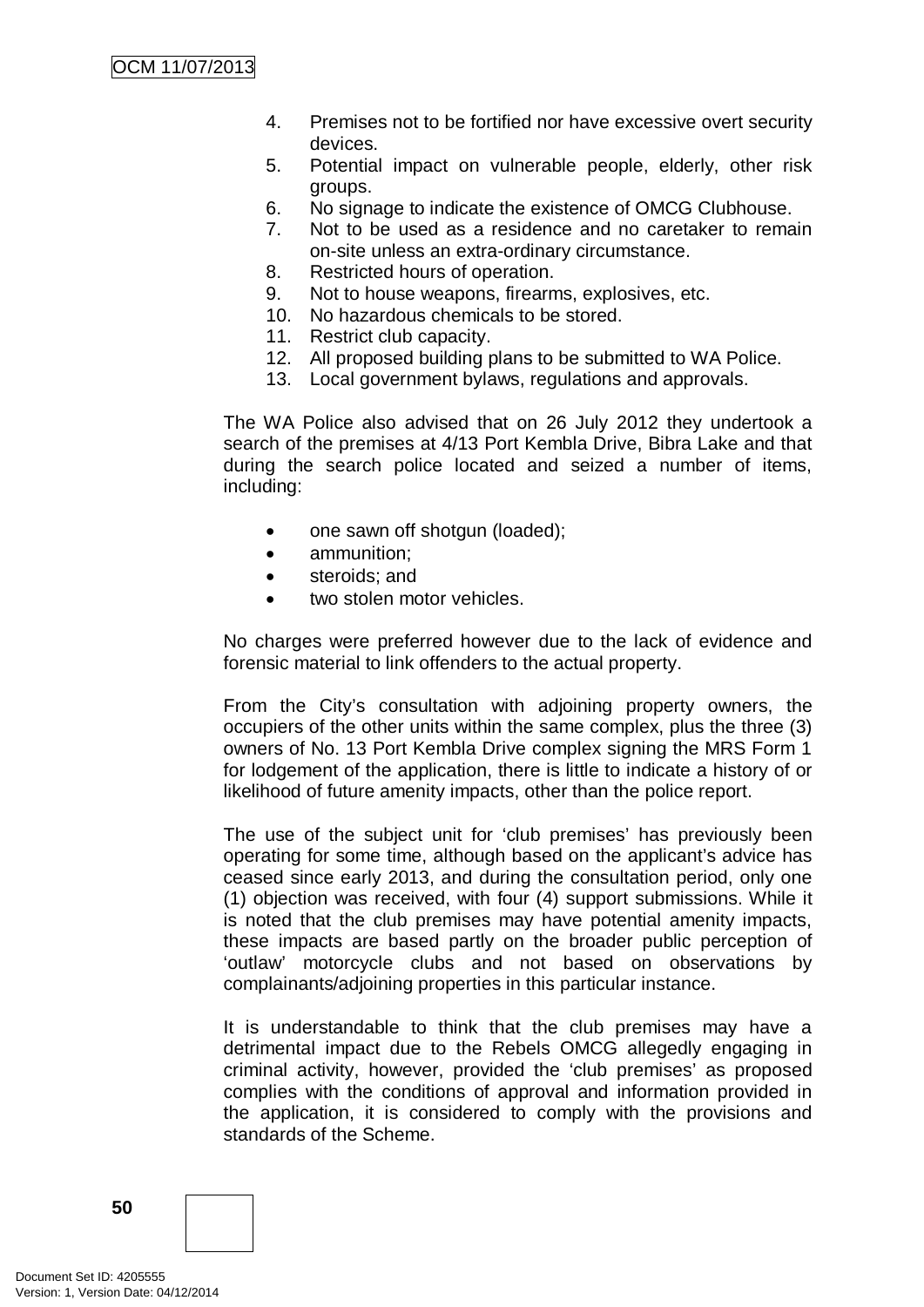### **Conclusion**

In light of the above, it is recommended that Council approve the application, subject to appropriate conditions. The reasons for considering support of the retrospective club premises are:

- 1. The premises are now being used in accordance with the application that has been submitted.
- 2. Development approval is not personal to an applicant for approval, but runs with the land. Therefore, Council is required to make its determination on the basis of factors relating to the proposed 'Club Premises' land use and not the fact that a certain group will occupy the premises.
- 3. The use class 'Club Premises' is a use that can be approved at Council's discretion in the Mixed Business zone given it is a 'P' permitted use and does not prejudice the objectives of that zone.
- 4. The club activities will not be evident from the exterior of Unit 4 and not visible from the street or other premises within the complex at No. 13 Port Kembla Drive, Bibra Lake. As such, the proposal is not considered to have any adverse impact on the amenity of the locality.
- 5. The City recommends that the club only be permitted to operate occasionally for informal use between the hours of 8.00 a.m. to 7.00 p.m. weekdays, excluding public holidays and 8.00 a.m. to 7.00 p.m. on weekends along with specific days and hours of operation for club meetings and special events outside of the informal use hours of the club premises. Use of the premises beyond the approved hours (and other conditions) of operation would result in development compliance and/or enforcement proceedings being commenced against the club by the City.
- 6. During the consultation period, one objection was received, with four (4) supporting submissions received underlining that the retrospective use which has already been operating is capable of being conducted in a manner which may not generally be contrary to the Scheme requirements.

## **Strategic Plan/Policy Implications**

#### **Infrastructure**

• Community facilities that meet the diverse needs of the community now and into the future.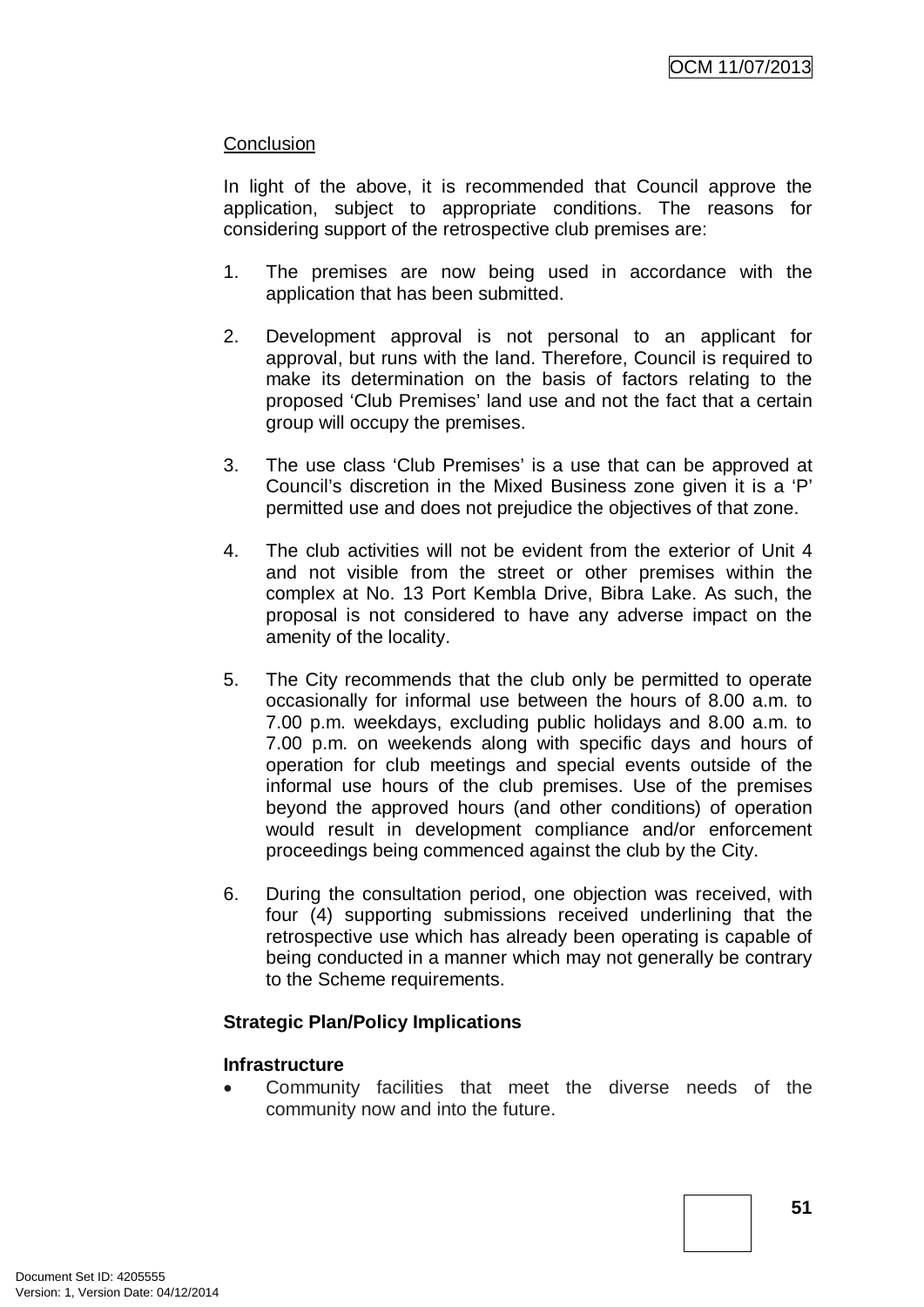# **Community & Lifestyle**

• Community environments that are socially cohesive and embrace diversity.

# **Budget/Financial Implications**

Nil.

## **Legal Implications**

Town Planning Scheme No. 3 Planning and Development Act 2005 State Administrative Tribunal Regulations

## **Community Consultation**

As per Clause 10.2 of the City of Cockburn Town Planning Scheme No. 3, the local government in considering an application for planning approval shall have due regard to matters which, in the opinion of the local government, are relevant to the use or development of the subject land. With this specific application, while 'Club Premises' is a 'P' permitted use within the 'Mixed Business' zone, given the potential impacts of the proposed use on the adjoining properties, the City has referred the application to the owners of the strata units to the south of the subject site at No. 15 Port Kembla Drive, the northern adjacent property at No. 2 Altona Street, along with the three (3) directly opposite properties on the other side of Port Kembla Drive, Bibra Lake. The advertising period was for 14 days. A map detailing the properties consulted is detailed in attachment 4.

At the conclusion of the comment period, five (5) submissions were received, with one (1) objection. The four (4) supporting submissions provided no comment. The issues raised by the objection letter received in respect of the application were:

- the amount of traffic in and out of the premises;
- parking will be affected;
- this is an industrial area, safety is an issue;
- likely scenario of increased crime; and
- value of property may decrease as an industrial building.

## **Attachment(s)**

1. Solicitor's advice (Confidential Cover)

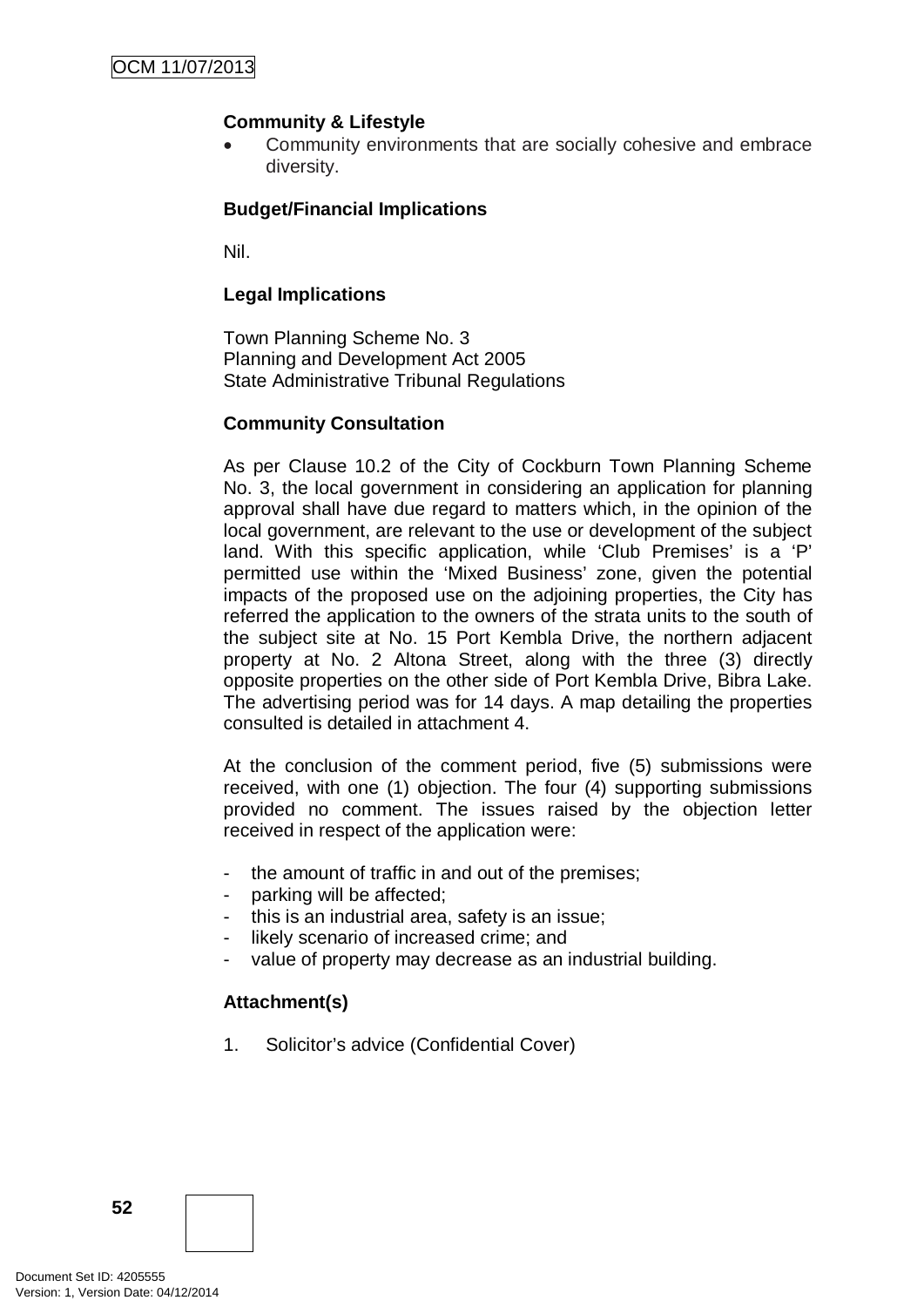# **Advice to Proponent(s)/Submissioners**

The Proponent(s) and those who lodged a submission on the proposal have been advised that this matter is to be considered at the 11 July 2013 Council Meeting.

## **Implications of Section 3.18(3) Local Government Act, 1995**

Nil.

# **15. FINANCE AND CORPORATE SERVICES DIVISION ISSUES**

## **15.1 (MINUTE NO 5083) (OCM 11/07/2013) - LIST OF CREDITORS PAID - MAY 2013 (076/001) (N MAURICIO) (ATTACH)**

#### **RECOMMENDATION**

That Council adopt the List of Creditors Paid for May 2013, as attached to the Agenda.

# **COUNCIL DECISION**

MOVED Clr C Reeve-Fowkes SECONDED Clr T Romano that the recommendation be adopted.

**CARRIED 9/0**

## **Background**

It is a requirement of the Local Government (Financial Management) Regulations 1996, that a List of Creditors be compiled each month and provided to Council.

## **Submission**

N/A

## **Report**

The List of Accounts for May 2013 is attached to the Agenda for consideration. The list contains details of payments made by the City in relation to goods and services received by the City.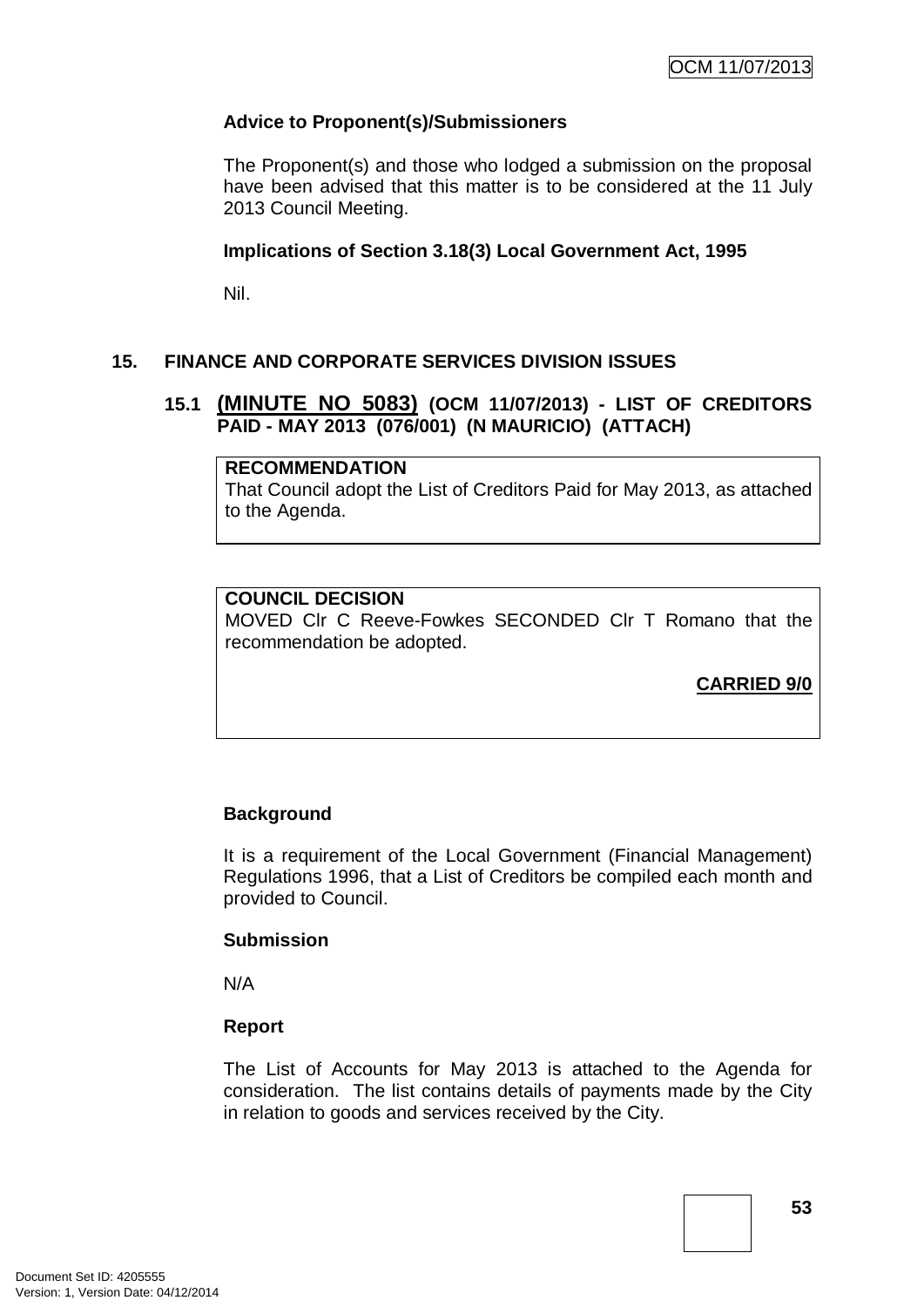# **Strategic Plan/Policy Implications**

## **Leading & Listening**

- Effective and constructive dialogue with all City stakeholders.
- A responsive, accountable and sustainable organisation.

# **Budget/Financial Implications**

N/A

# **Legal Implications**

N/A

# **Community Consultation**

N/A

# **Attachment(s)**

List of Creditors Paid – May 2013.

# **Advice to Proponent(s)/Submissioners**

N/A

**Implications of Section 3.18(3) Local Government Act, 1995**

Nil.

# **15.2 (MINUTE NO 5084) (OCM 11/07/2013) - STATEMENT OF FINANCIAL ACTIVITY AND ASSOCIATED REPORTS - MAY 2013 (071/001) (N MAURICIO) (ATTACH)**

## **RECOMMENDATION**

That Council adopt the Statement of Financial Activity and associated reports for May 2013, as attached to the Agenda.

## **COUNCIL DECISION**

MOVED Clr C Reeve-Fowkes SECONDED Clr T Romano that the recommendation be adopted.

**CARRIED 9/0**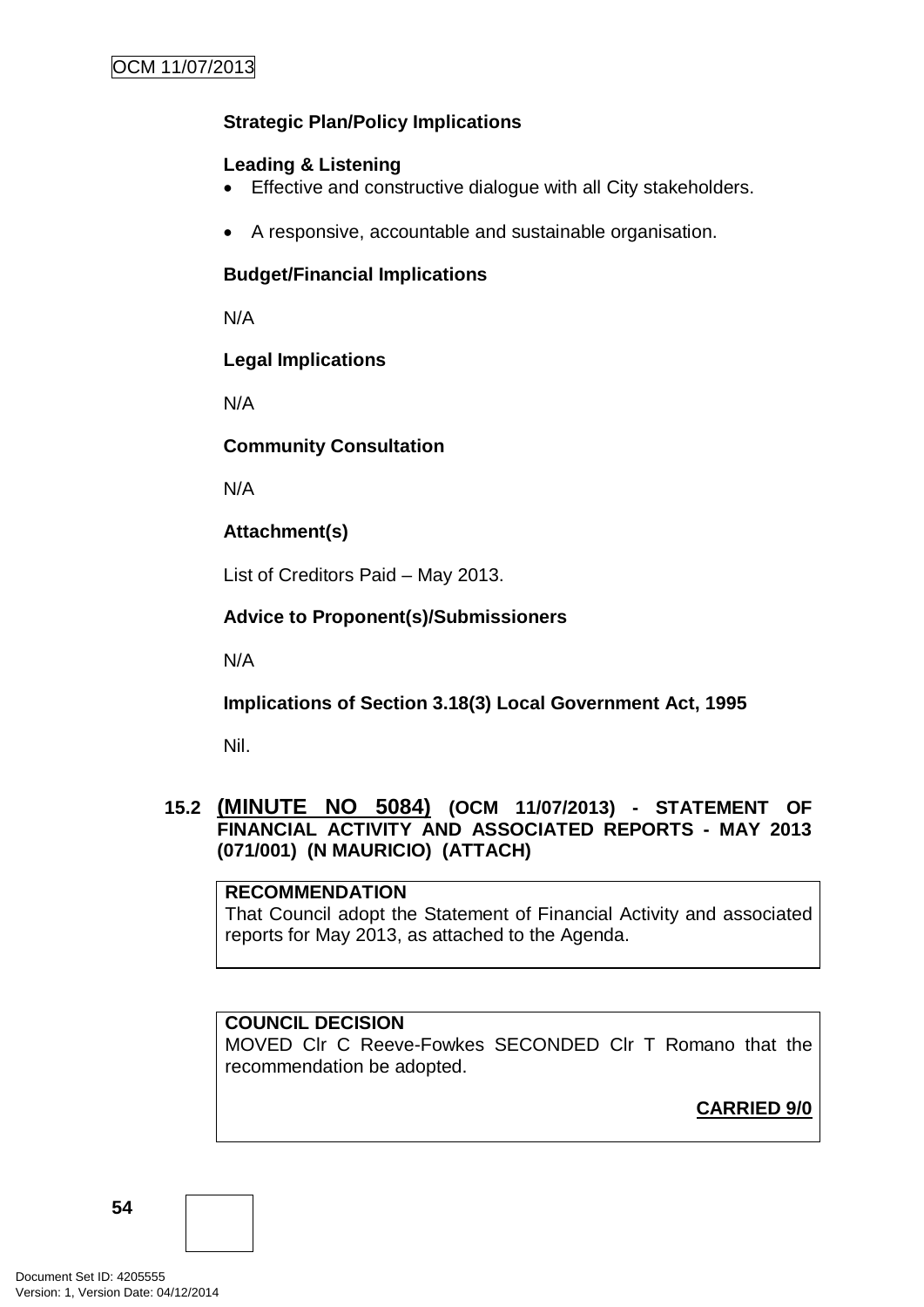# **Background**

Regulations 1996 prescribes that a local government is to prepare each month a Statement of Financial Activity.

Regulation 34(2) requires the Statement of Financial Activity to be accompanied by documents containing:–

- (a) details of the composition of the closing net current assets (less restricted and committed assets);
- (b) explanations for each material variance identified between YTD budgets and actuals; and
- (c) any other supporting information considered relevant by the local government.

Regulation 34(4)(a) prescribes that the Statement of Financial Activity and accompanying documents be presented to Council within 2 months after the end of the month to which the statement relates.

The regulations require the information reported in the statement to be shown either by nature and type, statutory program or business unit. The City chooses to report the information according to its organisational business structure, as well as by nature and type.

Financial Management Regulation 34(5) requires Council to annually set a materiality threshold for the purpose of disclosing budget variance details. To this end, Council has adopted a materiality threshold variance of \$100,000 for the 2012/13 financial year.

## **Submission**

N/A

## **Report**

The City's financial results to the end of May continues to outperform the budget, with outperformance of the operating budget by \$5.6M one of the key factors (down from \$6.2M last month). Under spending within the City's capital program has also boosted the net current asset position.

## Closing Funds

The City's closing municipal position of \$14.3M is \$8.5M higher than the budget target for May. This favourable position comprises numerous factors detailed further throughout this report.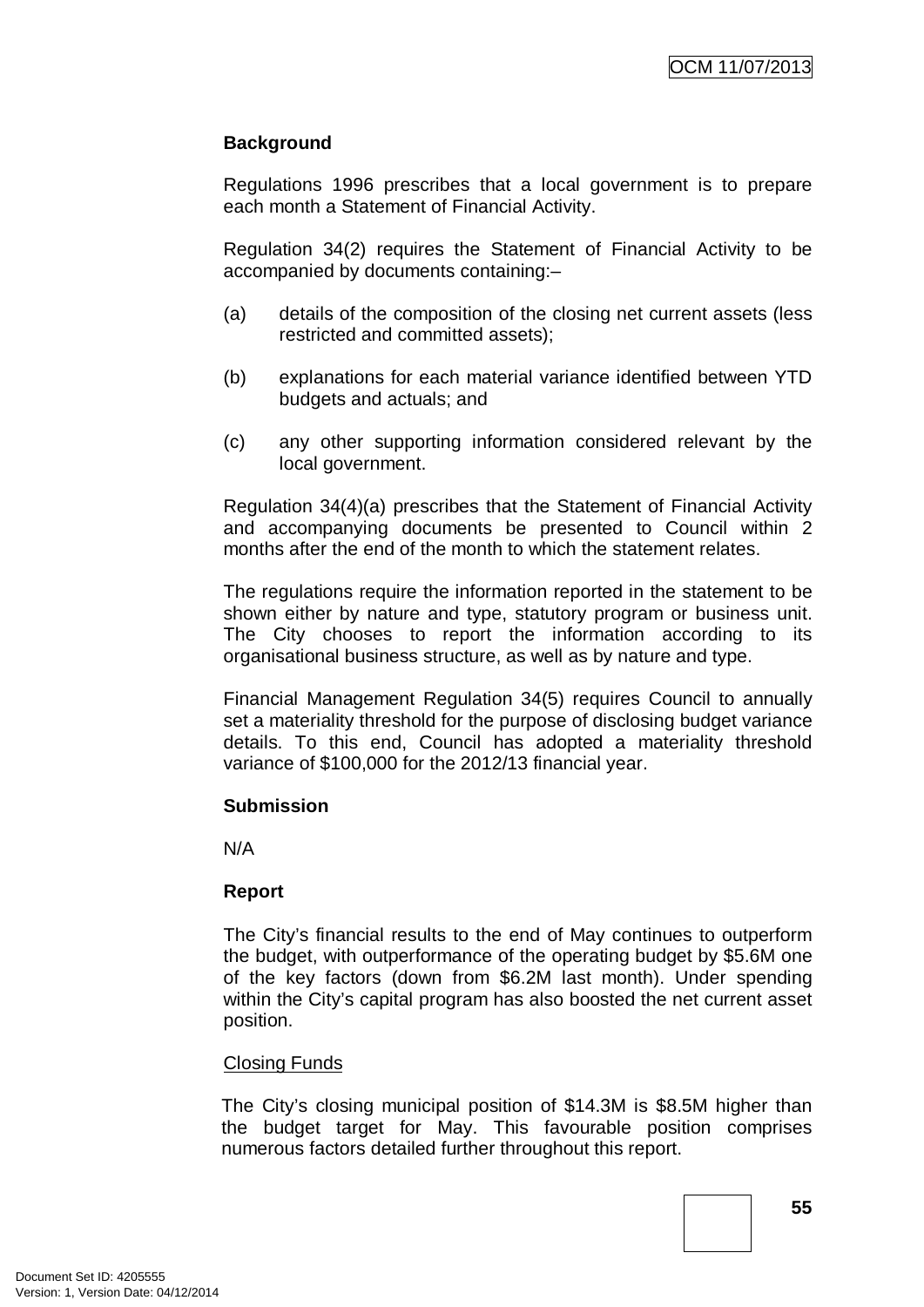The revised budget for the end of year closing position is currently showing a \$41k surplus, up slightly from \$28k last month. The closing funds position fluctuates throughout the year, as it may be impacted by Council decisions and minor system adjustments. Details on the composition of the budgeted closing position are outlined in Note 3 to the financial report.

#### Operating Revenue

YTD operating revenue of \$113.9M is tracking ahead of budget by \$2.7M. This has continued to narrow with last month's variance at\$2.9M.

Significant areas of outperformance include:

- \$0.7M in additional landfill fees.
- \$0.7M additional revenue from part year rating and rate interest and penalties.
- \$0.65M of extra subsidies received in Human Services mainly from In-Home & Family Day Care parent subsidies.
- \$0.3M extra raised for underground power charges
- \$0.1M extra recovered in admin and banking fees from debtors.
- \$0.1M extra in interest earnings. \$0.4M of In Home & Family Day Care parent subsidies received due to higher service take up ahead of budget in the Human Services business unit.

Areas where actual performance is trending behind the budget include:

- \$0.3M of fees and charges in Human Services (particularly comprising out of school care service fees).
- \$0.4M of reduced revenue from building permit approvals, as a greater share is now remitted to the Building Services Commission under the new act.

Further details of material variances are disclosed in the Agenda attachment.

#### Operating Expenditure

Overall operating expenditure of \$94.9M (including depreciation) is tracking under budget by around \$2.8M. Excluding depreciation, this drops to \$2.3M in cash terms.

The significant areas contributing to this positive result include:

• Waste collection expenses are \$0.9M below budget primarily due to lesser than anticipated RRRC gate fees incurred to date.

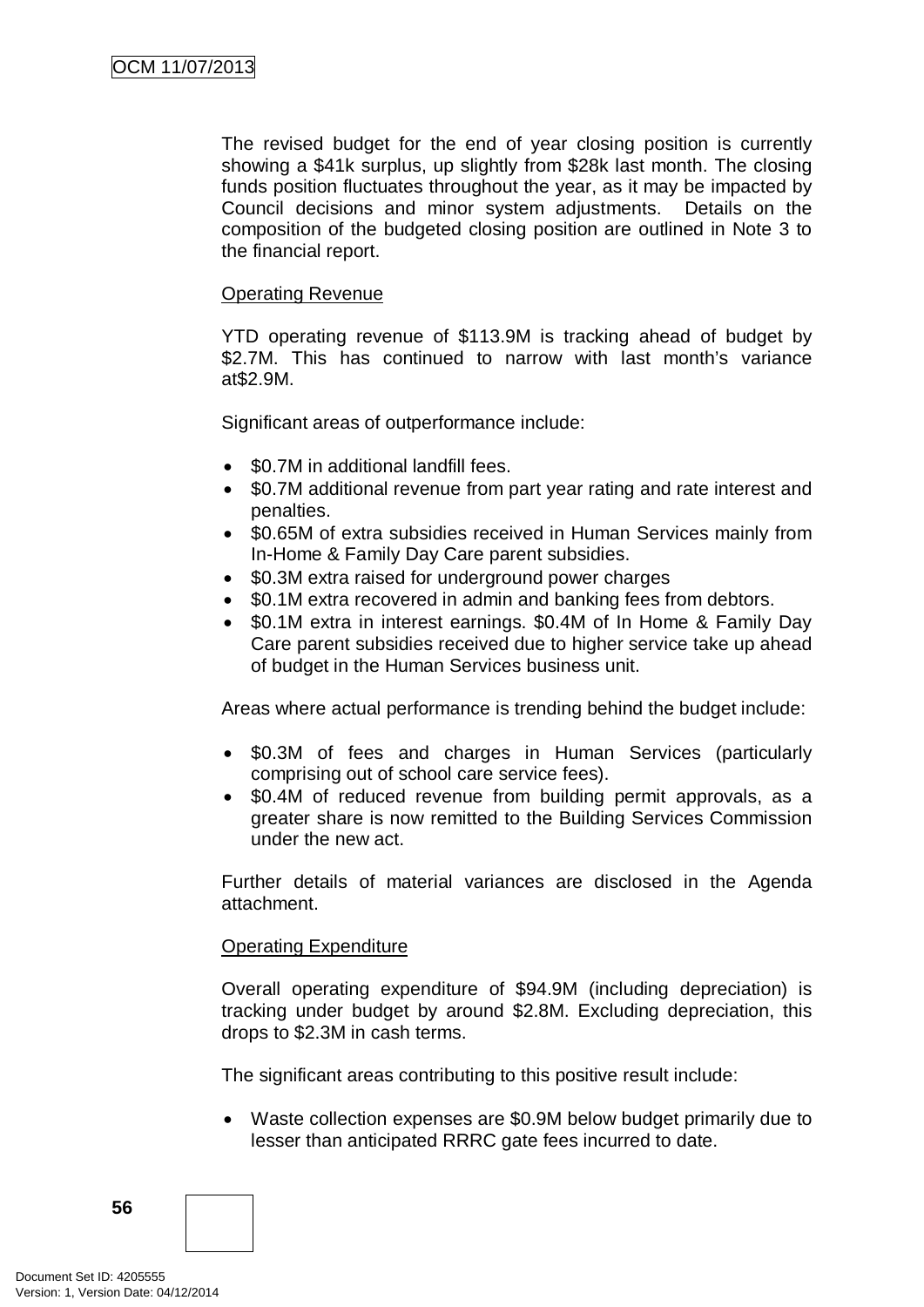- Environment Services are showing a net underspend of \$0.6M against their YTD budget with \$0.27M underspent for Spearwood Ave offsets and \$0.29M for general reserves maintenance.
- Engineering Services has underspending of \$0.2M comprised mainly of savings of \$0.17M in Roads Design salary costs.
- Community Services is collectively \$0.7M under budget comprising favourable variances in Community Development (\$0.24M), CoSafe (\$0.15M), SLLC (\$0.20M) and recreation projects (\$0.10M.
- There are savings of \$0.23M in salary costs across Human Services due to the closure of the out of school care programs at Atwell and Harvest Lakes.
- Materials & contract spending under Information Services is \$0.17M below YTD budget
- Admin costs for developer contribution schemes of \$0.38M are yet to be allocated.
- Health Services are \$0.3M under YTD budget primarily due to nonspending on contaminated sites remediation and clean-up activities.
- Libraries costs are \$0.28M below budget due to savings in salary costs.
- Costs for Council functions & receptions are currently \$0.12M below budget.
- Depreciation is tracking at \$0.4M below budget overall.

Detracting from the overall positive result is:

- additional landfill levy accrued in order to cover the potential liability that may be imposed by the Department of Environment & Conservation.
- \$0.4M in higher operating costs at the HWRP landfill site.
- In-Home & Family Day Care payments are \$0.46M over budget due to higher service take up and are covered by extra subsidies received.

The following table shows operating expenditure budget performance at a consolidated nature and type level:

| <b>Nature or Type</b><br><b>Classification</b> | YTD<br><b>Amended</b><br><b>Actual</b><br><b>Budget</b> |          | Variance to<br><b>Budget</b> |
|------------------------------------------------|---------------------------------------------------------|----------|------------------------------|
|                                                |                                                         |          | %                            |
| <b>Employee Costs</b>                          | \$35.44M                                                | \$35.88M | 1.2%                         |
| <b>Materials and Contracts</b>                 | \$28.6M                                                 | \$31.8M  | 10.0%                        |
| <b>Utilities</b>                               | \$3.8M                                                  | \$4.0M   | 6.2%                         |
| Insurances                                     | \$1.8M                                                  | \$1.9M   | 2.4%                         |
| <b>Other Expenses</b>                          | \$9.4M                                                  | \$7.8M   | $-20.4%$                     |
| Depreciation (non-cash)                        | \$18.9M                                                 | \$19.3M  | 2.1%                         |

Other expenses are adversely impacted by the additional accrual of landfill levy as referred to previously.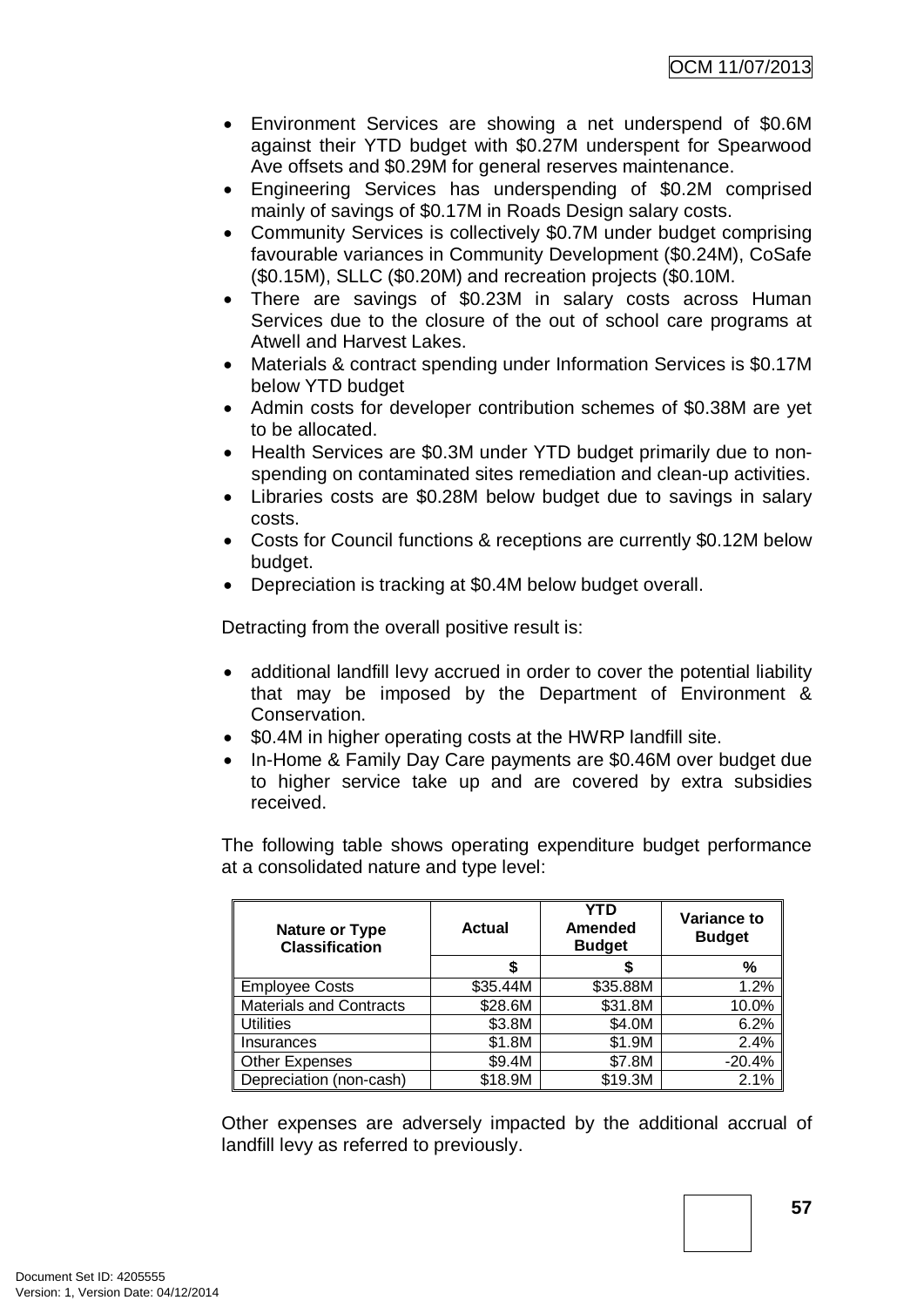## Capital Expenditure

The City's capital budget has incurred expenditure of \$43.0M versus an YTD budget of \$66.1M. This results in an YTD variance of \$23.1M, on par with \$23.0M last month.

This under spend is spread across the following asset classes:

- Building construction works \$12.0M
- Roads, footpaths & drainage \$5.4M
- Plant & machinery \$1.2M
- Computer infrastructure & software \$1.4M
- Land development and acquisition \$1.4M
- Landfill Infrastructure \$0.5M
- Parks infrastructure development \$1.2M

The significant spending variances by project are disclosed in the attached CW Variance analysis report.

#### Capital Funding

Capital funding sources are highly correlated to capital spending and the sale of assets. Given the high underspend within the capital budget, capital funding sources are also showing large variances.

Significant variances include:

- Proceeds from land sales are \$1.8M behind the YTD budget, comprised mainly of subdivision of Lot 702 Bellier Place and Lot 65 Erpingham Road and lots 459 & 485 Bourbon St.
- Proceeds from plant and vehicle sales are \$0.1M behind the YTD budget.
- Loan funds of \$1.0M for the Emergency Services building project are yet to be raised, but has now been scheduled for June.
- Grants and developer contributions towards roads and buildings projects were collectively \$3.1M behind YTD targets. \$1.8M of this relates to DCA funding to be used on the Hammond Rd (Russell/Bartram) dual carriageway upgrade. The balance comprises timing issue related grants.
- Transfers to Reserves are \$0.2M behind budget due to unrealised land sales. Transfers from Reserves are \$14.7M behind budget, consistent with the overall under spend in the capital budget and primarily made up of the GP Super Clinic/Success Library (\$9.8M).

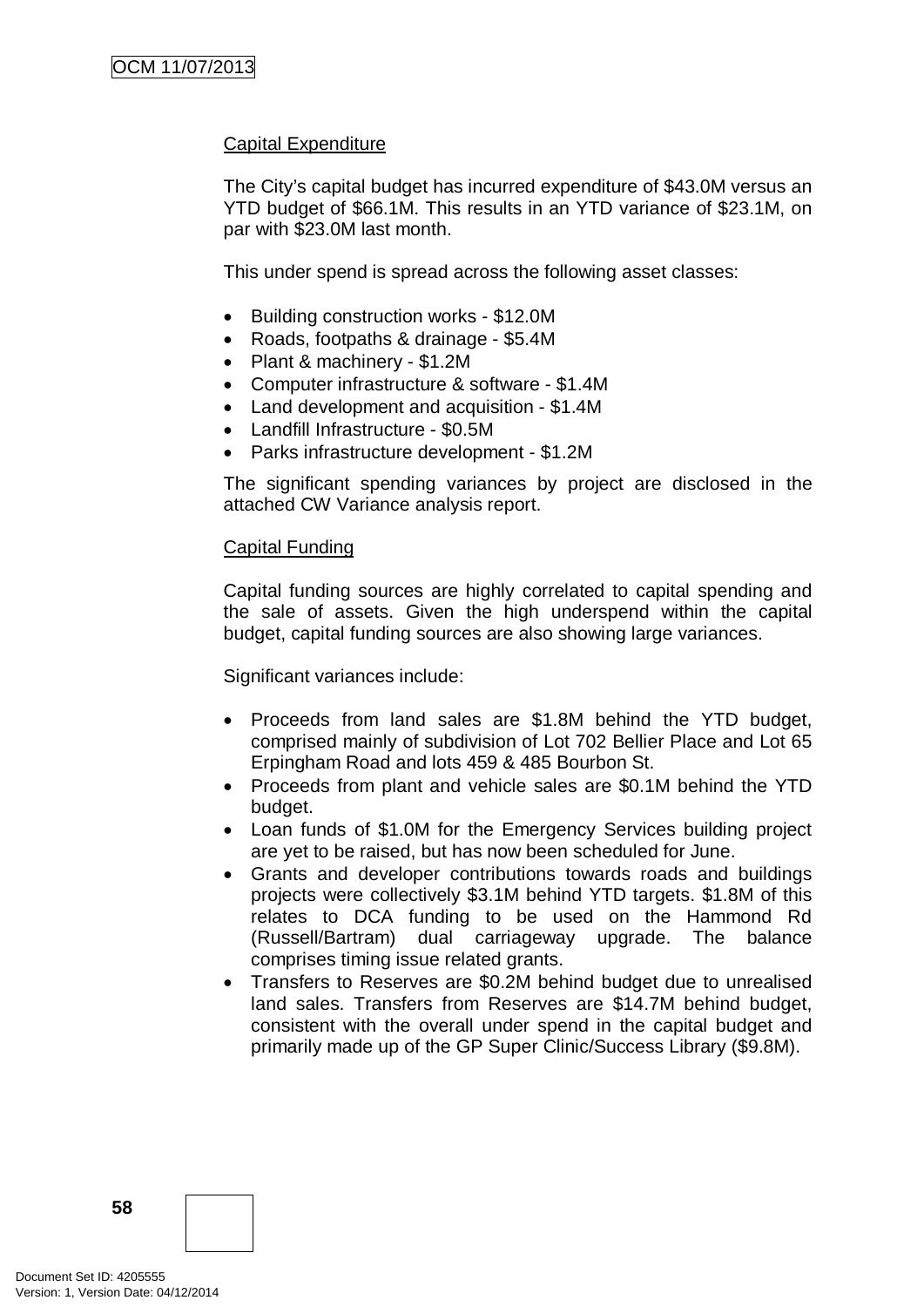## Cash & Investments

Council's cash and current/non-current investment holding dropped to \$101.9M from \$108.7M the previous month. This is still traditionally high and is caused by the delayed spending on capital projects (mainly GP Super Clinic).

\$76.4M represents the balance currently held in the City's cash backed reserves, up significantly from \$42.3M last month. This was due to the City's annually budgeted reserve transfers being processed in May.

Another \$5.7M represents funds held for other restricted purposes such as bonds, restricted grants and infrastructure contributions. The remaining \$19.8M represents the cash and investment components of the City's working capital, required to fund ongoing operations, the capital program and remaining reserve transfers.

The City's investment portfolio made a weighted annualised return of 4.56% for the month. This compares favourably against the adopted BBSW benchmark result of 3.07%.

The majority of investments are held in term deposit (TD) products placed with highly rated APRA (Australian Prudential Regulation Authority) regulated Australian banks. These are predominantly invested for terms ranging between three and twelve months in order to lock in currently high market rates in a falling interest rate environment. Consideration is given to maximising the value offered within the interest yield curve and to mitigating against cash flow liquidity risks. Whilst the Reserve Bank has reduced interest rates over recent times by 125 basis points (1.25%), the current investment strategy has ensured interest earnings are somewhat buffered from a severe and rapid downturn.

Interest earnings remain on track to achieve the revised budget target of \$5.5M for the 2012/13 FY.

#### Description of Graphs and Charts

There is a bar graph tracking Business Unit operating expenditure against budget. This provides a very quick view of how the different units are tracking and the comparative size of their budgets.

The Capital Expenditure graph tracks the YTD capital spends against the budget. It also includes an additional trend line for the total of YTD actual expenditure and committed orders. This gives a better indication of how the capital budget is being exhausted, rather than just purely actual cost alone.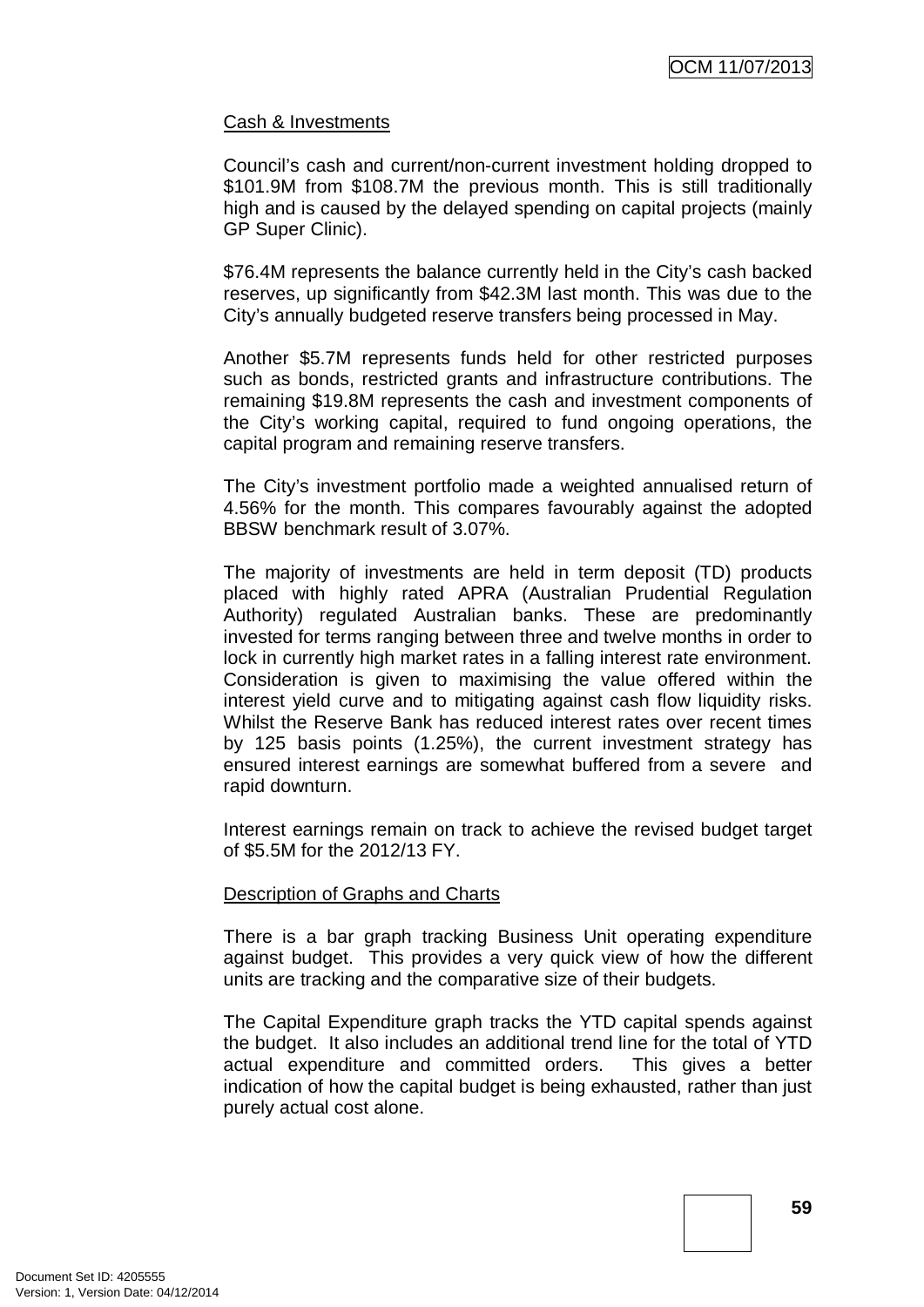A liquidity graph shows the level of Council's net current position (adjusted for restricted assets) and trends this against previous years. This gives a good indication of Council's capacity to meet its financial commitments over the course of the year.

Council's overall cash and investments position is provided in a line graph with a comparison against the YTD budget and the previous year's position at the same time.

Pie charts included show the break-up of actual operating income and expenditure by nature and type and the make-up of Council's current assets and liabilities (comprising the net current position).

# **Strategic Plan/Policy Implications**

## **Leading & Listening**

- A responsive, accountable and sustainable organisation.
- Manage our financial and infrastructure assets to provide a sustainable future.
- A culture of risk management and compliance with relevant legislation, policy and guidelines

## **Budget/Financial Implications**

Material variances identified of a permanent nature (ie. not due to timing issues) may impact on Council's final budget position (depending upon the nature of the item).

## **Legal Implications**

N/A

## **Community Consultation**

N/A

# **Attachment(s)**

Statement of Financial Activity and associated reports – May 2013.

# **Advice to Proponent(s)/Submissioners**

N/A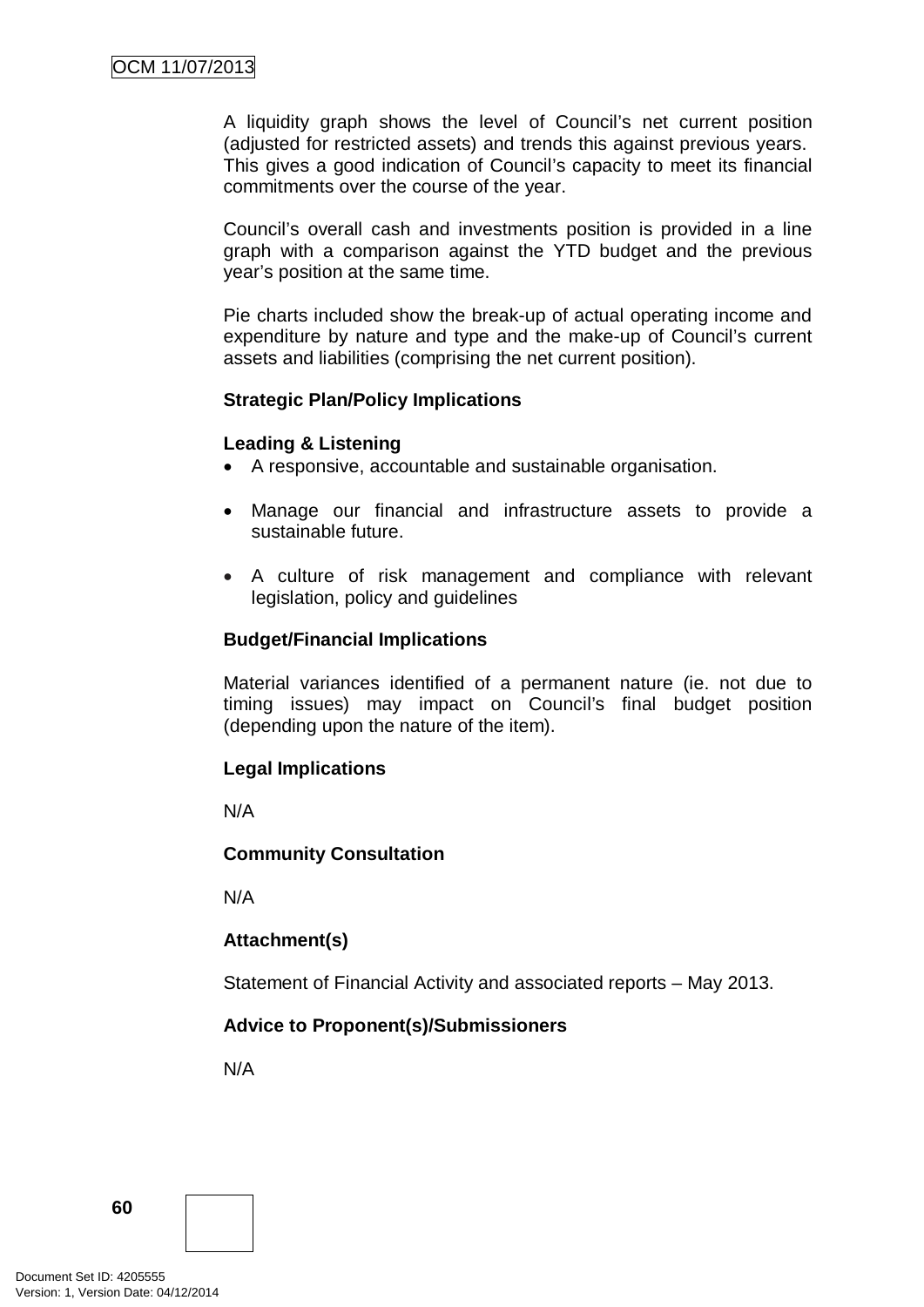# **Implications of Section 3.18(3) Local Government Act, 1995**

Nil.

# **15.3 (MINUTE NO 5085) (OCM 11/07/2013) - REGIONAL AQUATIC AND RECREATION COMMUNITY FACILITY (RARCF) - BUSINESS PLAN (154/006) (S DOWNING) (ATTACH)**

#### **RECOMMENDATION** That Council

- (1) receives the Report on the Business Plan for the Regional Aquatic and Recreation Community Facility (RARCF) at Cockburn Central West (CCW) to enable:
	- 1. The appointment of an Architect to undertake the design of the RARCF at CCW.
	- 2. The capital and operating costing of the design of RARCF at CCW to be determined by the Council's appointed Quantity Surveyor.
	- 3. The Cockburn Central West Structure Plan to be approved by Council.
	- 4. The WA Planning Commission to provide the City with a Management Order over the land required for the development and construction of the RARCF.
	- 5. The State Government to commit funding for the development and construction of the RARCF.
	- 6. The Fremantle Football Club to commit funding of \$10 million for the development and construction of the RARCF.
	- 7. The Development Agreement between the City of Cockburn and the Fremantle Football Club to be completed and considered by Council.
- (2) require the Business Plan to be presented to a future meeting of Council for adoption, on completion of all items noted in sub recommendation (1) above.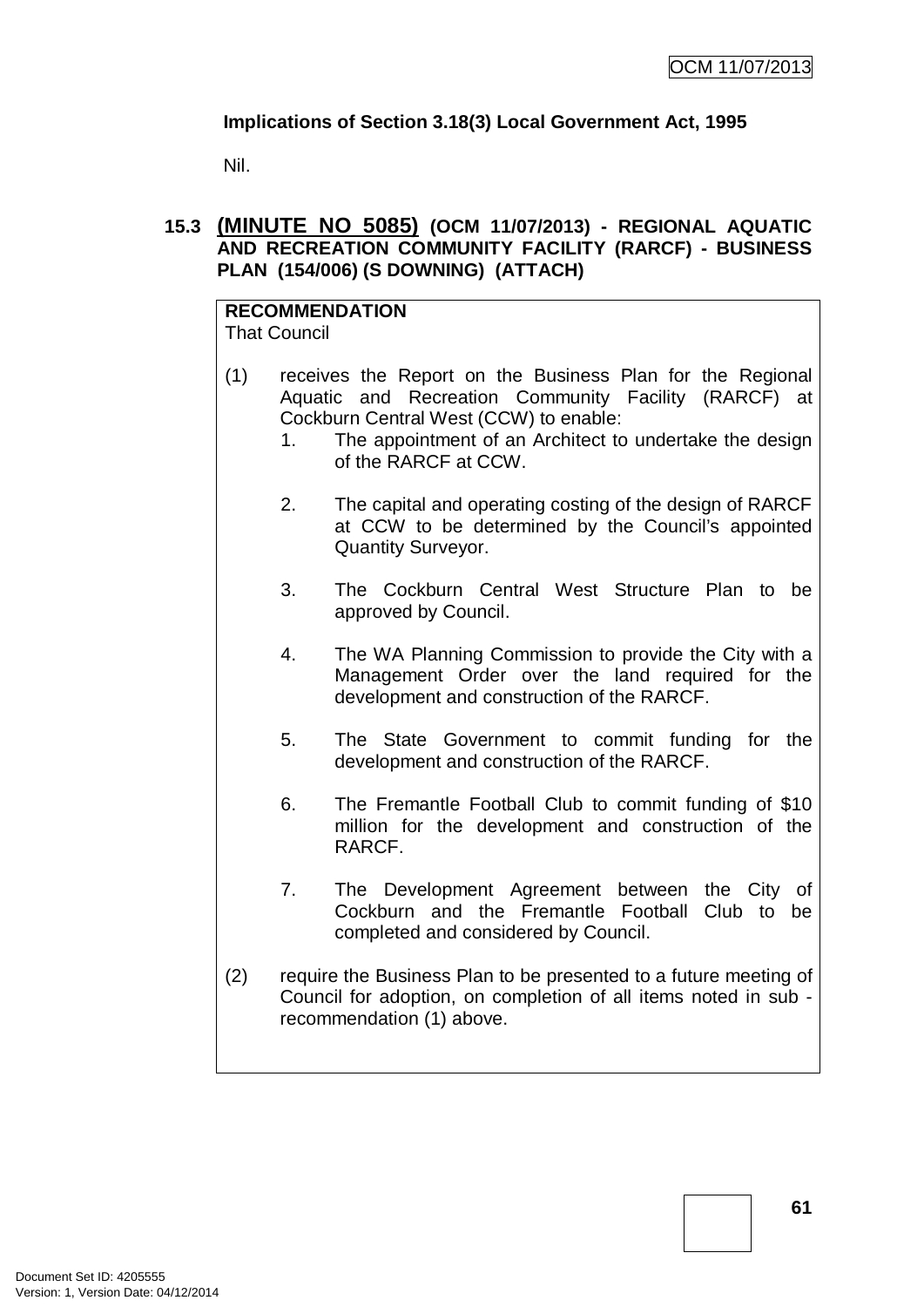#### **COUNCIL DECISION**

MOVED Clr C Reeve-Fowkes SECONDED Clr T Romano that the recommendation be adopted.

# **CARRIED 9/0**

## **Background**

At the Special Council Meeting held on 4 April 2013, Council resolved to:

- (1) advertise the Business Plan for the Regional Aquatic and Recreation Community Facility in partnership with the Fremantle Football Club Limited and Curtin University in accordance with section 3.59 (4) of the Local Government Act 1995; and
- (2) call for public submissions from interested parties on the Business Plan; and prepare a report on public submissions on the Business Plan to be presented to the July 2013 Ordinary Council Meeting.

#### **Submission**

As a result of the calling for public submissions, the following eight submissions were received and comment is made on them accordingly.

| <b>Submitter</b>                                         | Comments                                                                                                                                                                   | <b>Response</b>                                                                                                                                                                                                                                                                                                                                                     |
|----------------------------------------------------------|----------------------------------------------------------------------------------------------------------------------------------------------------------------------------|---------------------------------------------------------------------------------------------------------------------------------------------------------------------------------------------------------------------------------------------------------------------------------------------------------------------------------------------------------------------|
| Ms D MacPherson<br>28 Prout Way<br>Bibra Lake WA         | Agua Classes access to<br>deep end of pool.<br><b>Public</b><br>Access to<br>Transport at the Facility.                                                                    | This<br>be<br>will<br>comment<br>passed onto the Design<br>Team                                                                                                                                                                                                                                                                                                     |
| S. Holmes and C. Barrett<br>256 Tapper Road<br>Atwell WA | Object to the City building<br>Docker Sport Facility<br>a<br>(they should build their<br>own facility).<br>Do not want large rate<br>increases to pay for the<br>facility. | The comments are noted.<br>The decision as to the size<br>οf<br>the<br>and<br>cost<br>RARCF@CCW Facility is<br>yet to made by Council but<br>the full cost including the<br>municipal contribution to<br>ongoing costs.<br>The FFC Facilities to be<br>the<br>located<br>on.<br>RARCF@CCW site will be<br>paid for by the FFC and<br>maintained<br>the<br>FFC<br>by |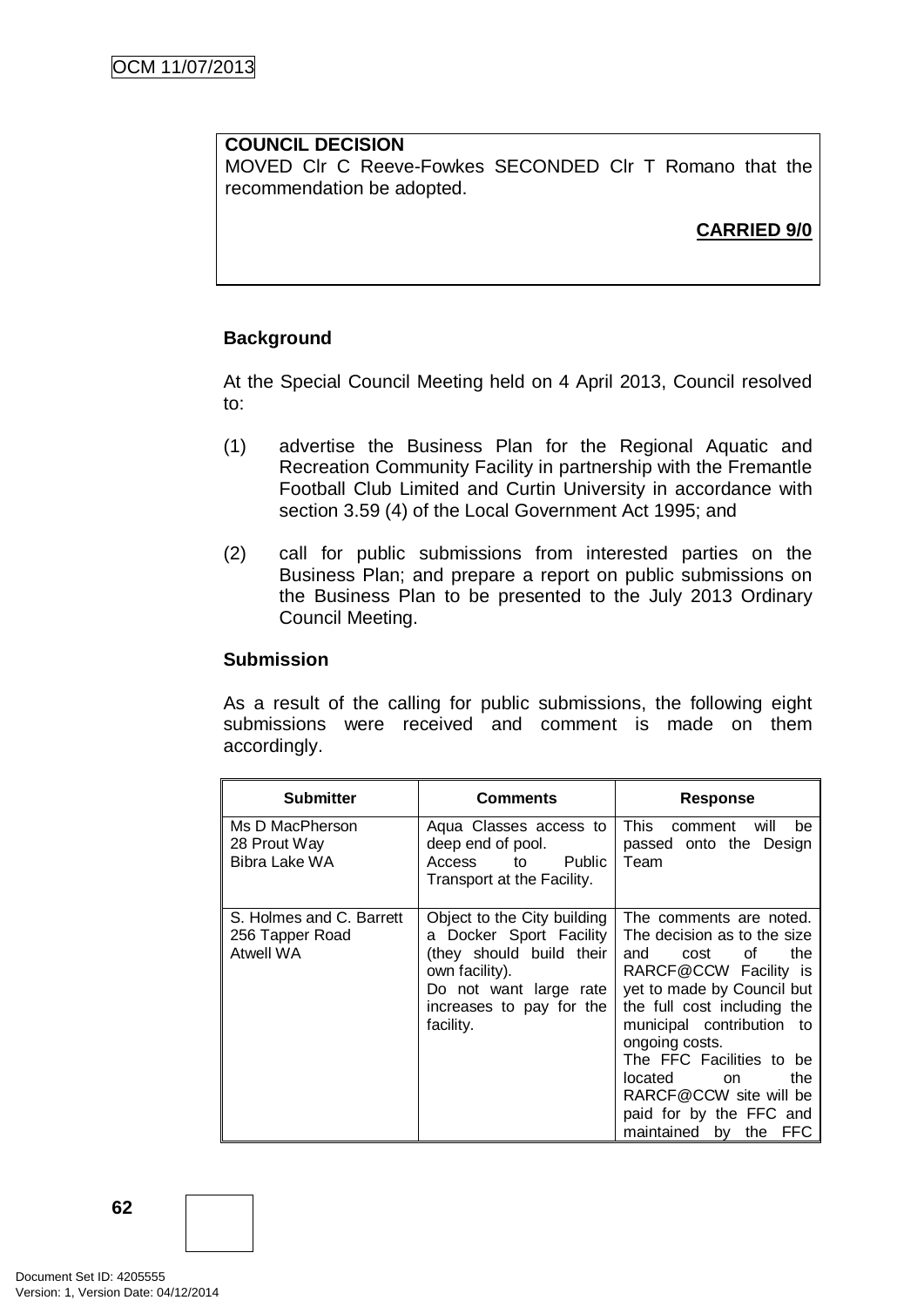| <b>Submitter</b>                                                                    | <b>Comments</b>                                                                                                                                                                                                                                                                                                                                                                                                   | <b>Response</b>                                                                                                                                                                                                                                                                                                                                                                                                                 |
|-------------------------------------------------------------------------------------|-------------------------------------------------------------------------------------------------------------------------------------------------------------------------------------------------------------------------------------------------------------------------------------------------------------------------------------------------------------------------------------------------------------------|---------------------------------------------------------------------------------------------------------------------------------------------------------------------------------------------------------------------------------------------------------------------------------------------------------------------------------------------------------------------------------------------------------------------------------|
|                                                                                     |                                                                                                                                                                                                                                                                                                                                                                                                                   | without<br>contribution<br>any<br>from the Council to either<br>operating cost or capital<br>maintenance.                                                                                                                                                                                                                                                                                                                       |
| B. Dunn<br>256 Hammond Road<br>Success WA<br>(owner of the Oceanic<br>Water Babies) | financial<br>of<br>A<br>range<br>issues revolving around<br>the level of cross subsidy<br>for a Hydrotherapy Pool<br>which<br>would<br>compete<br>with the private sector<br>supplying similar facilities.                                                                                                                                                                                                        | The<br>Council<br>currently<br>offers all patrons a subsidy<br>to use pool and ancillary<br>pool facilities at South<br>Lake Leisure Centre. It is<br>anticipated that this level of<br>subsidy will continue for<br>the new RARCF@CCW.<br>The Business Plan does<br>not detail any subsidy for<br>the Hydrotherapy Pool nor<br>has a fee structure been<br>yet considered for access<br>Hydrotherapy<br>to<br>the<br>Facility. |
| C. Lewis<br>21 Keeling Way<br>South Beach WA                                        | οf<br>financial<br>A<br>range<br>issues revolving around<br>the cost of construction<br>and the certainty of cost<br>without cost overruns.<br>Whether the Fremantle<br>Football Club has a place<br>Cockburn<br>the<br>in<br>Community as it is the<br>Fremantle Dockers<br>and<br>will<br>the<br>be<br>never<br>Cockburn Dockers.<br>Why should there be a<br>link-up between an elite<br>AFL Club and Council. | The comments are noted.<br>The decision as to the size<br>οf<br>the<br>and<br>cost<br>RARCF@CCW Facility is<br>yet to made by Council but<br>the full cost including the<br>municipal<br>contribution<br>to<br>ongoing<br>costs.<br>The<br>decision about the ongoing<br>contribution by the FFC to<br>the operating costs of the<br>RARCF@CCW has yet to<br>be finalised.                                                      |
| C. Wright<br>No address provided                                                    | Walking<br>lanes<br>in the<br>pools at a depth suitable<br>for adults and those with<br>hip injuries.                                                                                                                                                                                                                                                                                                             | This comment/request will<br>be passed onto the Design<br>Team.                                                                                                                                                                                                                                                                                                                                                                 |
| F. McGeorge<br>Cockburn Wetlands                                                    | Request<br>to<br>protect<br>Bushplan Site 458 which<br>was removed from the<br>Bushforever Plan.                                                                                                                                                                                                                                                                                                                  | The submission received<br>as part of the advertising of<br>the Business Plan when in<br>fact the submission should<br>have been made in relation<br>to the Structure Plan on<br>the whole of the Cockburn<br>Central West site.<br>The<br>Structure Plan<br>will<br>be<br>referred to the Department<br>Environment<br>of<br>and<br>Conservation for comment<br>as part of advertising of the                                  |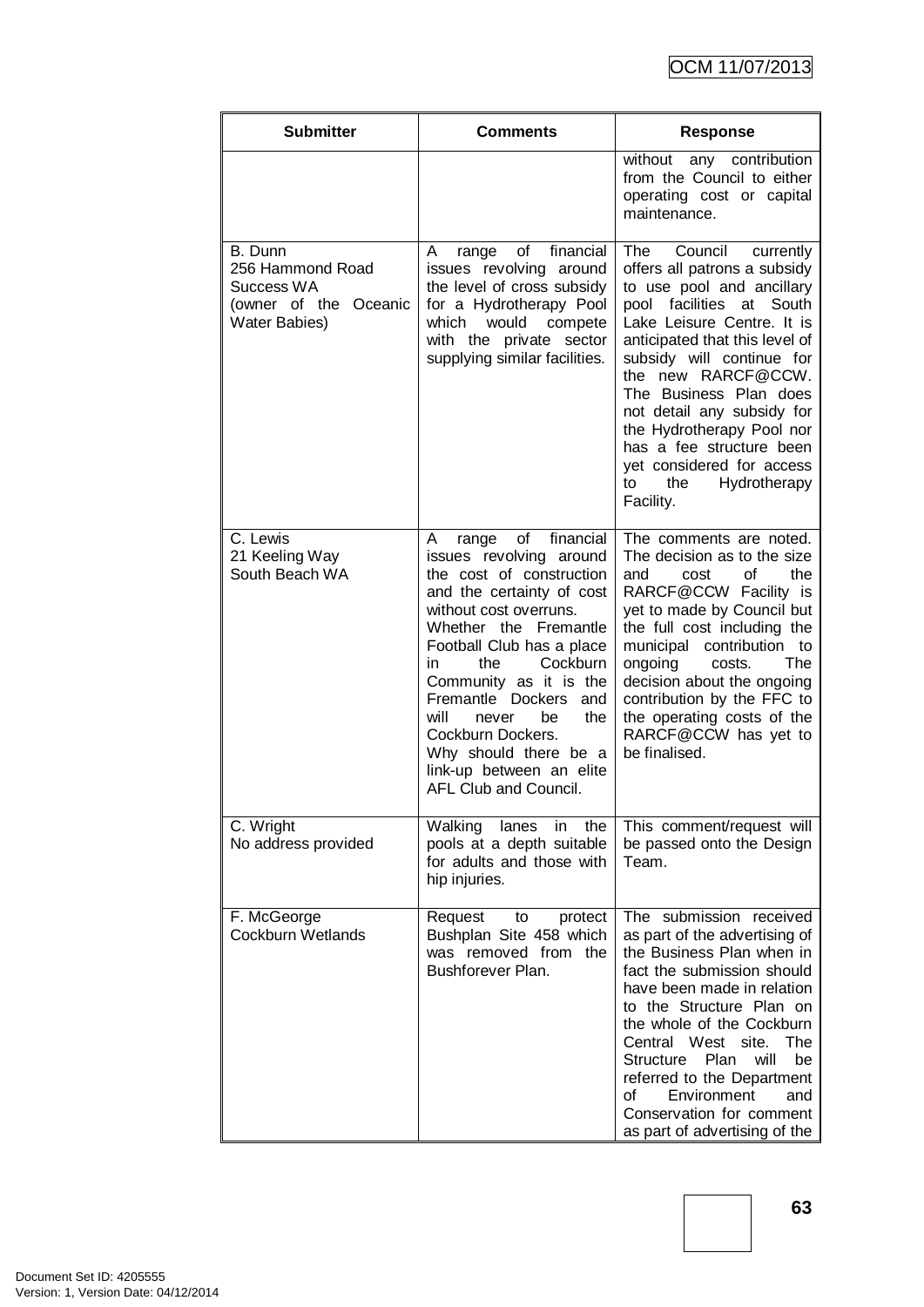| <b>Submitter</b>                                                   | <b>Comments</b>                                                                                                                                                                     | <b>Response</b>                                                                                                                                                                                                                                                                                                                                                                                                     |
|--------------------------------------------------------------------|-------------------------------------------------------------------------------------------------------------------------------------------------------------------------------------|---------------------------------------------------------------------------------------------------------------------------------------------------------------------------------------------------------------------------------------------------------------------------------------------------------------------------------------------------------------------------------------------------------------------|
|                                                                    |                                                                                                                                                                                     | Structure Plan.                                                                                                                                                                                                                                                                                                                                                                                                     |
| D. Crosbie<br>Wetlands<br>Cockburn<br><b>Education Centre Inc.</b> | the wetland<br>Oppose<br>acting as a<br>drainage<br>catchment area.<br>Opposed<br>the<br>to<br>beautification<br>Ωf<br>the<br>wetland.                                              | The submission received<br>as part of the advertising of<br>the Business Plan when in<br>fact the submission should<br>have been made in relation<br>to the Structure Plan on<br>the whole of the Cockburn<br>Central West site.<br><b>The</b><br>Structure Plan will<br>be<br>referred to the Department<br>Environment<br>nf.<br>and<br>Conservation for comment<br>as part advertising of the<br>Structure Plan. |
| J., A. and J. Tedesco<br>9 Karajini Close<br>Bibra Lake WA         | The cost for constructing<br>the CCW Facility is too<br>big for the Council and as<br>such will ultimately impact<br>The CCW<br>rates.<br>nn.<br>Facility should be scaled<br>back. | The comments are noted.<br>The decision as to the size<br>of<br>the<br>and<br>cost<br>RARCF@CCW Facility is<br>yet to made by Council but<br>the full cost including the<br>municipal contribution<br>to<br>ongoing costs.                                                                                                                                                                                          |

In summary of the submission, all financial aspects of the RARCF@CCW will be presented to Council for its determination including final design and capital cost, fees and charges, operating costs and revenues, long term maintenance plans and potential cross subsidies.

As to the design requests noted in D. MacPherson and C. Wright's submissions, these will be forwarded to the Design team for their comment.

The submissions about the Wetlands will be forwarded to the Council's Strategic Planning Department for their comment and inclusion in the Structure Plan aspects of CCW.

# **Report**

In summary of the submission, all financial aspects of the RARCF@CCW will be presented to Council for its determination including final design and capital cost, fees and charges, operating costs and revenues, long term maintenance plans and potential cross subsidies.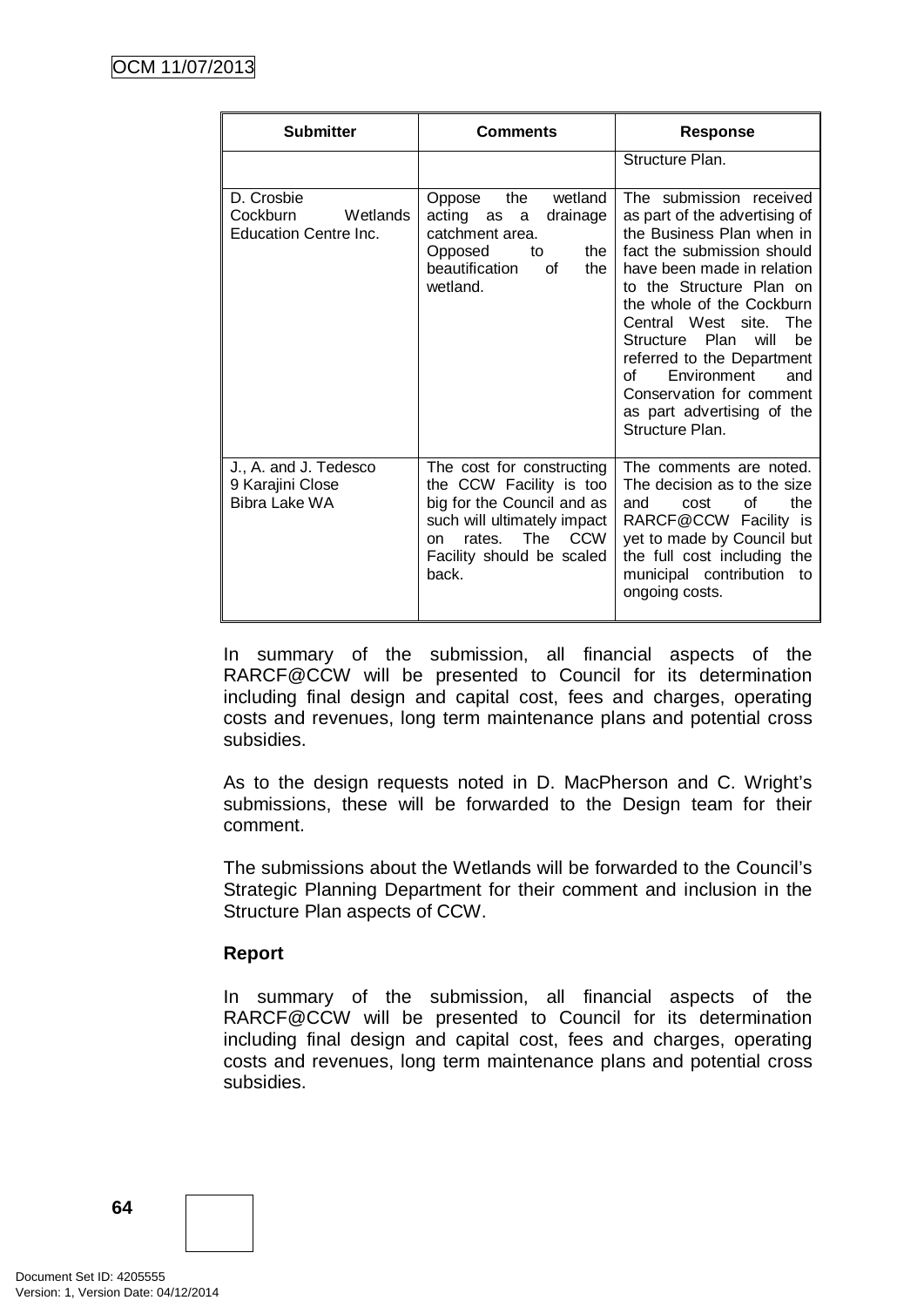As to the design requests noted in D. MacPherson and C. Wright's submissions, these will be forwarded to the Design team for their comment.

The submissions about the Wetlands will be forwarded to the Council's Strategic Planning Department for their comment and inclusion in the Structure Plan aspects of CCW.

#### Structure Plan and Land Tenure

The City has recently advertised a local structure plan for the area known as 'Cockburn Central West' which is bounded by North Lake Road, Midgegooroo Avenue, Beeliar Drive and Poletti Road, Cockburn Central.

The Cockburn Central West Structure Plan (CCWSP) proposes open space, recreational and mixed use (residential, commercial and retail) development consistent with an activity centre that promotes a mixture of compatible land uses. The proposed structure plan forms the basis for considering future subdivision and development applications over the subject land.

The public consultation period for the CCWSP closes on 5 July 2013.

The land covered by the CCWSP is currently owned by the State Government (Department of Planning). The WAPC have reserved that land required for the RARCF will be transferred to the City to facilitate the development.

## Financial Aspects

The financial aspects of the Business Plan are still being assessed in light of the Council receiving a Regional Development Australia Fund grant of \$10m, announced by the Prime Minister on 13 June 2013 at Anning Park, Cockburn Central.

The first two tenders of the overall project have been awarded being:

- 1. Project Management of the RARCF@CCW
- 2. Quantity Surveying of the RARCF@CCW

Both contracts were awarded based on no work commencing until the Business Plan has been accepted by Council with one exception being the Project Manager was commissioned to provide advice on the best procurement method to be used to procure the capital works. Both contracts were awarded for amounts lower that the budget provided.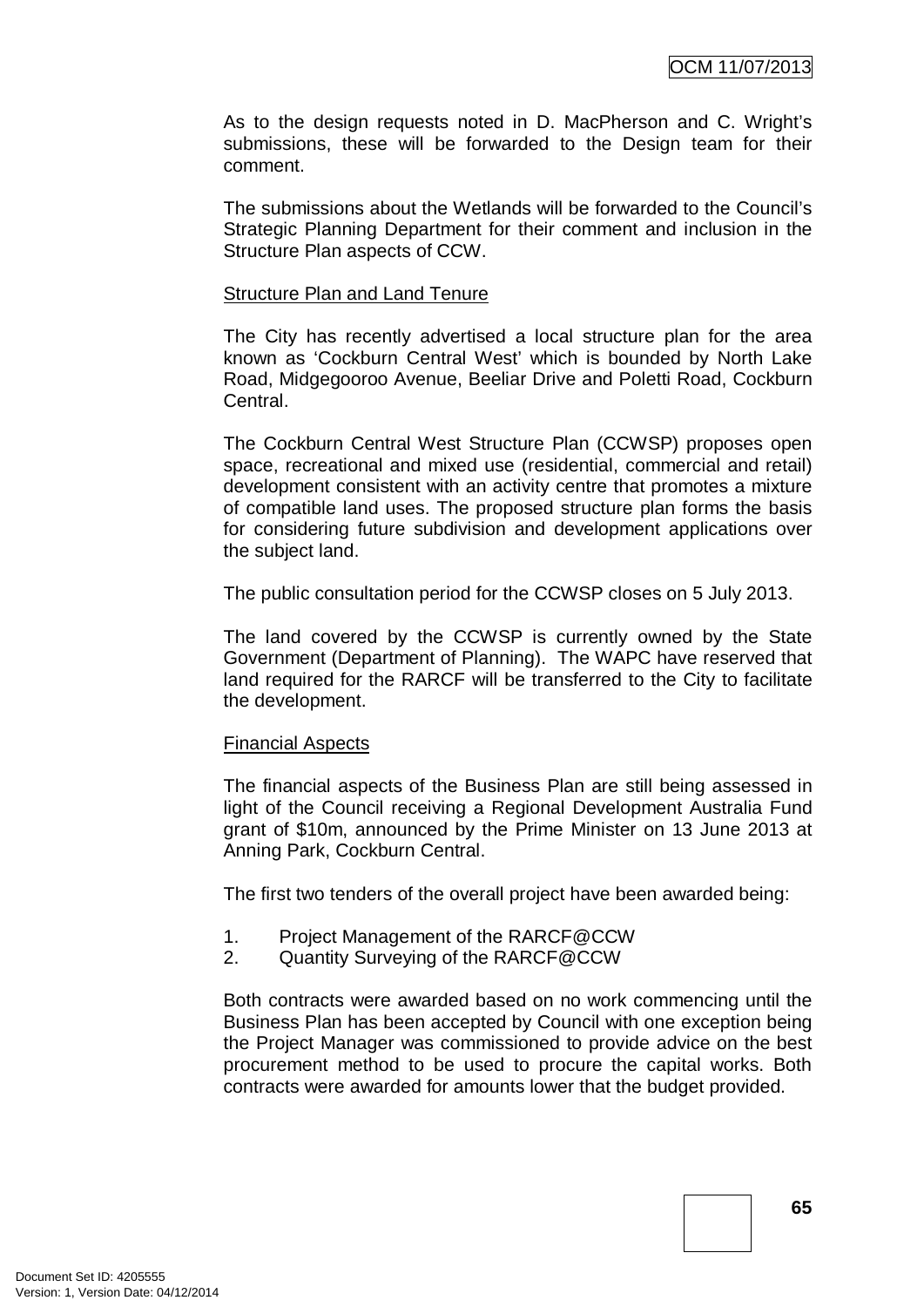The two major issues raised by the Aecom Davis Langdon review of the costing of the Aquatic Facility being Power and Staffing levels are still subject to additional reports. The former will only be resolved once the structure of the facility has been designed and the quantum of power required to drive the facility calculated by the relevant consult. The use of ESD initiatives such as solar and geothermal power is still being considered especially the savings that could be expected. One recent article (attached) highlights the saving achieved at the City Vincent's Beatty Park Aquatic Centre. The article highlights that ESD initiatives will save the Council 36% of the power expected to be consumed if no solar or geothermal initiatives had been implemented.

The savings from the Beatty Park ESD initiative are as follows:

Calculations: Solar PV generates 53,400kWh per year. Geothermal pool heating supplies 4,952,520kWh per year. Total energy saved by all measures combined is therefore in excess of 5,005,920kWh/yr (5,005MWh per year.

The saving if translated to RARCF@CCW would bring back the power consumption to be in line with the current financial forecasts for the facility.

The 2013/14 Municipal Budget has been adopted allowing for expenditure in line with the Business Plan being adopted for the design and costing to be completed for the stand alone facility and the integrated facility with a cost sharing plan put in place to cover the project management, QS, design (and associated consultants) costs and a 77%/23% split with the FFC. This is to cover consultants only.

| Design Cost Allocation 2013/14 | City of Cockburn | Fremantle<br>Club | Football |
|--------------------------------|------------------|-------------------|----------|
| \$3.505m                       | \$2.699m         | \$0.806m          |          |

## **Funding**

The following table highlights the funding to date for the stand alone and integrated RARCF@CCW Facility.

| <b>Source</b>                                        | <b>Business Plan</b> | <b>Actual/Requested</b> | <b>Comment</b>                                                          |
|------------------------------------------------------|----------------------|-------------------------|-------------------------------------------------------------------------|
| City of Cockburn                                     | \$65m                | \$65m                   | No Change                                                               |
| <b>FFC</b>                                           | \$10m                | \$10m*                  | Confirmation received                                                   |
| <b>RDAF</b>                                          | \$15m                | \$10m                   | The City will have an<br>opportunity to apply for<br>additional funding |
| CSRFF (DSR)                                          | \$2m                 | \$2m                    | Yet to be determined,<br>application lodged                             |
| <b>State</b><br>Government<br><b>Special Request</b> | \$15m                | \$15m                   | Yet to be determined,<br>application lodged                             |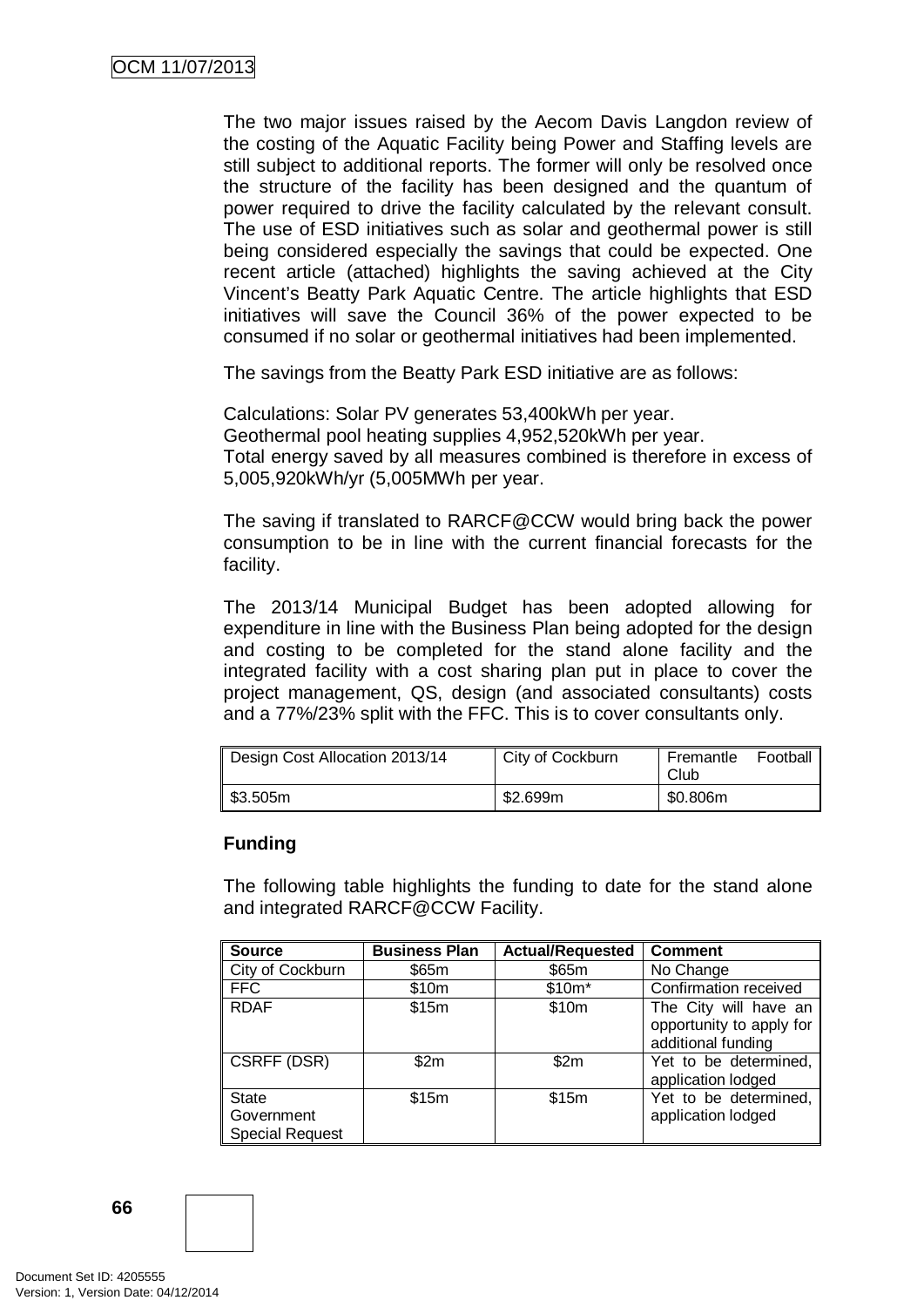| <b>Source</b> | <b>Business Plan</b> | Actual/Requested   Comment |  |
|---------------|----------------------|----------------------------|--|
|               |                      |                            |  |
| $\tau$ otal   | \$107m               | \$102m                     |  |

\**The City has received a letter from the President of the FFC confirming their commitment of the funds noted above.*

*The City's initial application for a CSRFF grant of \$2m has been deferred by the DSR on the basis of a special purpose application for \$17m being made by the FFC and City to the State Government and to see what contribution would come from the Federal Government. Consideration for a commitment from the State Government has been requested by the end of August 2013.*

## **Strategic Plan/Policy Implications**

#### **Infrastructure**

- Community facilities that meet the diverse needs of the community now and into the future.
- Partnerships that help provide community infrastructure.

## **Community & Lifestyle**

- People of all ages and abilities to have equal access to our facilities and services in our communities.
- Promotion of active and healthy communities.

## **A Prosperous City**

- Sustainable development that ensures Cockburn Central becomes a Strategic Regional Centre.
- A range of leading educational facilities and opportunities.

#### **Environment & Sustainability**

• A community that uses resources in a sustainable manner.

#### **Budget/Financial Implications**

The 2013/14 Municipal Budget contains sufficient funds to meet the estimated design and consulting costs required and noted in the Report at \$2.699m. It is the City's understanding that the FFC also have the available funds to meet their part of the commitment at \$0.806m.

## **Legal Implications**

N/A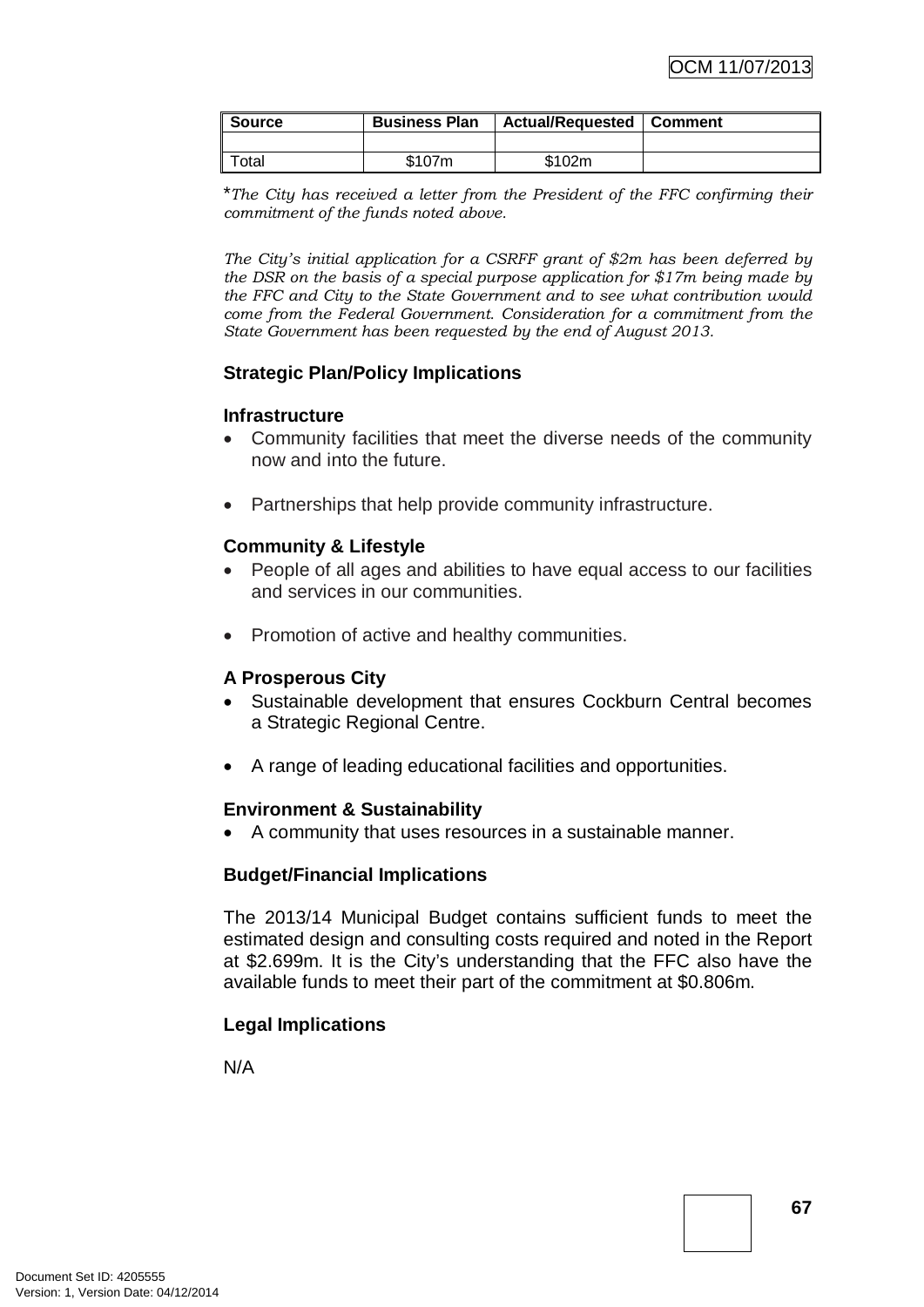# **Community Consultation**

Council advertised the Business Plan in accordance with Council's resolution in:

- The West Australian Newspaper Wednesday, 10 April 2013
- Cockburn Herald Friday, 12 April 2013
- Cockburn Gazette Tuesday, 16 April 2013

In addition, Council placed the Business Plan on the Council's website, Libraries and social media in compliance with Council Policy.

Public submissions on the Business Plan closed on Wednesday, 22 May 2013. The Council received eight submissions.

## **Attachment(s)**

- 1. Business Plan RARCF@CCW
- 2. City of Vincent Media Release Energy Savings

## **Advice to Proponent(s)/Submissioners**

Those who lodged a submission have been advised that the matter will be considered by Council at its Ordinary Council Meeting to be held on 11 July 2013.

#### **Implications of Section 3.18(3) Local Government Act, 1995**

Nil.

## **16. ENGINEERING AND WORKS DIVISION ISSUES**

**16.1 (MINUTE NO 5086) (OCM 11/07/2013) - (LOT 8) STAGE 3, SLEEPER LANE, COCKBURN CENTRAL - PORTION OF SLEEPER LANE, FOUR PARKING BAYS AND A PORTION OF FOOTPATH ALONG SIGNAL TERRACE CLOSURE (ES/R/002) (J KIURSKI) (ATTACH)**

#### **RECOMMENDATION**

That Council in accordance with Section 3.50 of the Local Government Act 1995 institutes a temporary closure portion of four parking bays, portion of footpath along Signal Terrace and portion of the carriageway of Sleeper Lane, Cockburn for up to 15 months commencing July 2013 to October 2014 subject to:

1. There being no substantial objection received as a result of advertising in the local newspapers.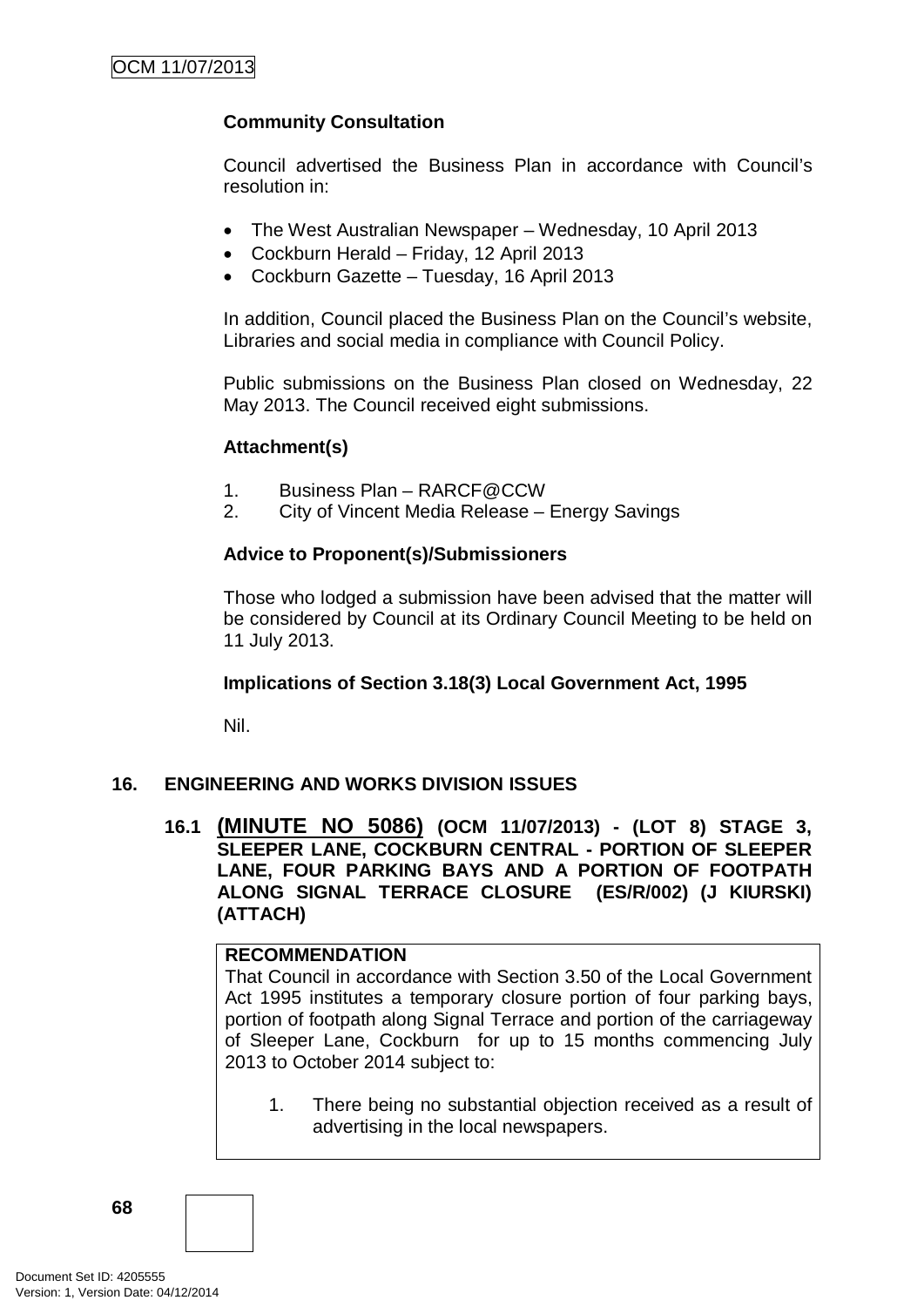- 2. There being no substantial objection from service authorities, emergency services or adjoining owners.
- 3. The developer engaging an appropriately accredited traffic management contractor to submit a certified traffic management plan to monitor and control traffic movement due to the closure.
- 4. The developer will submit the details of temporary fencing for approval as part of a Construction Management Plan; the details of which would be assessed and agreed prior to the road closure occurring.
- 5. All works on existing City infrastructure (roads, footpaths, drainage, parks or verges) completed and reinstated in accordance with the "Public Utilities Code of Practice 2000", "Restoration and Reinstatement Specification for Local Government 2002" and the City of Cockburn "Excavation Reinstatement Standards 2002" as a minimum.
- 6. The developer to provide a bond of \$95,000 to offset any damage to the City's infrastructure prior to the closure of any portion of road.
- 7. The proponent being fully responsible for all legal costs, the cost of the valuation, public liability and damages arising from the works.

# **COUNCIL DECISION**

MOVED Clr C Reeve-Fowkes SECONDED Clr T Romano that the recommendation be adopted.

# **CARRIED 9/0**

# **Background**

The proposed development works involve the construction of an apartment complex in Cockburn Central surrounded by North Lake Road, Signal Terrace, Stockton Bend and Sleeper Lane. Stage 2 completed and Stage 3 is in progress to commence construction work.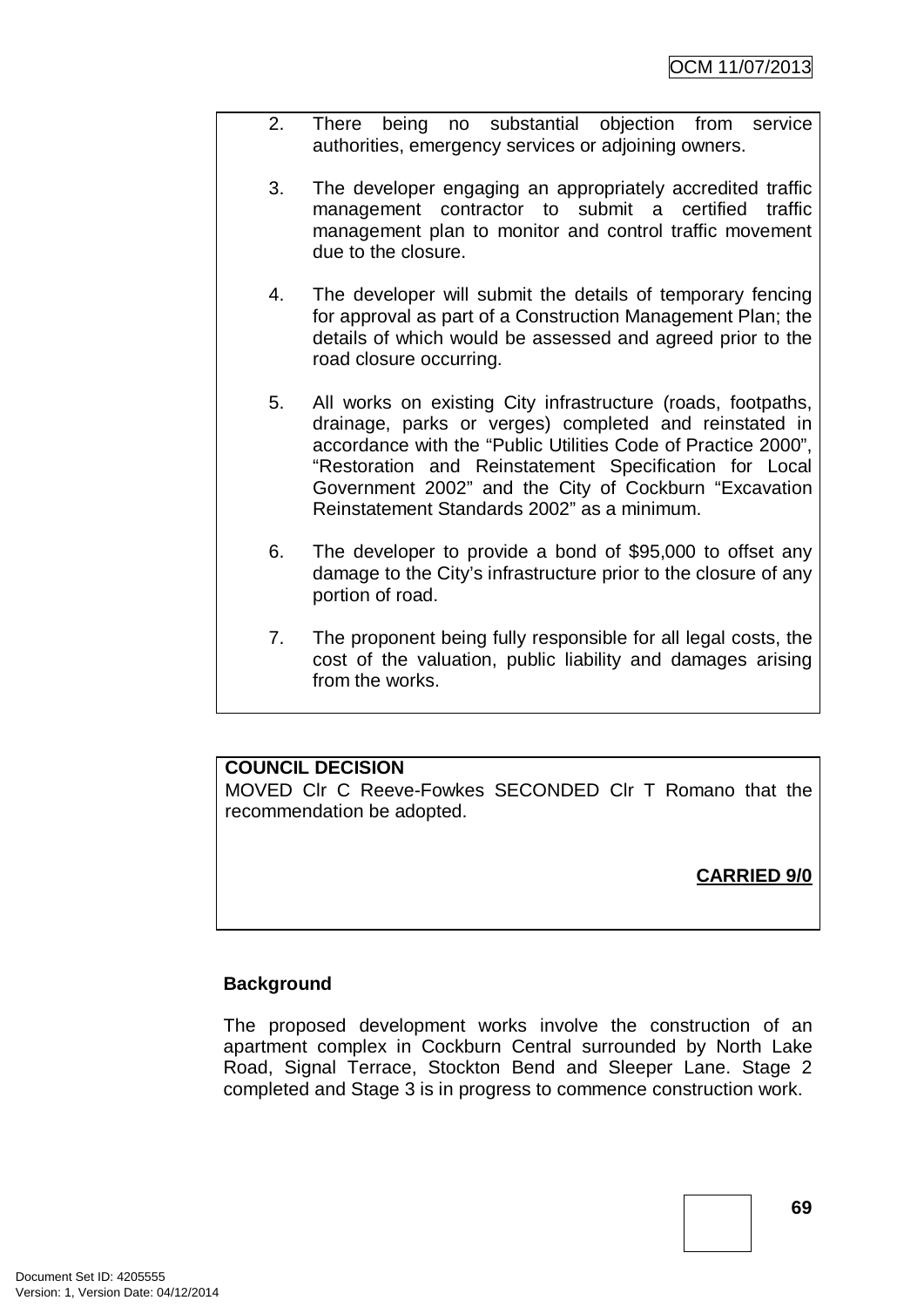# **Submission**

Australand Holdings Ltd, the developer of (Lot 8) 2 Signal Tce, Cockburn Central has requested Council to implement procedures to temporarily close portion of four parking bays, portion of footpath along Signal Terrace and close half of the carriageway of Sleeper Lane, Cockburn Central for a period of 15 months commencing 15 July 2013 during the construction of the Stage 3 development on the lot. The applicant also requested temporary access to the site from Signal Tce via the car parking bay to facilitate the construction works of the proposed apartment complex.

# **Report**

During the construction activities of (Lot 8) 2 Signal Tce, Cockburn Central, the portion of road can be supported for the following reasons:

- 1. The proposed half closure of Sleeper Lane will allow safe access to the residents of development at Lot 1 Linkage Avenue and residents of Stage 1 – Lot 8 when exiting or entering their carpark. Appropriate road signage will be installed to inform vehicles of the site closure and works.
- 2. Australand will install temporary perimeter fencing on Sleeper Lane as detailed on the site fencing plan. The temporary fence will be a mesh panel fencing system and the reminder of the site will be surrounded by a combination of a solid and mesh fencing system.
- 3. Australand will not close any parking bays or portion of footpath along roads surrounding the development site.
- 4. Australand has appointed a certified traffic management contractor to monitor the impact of the portion of road closure and access arrangement for the site and adjacent apartments.
- 5. Australand has already submitted a traffic management plan, which is in line with Australian Standards and Main Roads field guidelines. There are no foreseen issues with the traffic management plan and portion of road closure with appropriate signage and fencing system will improve pedestrian and vehicle safety during the construction activities of the apartment complex.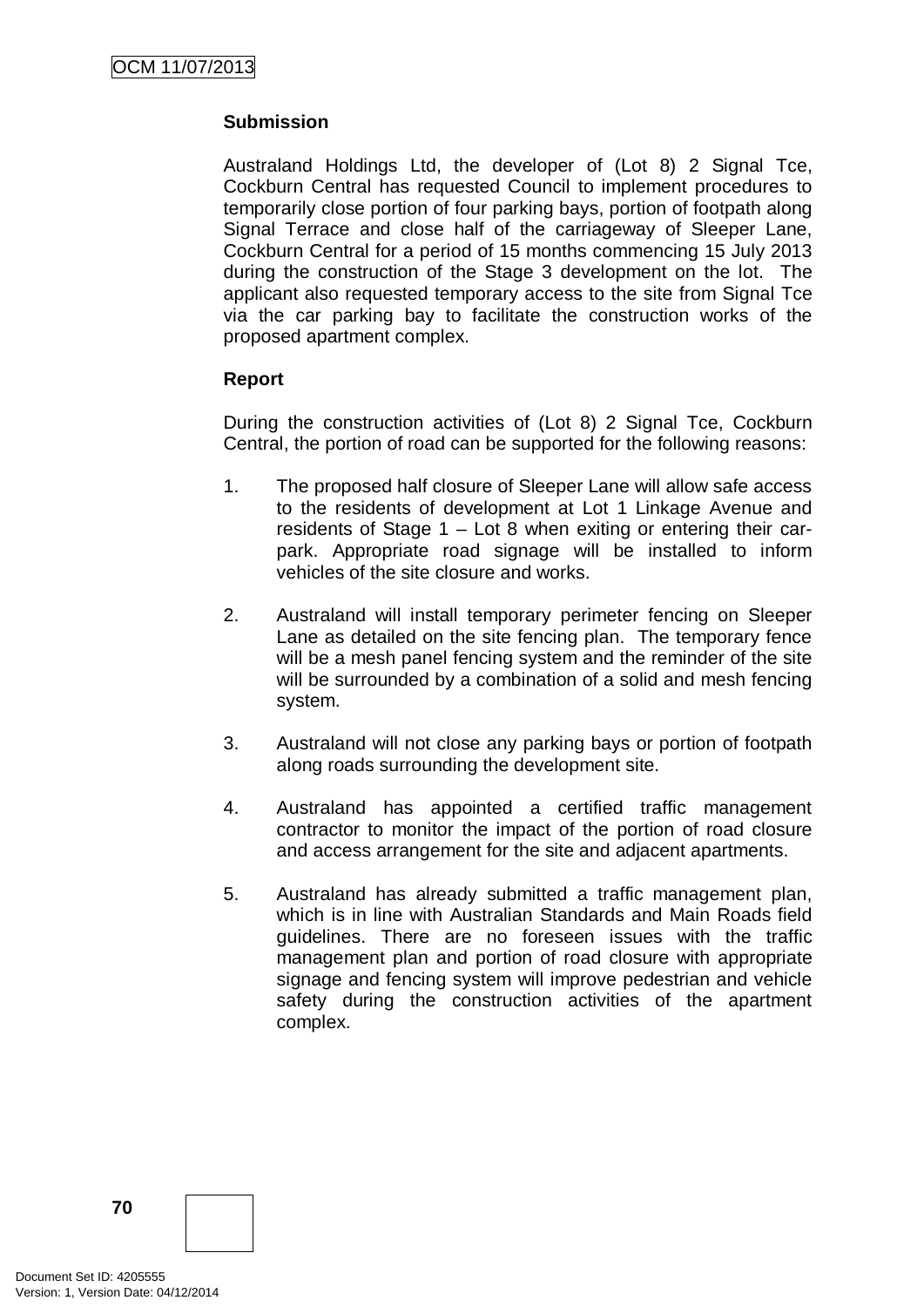# **Strategic Plan/Policy Implications**

# **A Prosperous City**

• Promotion and support for the growth and sustainability of local businesses and local business centres.

# **Moving Around**

• Infrastructure that supports the uptake of public transport and pedestrian movement.

# **Budget/Financial Implications**

All the costs of the closure will be covered by the Developer.

# **Legal Implications**

Section 3.50 of the Local Government Act.

# **Community Consultation**

To be advertised in a local newspaper and service authorities, emergency services and adjoining owners advised.

# **Attachment(s)**

- 1. Plan of the closure
- 2. Traffic Management Plan

# **Advice to Proponent(s)/Submissioners**

The submissioners have been advised that this matter is to be considered at the 11 July 2013 Council Meeting.

# **Implications of Section 3.18(3) Local Government Act, 1995**

Nil.

# **16.2 (MINUTE NO 5087) (OCM 11/07/2013) - COOGEE BEACH ECO SHARK BARRIER TRIAL (ES/V/001) (C BEATON) (ATTACH)**

# **RECOMMENDATION**

That Council

(1) approve the trial of the Eco Shark Barrier at Coogee Beach from September 2013 until March 2014 provided the following conditions are met: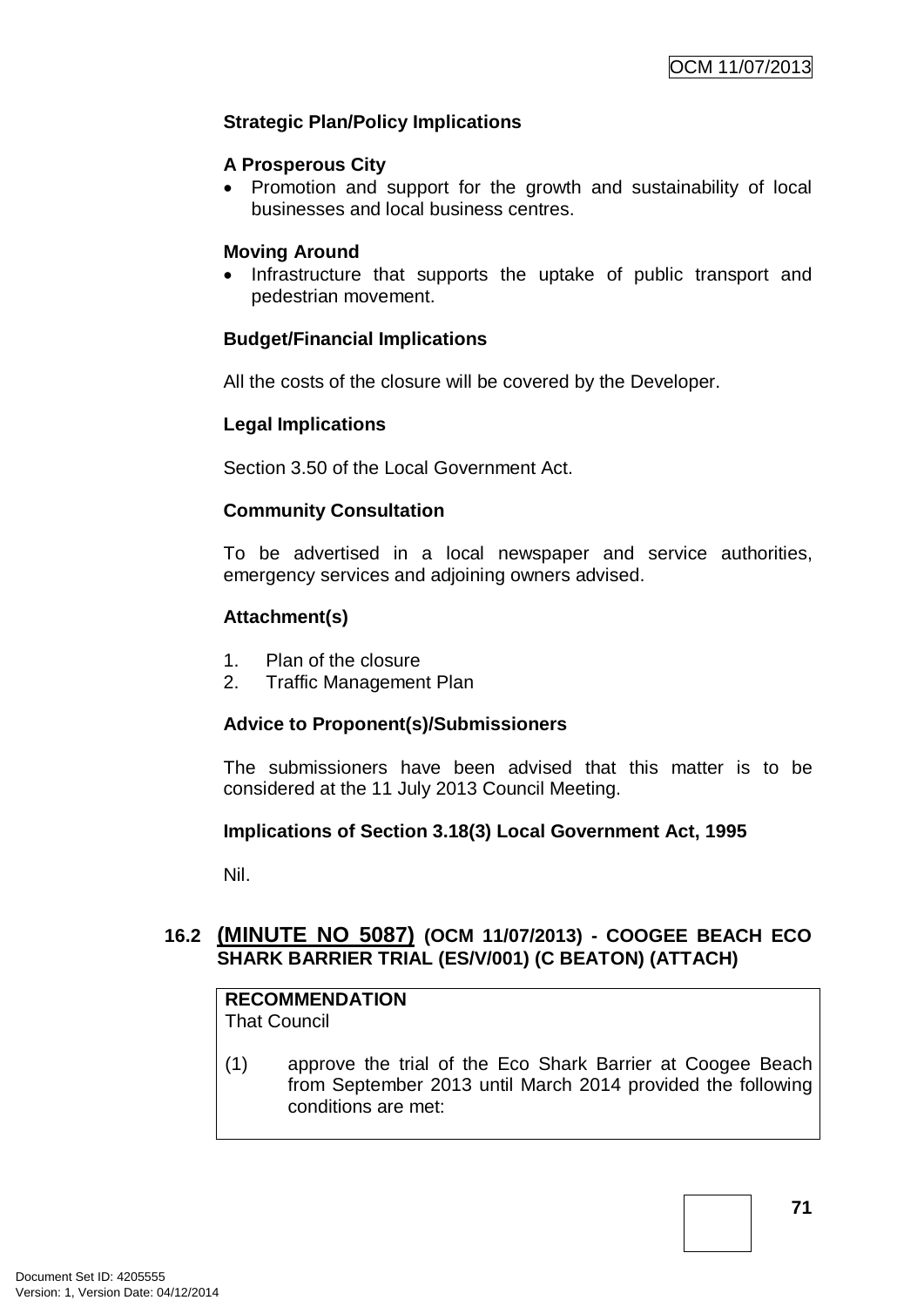- (2) Eco Shark Barrier Pty Ltd and Form Designs are to:
	- 1. Consult with the Coogee Beach Surf Lifesaving Club and the City of Cockburn to identify and agree the most appropriate location to install the barrier.
	- 2. Provide certification of the Eco Shark Barrier by an appropriately qualified engineer.
	- 3. Gain and comply all the necessary approvals from the necessary government agencies.
	- 4. Ensure that they have public liability insurance to the value of \$20,000,000.
	- 5. Provide detailed advice in relation to the impact on coastal processes from an appropriately qualified coastal engineer.
	- 6. Install, monitor, maintain and remove the structure at their own cost.
	- 7. Provide monthly reports to Council in relation to the structure which is to include details on public issues, maintenance issues, costs and marine wildlife captures.
	- 8. Give a commitment to remove the structure early should it not withstand ocean conditions.

# **COUNCIL DECISION**

MOVED Clr C Reeve-Fowkes SECONDED Clr Y Mubarakai that the recommendation be adopted.

# **CARRIED 7/2**

Note: Clr L. Smith wishes her name to be recorded as voting against the decision.

# **Background**

Over the last several years there has been an increased incidence of fatal shark attacks on swimmers, surfers and divers along Western Australia's west coast, including the Perth Metropolitan area. Each of these attacks has been attributed to great white sharks.

At the June 2012 OCM a report was presented to Council on the feasibility of installing a shark exclusion zone at Coogee Beach. The recommendation adopted by Council was that Council take no further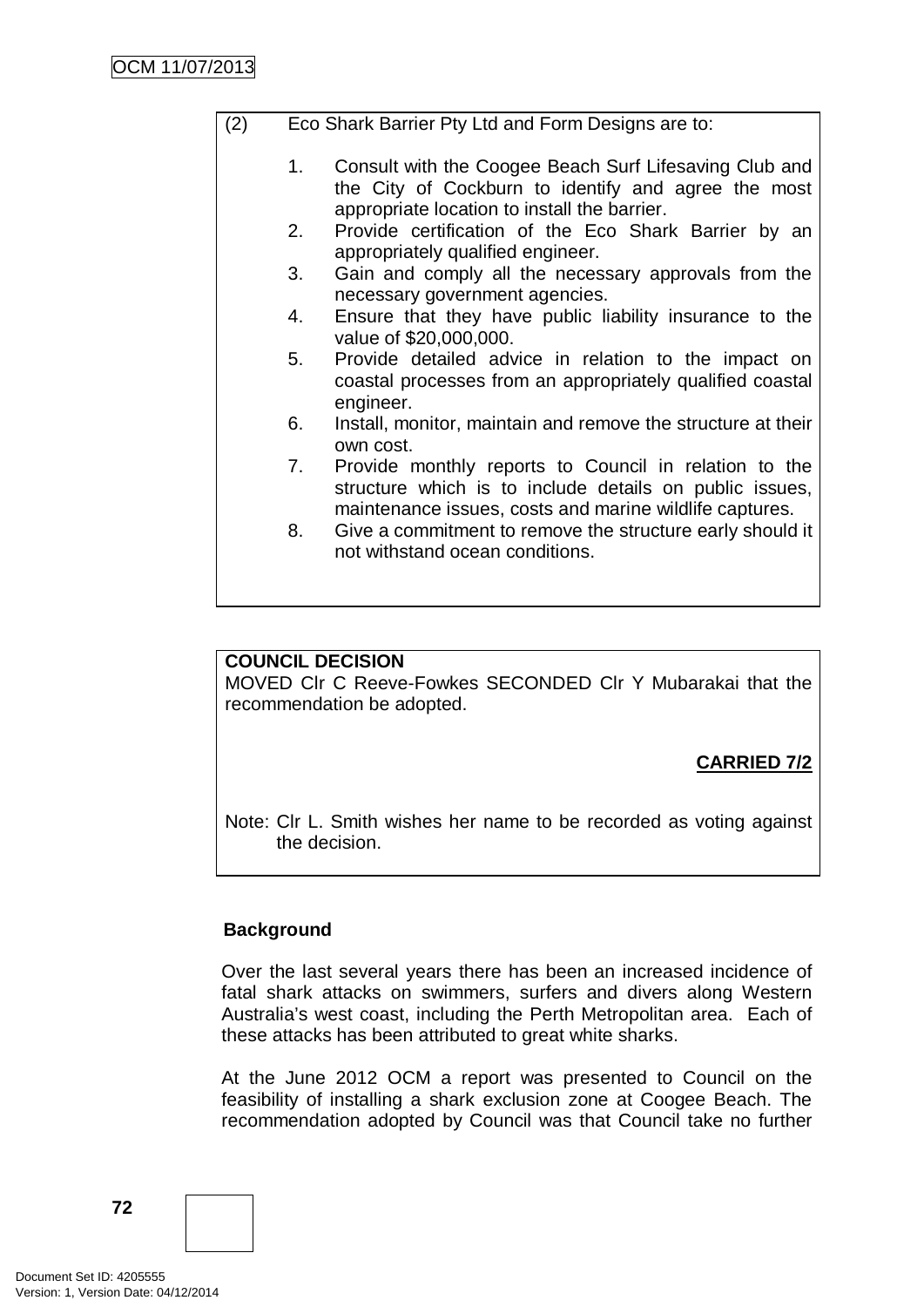action on the installation of a shark exclusion net or other device at this time.

Since that Council meeting the Department of Commerce (DoC) indicated that there was funding available for the installation and trial of a beach enclosure to mitigate the risk of shark attack. A sum of \$150,000 was allocated for the trial. Expressions of Interest (EOI) were to be lodged by interested parties.

Prior to lodgement of the EOI in January 2013, the City was approached by Eco Shark Barriers Pty Ltd and Form Designs (the proponents) who had formulated a design for a shark exclusion barrier called the Eco Shark Barrier. City staff believed the design to be practical and the City lodged a joint EOI with the proponent. Unfortunately the proposal was not successful. Feedback from DoC to the proponents indicated that they felt the barrier had safety issues associated with swimmer entrapment. Although the joint EOI was rejected the DoC contacted the City and advised that Coogee Beach was one of the preferred sites for a beach enclosure.

The City was asked by DoC and agreed to obtain quotes to construct and install a shark proof enclosure at Coogee Beach based on DoC specifications. This quote is currently being compiled. DoC have indicated that if the quotes are within their budget parameters they will fund a trial at Coogee Beach over summer 2013/14.

Since the advice from DoC the proponent of the Eco Shark Barrier has contacted the City with a new design proposal and a have requested the City's support to trial the redesigned Eco Shark Barrier at Coogee Beach. Staff advised the proponent that they would need to lodge a formal proposal.

# **Submission**

The Eco Barrier Pty Ltd and Form Designs proposal as Attachment 1 is confidential and provided under separate cover.

# **Report**

The attached proposal from the proponent describes the design of the Eco Shark Barrier. It also identifies a preferred site at Coogee Beach were the trial would take place. The trial is to be funded entirely by the proponents, including maintenance.

The barrier is proposed to be installed by the proponent to the north of the jetty. The barrier would span approximately 300 metres of beach and go out from the shore approximately 75 metres. A combination of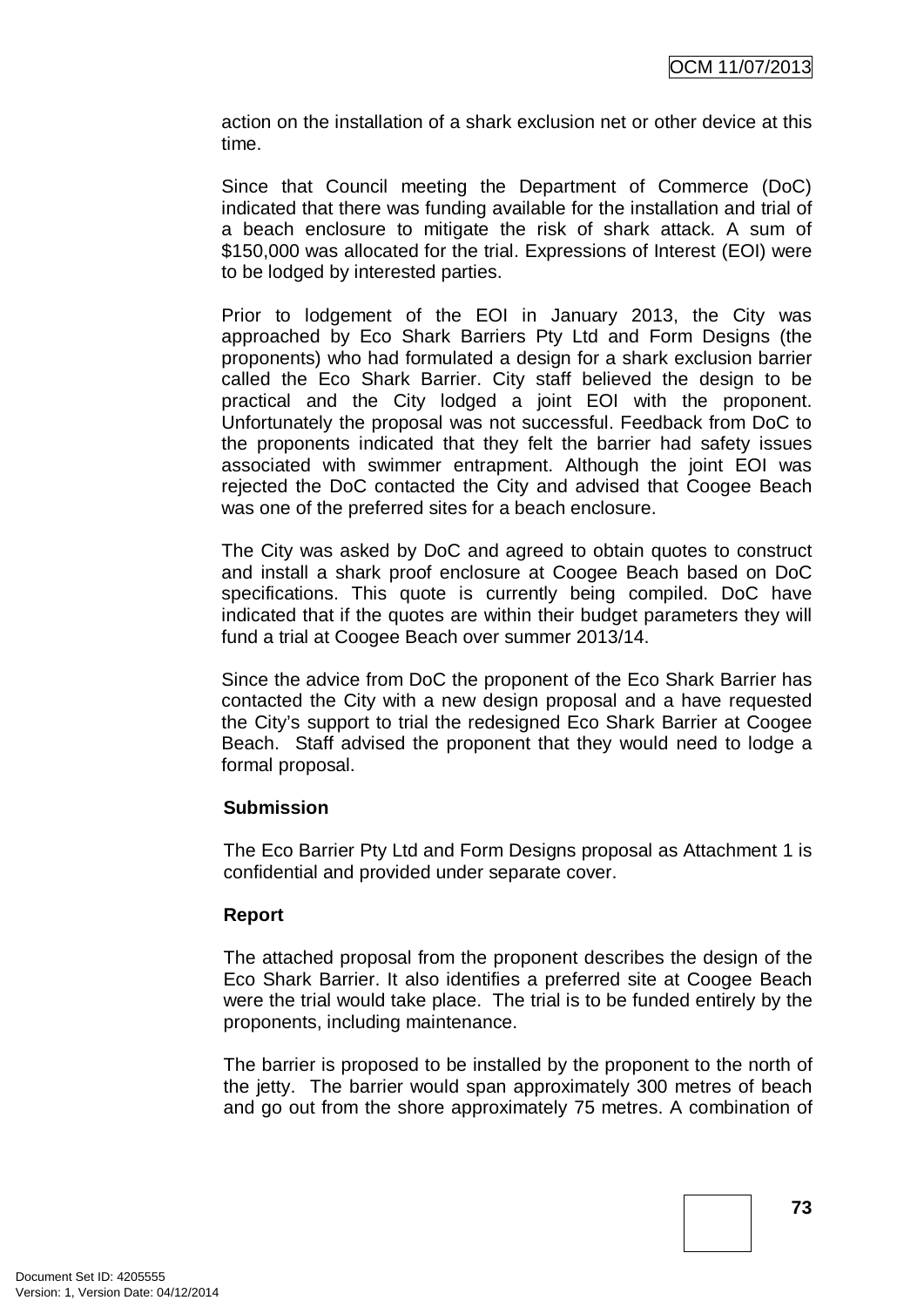pylons, anchors, ropes and floats would be used to secure the formed plastic barrier in place.

The trial would be commenced in September 2013 and the barrier would be removed in March 2014. The barrier would be inspected on a weekly basis.

The proposal indicates that the trial would establish the following:

- 1. Success of the barrier to keep sharks at bay
- 2. Safety of humans and marines creatures
- 3. Structural and functional evaluation of the structure
- 4. Ability of the structure to withstand ocean conditions
- 5. Ease of installation and removal
- 6. Impact on the existing ocean conditions
- 7. Acceptance by and impact on the public
- 8. Impact on the economy

A risk assessment of a number of factors, including the likelihood of beach user injury, has been undertaken and is included within the report.

#### **Conclusions**

The nature of Coogee Beach, including the gently sloping and relatively shallow sea bed, and absence of swell generated waves and strong currents, suggest that a barrier installed over the warmer months of the year is feasible.

There is however, already a very low likelihood of a swimmer being seriously or fatally injured by an encounter with a shark at Coogee Beach, based on historical data. There is no record of any person being seriously or fatally injured from a shark attack in the vicinity of Coogee Beach since records commenced in the 1800's. Thus this trial is unlikely to provide evidence that the barrier will be effective against shark attacks.

The main focus of the trial will be on the ability of the structure to withstand ocean conditions without failure, public acceptance and whether or not it traps marine creatures and impacts on coastal processes.

The risk assessment undertaken by the proponent is limited but the design of the barrier is such that it does not appear to offer any greater risk of injury than other infrastructure installed at the beach such as the floating platforms and jetty.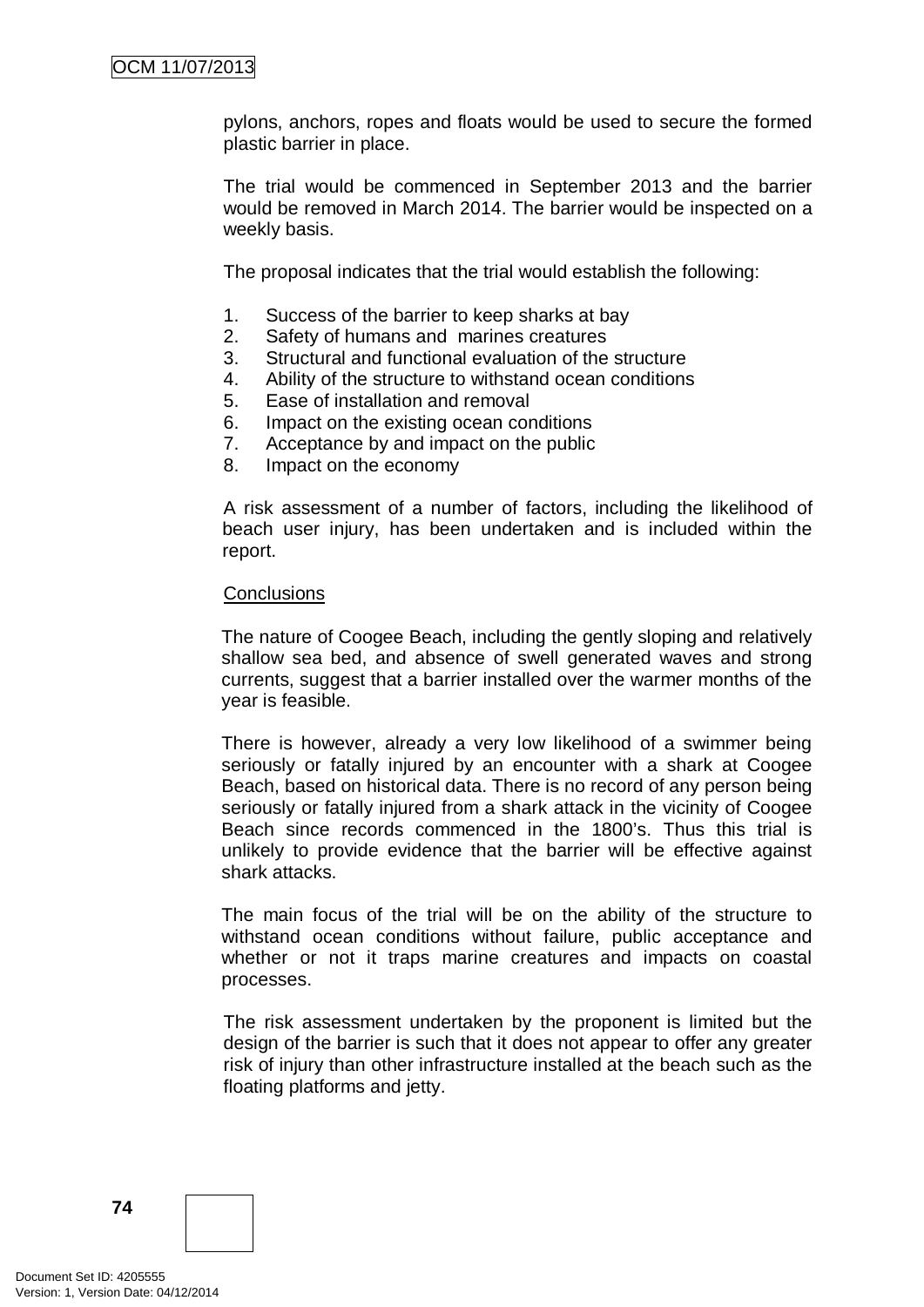The DoC has requested that the City obtain quotes for the construction and installation of a shark barrier. Should the quote be acceptable to DoC it is likely that a trial of the DoC designed barrier would take place and if this proposal was approved it could result in two barriers being trialled at Coogee Beach this summer.

The DoC proposal is the installation of a net of approximately 250 metres in length and 75 metres out from the shore with a net diameter of 31.25 - 50mm. A system of pylons, floats, weights, chains and anchors would support the net. Such a net would be more likely to entangle both swimmers and marine creatures.

It is the officer's opinion that the proposal lodged by the Eco Shark Barrier and Form Designs is a superior product compared to that proposal by the DoC.

The installation of a barrier of any kind will restrict activities on or in the water at this location other than swimming, such as the use of water craft, wind and kite surfing and also fishing. The installation of a barrier may also lead to over popularity, with consequences for overcrowding and strain on existing facilities and infrastructure. However it is possible that equilibrium will be reached where, if it is too crowded, some beach users will seek alternative areas to swim. Alternatively the installation of a net may actually deter people from swimming at Coogee Beach, due to the perception that Coogee Beach is a high risk area for sharks.

The community's attitude to the possible installation of a shark exclusion barrier at Coogee Beach is untested. Whilst a very preliminary beach user survey undertaken in May 2012 provided some insight to attitudes, suggesting a 2/3rds in favour, a far greater community consultation and education process would be advisable if the Council sought to further consider the installation of shark exclusion net at Coogee Beach.

Noting the above points, the recommendation arising from the proponent's proposal is that the Council support a trial of the Eco Shark Barrier for Summer 2013/14, with no commitment to purchase, but only if all the actions included within the recommendation are complied with.

# **Strategic Plan/Policy Implications**

# **Infrastructure**

- Community infrastructure that is well planned, managed, safe, functional, sustainable and aesthetically pleasing.
- Partnerships that help provide community infrastructure.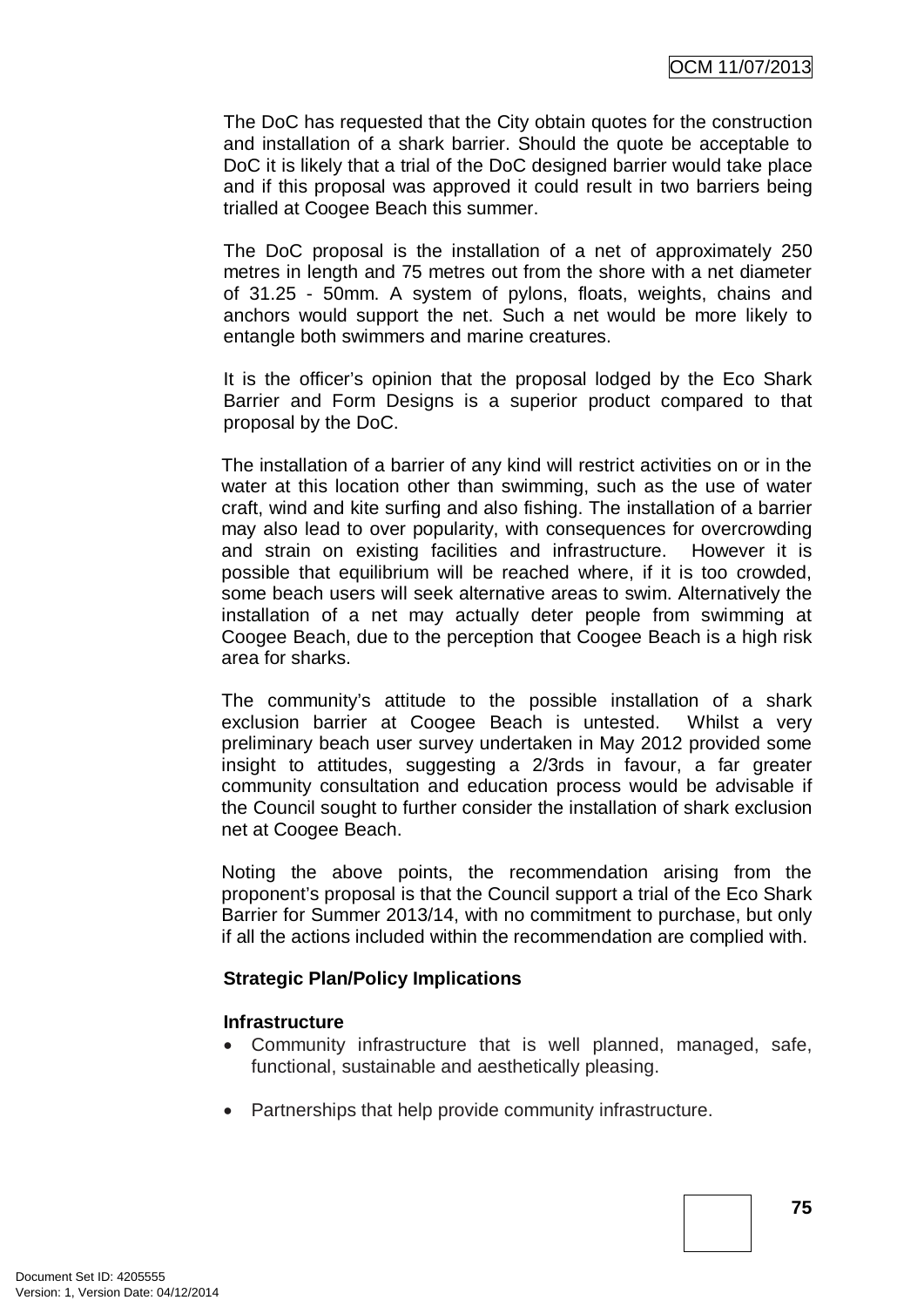# **Community & Lifestyle**

- Safe communities and to improve the community's sense of safety.
- Promotion of active and healthy communities.

# **Leading & Listening**

• A culture of risk management and compliance with relevant legislation, policy and guidelines.

# **A Prosperous City**

• Creation and promotion of opportunities for destination based leisure and tourism facilities.

# **Budget/Financial Implications**

Nil, the purposes of the trial.

# **Legal Implications**

Possible implications associated with the additional risk of injury posed by the barrier.

# **Community Consultation**

Consultation to be undertaken by Coogee Beach Surf Lifesaving Club.

# **Attachment(s)**

Form Designs Eco Shark Barrier Proposal (confidential, and provided under separate cover).

# **Advice to Proponent(s)/Submissioners**

The Proponent(s) have been advised that this matter is to be considered at the 11 July 2013 Council Meeting.

# **Implications of Section 3.18(3) Local Government Act, 1995**

N/A.

# **16.3 (MINUTE NO 5088) (OCM 11/07/2013) - PROPOSED WASTE MANAGEMENT AND EDUCATION STRATEGY 2013 - 2023 (021/007) (L DAVIESON AND V HARTILL) (ATTACH)**

# **RECOMMENDATION**

That Council adopt the proposed Waste Management and Education Strategy 2013 – 2023, as shown in the attachment to the Agenda.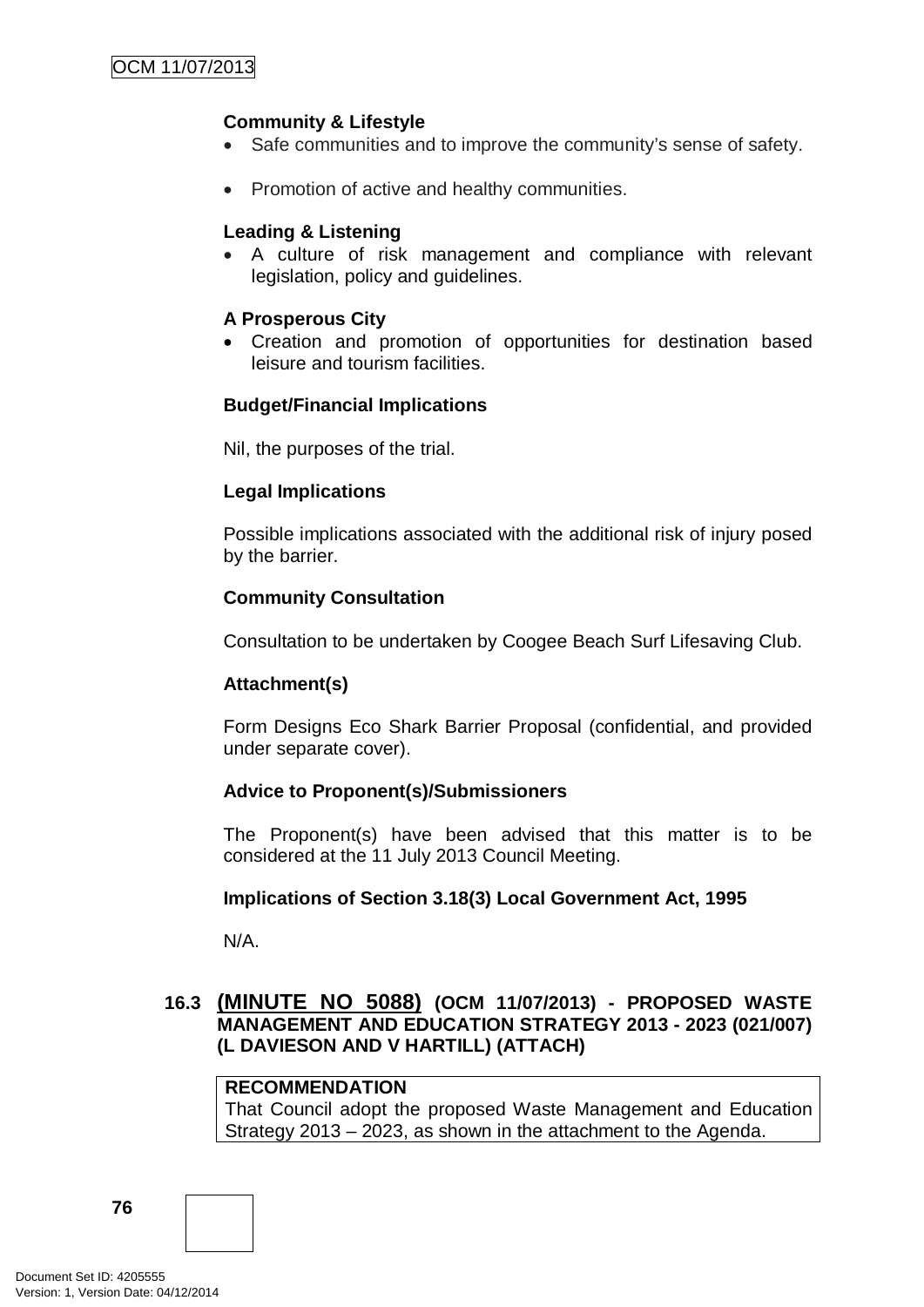# **COUNCIL DECISION** MOVED Clr C Reeve-Fowkes SECONDED Clr T Romano that the recommendation be adopted.

# **CARRIED 9/0**

# **Background**

In 2008 the City adopted the Strategic Waste Management Plan 2008 - 2013 developed under a SWIS (Strategic Waste Inititive Scheme) grant issued to the South Metropolitan Regional Council (SMRC.) The Strategy included issues, actions and opportunities for the Cities of Cockburn, Canning, Melville, Fremantle, Rockingham and Kwinana as well as the Town of East Fremantle. This Strategy strived for:

- 1. Minimisation of the direct and indirect environmental impacts of waste and its management over the next 5 years.
- 2. Waste managed in a sustainable manner.
- 3. Increased community awareness of the impact of waste issues on the environment.

Since the development of this plan, the City has made a number of strategic changes to its waste management practices and educational approaches. In addition, the SMRC's plan only reflected the collection and disposal of household municiple solid waste (MSW), recyclables and greenwaste and did not include the strategic management or vision for the City's Landfill and Transfer Station at the Henderson Waste Recovery Park (HWRP).

# **Submission**

N/A

# **Report**

The City of Cockburn, like many other Metropolitan Councils in WA, is facing challenges with the management of solid waste due to:

- the growing significance of sustainable practices and climate change:
- an increase in the amount of waste to be managed; and
- economic liabilities linked with Clean Energy Futures (CEF) legislation.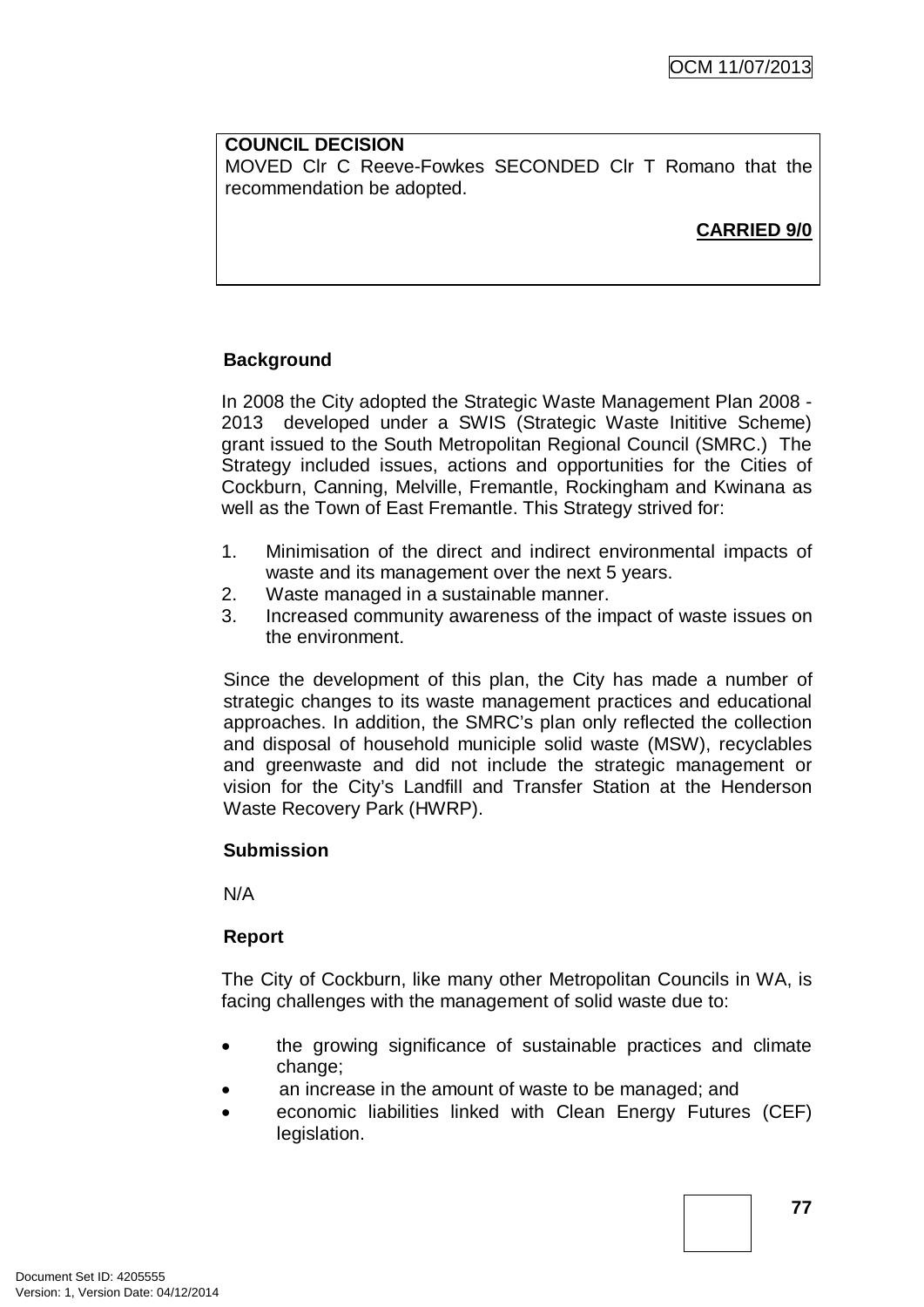To effectively manage the long term viability of waste management in the City, these challenges need to be addressed. The Waste Management and Education Strategy 2013-2023 (The Strategy) has been prepared to provide a clear direction and a coordinated approach to manage the waste activities within the City. Whilst waste management is an issue of both National, State and Local significance, the City prides itself on providing a quality and innovative waste service to its rate payers. The City also ensures appropriate funds are allocated to waste management and education programs.

The Strategy outlines a clear vision for the future of waste management and education in Cockburn. The Strategy outlines:

- A strategic guide to waste management.
- A communication tool for community education.
- Continuous improvement and innovation in all waste practices.
- Ownership and responsibility for program implementation.

The role of leaders in waste management is to prevent the creation of waste and highlight the negative environmental effects of consumerism. In order to do this effectively, the City recognises the importance of providing education services to the community as an integral component of its waste management program. Through this Strategy, The City will continue to ensure our community is provided with both the relevant information to make the most informed decisions and the resources to contribute to sustainable waste management outcomes.

The City is committed to the sustainable management of waste and use of resources. Landfills across the Metropolitan Region, including the City's Henderson Waste Recovery Park (HWRP) are running out of land at a time of potential increased rates of waste production and community concern of sustainable waste practices. Several other major challenges have been identified with the collection and disposal of solid waste. These challenges have driven the City to develop a practical, though aspirational, strategy that will deliver effective waste management and education into the future.

The Strategy outlines a clear direction for the minimisation, management and education around waste within the City of Cockburn operations, including target sectors of collection and disposal of Municipal Solid Waste (MSW); Recyclables; Hazardous Household Waste (HHW); E-Waste; Construction and Demolition waste (C&D); Commercial and Industrial (C&I) waste; and other problematic wastes such as tyres and mattresses.

The Strategy seeks to integrate sustainability measures into the programs, services and facilities that Council will develop and

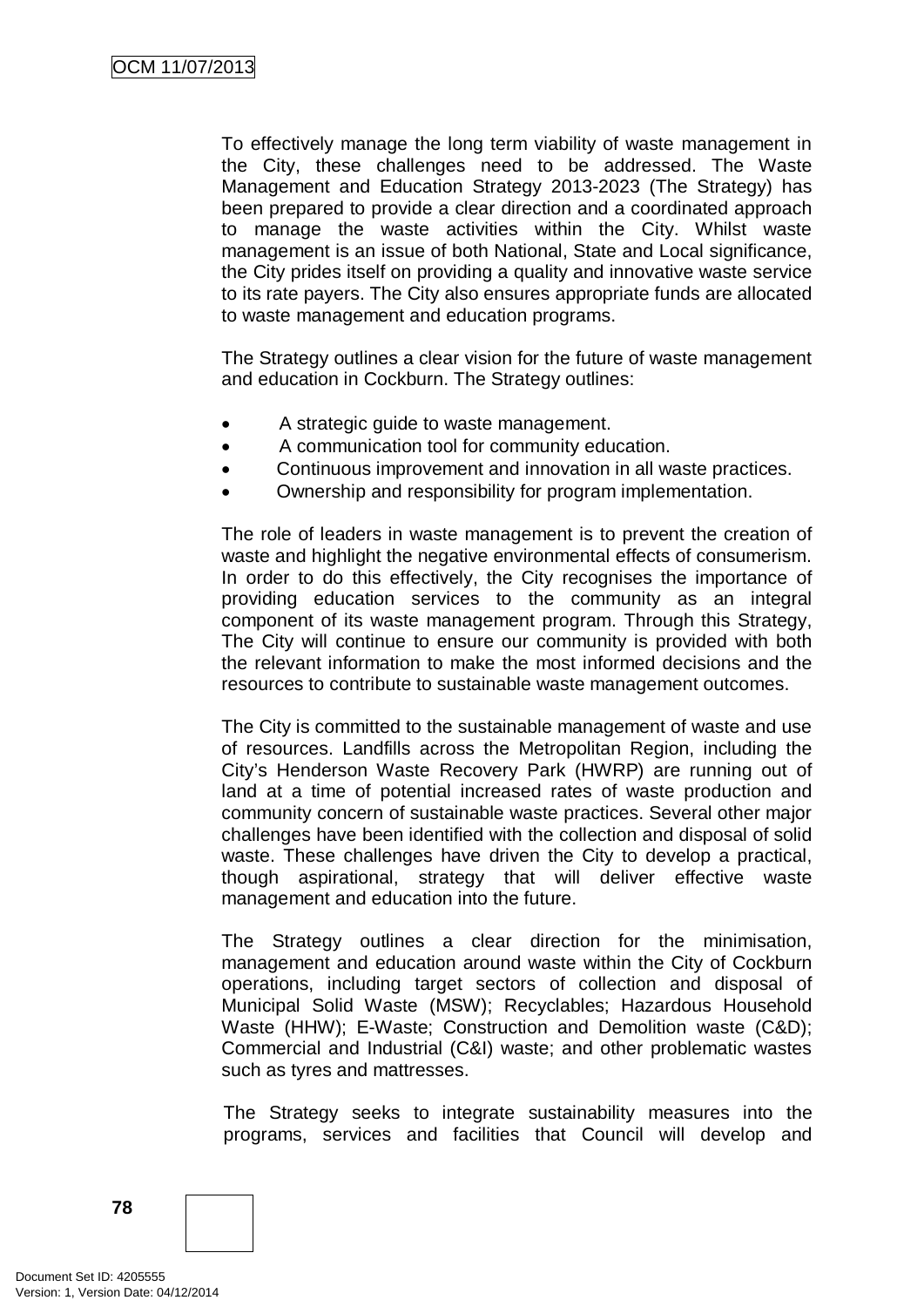implement over the next ten years and the relevant actions will be reviewed annually as a mechanism to adopt a proactive and comprehensive approach.

The vision of the City's Strategy is to foster; *'A community that avoids waste generation, reduces environmental impacts and considers the waste that is produced as a valuable resource to be reused, recovered and recycled.'*

This vision is supported by 6 key strategic outcomes, with supporting strategies and actions which include:

**Outcome 1**: Avoid the generation of waste.

**Outcome 2**: Maximise the reuse and recovery of resources.

**Outcome 3**: Community Leadership and Education.

**Outcome 4:** Promote innovation whilst maintaining an economically viable waste management program.

**Outcome 5**: Minimise the City's carbon footprint from waste activities.

**Outcome 6**: Maintain and enhance protection of our natural environment.

The "whole of site" resource recovery targets in partnership with the SMRC are 70% by 2015 and 85% by 2020 (up from 58% in 2013).

The City's target for an increase in recovery of kerbside recyclables is 28% by 2015 and 40% by 2020 (up from 22% 2013).

The reduction targets for kerbside collected municipal solid waste (MSW) are 10% by 2015 and 15 % by 2020 (up from 6%).

The City's HWRP construction and demolition (C&D) targets are 10% by 2015 and 75% 2020 (up from 0% in 2013).

The HWRP commercial and industrial (C&I) targets are 10% by 2015 and 75% by 2020 (up from 2% in 2013).

The Strategy will not only enable the City to manage waste more effectively into the future with our community, but also reduce operational costs and the City's greenhouse gas emissions.

#### **Strategic Plan/Policy Implications**

Sustainable waste management is strongly connected to a number of the City of Cockburn's strategic planning documents, which guide the City's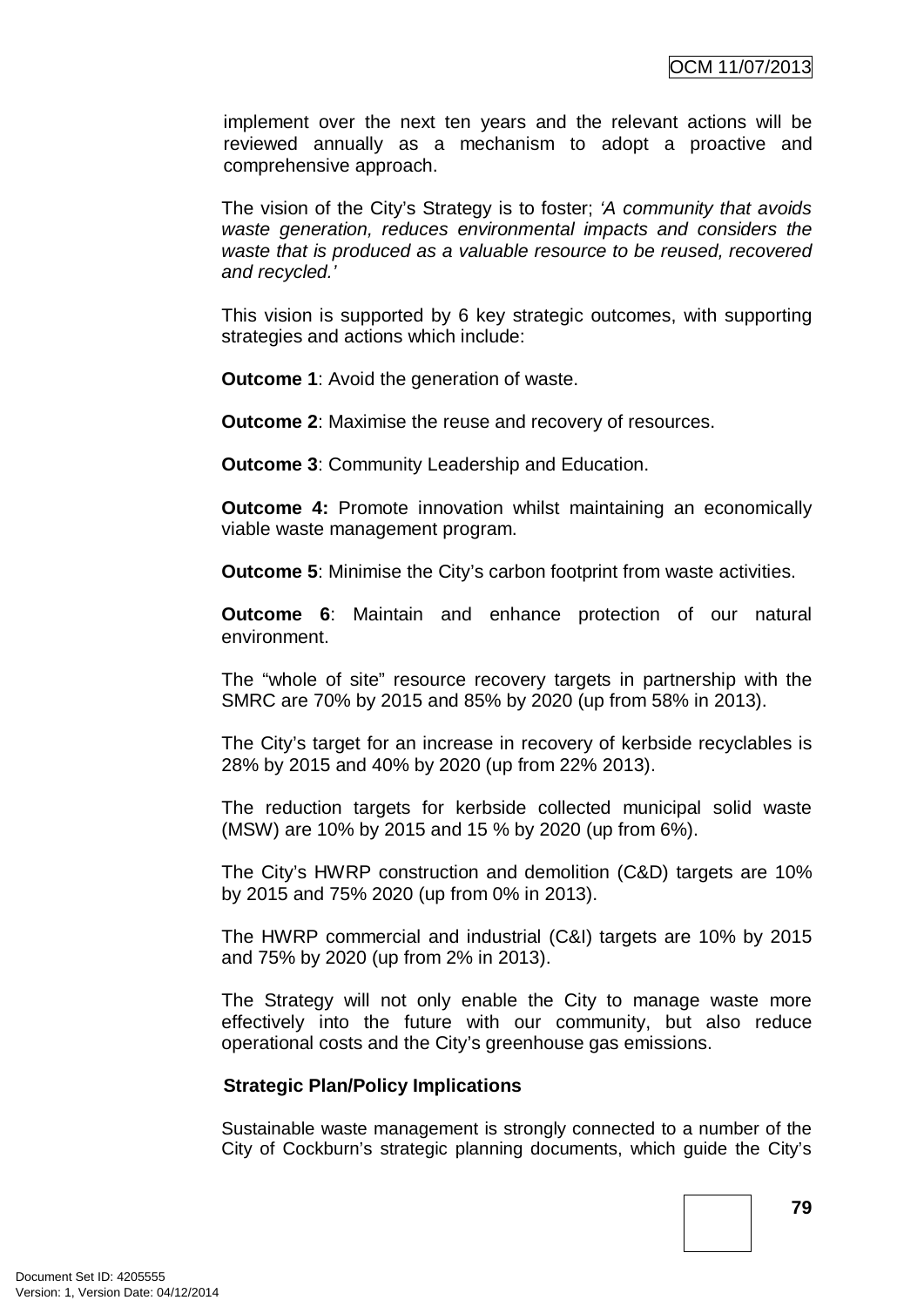development into the future. The primary strategic documents are the Strategic Community Plan 2012 – 2022 and Long Term Financial Plan.

The City's Strategic Community Plan was developed in conjunction with the community and provides the vision for the City both for now and the next ten years. It includes seven key themes of focus for Cockburn, which are each accompanied by a vision and associated strategic actions. The Long Term Financial Plan 2012/13 – 2021/22 is the City's need's based infrastructure plan, designed to deliver major capital works in a timely and financially viable manner. The Annual Business Plan provides the operational link between the City's Strategic Community Plan and Long Term Financial Plan with the Annual Budget ensuring that adequate funds are available each year to complete specific projects. The City reports its achievements and provides a range of information to its residents in its Annual Report.

The key documents linked to waste management that support the Strategic Community Plan are the Sustainability Strategy 2013 – 2017 with its Action Plan 2013/14, the Greenhouse Gas Emission Reduction Strategy 2011 – 2020 and the annual State of Sustainability Report.

#### **Growing City**

- To grow our City in a sustainable way by: using land efficiently, protecting the natural environment and conserving biodiversity.
- Reduction in energy dependency and greenhouse gas emissions within our City.

# **Leading & Listening**

Manage our financial and infrastructure assets to provide a sustainable future.

#### **Environment & Sustainability**

- A community that uses resources in a sustainable manner.
- Community and businesses that are supported to reduce resource consumption, recycle and manage waste.
- Greenhouse gas emission and energy management objectives set, achieved and reported.

# **Budget/Financial Implications**

The Actions detailed above have been costed and apportioned to Operational and Capital Works. Some projects have already been connected to the Long Term Financial Plan (LTFP) whilst others will need to be included when it is next revised.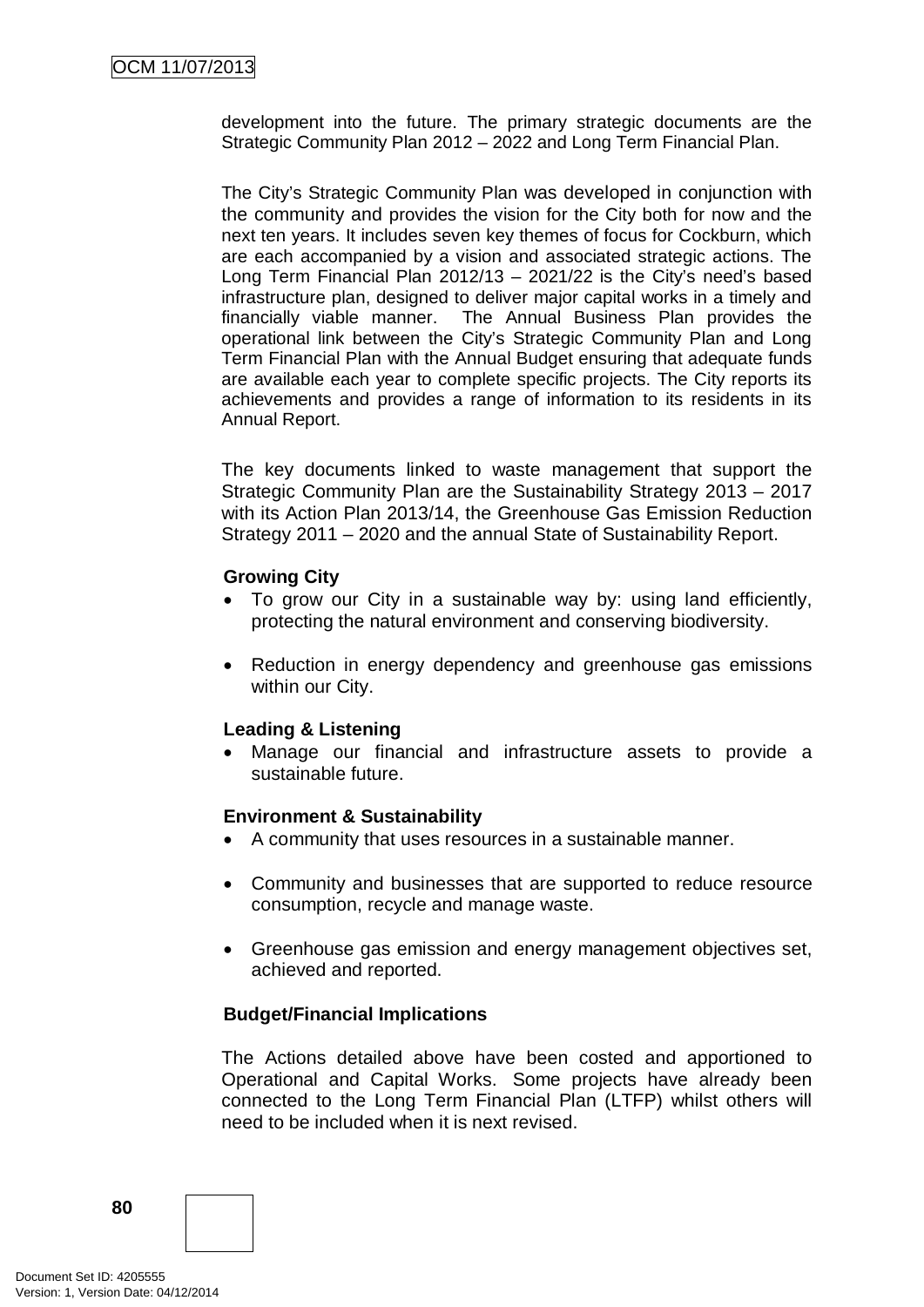The operational (OP) and capital works (CW) funds for these projects will come from proceeds derived from the HWRP (the Waste Reserve) or from the Waste Management Service Charge levied to all ratepayers each year. Many of the capital projects relate to the disposal operation and on that basis will be funded from the waste reserve. This Reserve is established and maintained from the revenue from the HWRP and therefore has no direct impact on municipal funds. It will be our intention to manage the remainder of the initiatives within the general increases to the service charge which will be considered by Council annually.

Council has looked to re-invest funds derived from HWRP to address broad contamination with the municipality and to improve the resource recovery effort. Many of our strategies require significant investment in infrastructure to bring about the necessary changes in behavior and thinking. Initiatives such as a new Commercial Materials Recovery Facility, introduction of 140ltr bins and the introduction of a front lift bin system all require significant investment however will potentially provide a much improved service for the community. The most significant capital cost however lies with the continued operation of HWRP. Costs to close existing landfill cells and the creation of new ones remain major capital items of expenditure for the business over the next 10 years.

The Action Plan in this Strategy indicates a total of \$40.093M expenditure on Capital projects and \$13.109M is planned for operational projects throughout the life of the Strategy. A more detailed breakdown has been provided (refer to Appendix B) for ease of reference.

# **Legal Implications**

N/A

# **Community Consultation**

N/A

# **Attachment(s)**

Waste Management and Education Strategy 2013 – 2023

# **Advice to Proponent(s)/Submissioners**

N/A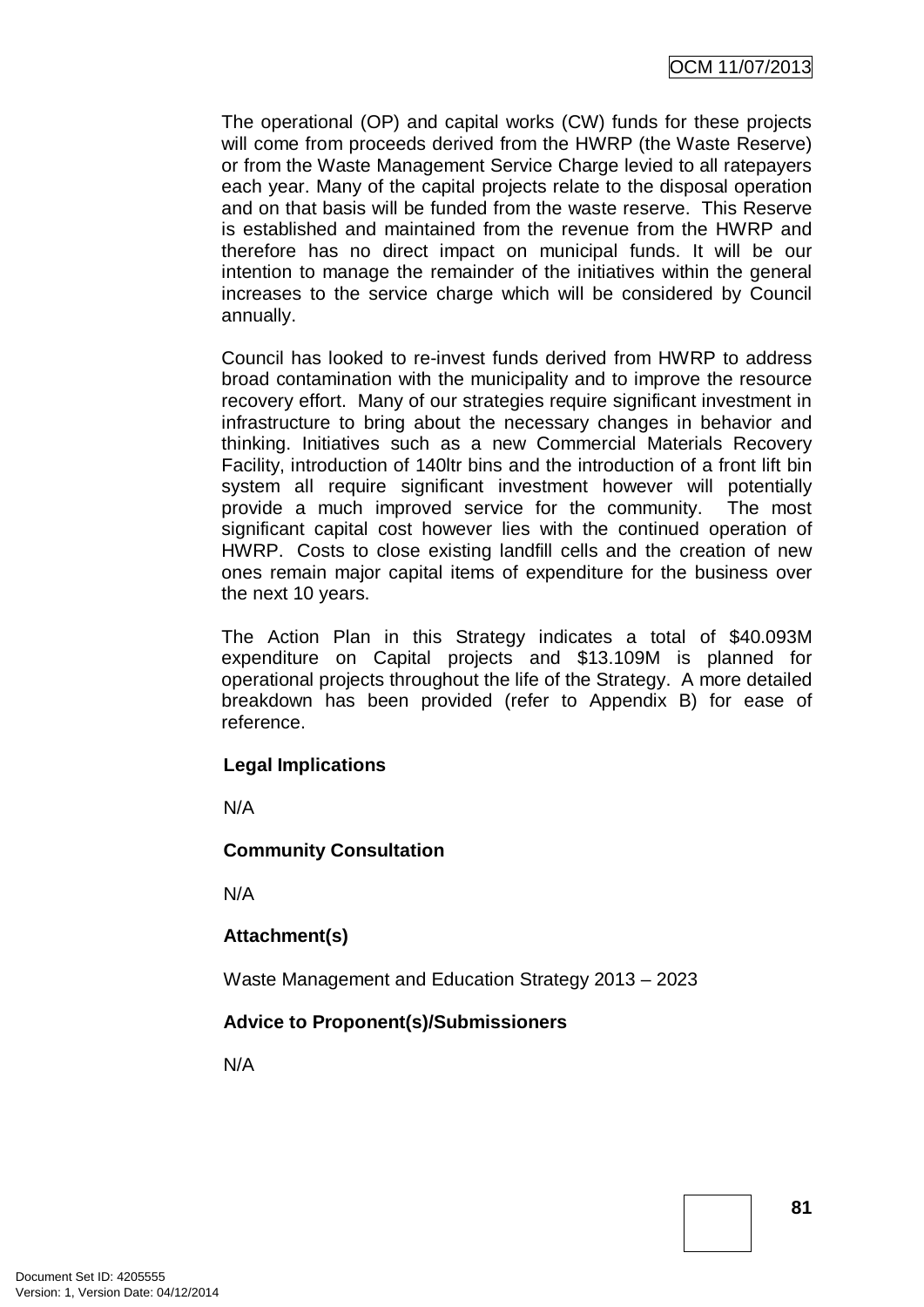#### **Implications of Section 3.18(3) Local Government Act, 1995**

Nil.

# **16.4 (MINUTE NO 5089) (OCM 11/07/2013) - ROCKINGHAM ROAD - INTRODUCTION OF A 40KPH ZONE FROM PHOENIX ROAD TO SPEARWOOD AVENUE (450498) (J KIURSKI) (ATTACH)**

#### **RECOMMENDATION**

That Council notes the MRWA's decision to retain the 60km/hr speed limit along Rockingham Road between Spearwood Avenue and Phoenix Road.

#### **COUNCIL DECISION**

MOVED Mayor L Howlett SECONDED Clr S Pratt that Council:

- (1) notes the MRWA's decision to retain the 60km/hr speed limit along Rockingham Road between Spearwood Avenue and Phoenix Road;
- (2) initiate immediate discussions with MRWA in relation to their decision in order that the full extent of their refusal to reduce the speed limit can be determined; and
- (3) asks the Mayor and interested Councillors to be involved in these discussions (Point 2 above).

**CARRIED 7/2**

# **Reason for Decision**

The Report to Council provides limited information on the MRWA reasoning to retain the 60km/hr speed limit and further detail is required by Council prior to determining any further course of action.

# **Background**

At the Ordinary Meeting of Council on 13 December 2012 the following matter to be noted for investigation was requested by Mayor Logan Howlett that a report be prepared for the 14 February 2013 Ordinary

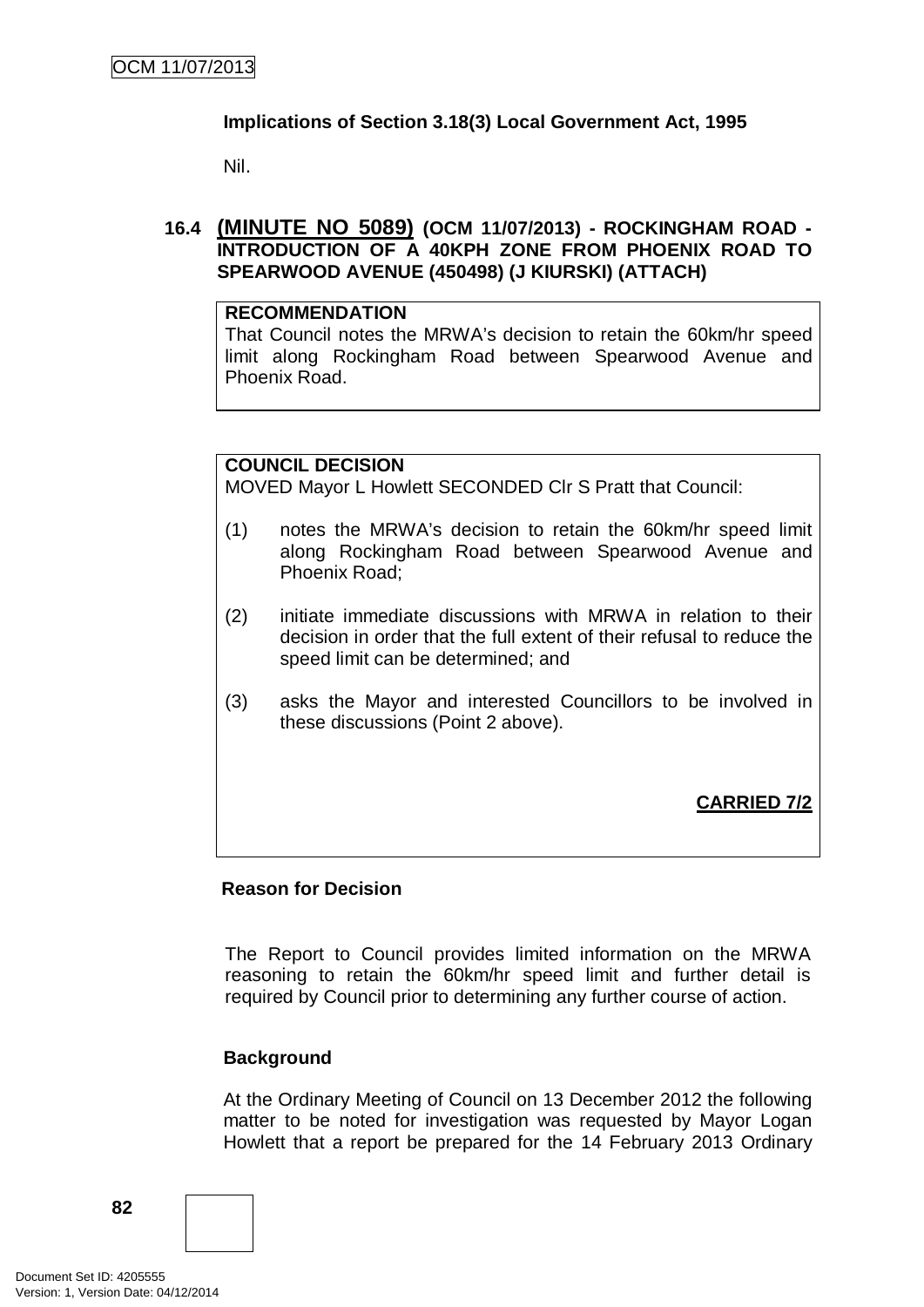Council Meeting on the introduction of a 40kph zone on Rockingham Road from Phoenix Road to Spearwood Avenue, Spearwood.

The report was to include traffic counts and traffic crash data for the intersections and this section of road to look at reducing the speed environment from 60km/h to 40km/h.

A subsequent report was presented to the 14/02/13 Ordinary Council Meeting seeking a deferral until 9 May 2013 Ordinary Council Meeting.

A report was presented to the 09/05/13 Ordinary Council Meeting seeking a deferral until MRWA complete the assessment and review for a reduction of the posted speed along Rockingham Road between Spearwood Avenue and Phoenix Road.

#### **Submission**

N/A

# **Report**

Rockingham Road is classified as a District Distributor A road under the road hierarchy classification of roads within the City of Cockburn. The function of these roads is to collect and distribute traffic within the residential, industrial and commercial areas. They form the link between the primary network and the roads within the local areas and should carry only traffic originating or terminating in the area.

A preliminary assessment of the current traffic environment has been completed which includes a traffic survey, a review of traffic count data and a review of traffic crash history over the last 5 years particularly on intersections and the section between Phoenix Road and Spearwood Avenue. Rockingham Road is classified as a District Distributor A road under the road hierarchy classification of roads within the City of Cockburn and is not qualified for the installation of traffic calming treatments at any section of road. The current Council Policy SEW3 'Local Area Traffic Management' and the "Warrant Criteria and Weightings" applied only for Local Road and Local Distributor Roads under the road hierarchy classification of roads within the City of Cockburn.

Officers have liaised with MRWA regarding the assessment of the current speed environment and approval for the modification of existing regulatory signs. Main Roads has completed an assessment and a decision of review consideration for a speed limit reduction along Rockingham Rd, between Phoenix Rd and Spearwood Ave, from 60km/h to 40 km/h was received on 23 May 2013. The MRWA's assessment that is based on speed zoning studies which are primarily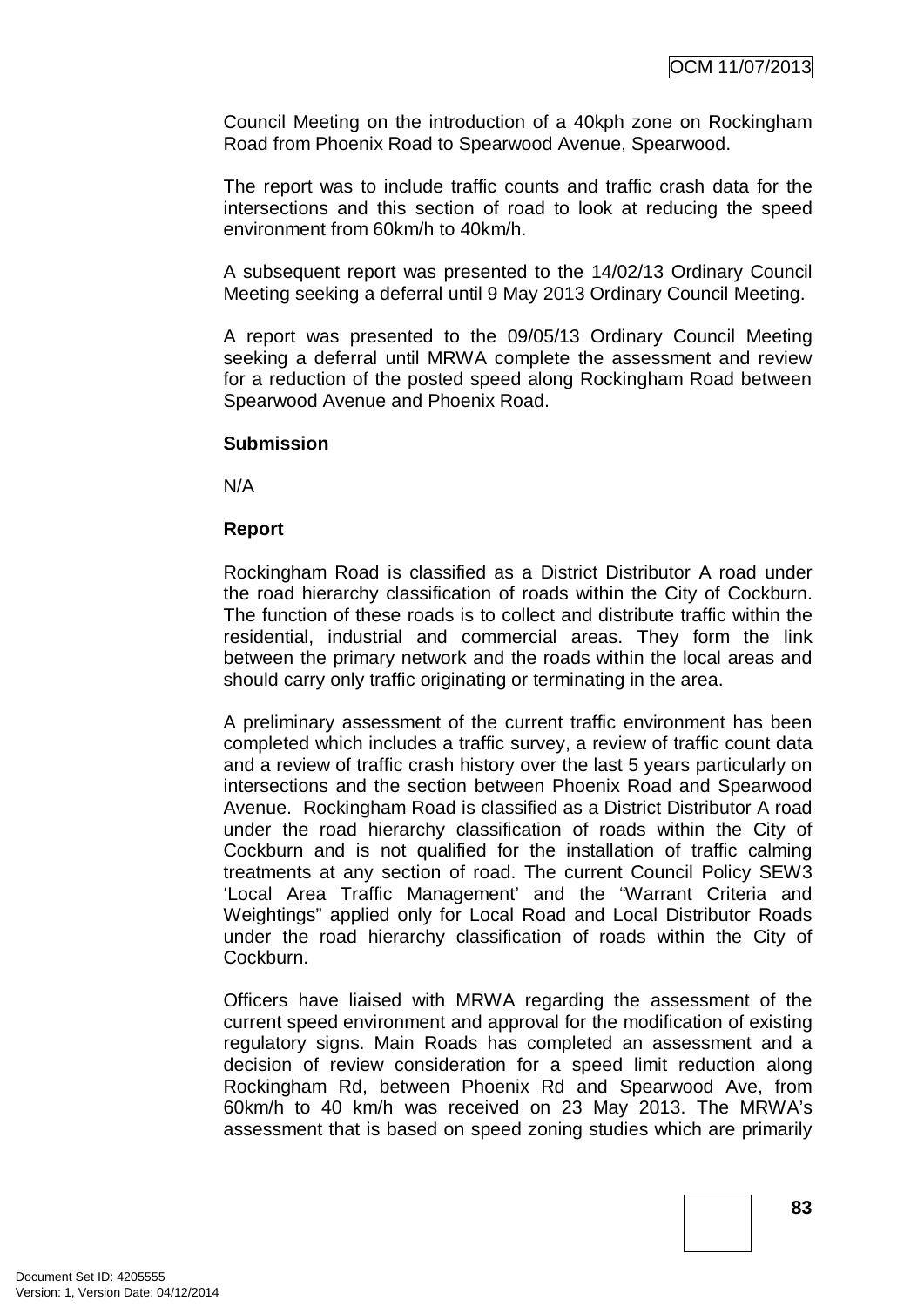concerned with the management of vehicle speeds in order to control traffic flow, maximise road capacity, minimise overtaking manoeuvres, and reduce the level of crash risk for all road users, considers that existing 60 km/h posted speed limit along Rockingham Road, between Phoenix Road and Spearwood Avenue, to be appropriate with the road environment and motorists expectations.

MRWA claim that while the control of speed is an important aspect in effective traffic management, it should not necessarily be assumed that the imposition of a lower speed limit will resolve all perceived safety problems on a road or will necessarily alter travel speeds. They noted that the experience in Australia and overseas has demonstrated that arbitrarily imposed speed limits which are too low are not respected and actual operating speeds remain at the same levels.

# **Strategic Plan/Policy Implications**

# **Community & Lifestyle**

Safe communities and to improve the community's sense of safety.

# **Moving Around**

- An integrated transport system which balances environmental impacts and community needs.
- Infrastructure that supports the uptake of public transport and pedestrian movement.

# **Budget/Financial Implications**

N/A

# **Legal Implications**

N/A

# **Community Consultation**

N/A

# **Attachment(s)**

- 1. MRWA's letter on Speed Limit Review-Rockingham Road
- 2. Aerial Photograph of the subject road.

# **Advice to Proponent(s)/Submissioners**

N/A.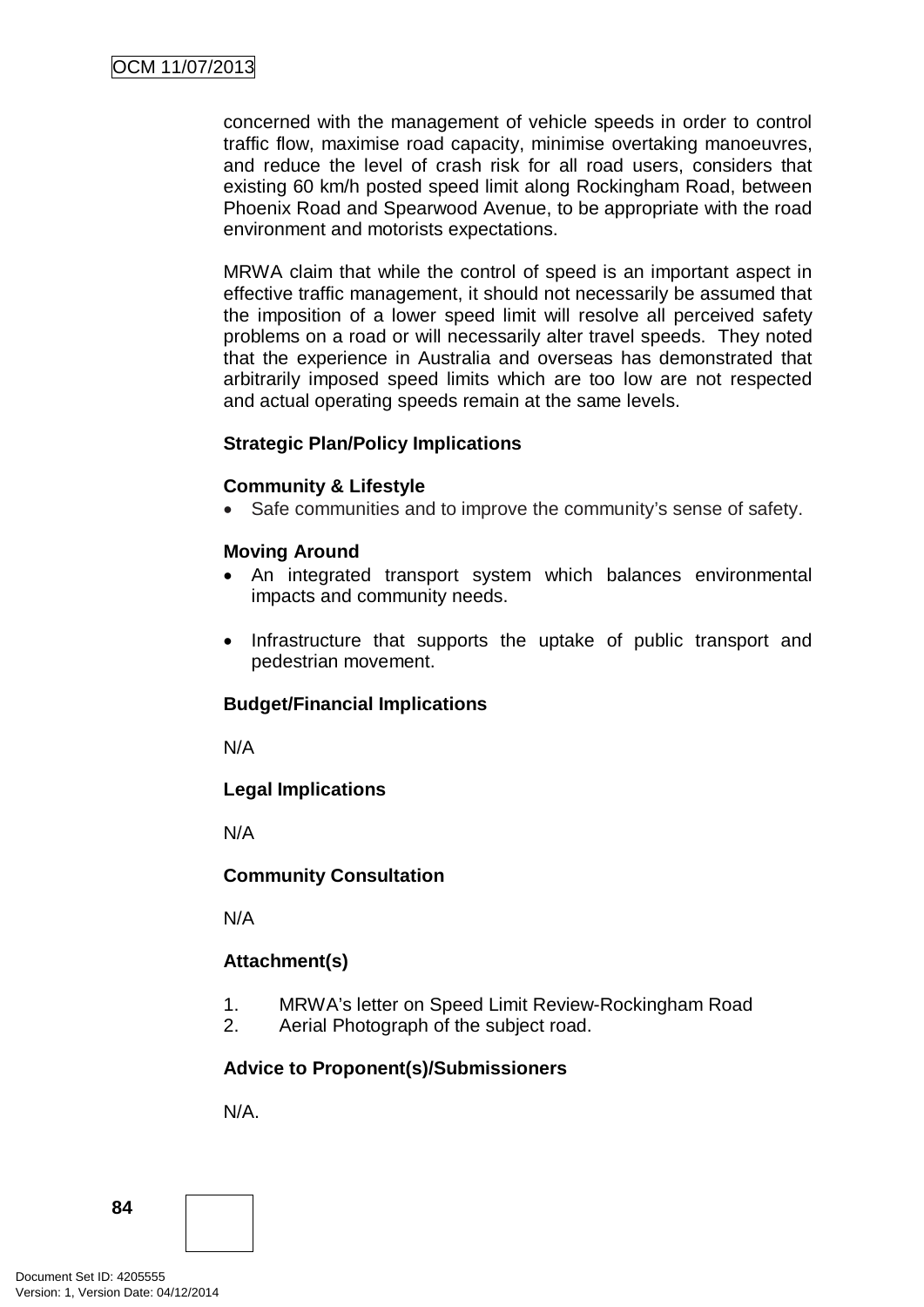# **Implications**

Nil.

# **17. COMMUNITY SERVICES DIVISION ISSUES**

**17.1 (MINUTE NO 5090) (OCM 11/07/2013) - GRANT AND FEE FUNDED HUMAN SERVICES STRATEGIC PLAN 2013-2018 (021/004) (G BOWMAN) (ATTACH)**

# **RECOMMENDATION**

That Council:

- (1) adopt the Grant and Fee Funded Human Services Strategic Plan 2013-2018, as attached to the Agenda; and
- (2) require that any financial implications of the Plan are included for consideration in Council's strategic and annual budget planning documents.

# **COUNCIL DECISION**

MOVED Clr C Reeve-Fowkes SECONDED Clr T Romano that the recommendation be adopted.

**CARRIED 9/0**

# **Background**

The City's grant funded human services programs have been provided to the Cockburn community, in some cases for over 30 years. Some of these services have not been specifically considered in other Strategic Plans developed by the City so it was considered necessary to provide a specific purpose plan for this segment of the City's business.

# **Submission**

N/A

# **Report**

The Council's grant and fee funded human services functions are inclusive of childcare services, family support services, early years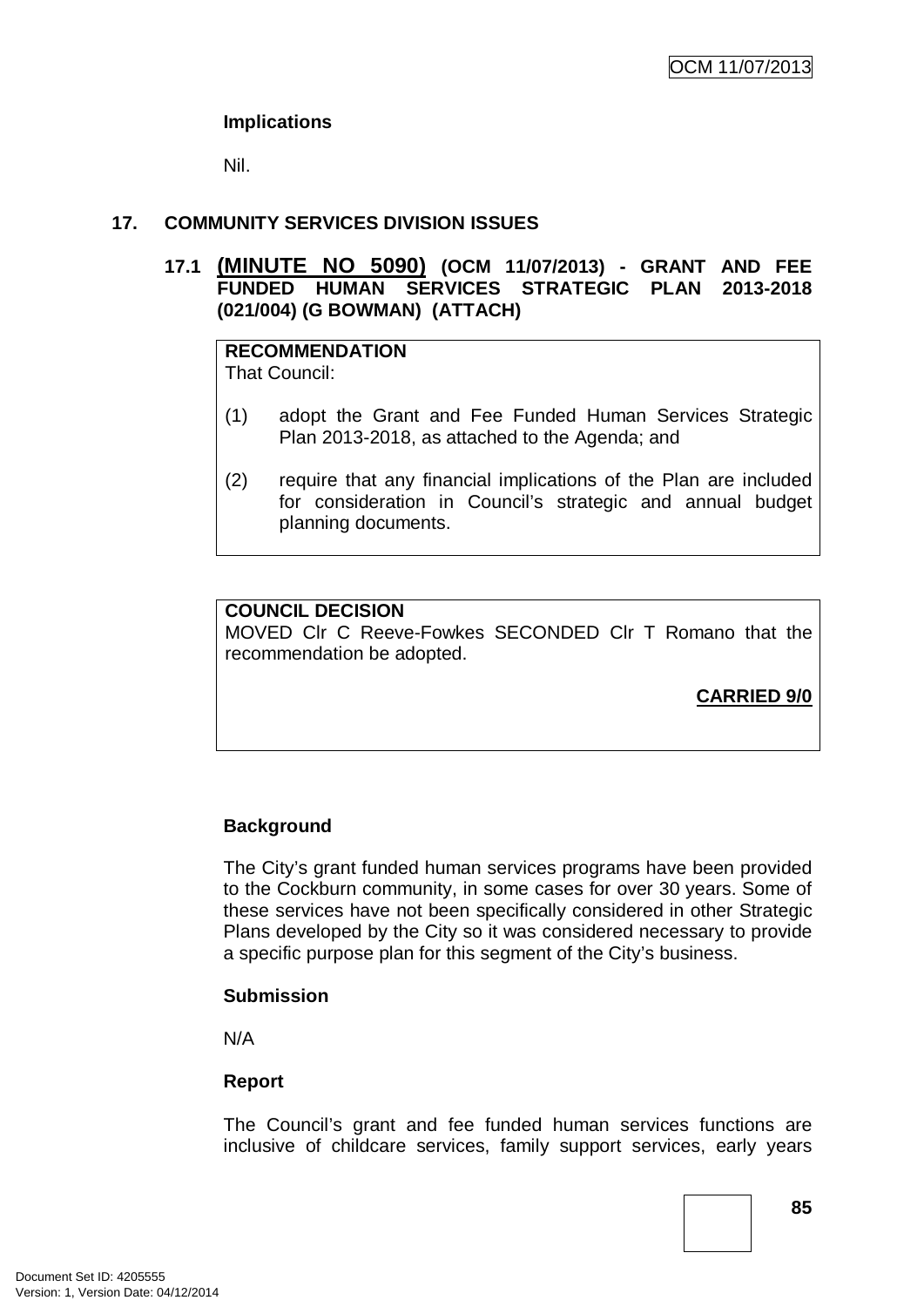services, financial counselling services, youth 'at risk' services, and services for the frail aged and people with disabilities. These human services have increased in profile and activity in recent times to assist those who are most vulnerable in our Community. Human services have been considered an essential element in strengthening social cohesion in Cockburn. It has become apparent there is a need to consider the future strategic direction of this segment of Human Services to ensure greater social cohesion in the community is achieved. The Plan will address all grant funded Human Services areas that are currently not considered in detail in other strategic plans adopted by Council. The Strategy will assist staff to be better prepared for the expectations of the community and Council in this area of service delivery over the next 5 year period.

The City undertook a process of research, demographic analysis, community and key stakeholder consultation to develop the Strategic Plan. The City also engaged the consultancy services of Social suite to gain an independent insight on the costs and benefits of the current grant funded programs provided by the City.

The plan directly relates to the Council's vision to develop healthy, liveable, vibrant, socially cohesive and inclusive communities within the City of Cockburn.

Some members of the community are more vulnerable to poor health and wellbeing. This might be the result of culture, ethnicity, gender, age, illness, injury, lack of mobility or even where they live. It might also result from lack of income or skills. Groups of particular interest include:

- Children (birth to 12 years) Children's Services Strategic Plan 2010-15 refers.
- Young people (13 to 25 years)-Youth Services Strategic Plan 2011-2016 refers.
- Older people (65 years and over)- Age Friendly Strategic Plan 2009 refers.
- Aboriginal people- Reconciliation Action Plan 2011-2013 refers.
- People with a disability -Disability Access and Inclusion Plan 2012-2017 refers.
- People from culturally and linguistically diverse backgrounds-Multi Cultural Strategic Plan to be developed in 2016/17.
- People with a mental illness -Disability Access and Inclusion Plan 2012-2017, and Grant and Fee Funded Human Services Strategic Plan 2013-2018, Public Health Plan all refer.
- Economically disadvantaged people Grant and Fee Funded Human Services Strategic Plan 2013-2018.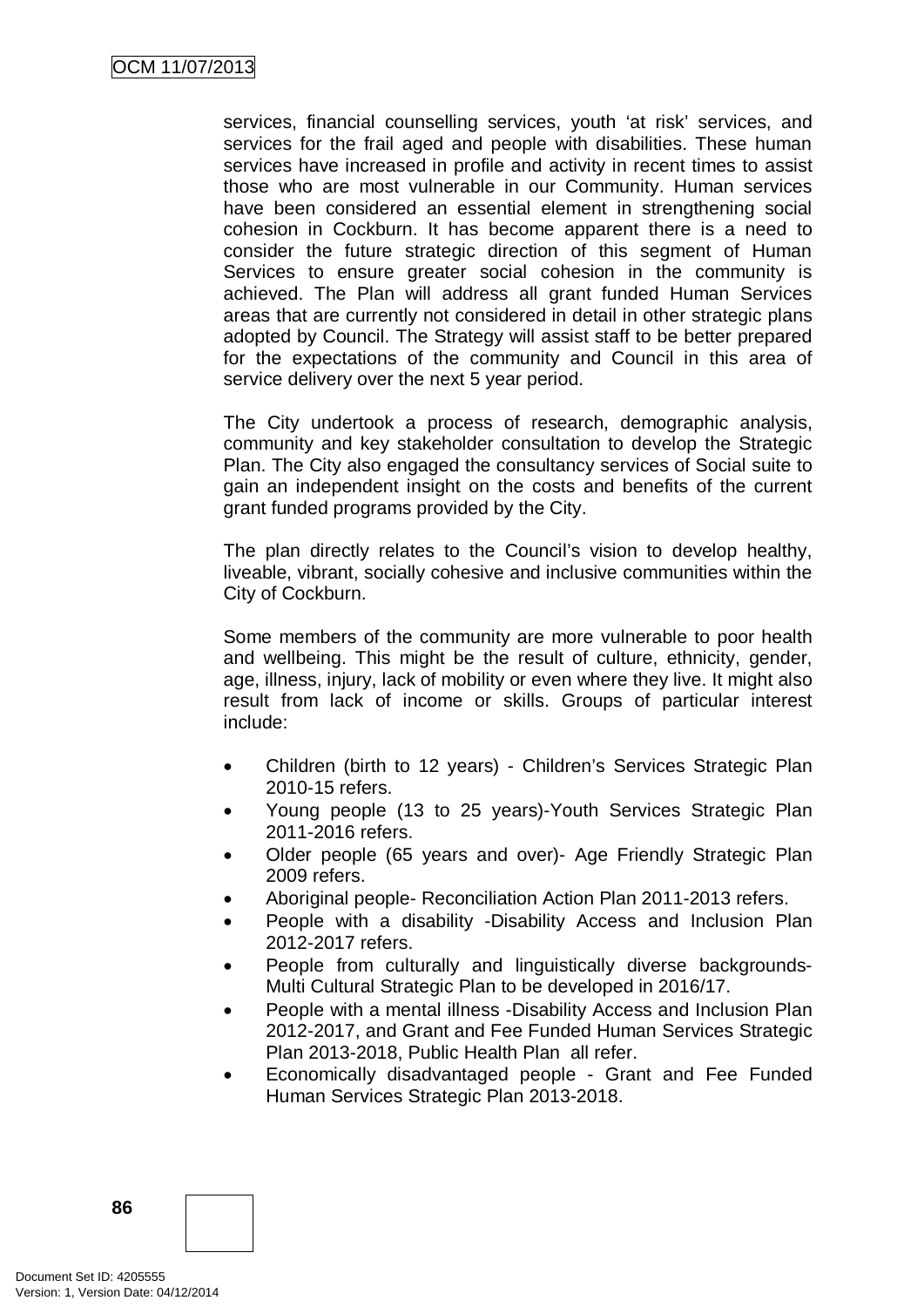# Demographic Analysis

The City already provides a broad range of human services to these groups which assist in strengthening social cohesion and inclusion. However, even with these important services in place the 2011 Index shows that Cockburn has pockets of relative disadvantage in the suburbs of Coolbellup, Hamilton Hill, South Lake, and Spearwood. The Australian Early Development Index Survey results for Cockburn also identify that there are pockets within Cockburn where children aged 5 are considered vulnerable in two or more domains. Added to this, WA health statistics and a local survey conducted by the City identify that residents are reporting a higher level of psychological distress than the state average. As this is a continuous process it is important to continuously respond to changing and emerging needs.

The City has become a specialised provider in human services which has ensured that the services have continuously achieved preferred provider status and high quality ratings in all categories of service delivery. The City has also experienced growth in these services, but not to the extent of the considerable population growth the City has also experienced. This growth in population without matching growth in funding levels for service provision has led to a growth in waiting lists for most service types. The City has continuously lobbied the state government for these needs but there are often no additional funds available.

The research and latest local survey results have been utilised in the development of strategies in the Grant and Fee Funded Human Services Strategic Plan to refine service models. For example, to improve access to services by fly in fly out families, the family support service is investigating more on-line service access. Generally, there are no amounts of additional state or commonwealth resources available so the services need to redirect existing resources as needs change.

The consultant undertook a desk top study to analyse the social return on investment generated by the services and also identified the client outcomes in a program logic map for each service area.

The table below provides a summary of some of the client outcomes achieved by each service type.

| <b>Service</b> | <b>Short term</b> | <b>Short term</b> | <b>Short term</b> | <b>Short term</b> | <b>Medium Term</b> |
|----------------|-------------------|-------------------|-------------------|-------------------|--------------------|
| Area           | outcomes          | outcomes          | outcomes          | outcomes          | outcomes           |
| Childcare      | Parents           | Parents get a     | Child has a       | Educators gain    | Parents            |
| services       | seek/ remain      | break or respite  | stimulating play  | employment        | observe            |
|                | ın                |                   | based learning    | and Education     | improvement        |
|                | employment/       |                   | environment       | and training      | in their child's   |
|                | education         |                   |                   | opportunities     | communication      |
|                |                   |                   |                   |                   | and social         |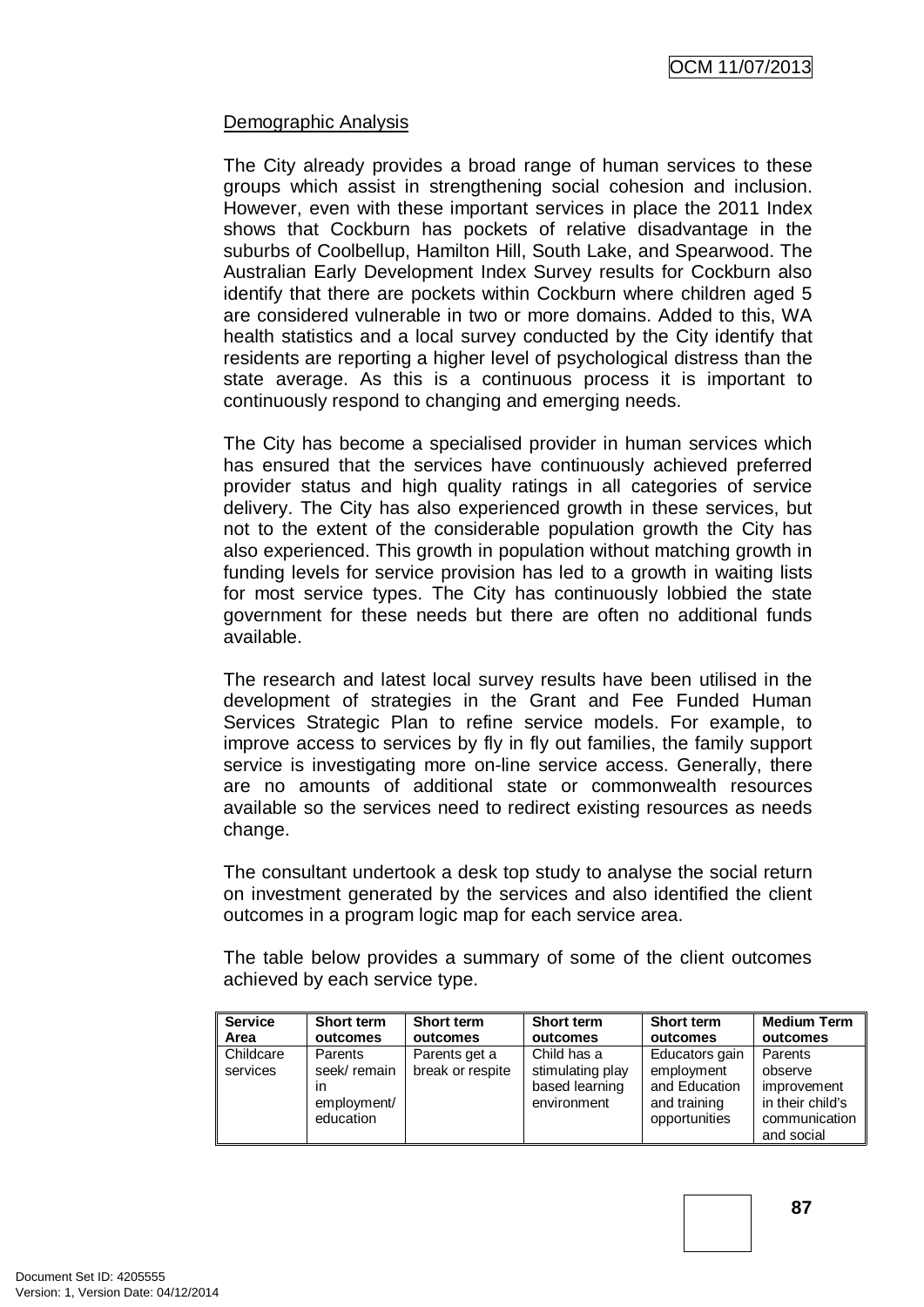| <b>Service</b><br>Area                              | <b>Short term</b><br>outcomes                                                              | <b>Short term</b><br>outcomes                                                                 | Short term<br>outcomes                                                                                          | <b>Short term</b><br>outcomes                                                                                      | <b>Medium Term</b><br>outcomes                                                                                                           |
|-----------------------------------------------------|--------------------------------------------------------------------------------------------|-----------------------------------------------------------------------------------------------|-----------------------------------------------------------------------------------------------------------------|--------------------------------------------------------------------------------------------------------------------|------------------------------------------------------------------------------------------------------------------------------------------|
|                                                     |                                                                                            |                                                                                               |                                                                                                                 |                                                                                                                    | skills                                                                                                                                   |
| Youth "At<br><b>Risk</b><br>"Services               | Youth are<br>connected<br>with<br>employment<br>and Training<br>Programs                   | Youth receive<br>counselling<br>support around<br>personal<br>development                     | Youth Engage<br>in recreational<br>and social<br>activities                                                     | Youth are<br>introduced to<br>other<br>community<br>support<br>services                                            | Youth gain<br>awareness of<br>their at risk<br>behaviours                                                                                |
| Family<br>Support<br>and Early<br>Years<br>Services | Individuals<br>receive<br>support<br>around<br>personal<br>development                     | Families receive<br>parenting<br>support, access<br>to supported<br>play groups and<br>events | Families are<br>introduced to<br>other<br>community<br>resources                                                | Child is placed<br>in a stimulating<br>environment<br>that offers play<br>based<br>learning.                       | Improvement<br>in Child and<br>parent<br>relationship.<br>Parents<br>experience<br>increased<br>knowledge and<br>skills in<br>parenting. |
| Financial<br>Counselling<br>Services                | Clients<br>receive<br>support in<br>maintaining<br>connection<br>to essential<br>utilities | Clients receive<br>support in<br>avoiding<br>eviction due to<br>financial<br>reasons          | Clients receive<br>support in<br>accessing<br>financial<br>entitlements<br>and financial<br>emergency<br>relief | Clients receive<br>support around<br>mitigating<br>creditor and<br>financial legal<br>issues such as<br>bankruptcy | Clients remain<br>connected to<br>essential<br>services,<br>maintain<br>housing, and<br>increase skills<br>in budgeting                  |
| Cockburn<br>Community<br>Care                       | Clients<br>receive<br>domestic<br>Care, home<br>maintenance<br>support                     | <b>Client receives</b><br>personal care,<br>emotional<br>support and<br>social activities     | Carers receive<br>emotional and<br>respite support                                                              | Clients receive<br>supported<br>transport<br>services                                                              | Client is able<br>to remain living<br>independently<br>within their<br>own home                                                          |

These client outcomes were assigned a financial proxy value to determine the cost versus the benefit in the same financial language.

The analysis took into account the City of Cockburn's indirect financial contribution to each service area (net indirect costs to deliver each service area, less administration charges).

The Socialsuite analysis determined that there is significant social value generated by the grant funded human services programs that far exceed the indirect cost subsidy provided by Council.

The following table demonstrates the social impact value, generated over five years, with respect to the Council's financial contributions to each service area during FY11/12.

| Table 1: Social Impact Value Generated by Council |  |
|---------------------------------------------------|--|
|---------------------------------------------------|--|

| Service Area              | SROI<br>(for every \$1<br>invested) | Council's<br>FY11/12<br>Financial<br>Contribution | Social Impact<br>Value (over five<br>years)<br>generated from<br>Council's<br>FY11/12<br>Contribution |
|---------------------------|-------------------------------------|---------------------------------------------------|-------------------------------------------------------------------------------------------------------|
| <b>Childcare Services</b> | \$15.53                             | \$156,001.36                                      | \$2,422,701.12                                                                                        |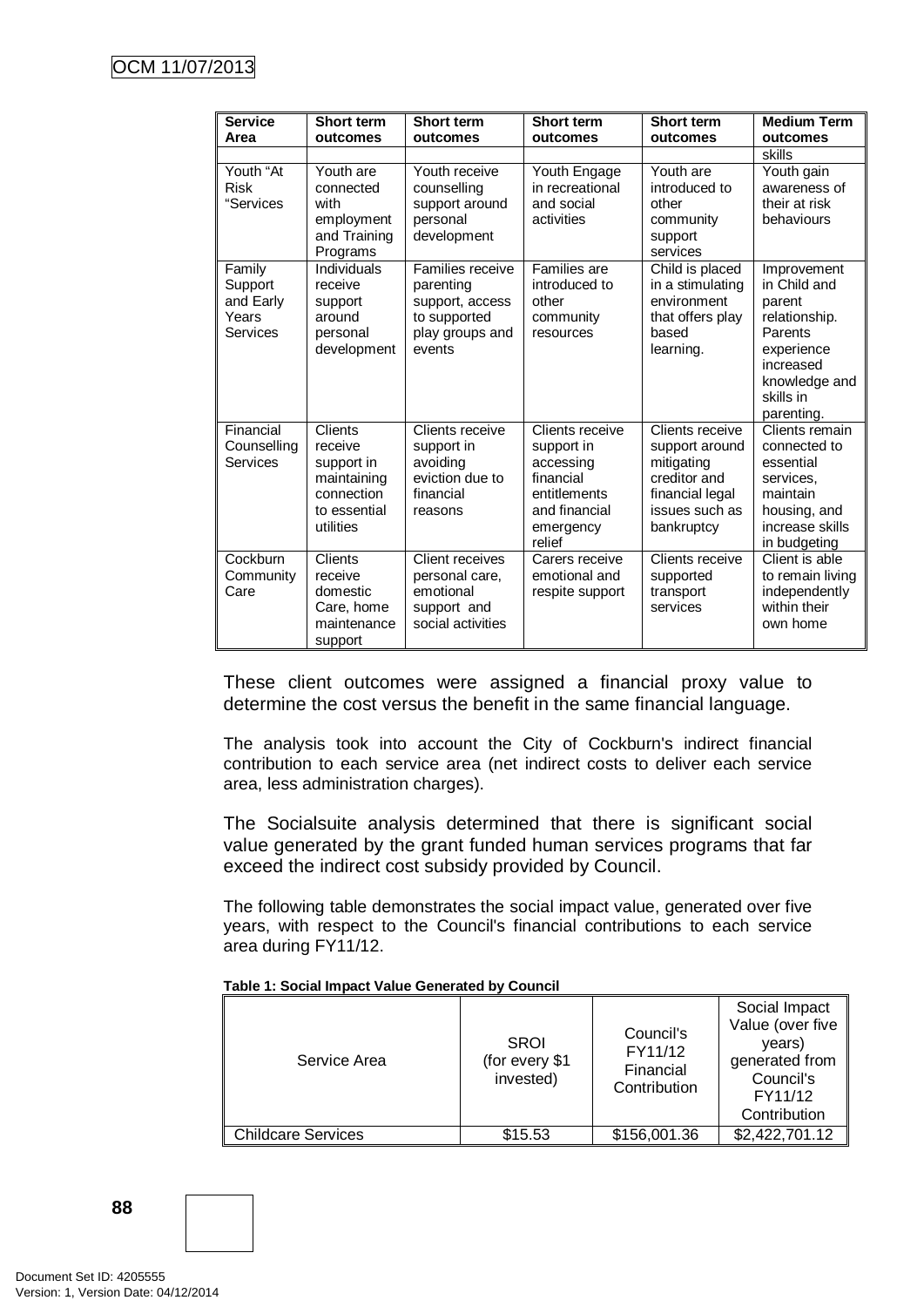OCM 11/07/2013

| Early Years and Family               | \$33.94 | \$96,951.34  | \$3,290,528.48 |
|--------------------------------------|---------|--------------|----------------|
| <b>Support Services</b>              |         |              |                |
| <b>Youth Services</b>                | \$10.10 | \$31,507.64  | \$318,227.16   |
| <b>Financial Counselling Service</b> | \$7.69  | \$83,341.26  | \$640,894.29   |
| Cockburn Community Care              | \$5.82  | \$216,100.11 | \$1,257,702.64 |
| Service                              |         |              |                |

*Source: Socialsuite (2013)*

Due to the identified community benefit from the grant funded human services which enhance social cohesion, it is recommended that the City continue to directly provide these programs. This will require an ongoing commitment to continue to provide indirect cost subsidies for this area in accordance with the current Position Statement Applications by the City for External Grant Funding PSCS2.

The Grant and Fee Funded Human Services Strategic Plan 2013-2018 include strategies, the estimated time for completion, the Manager responsible, and the estimated resource implication. This level of detail will assist the City to implement the plan.

# **Strategic Plan/Policy Implications**

#### **Infrastructure**

• Community facilities that meet the diverse needs of the community now and into the future.

# **Community & Lifestyle**

- Community environments that are socially cohesive and embrace diversity.
- Communities that are connected, inclusive and promote intergenerational opportunities.
- People of all ages and abilities to have equal access to our facilities and services in our communities.
- Promotion of active and healthy communities.
- The significance and richness of our local Indigenous people and diverse multicultural community will be recognised and celebrated.

# **Budget/Financial Implications**

The direct cost resource implications included in the plan are minor in nature and could be achieved within existing budgets or from grant funding sources. All actions which require additional Municipal resources will need to be considered by Council through Council's strategic and annual budget process.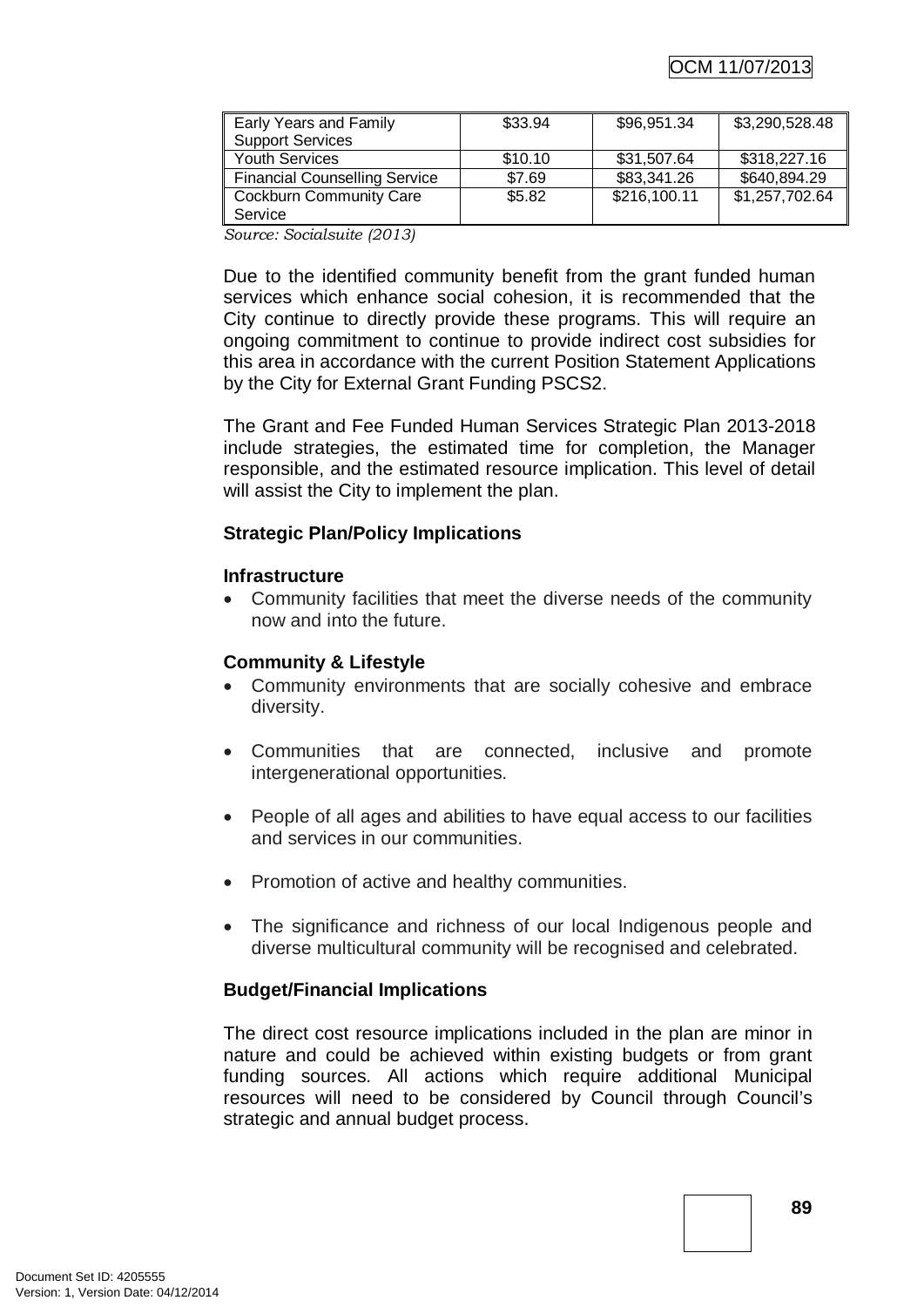All direct costs associated with the operational delivery of the grant and fee funded services are funded by fees and ongoing state and federal grants. These direct operational costs funded by the grants and fees include; salary, superannuation, vehicle operating costs, group program costs, direct advertising costs, printing and stationary and telephone costs. There is therefore no direct net cost to Council for the provision of the existing services included in the Grant and Fee Funded Human Services Strategic Plan 2013-18.

# **Legal Implications**

N/A

# **Community Consultation**

The City has previously consulted with key groups within the community that are considered to be vulnerable in the development of other strategic plans. However the City has not specifically consulted regarding the general social support needs of residents. The City therefore undertook a community survey in 2012 to address this consultation gap. The survey attracted 193 community responses with a broad cultural and demographic representation.

The top 5 Areas of support need identified by survey respondents were:

- 1. Parenting Support (40% of respondents)
- 2. Anxiety/ Stress Management (32% of respondents)
- 3. Linking with agencies in the Community(23% of respondents)<br>4. I ow Mood/depression (22% of respondents)
- 4. Low Mood/depression (22% of respondents)
- 5. Pre/post natal support (21% of respondents)

The top 4 difficulties in accessing services from survey respondents were:

- 1. Not knowing of/ or about the service ( 15 % of respondents)
- 2. Transport/difficulty in getting to the location (9%)
- 3. Embarrassment (7%)
- 4. Inconvenient time/office hours (6%)

The City also consulted with key government and non-government stakeholders and staff. In total, 193 community members were consulted, 20 key stakeholders and 30 staff.

These consultation findings have been considered in conjunction with other research and demographic data and included in the strategic plan where a community need has been identified.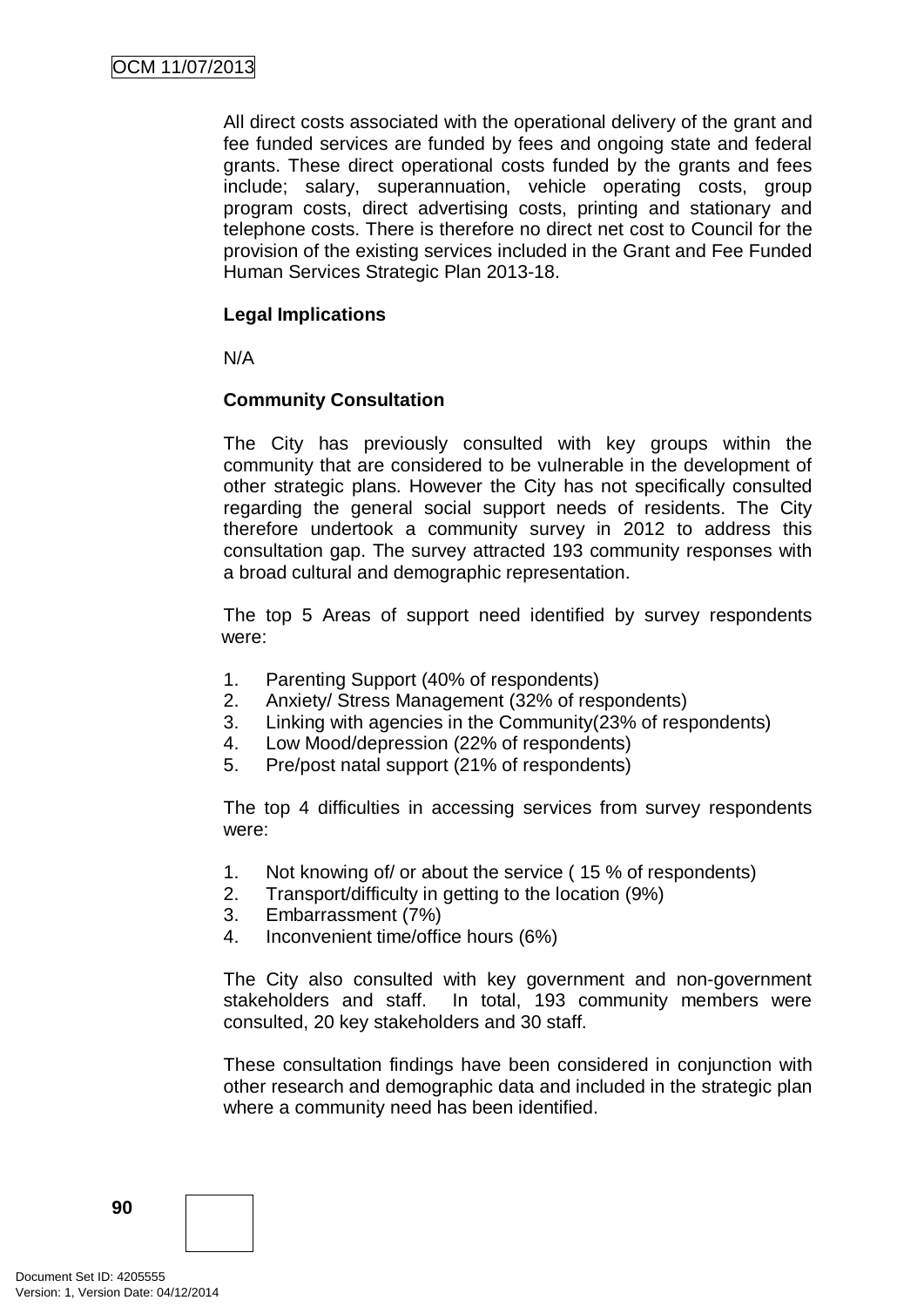# **Attachment(s)**

The City of Cockburn Grant and Fee Funded Human Services Strategic Plan 2013 – 2018.

# **Advice to Proponent(s)/Submissioners**

N/A

# **Implications of Section 3.18(3) Local Government Act, 1995**

Nil.

# **17.2 (MINUTE NO 5091) (OCM 11/07/2013) - ADOPTION OF THE CITY OF COCKBURN RECONCILIATION ACTION PLAN 2013-2016 (008/001) (G BOWMAN) (ATTACH)**

# **RECOMMENDATION**

That Council

- (1) adopt the City of Cockburn Reconciliation Action Plan 2013- 2016, as attached to the Agenda;
- (2) ensure that any financial implications of the Plan are included for consideration in Council's Strategic and Annual Budget planning documents; and
- (3) require a progress report to be received by Council annually through the Elected Members Newsletter.

# **COUNCIL DECISION**

MOVED Clr C Reeve-Fowkes SECONDED Clr T Romano that the recommendation be adopted.

# **CARRIED 9/0**

# **Background**

The Ordinary Council meeting held in May 2011 resolved the following:

*(1) adopt the City of Cockburn Reconciliation Action Plan, as attached to the Agenda; subject to confirmation of the*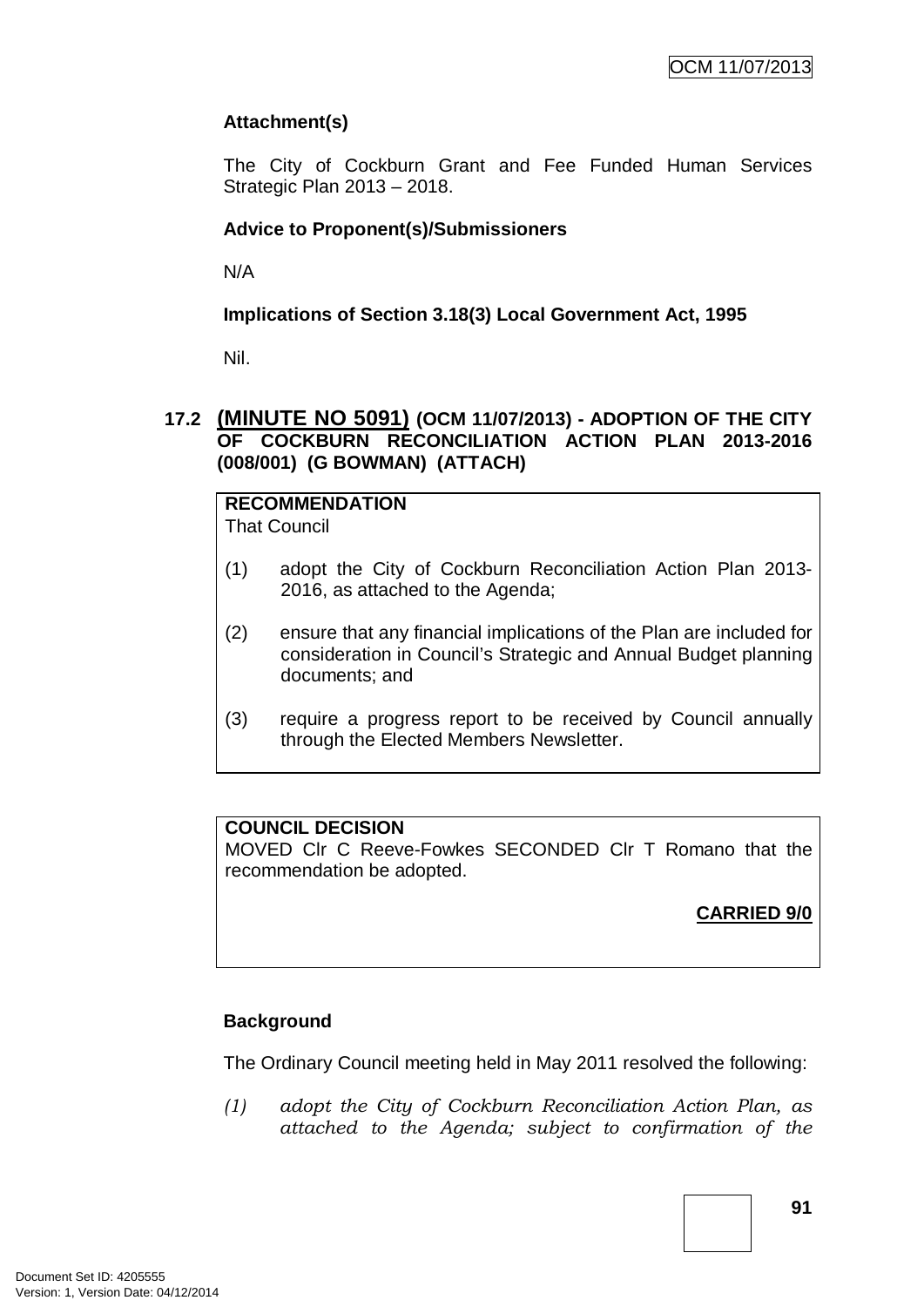*spelling of the word "Nyungar" by the Aboriginal Reference Group.*

- *(2) ensure that any financial implications of the Plan are included for consideration in Council's Strategic and Annual Budget planning documents; and*
- *(3) require a progress report to be received by Council in July 2012.*

The City provided a progress report to Council through the Elected Members Newsletter, and an evaluation survey to Reconciliation Australia in July 2012 regarding the implementation of Reconciliation Action Plan 2011-2013.

#### **Submission**

N/A

# **Report**

Following the Council decision in May 2011, the City launched the Reconciliation Action Plan to the community and commenced implementation of the Reconciliation Action Plan (RAP) 2011- 2013.

Reconciliation Australia (RA) is a national not-for-profit community organisation that assists other organisations Australia-wide to develop Reconciliation Action Plans (RAP's), and is the designated body which oversees this national RAP development and reporting process.

There is a requirement by Reconciliation Australia that an annual report be provided to them on the progress of each organisation's RAP in achieving the identified measurable targets.

The City of Cockburn was advised in 2012 that it would be able to complete an Annual Impact Measurement Report for Reconciliation Australia, instead of an annual progress report, as previously required. By doing this, organisations also contribute to Reconciliation Australia's commitment to measure and report on the collective impact of RAPs through the Annual RAP Impact Measurement Report.

The City's Impact Measurement Report was sent to Reconciliation Australia in July 2012 and a progress report was provided to Councillors through the Elected Members newsletter. (See attachment).

The City has reviewed the Reconciliation Action Plan 2011-2013 and has successfully implemented 100% of the actions contained in the

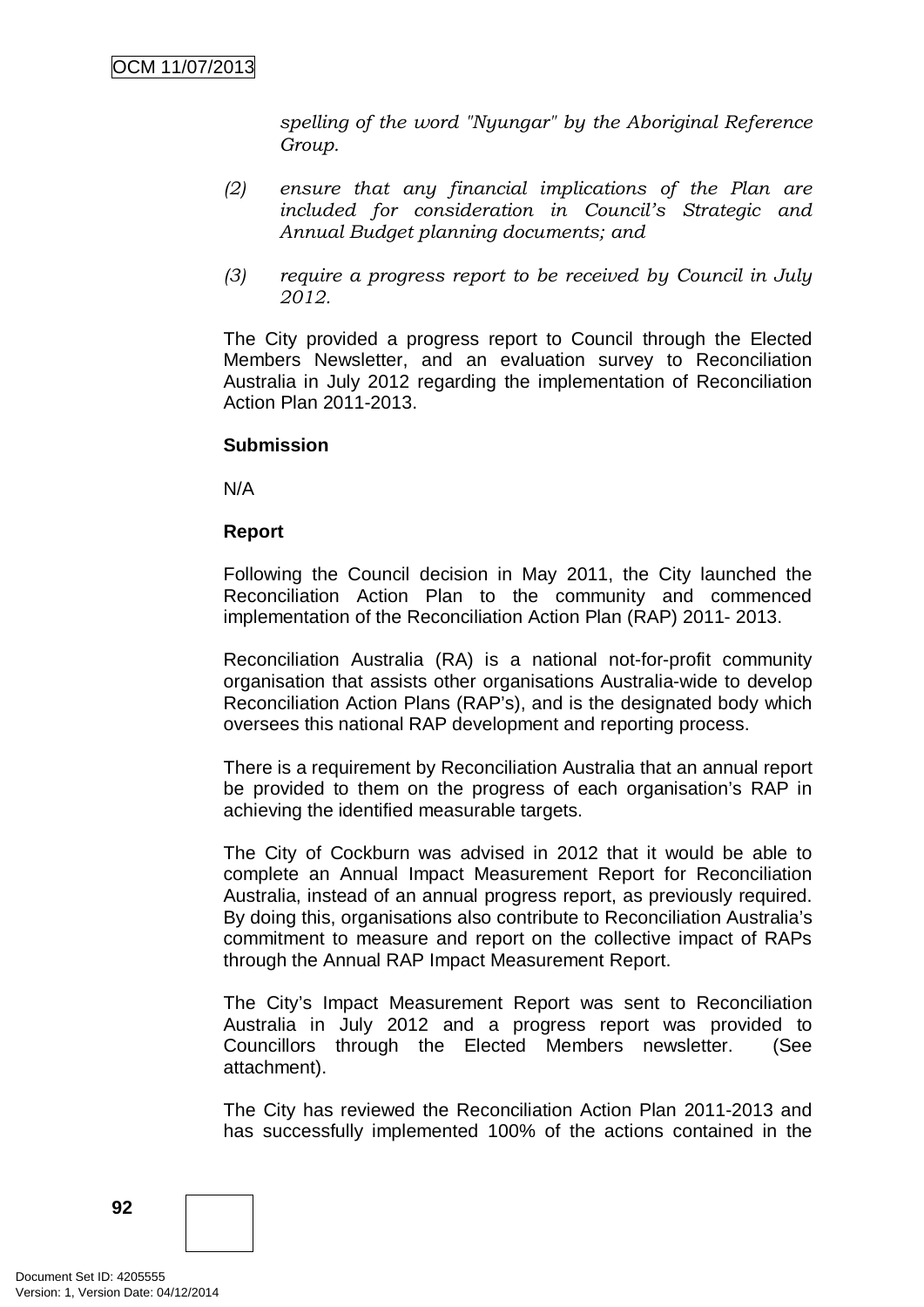plan. This is an outstanding achievement and is a testimony to the staff and Aboriginal Reference Group being committed to the Plan and the actions being realistic and achievable.

Major Achievements include the following:

- Printed and distributed the "Beeliar Boodjar" Aboriginal History Brochure.
- Installation of 4 flag poles at Administration Building to fly the Aboriginal and Torres Strait Islander Flags daily.
- Completed a Feasibility Study for an Aboriginal Cultural and Visitors Centre-. This resulted in a Council Decision supporting the development of the proposed Centre at Bibra Lake, subject to grant funding in 2018/19 financial year.
- Development of an Aboriginal Employment Strategy.
- Quarterly 'Good News Stories' Newsletter providing positive messages about Aboriginal people.
- Aboriginal Student Awards all primary and high schools are eligible to apply.
- Successful Co-Health Grant Application- \$703,000 over 3 years. Grant resulted in three years of healthy eating and physical activity programs targeting Aboriginal people and people living in Cockburn not working full time.
- Annual Cultural Bus Tours bus tour for community members during Reconciliation Week.
- 'Welcome to Country' at Citizenship ceremonies conducted by an Aboriginal Elder.

(See attached The RAP Impact Measurement Questionnaire 2012)

The City of Cockburn's Reconciliation Action Plan 2011 – 2013 is about to expire at the end of July 2013. The City has also completed the draft RAP 2013-16 by following the process outlined by RA.

This process included meetings with a Steering Group comprising membership of Aboriginal and Non-Aboriginal City staff, Aboriginal Reference Group members, and Aboriginal and Non-Aboriginal community members. The aim was to achieve a 50/50 ratio of Aboriginal and non-Aboriginal people in attendance at the steering group meetings. Staff from a wide variety of Service Units attended the meetings including Human Services, Community Services, Libraries, Strategic Planning, Infrastructure, Human Resources, Parks, Environmental Services, and Corporate Communications.

The City organised a community and staff survey and consultation meetings with the Aboriginal Reference Group, Seniors Kwoberup group, youth, Walyalup Reconciliation Group, 'My Time' Aboriginal parents and grandparents group and Nyoongar Rangers. In total 100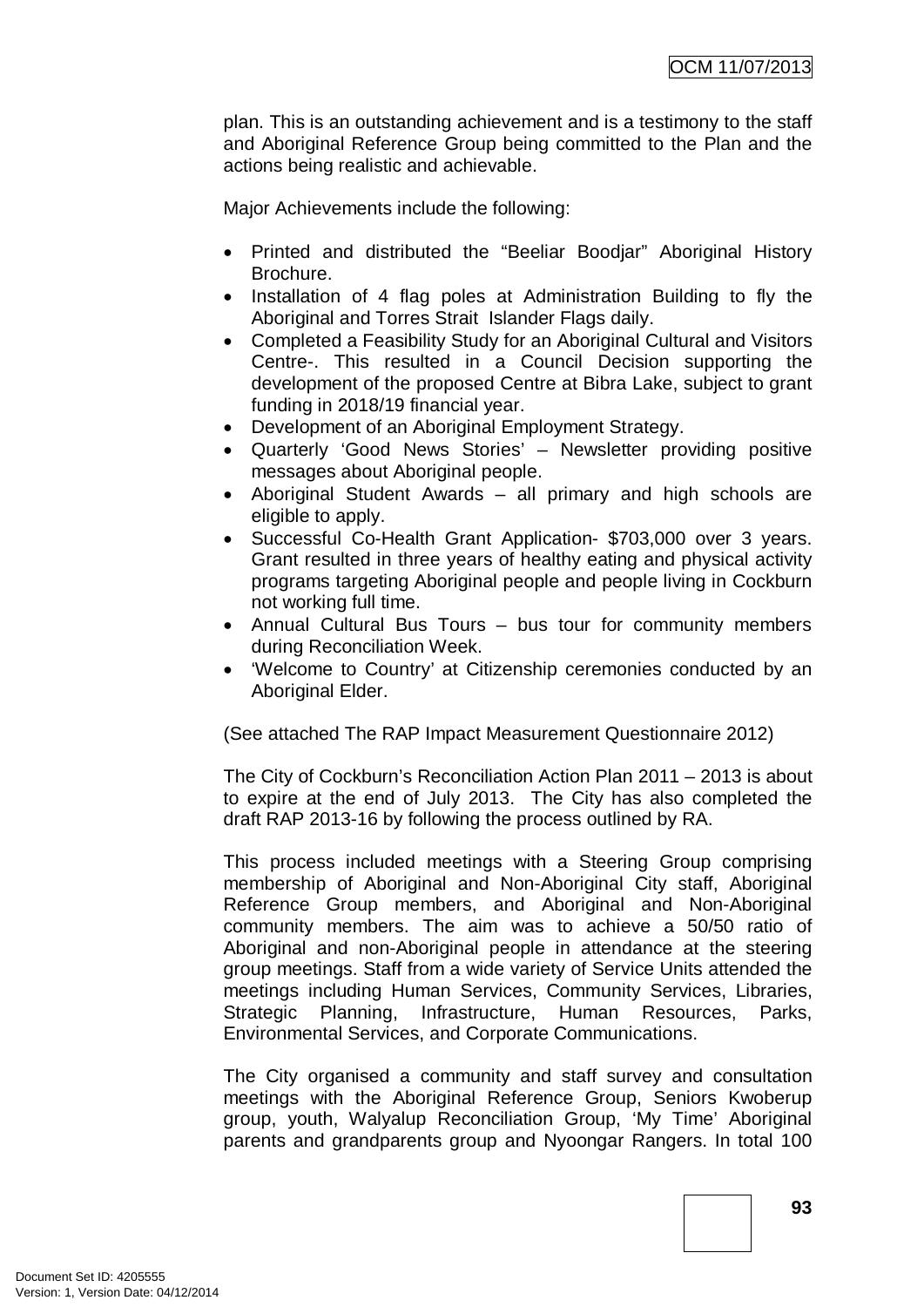community members have been consulted regarding the RAP. In addition to this 53 staff have been consulted across all Service Unit areas via a survey and through the Steering Group.

During the consultation undertaken the following issues were consistently highlighted as being key issues to be addressed in the development of any future strategy:

- Need to continue to strengthen relationships between Aboriginal and non-Aboriginal people and increase cultural understanding.
- Need to increase employment, educational, health, wellbeing, Cultural and social opportunities for Aboriginal people in Cockburn.
- Need to continue to improve the cultural appropriateness of some Council Services and improve Cultural Awareness training.
- Need to visibly acknowledge and respect Nyungar culture and history and better understand modern Aboriginal people.
- Need to continue to increase positive perceptions of Aboriginal people in the community.

These needs have been developed into a comprehensive draft action plan for the City of Cockburn spanning over a three year period from July 2013 until December 2016. These actions have been identified because they are realistic and achievable within a three year timeframe and address the most pressing needs identified in the community consultation process.

The RAP is categorised into three standard areas Relationships, Respect and Opportunities.

The relationships focus area contains actions that work towards:

- Engagement;
- Bringing people together; and
- Cultural awareness training.

The respect focus area contains actions that work towards:

- Visible recognition of Aboriginal and Torres Strait Islander cultures;
- History and people; and
- Protocols.

The opportunities focus area contains actions that work towards:

- Inclusion;
- Employment;
- Health and Healing; and
- Cultural opportunities.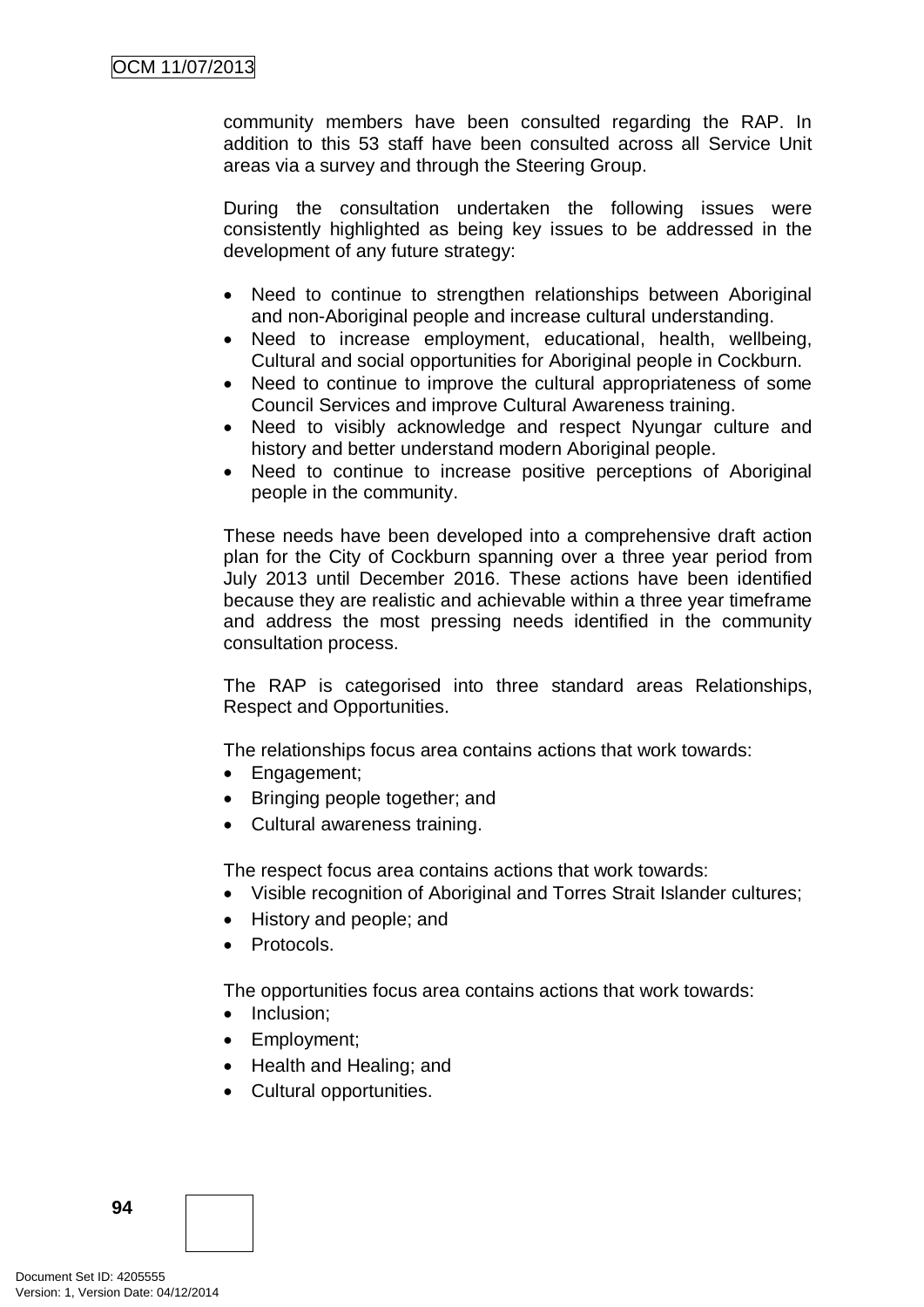All actions are allocated to a responsible officer, outline whether existing or new resources are required and are measureable. The Plan will be monitored and progress reported to the Steering Group annually and to Council and RA on an annual basis.

The City's draft RAP has been endorsed by the Reconciliation Action Plan Steering Group, and the City has received correspondence from RA that the attached draft Plan meets their required standards.

If the attached RAP is adopted by Council without significant change then the RA logo can be attached to the document.

However, if more than minor changes are made to the attached plan Reconciliation Australia may need to recommend further changes and then the revised document may need to be considered by Council at a future meeting.

While the City successfully partners with the Federal and State Governments to provide services and programmes aimed at supporting Aboriginal people in our community there is a need for all levels of government to work together in facilitating positive outcomes for Aboriginal people.

#### **Strategic Plan/Policy Implications**

#### **Community & Lifestyle**

- Community environments that are socially cohesive and embrace diversity.
- Communities that are connected, inclusive and promote intergenerational opportunities.
- The significance and richness of our local Indigenous people and diverse multicultural community will be recognised and celebrated.
- Conservation of our heritage and areas of cultural significance

#### **Leading & Listening**

- A responsive, accountable and sustainable organisation.
- A skilled and engaged workforce.

# **Budget/Financial Implications**

As contained in the Plan.

All actions which require additional Municipal resources will be considered by Council through the subsequent Budget processes.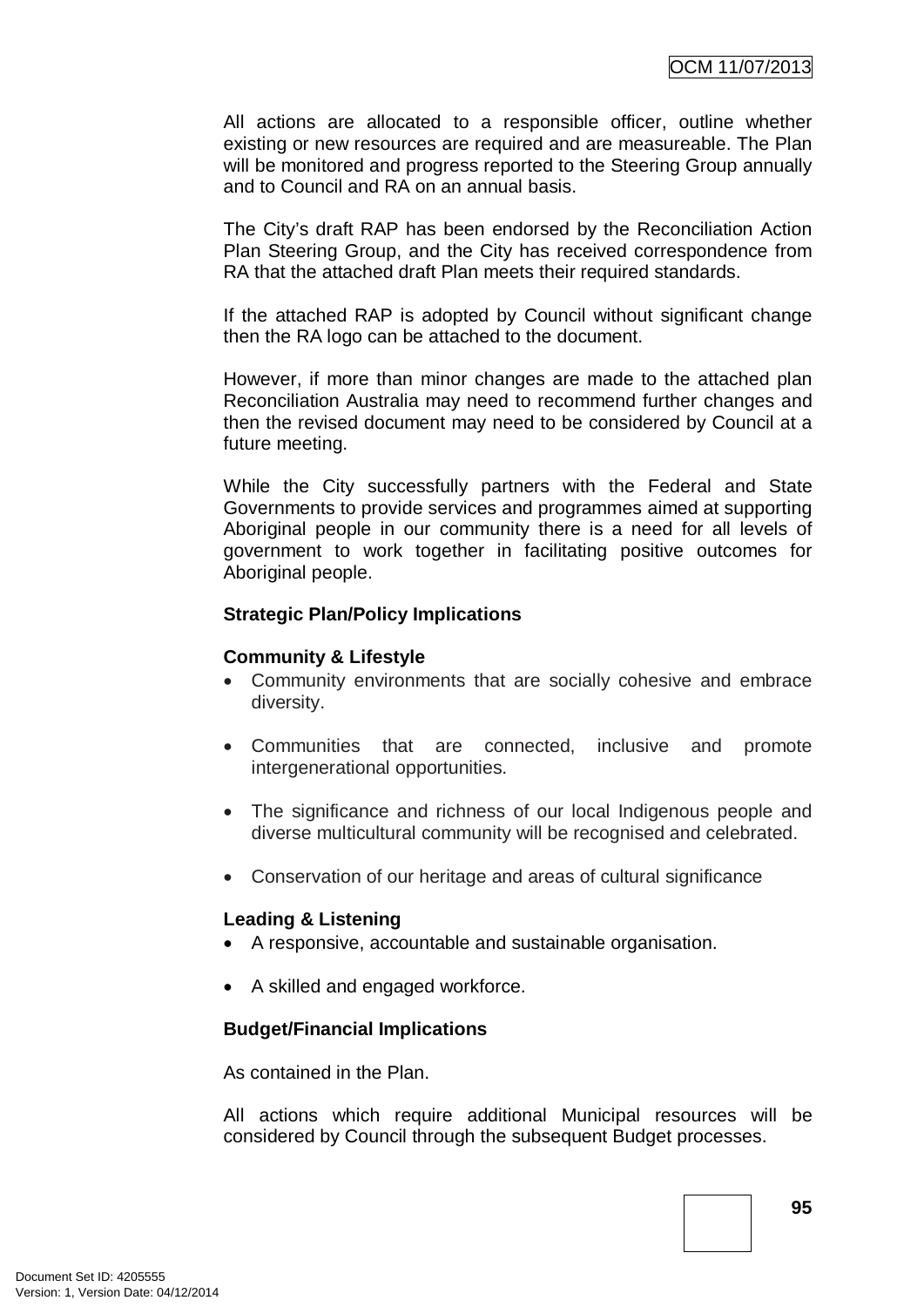The major new resource requirements for the 2013/14 financial year which have been adopted in the 2013/14 Budget were for the following:

- Increase in Aboriginal Community Development Position by 2 days per week to a full time position \$25,000 per annum; and
- Increase in Aboriginal Awareness Training Budget \$10,000 per annum.

# **Legal Implications**

N/A

# **Community Consultation**

Extensive community consultation was undertaken through a community and staff survey, with the RAP Steering Group, the Cockburn Aboriginal Reference Group, and meetings held at various locations. A total of 100 community members and 53 staff have been consulted regarding the proposed RAP.

# **Attachment(s)**

- 1. City of Cockburn Reconciliation Action Plan 2013-2016
- 2. The RAP Impact Measurement Questionnaire 2012

# **Advice to Proponent(s)/Submissioners**

N/A

**Implications of Section 3.18(3) Local Government Act, 1995**

Nil.

# **17.3 (MINUTE NO 5092) (OCM 11/07/2013) - PROPOSED 2013/2014 SEASON OF EVENTS (SUMMER OF FUN) CALENDAR (152/010) (S SEYMOUR-EYLES) (ATTACH)**

#### **RECOMMENDATION** That Council adopt the proposed 2013/14 Season of Events Calendar, as identified in the report.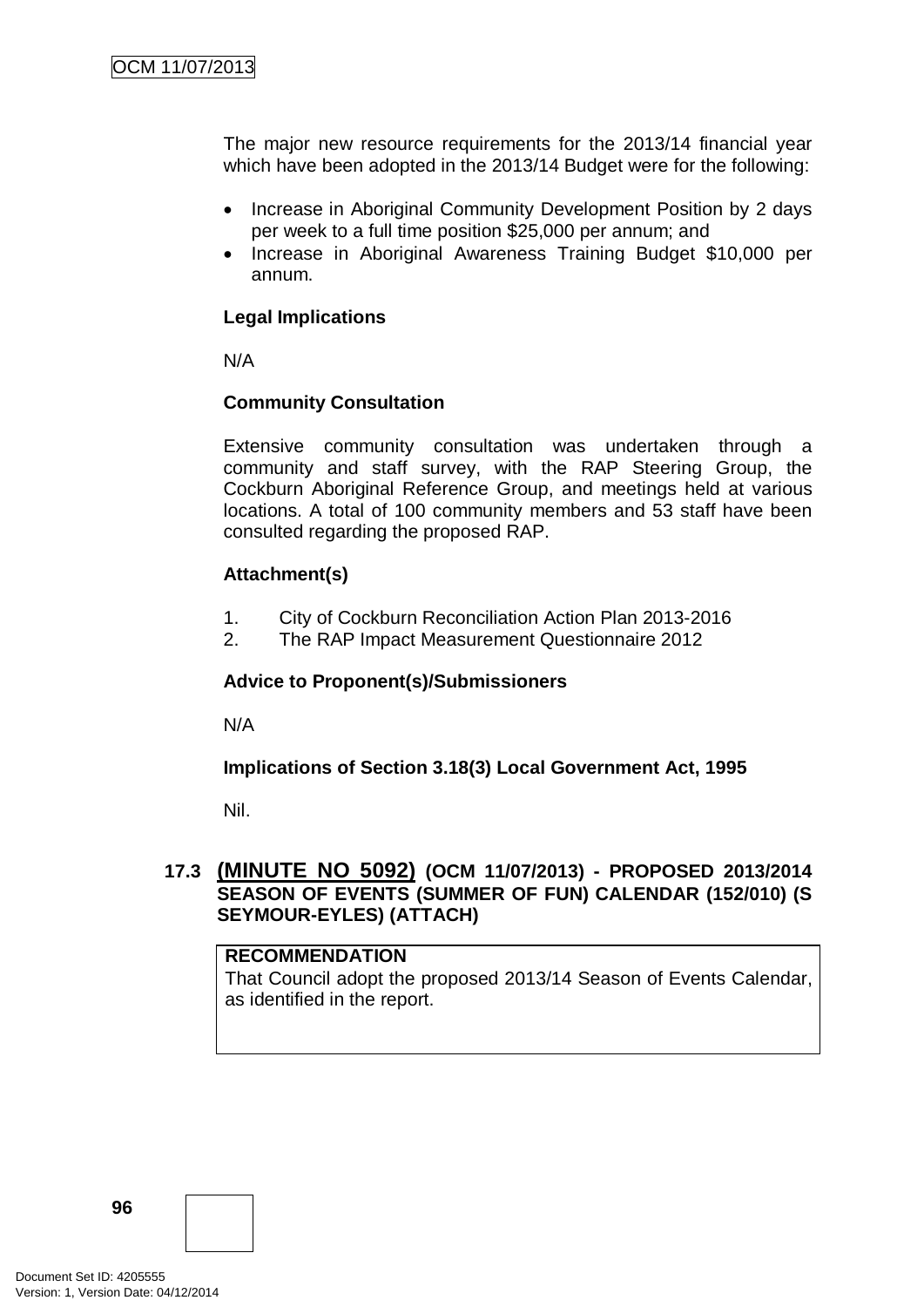# **COUNCIL DECISION** MOVED Clr C Reeve-Fowkes SECONDED Clr T Romano that the recommendation be adopted.

# **CARRIED 9/0**

# **Background**

Council is required to determine the Calendar for the 2013/14 of Events.

The Events Team has developed the following proposal for the 2013/14 Program for the forthcoming season, based on:

- A review of the 2012/13 season;
- **Feedback from Elected Members and staff; and**
- Quantitative and qualitative research conducted with the public in March/April 2013.

# **Report**

Proposed 2013 – 2014 Events

| <b>Event Name</b><br>Location                       | Date                               | <b>Budget</b>       | <b>Comments</b>                                                                                                                                      |
|-----------------------------------------------------|------------------------------------|---------------------|------------------------------------------------------------------------------------------------------------------------------------------------------|
| <b>Seniors Social</b><br><b>Evening 1</b>           | 17<br>Saturday<br>August 2013      | OP 9492<br>\$10,000 | Different themes; entertainment,<br>buffet meal, raffles & prizes.<br>5.30pm - 11pm. Dalmatinac<br>Club Tickets \$8.00                               |
| <b>Teddy</b><br><b>Bears</b><br><b>Picnic</b>       | 23<br>Wednesday<br>October 2013    | OP 9307<br>\$16,500 | 10am - 1pm Entertainment and<br>rides free for pre-school kids,<br>activities, amusements,<br>arts,<br>parenting information.                        |
| <b>Seniors Social</b><br><b>Evening 2</b>           | Saturday 16<br>November 2013       | OP 9492<br>\$10,000 | As above $5.30 \text{pm}$ - 11pm.<br>Dalmatinac Club Tickets \$8.00.                                                                                 |
| <b>Cockburn</b><br><b>Christmas</b><br><b>Event</b> | 14<br>Saturday<br>December<br>2013 | OP 9460<br>\$15,000 | Theatrical Performance, local<br>choir and performers, Christmas<br>Carols, Santa.<br>Council<br>Grounds.                                            |
| Aussie<br>Day<br><b>BBQ Breakfast</b>               | 26<br>Sunday<br>January 2014       | OP 9107<br>\$40,000 | 7am - 11am. Free<br><b>BBQ</b><br>Breakfast,<br>free<br>rides,<br>entertainment, family activities.<br>Coogee Beach Reserve.<br>Cockburn Idol Heat 1 |
| <b>Seniors Social</b><br>Evening 3                  | Saturday 15<br>February 2014       | OP 9492<br>\$10,000 | As above $5.30 \text{pm}$ - 11pm.<br>Dalmatinac Club Tickets \$8.00                                                                                  |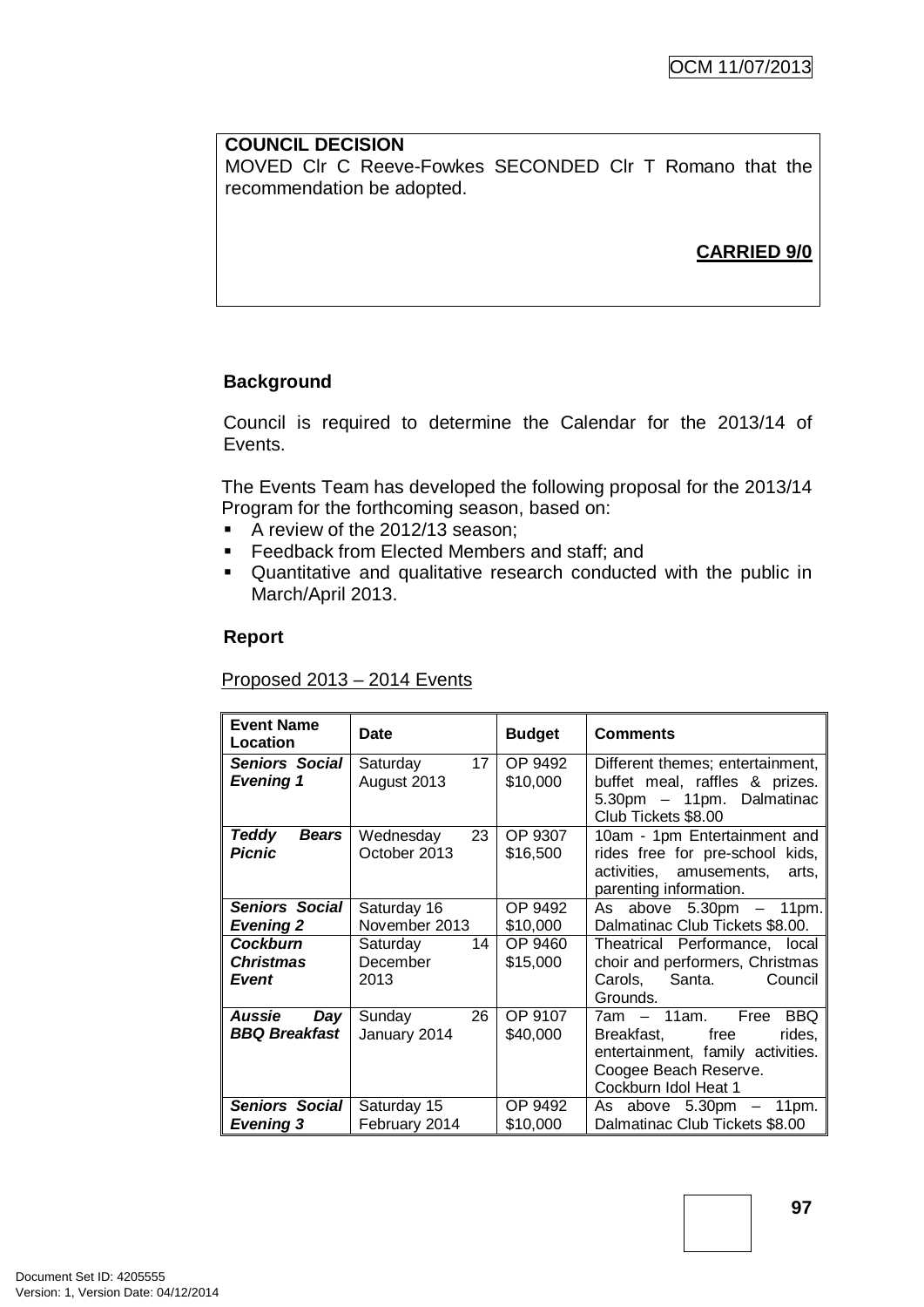| <b>Event Name</b><br>Location                                                           | Date                                                       | <b>Budget</b>               | <b>Comments</b>                                                                                                                                                                                                                                                                                                                                                                                                     |
|-----------------------------------------------------------------------------------------|------------------------------------------------------------|-----------------------------|---------------------------------------------------------------------------------------------------------------------------------------------------------------------------------------------------------------------------------------------------------------------------------------------------------------------------------------------------------------------------------------------------------------------|
| <b>Community</b><br><b>Concert 1</b><br><i>(Aussie</i><br>Pop<br><b>Rock theme)</b>     | Saturday 22<br>February 2014                               | OP 9476<br>\$120,000        | Regional<br>Sporting<br><b>Success</b><br>Facility on the oval.<br>$7$ pm $-10$ pm                                                                                                                                                                                                                                                                                                                                  |
| <b>Community</b><br><b>Concert</b><br>2,<br>(Regional<br>Concert)                       | 15 <sup>th</sup><br>Saturday<br>March 2014                 | <b>OP 9470</b><br>\$180,000 | Manning Park 7Pm - 10pm,<br>1st Choice - Missy Higgins<br>2 <sup>nd</sup> Choice - Kate Ceberano<br>$3rd$ Choice – similar to above<br>Cockburn Idol Final. Manning<br>Park.                                                                                                                                                                                                                                        |
| Coogee Beach<br><b>Festival</b>                                                         | Sunday<br>6<br>April<br>2014                               | OP 9363<br>\$55,000         | 9am - 2pm Coogee Beach<br>Reserve and beach foreshore.<br>Free rides and activities. Beach<br>Challenge.<br>Sand<br>castle<br>competition.<br>Emergency<br>Services display. Entertainment.                                                                                                                                                                                                                         |
| <b>Flavours</b><br>$\overline{of}$<br><b>Cockburn</b><br>(Proposed<br><b>NEW Event)</b> | Saturday 10 May<br>2014<br>before<br>(day<br>Mother's Day) | <b>OP 9108</b><br>\$45,000  | Harmony Oval Harvest Lakes,<br>East<br>Ward.<br>Propose<br>that<br>involved<br>Community<br>be<br>in<br>cooking different food for people<br>to sample. Local produce sold,<br>displays,<br>stalls,<br>Cultural<br>entertainment<br>"Eco" products. Activities for<br>children (e.g. making Mother's<br>Day gifts) Mother's Day raffles<br>and prizes, pamper areas for<br>mothers, City of Cockburn<br>promotions. |
| Marketing and<br><b>Insurance</b>                                                       |                                                            | OP9021<br>\$68,725          | A component of this budget is<br>Cockburn<br>made<br>towards<br>Soundings and the Annual City<br>of Cockburn calendar, as both<br>are used extensively to promote<br>the events.                                                                                                                                                                                                                                    |
| <b>Total</b>                                                                            |                                                            | \$570,225                   |                                                                                                                                                                                                                                                                                                                                                                                                                     |

All acts are subject to availability, as staff will only confirm and book them post council decision.

The number of events has been designed for the two event staff to manage together with other events they and the Corporate Communications staff (including the Cultural and Arts Coordinator) work on, including Celebrate Ability, Bibra Lake Fun Run, Local Government Week, Spring Fair, ANZAC Services and official openings.

It is necessary to consider the calendar early in the financial year, as:

1. Marketing for the season needs to commence in September.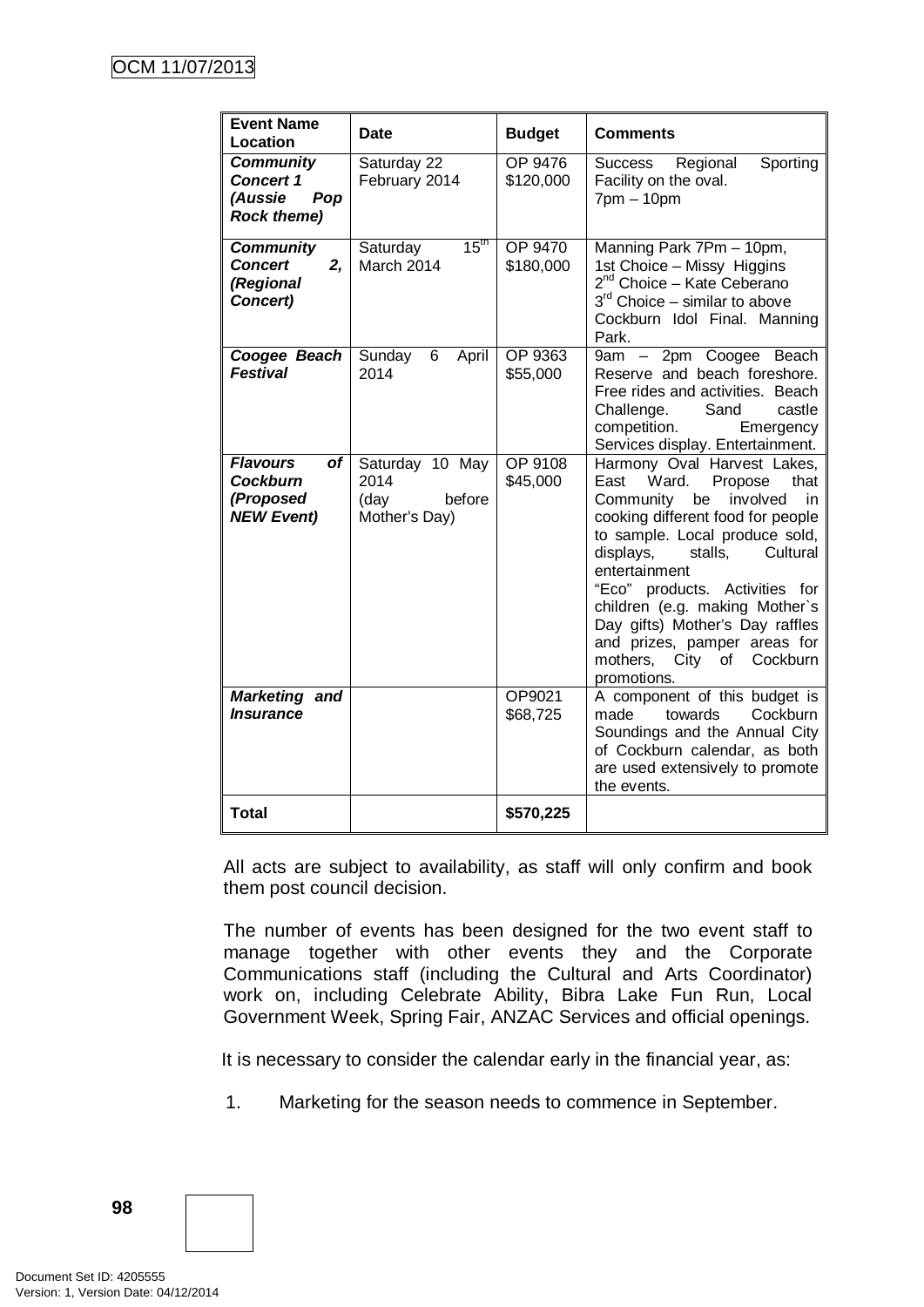2. Corporate Communications will apply to Lotterywest and Healthway for part funding for the 2013/14 season. Council needs to have determined the season of events before applications are submitted. These applications require four months lead-in time in order to feature these organisations on promotional material as a sponsorship agreement may dictate. Accordingly, Council needs to approve the program of events for which sponsorship is being sought in order for these timeframes to be met otherwise sponsorship will not be available.

In 2013/14, it is proposed that the Events:

- 1. provide the opportunity for the community to experience different lifestyles and cultures;
- 2. showcase local WA talent;
- 3. vary the genre of music featured at the two concerts each year, in order to appeal to all ages; and
- 4. continue to foster a sense of community.

The recommendations in this proposal are based on a review of last season (see attached).

- (revised) presentation given to Elected Members 24 April 2013);
- results of two focus groups (March 2013); and
- results of additional questions related to events, asked in the Community Perceptions Survey (April 2013).

Dates have been considered in light of key events around Perth that are currently known, such as elections, sporting events and community events, as well as other City of Cockburn events, which the City supports.

The recommendations are that:

- The major concert (Regional Concert) at Manning Park features:
	- $1<sup>st</sup>$  choice: Missy Higgins (subject to cost and availability);
	- $2<sup>nd</sup>$  choice: Kate Ceberano (subject to availability).
	- $3<sup>rd</sup>$  choice: similar genre
- The concert at Hammond Road, Success is proposed as an 'Aussie pop/rock' theme with the aim of having a mix of music that appeal to the young and old.
- The Cockburn Christmas Event remains at Council Administration Building, due to concerns around traffic if the event were to move to Cockburn Central town square. This year it is proposed to have a short Christmas related performance in response to the Focus Groups identified interest (for theatre in the park) from a local Theatre Group (subject to availability) in addition to turning the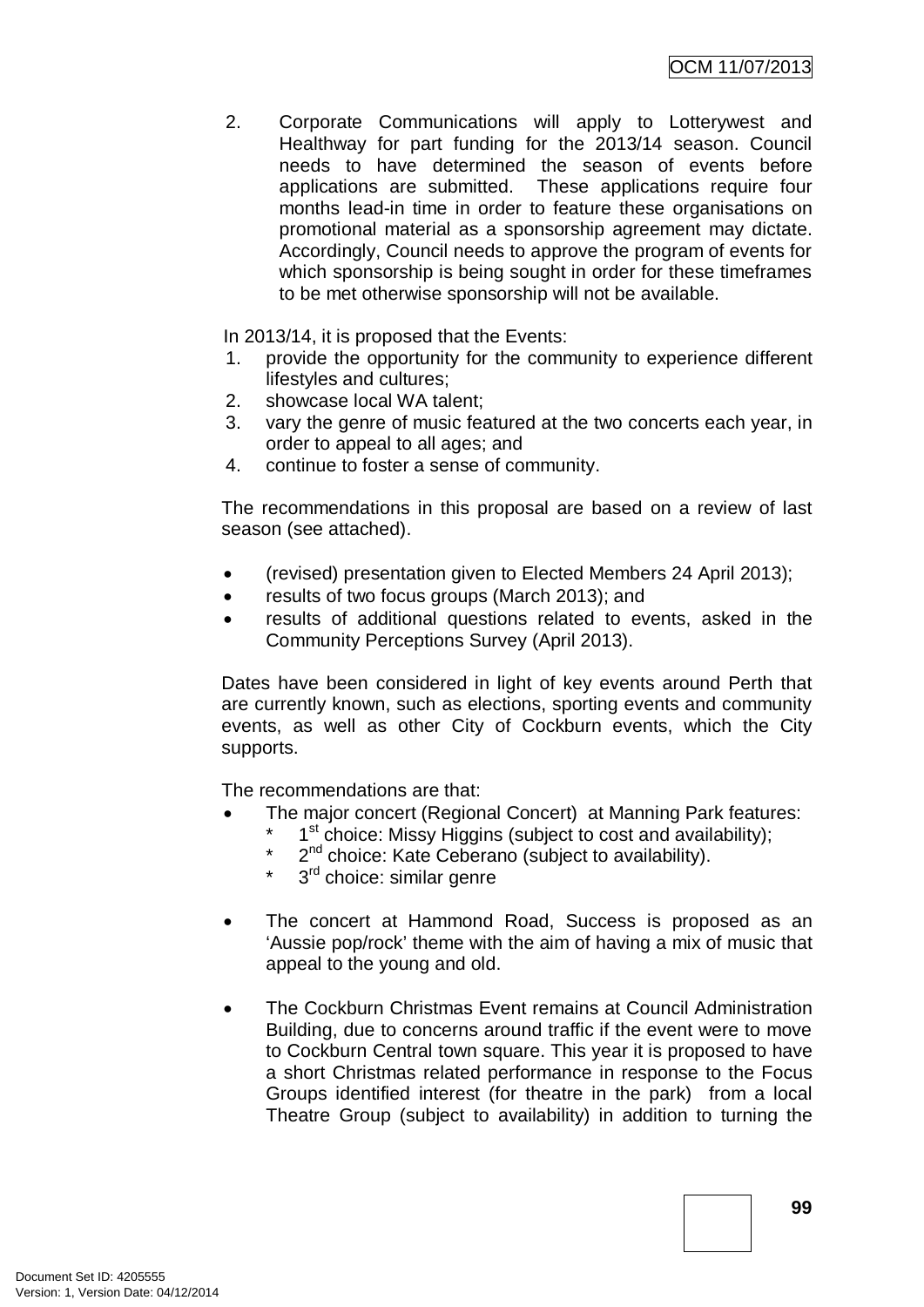Christmas lights on, a visit from Santa, a free sausage sizzle and other activities and entertainment.

• The City retains three Senior's evening events. The tickets are currently subsidized by about \$45 per person and then each person pays \$7.50 per ticket, which goes towards prizes and giveaways on the night. As there has been no increase in ticket price for at least three years, officers recommend increasing the price to \$8.00 per person. This is based on the capacity of the Dalmatinac Club and the sale of 230 tickets out of a total of 260.

The following events are retained in current format due to their popularity and good attendance:

- Teddy Bear's Picnic;
- Coogee Beach Festival
- Aussie Day BBQ Breakfast

#### Proposed new event

Based on the outcomes of the Focus Groups and community perceptions survey, officers are recommending a new event on a Saturday afternoon in May with the theme being a 'Flavours of Cockburn' Family Event, at Harmony Oval, Harvest Lakes, Atwell. The aim is to showcase some of the flavours of Cockburn. The flavours theme could relate to the different nationalities that make up Cockburn and their cuisine, market gardens, a 'Great Cockburn Cook-off', a Cockburn 'Masterchef', or cooking demonstrations. The events team is considering the potential to showcase local crafts, with activities targeted at children of all ages, giving them the opportunity to make a Mother's Day present, which could also relate to the flavours of Cockburn theme. The objective is to encourage local community groups to take part and to have 'infotainment talks' in different places – potentially on healthy children's packed lunches; sustainable living; healthy lifestyles and community fundraising opportunities.

This proposed initiative replaces the two movie nights which proved very costly to conduct last season. It is proposed to investigate the viability and practicality of providing a "pop up" outdoor cinema kit for community groups to loan in future.

#### Cockburn Idol

It is recommended that Cockburn Idol continue and that it remains restricted to Cockburn residents so that the prizes go to Cockburn residents. It is proposed that the two heats be held at the Australia Day BBQ Breakfast and at the first concert, with the final being held at the Manning Park Concert.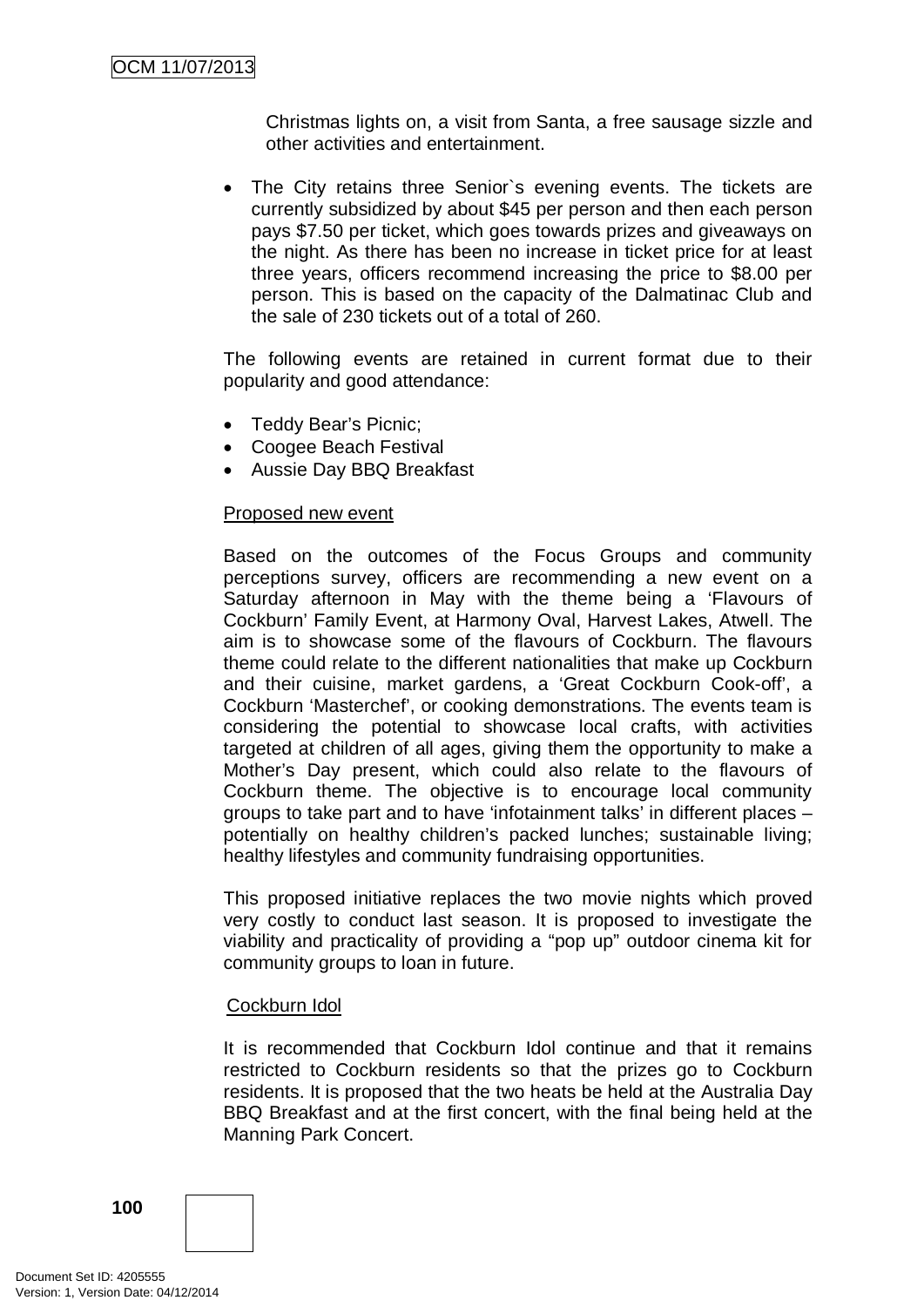# **Marketing**

The marketing plan will include the usual traditional advertising and will look at alternative ways of marketing the events, including advertising on Facebook, to reach a broader age group and include a description of the events in the annual calendar.

#### Healthway and Lotterywest Funding

Officers have spoken to Lotterywest and Healthway about funding and neither organization will provide very clear advice on what is likely to be funded, except that Lotterywest fund up to \$20,000 per Council per annum and Healthway, up to \$50,000, although that amount is for naming rights and would most likely apply to events that are marketed more widely than one council area. Once Council determines the program, officers will apply to both organisations for funding. If Council is successful in receiving funding from Healthway and / or Lotterywest, budget adjustments will be made at mid-year review.

#### Alcohol

These events have rarely had a problem caused by alcohol consumption, particularly at the daytime events. It is recommended that Council not ban (nor promote) BYO alcohol at the two evening concerts and the Christmas event. If this position changes due to police concerns, or through the City's own feedback, Council will be advised and a revised recommendation will be made to Council.

# **Submission**

N/A

# **Strategic Plan/Policy Implications**

#### **Community & Lifestyle**

- Community environments that are socially cohesive and embrace diversity.
- Communities that are connected, inclusive and promote intergenerational opportunities.
- Communities that take pride and aspire to a greater sense of community.
- People of all ages and abilities to have equal access to our facilities and services in our communities.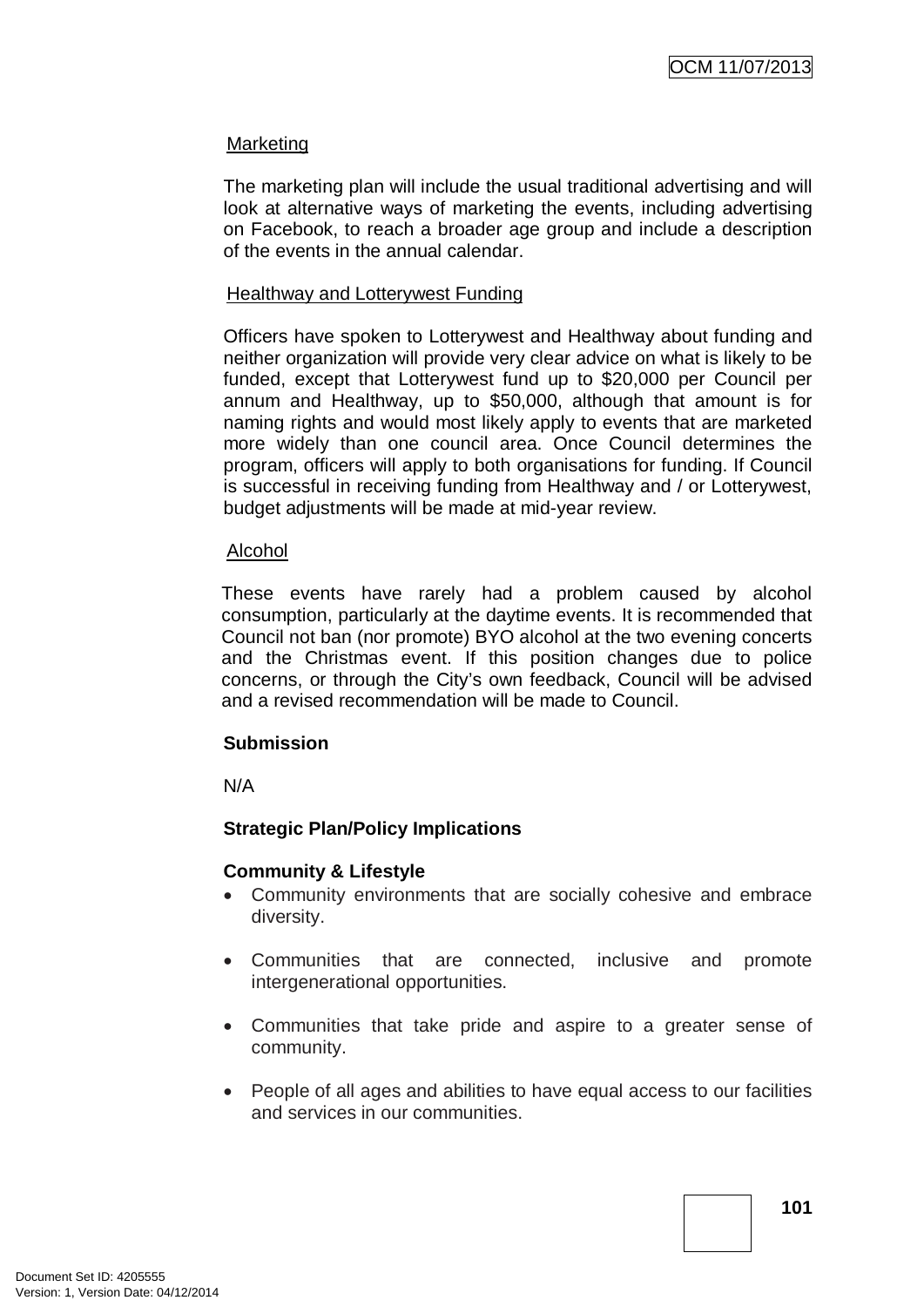- Promotion of active and healthy communities.
- The significance and richness of our local Indigenous people and diverse multicultural community will be recognised and celebrated.
- Conservation of our heritage and areas of cultural significance

#### **Budget/Financial Implications**

Funds of \$570,255.00 including marketing are available in the 2013/14 budget for these events. If officers have success in receiving funding from Healthway and/or Lotterywest, budget adjustments will be made at the mid-year review.

#### **Legal Implications**

N/A

#### **Community Consultation**

In 2013 the Community Perceptions Survey (Catalyse) showed 90% of those surveyed were familiar with festivals, events and cultural opportunities in the City of Cockburn. 82% were satisfied and 45% of residents were delighted.

#### **Attachment(s)**

- 1. Community Perceptions Survey 2013 results relating to events
- 2. Elected Members Briefing April 2013

#### **Advice to Proponent(s)/Submissioners**

N/A

**Implications of Section 3.18(3) Local Government Act, 1995**

Nil.

# **18. EXECUTIVE DIVISION ISSUES**

Nil

# **19. MOTIONS OF WHICH PREVIOUS NOTICE HAS BEEN GIVEN**

Nil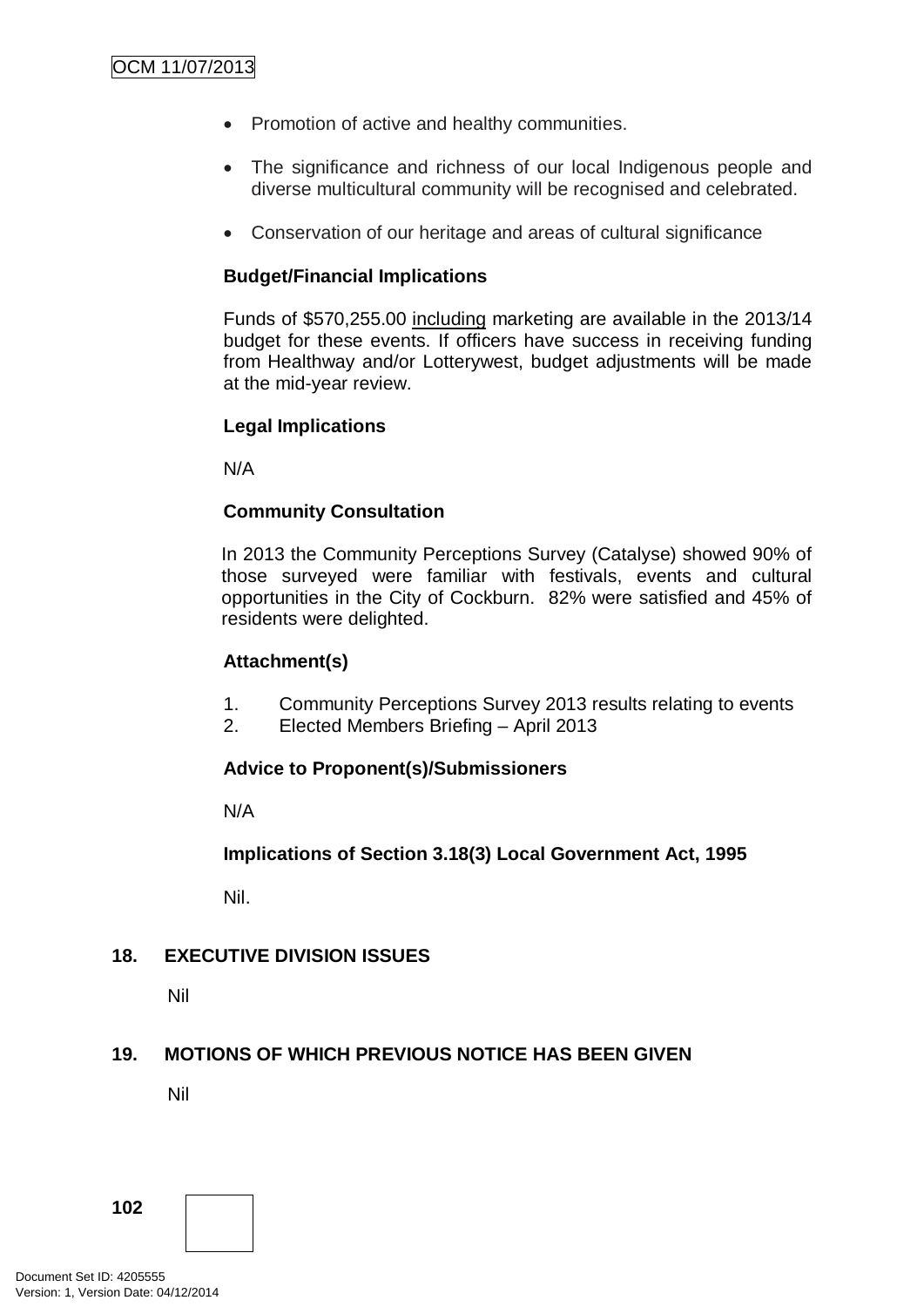# **20. NOTICES OF MOTION GIVEN AT THE MEETING FOR CONSIDERATION AT NEXT MEETING**

Nil

# **21. NEW BUSINESS OF AN URGENT NATURE INTRODUCED BY COUNCILLORS OR OFFICERS**

Nil

# **22. MATTERS TO BE NOTED FOR INVESTIGATION, WITHOUT DEBATE**

Nil

# **23. CONFIDENTIAL BUSINESS**

Nil

# **24 (MINUTE NO 5093) (OCM 11/07/2013) - RESOLUTION OF COMPLIANCE (SECTION 3.18(3), LOCAL GOVERNMENT ACT 1995)**

# **RECOMMENDATION**

That Council: is satisfied that resolutions carried at this Meeting and applicable to items concerning Council provided services and facilities, are:-

- (1) integrated and co-ordinated, so far as practicable, with any provided by the Commonwealth, the State or any public body;
- (2) not duplicated, to an extent Council considers inappropriate, services or facilities as provided by the Commonwealth, the State or any other body or person, whether public or private; and
- (3) managed efficiently and effectively.

# **COUNCIL DECISION**

MOVED Clr C Reeve-Fowkes SECONDED Clr B Houwen that the recommendation be adopted.

**CARRIED 9/0**